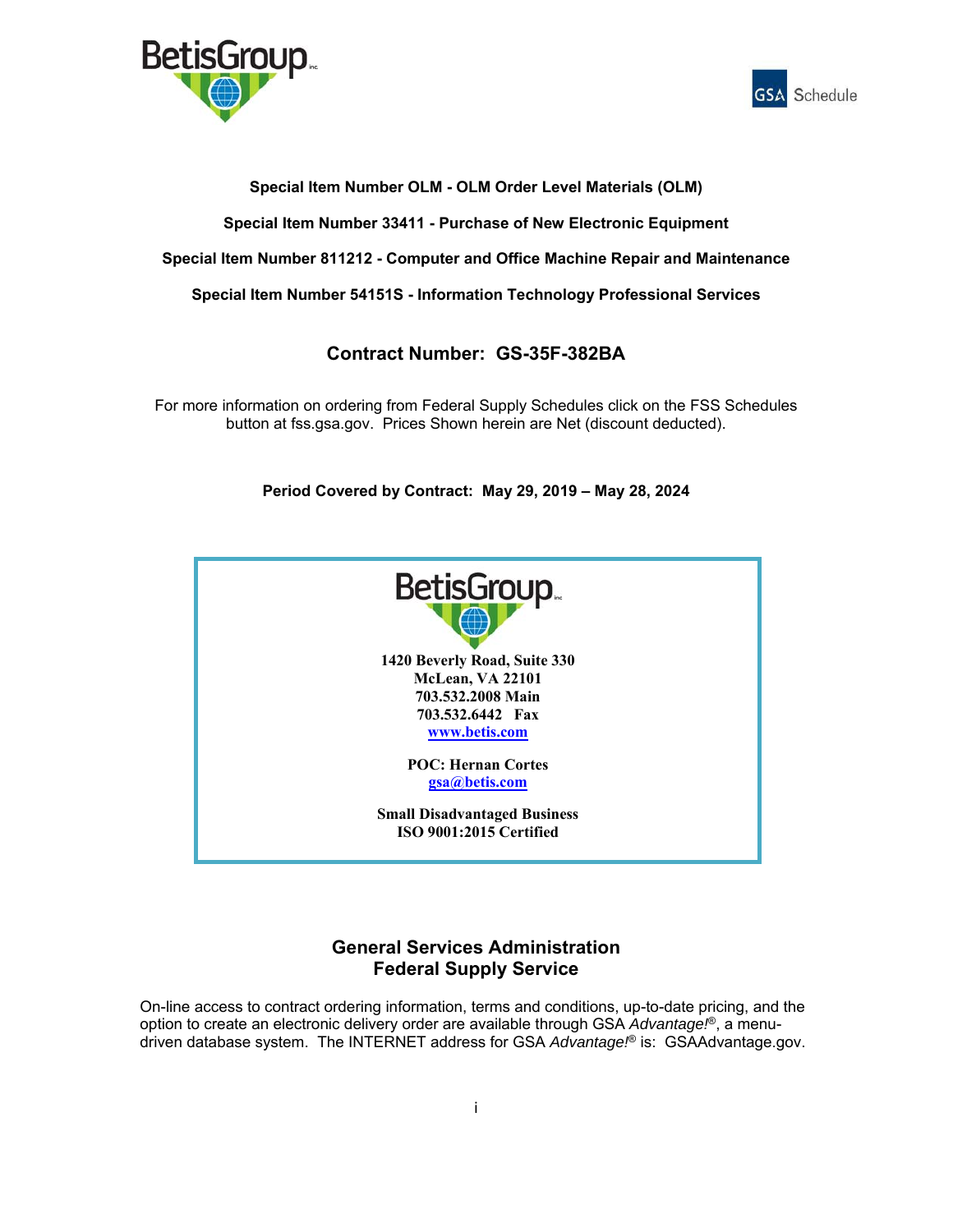



# **TABLE OF CONTENTS**

| Section                                                                               | Page |
|---------------------------------------------------------------------------------------|------|
| Customer Information.                                                                 | 1.   |
| Special Notice to Agencies: Small Business Participation                              | 1.   |
| Table of Awarded Special Item Numbers OLM, 33411, 811212 and 54151S including pricing | 2    |
| Terms and Conditions for Special Item Numbers OLM, 33411, 811212 and 54151S           | 34   |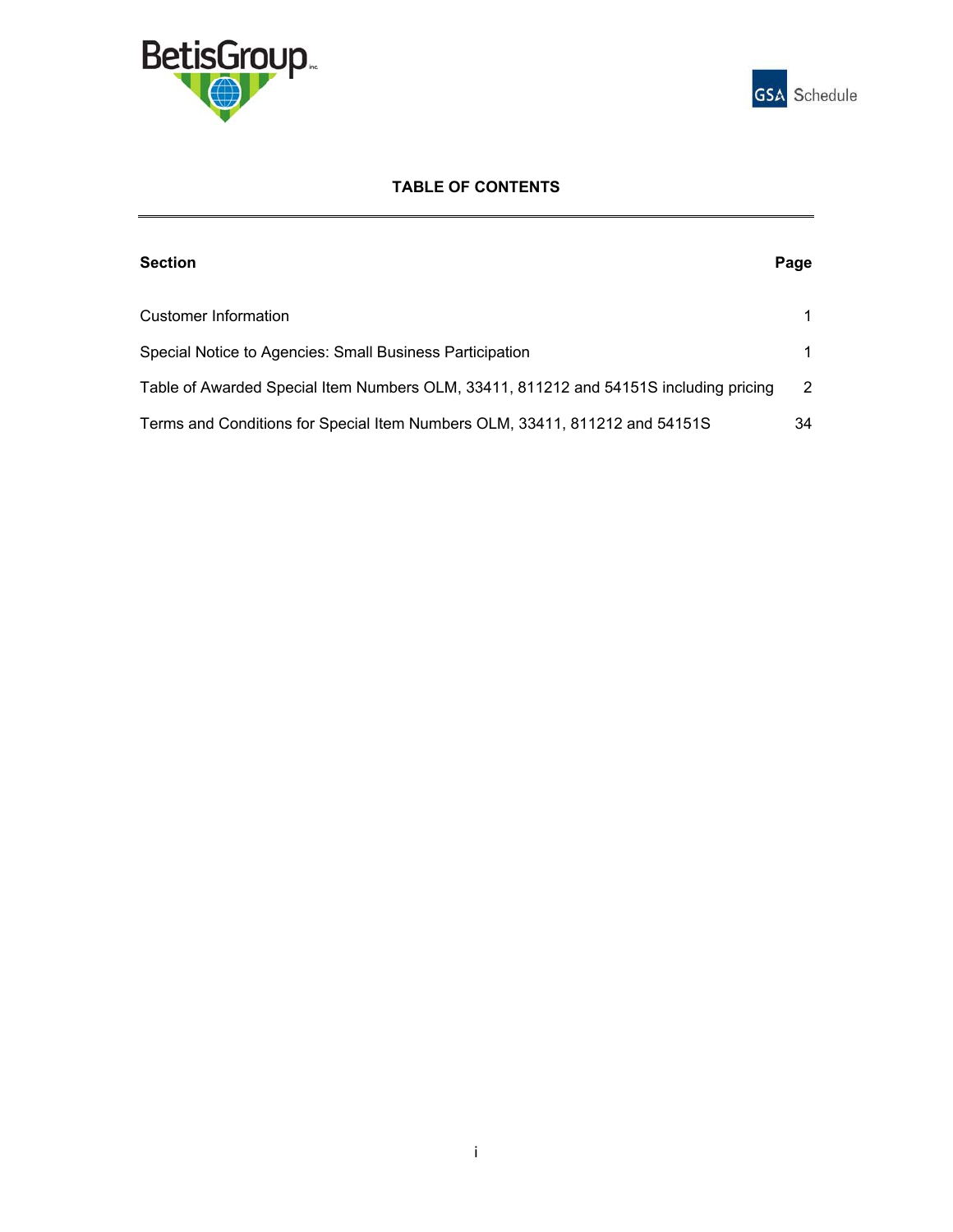



# **CUSTOMER INFORMATION**

### **Special Notice to Agencies: Small Business Participation**

SBA strongly supports the participation of small business concerns in the Federal Supply Schedules Program. To enhance Small Business Participation SBA policy allows agencies to include in their procurement base and goals, the dollar value of orders expected to be placed against the Federal Supply Schedules, and to report accomplishments against these goals.

For orders exceeding the micro-purchase threshold, FAR 8.404 requires agencies to consider the catalogs/pricelists of at least three schedule contractors or consider reasonably available information by using the GSA *Advantage!*® on-line shopping services (www.fss.gsa.gov). The catalogs/pricelists, GSA *Advantage!*®, and the Federal Supply Service Home Page (www.fss.gsa.gov) contain information on a broad array of products and services offered by small business concerns.

This information should be used as a tool to assist ordering activities in meeting or exceeding established small business goals. It should also be used as a tool to assist in including small, small disadvantaged, and women-owned small businesses among those considered when selecting pricelists for a best value determination.

For orders exceeding the micro-purchase threshold, customers are to give preference to small business concerns when two or more items at the same delivered price will satisfy their requirement.

### **1a. Table of Awarded Special Item Numbers OLM, 33411, 811212 and 54151S.**

 Special Item Number OLM states the full description of the SIN and its intended purpose for use in combination with other SIN categories as awarded under this contract. The first set of tables is a listing of products for Special Item Numbers 33411 and 811212 by Manufacturer in alphabetical order. The next table is a listing of services for Special Item Number 54151S by Labor Category.

 Each Datacom product number for SIN 33411 has a corresponding maintenance plan product number for SIN 811212. These items are required to be purchased together and cannot be purchased separately.

 All BOXit Design products are manufactured in Denmark. All Datacom products are manufactured in the United States of America; see point of production for detailed location. All EuroCom products are manufactured in… All TAG Global Systems products are manufactured in Taiwan. TAG Global Systems LLC certifies that each end product to be delivered under this contract is a U.S. made end product, a designated country end product, or a Caribbean Basin country end product, a Canadian end product, or a Mexican end product as defined in the clause entitled "Trade Agreements Act" (FAR 52.225-5). Prices shown in the table below are net prices including the GSA IFF, and are in affect for the award year as stated in the cover letter above.

 Labor category descriptions can be found on page **44**. Prices shown in the table below for all labor categories are net prices including the GSA IFF, and are in affect for the award year as stated.

For current year pricing please contact the POC.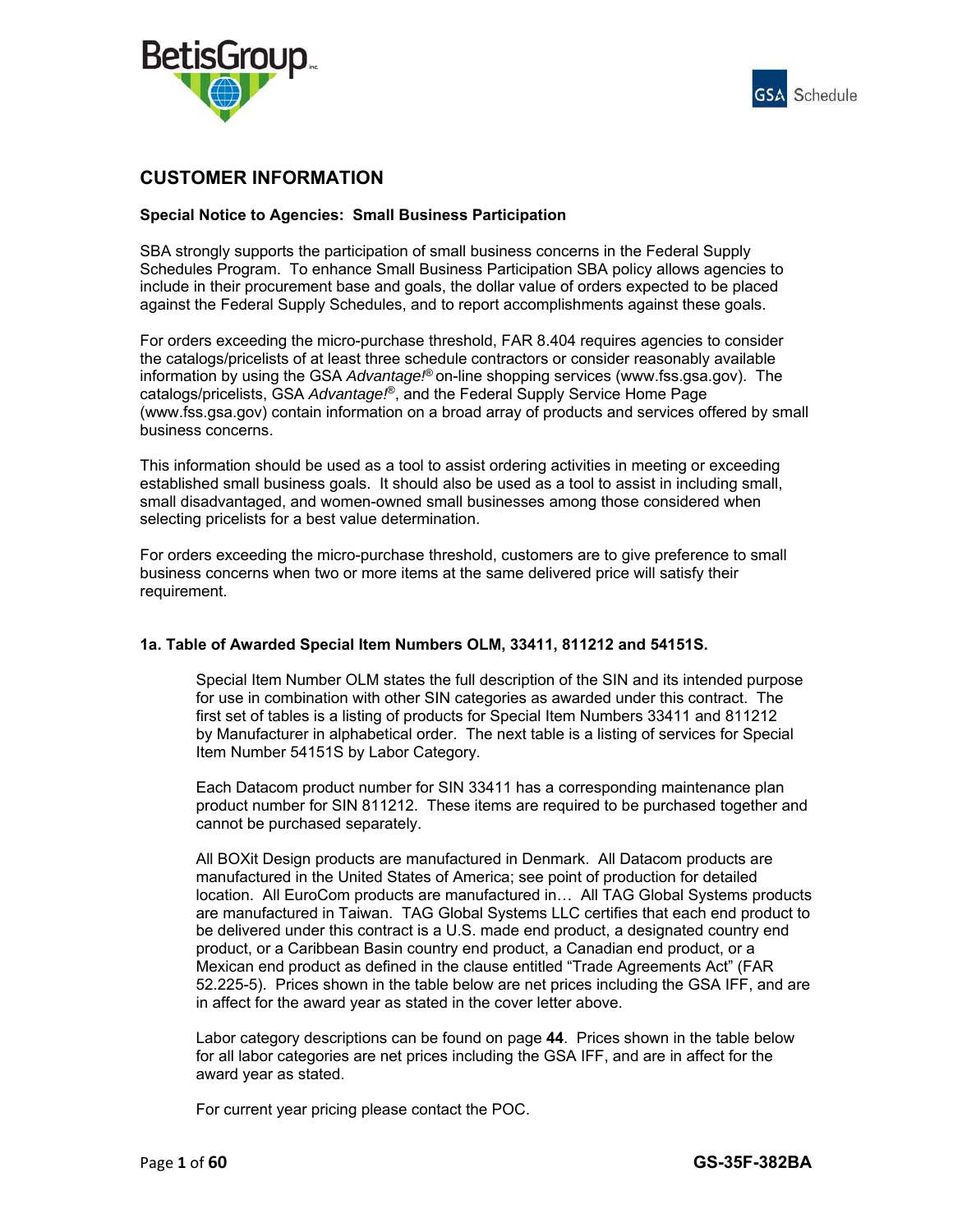



### **1b. Identification of Table Order by Special Item Number**

 For Special Item Numbers 33411 and 811212, the table is organized in the following order: SIN Number, Manufacturer, Part Number, Product Description, Price, Warranty, and Estimated Delivery Time. Hourly Rates may not applicable and are defined under the Terms and Conditions section for the corresponding Special Item Number.

 For Special Item Number 54151S, the table identifies the labor categories in the following order: By Functional Area; next by price, lowest to highest. The defined cost is the Government price based on a unit of one, exclusive of any quantity/dollar volume, prompt payment, or any other concession affecting price.

#### **1c. Commercial Catalog Availability for Special Item Number 54151S.**

The rates in the table below are hourly rates. A description of all corresponding commercial job titles, experience, functional responsibility and education are provided on our company website at www.betis.com.

#### **Pricing and Details as Awarded:**

### **Order-Level Materials SIN Description and Purpose for Use with Contract Award**

 Order-Level Materials (OLMs) are supplies and/or services acquired in direct support of an individual task or delivery order placed against a Federal Supply Schedule (FSS) contract or FSS blanket purchase agreement (BPA). OLMs are not defined, priced, or awarded at the FSS contract level. They are unknown before a task or delivery order is placed against the FSS contract or FSS BPA. OLMs are only authorized for inclusion at the order level under a Time-and-Materials (T&M) or Labor-Hour (LH) Contract Line Item Number (CLIN) and are subject to a Not To Exceed (NTE) ceiling price. OLMs include direct materials, subcontracts for supplies and incidental services for which there is not a labor category specified in the FSS contract, other direct costs (separate from those under ODC SINs), and indirect costs. OLMs are purchased under the authority of the FSS Program and are not "open market items."

 Items awarded under ancillary supplies/services or other direct cost (ODC) SINs are not OLMs. These items are defined, priced, and awarded at the FSS contract level, whereas OLMs are unknown before an order is placed. Ancillary supplies/services and ODC SINs are for use under all order type CLINs (Fixed-Price (FP), T&M, and LH), whereas the Order-Level Materials SIN is only authorized for use under T&M and LH order CLINs.

**The Order-Level Materials SIN is only authorized for use in direct support of another awarded SIN.** Price analysis for OLMs is not conducted when awarding the FSS contract or FSS BPA; therefore, GSAR 538.270 and 538.271 do not apply to OLMs. OLMs are defined and priced at the ordering activity level in accordance with GSAR clause 552.238-82 Special Ordering Procedures for the Acquisition of Order-Level Materials. Prices for items provided under the Order-Level Materials SIN must be inclusive of the Industrial Funding Fee (IFF). **The value of OLMs in a task or delivery order, or the cumulative value of OLMs in orders against an FSS BPA awarded under an FSS contract, cannot exceed 33.33%.**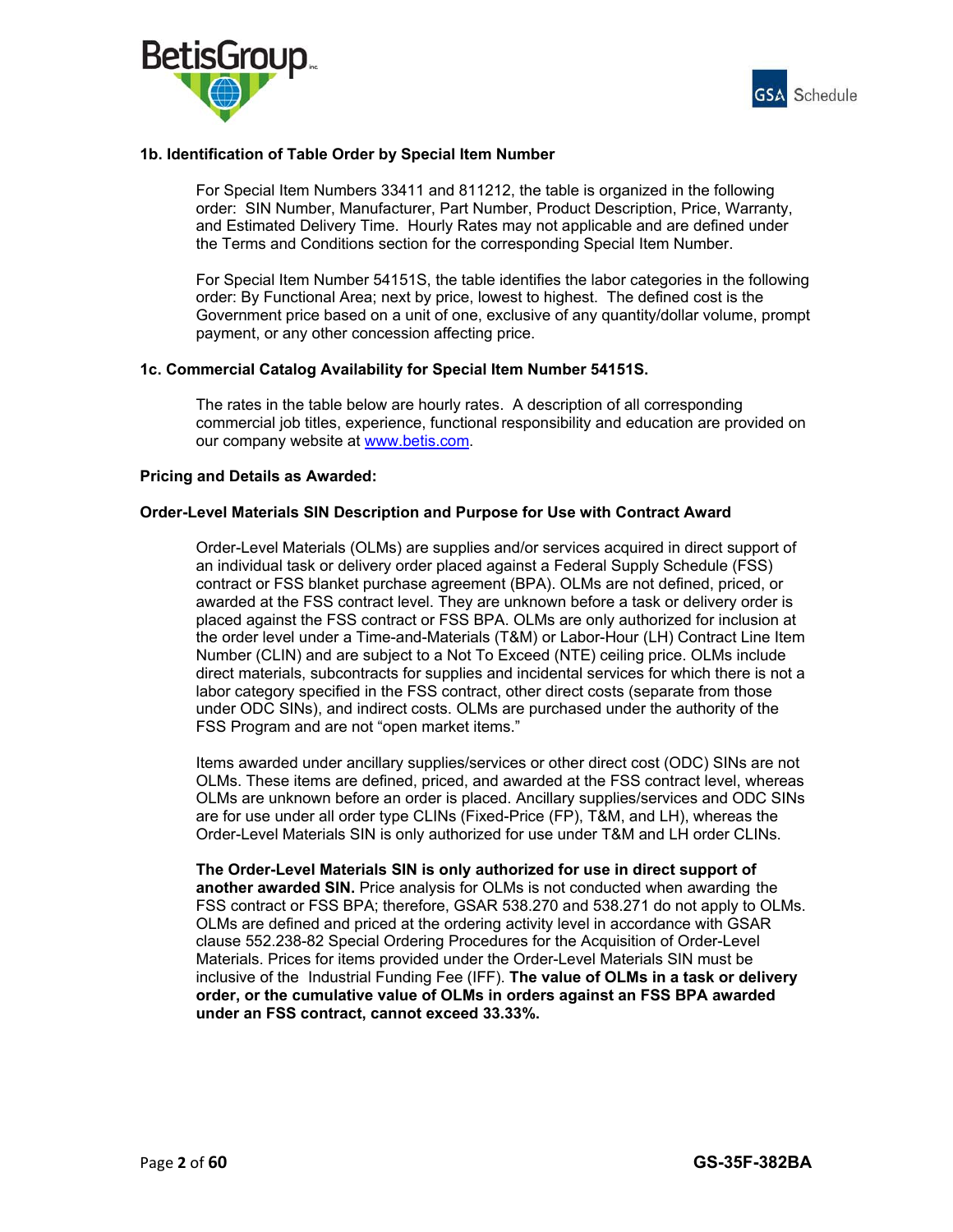



| <b>SIN</b> | <b>Manufacturer</b>  | <b>Manufacturer Part No.</b> | <b>Product Description</b>       | <b>Proposed GSA</b><br>Cost (w IFF) | Country<br>Of Origin | Warranty | <b>Delivery</b><br><b>Time</b> |
|------------|----------------------|------------------------------|----------------------------------|-------------------------------------|----------------------|----------|--------------------------------|
| 33411      | <b>BOX IT Design</b> | PCASE0APi8AB0                | Prem Encl iPad 7.9 LTNG BLCK     | \$184.12                            | DK                   | 1 Year   | 14 Days                        |
| 33411      | <b>BOX IT Design</b> | PCASE0APi8AS0                | Prem Encl iPad 7.9 LTNG SLVR     | \$184.12                            | DK                   | 1 Year   | 14 Days                        |
| 33411      | <b>BOX IT Design</b> | PCASE0APi9AB0                | Prem Encl iPad 9.7 LTNG BLCK     | \$218.38                            | DK                   | 1 Year   | 14 Days                        |
| 33411      | <b>BOX IT Design</b> | PCASE0APi9AS0                | Prem Encl iPad 9.7 LTNG SLVR     | \$218.38                            | DK                   | 1 Year   | 14 Days                        |
| 33411      | <b>BOX IT Design</b> | PCASE0APiBAB0                | Prem Encl iPad 10.5 LTNG BLCK    | \$252.63                            | DK                   | 1 Year   | 14 Days                        |
| 33411      | <b>BOX IT Design</b> | PCASE0APiBAS0                | Prem Encl iPad 10.5 LTNG SLVR    | \$252.63                            | DK                   | 1 Year   | 14 Days                        |
| 33411      | <b>BOX IT Design</b> | PCASE0APiDAB0                | Prem Encl iPad 12.9 LTNG BLCK    | \$278.32                            | DK                   | 1 Year   | 14 Days                        |
| 33411      | <b>BOX IT Design</b> | PCASE0APIDAS0                | Prem Encl iPad 12.9 LTNG SLVR    | \$278.32                            | DK                   | 1 Year   | 14 Days                        |
| 33411      | <b>BOX IT Design</b> | PCASE0APiJAB0                | Prem Encl iPad 12.9 USBC BLCK    | \$278.32                            | DK                   | 1 Year   | 14 Days                        |
| 33411      | <b>BOX IT Design</b> | PCASE0APiJAS0                | Prem Encl iPad 12.9 USBC SLVR    | \$278.32                            | DK                   | 1 Year   | 14 Days                        |
| 33411      | <b>BOX IT Design</b> | PCASE0APA8AB0                | Prem Encl GT A 8 BLCK            | \$184.12                            | DK                   | 1 Year   | 14 Days                        |
| 33411      | <b>BOX IT Design</b> | PCASE0APA8AS0                | Prem Encl GT A 8 SLVR            | \$184.12                            | DK                   | 1 Year   | 14 Days                        |
| 33411      | <b>BOX IT Design</b> | PCASE0APS9AB0                | Prem Encl GT S2/3 9.7 BLCK       | \$218.38                            | DK                   | 1 Year   | 14 Days                        |
| 33411      | <b>BOX IT Design</b> | PCASE0APS9AS0                | Prem Encl GT S2/3 9.7 SLVR       | \$218.38                            | DK                   | 1 Year   | 14 Days                        |
| 33411      | <b>BOX IT Design</b> | PCASE0APABAB0                | Prem Encl GT A 10.5 (2018) BLCK  | \$252.63                            | DK                   | 1 Year   | 14 Days                        |
| 33411      | <b>BOX IT Design</b> | PCASE0APABAS0                | Prem Encl GT A 10.5 (2018) SLVR  | \$252.63                            | DK                   | 1 Year   | 14 Days                        |
| 33411      | <b>BOX IT Design</b> | PCASE0APSBAB0                | Prem Encl GT S4 10.5 BLCK        | \$252.63                            | DK                   | 1 Year   | 14 Days                        |
| 33411      | <b>BOX IT Design</b> | PCASE0APSBAS0                | Prem Encl GT S4 10.5 SLVR        | \$252.63                            | DK                   | 1 Year   | 14 Days                        |
| 33411      | <b>BOX IT Design</b> | PCASE0APMAAB0                | Prem Encl MS Surface Go BLCK     | \$218.38                            | DK                   | 1 Year   | 14 Days                        |
| 33411      | <b>BOX IT Design</b> | PCASE0APMAAS0                | Prem Encl MS Surface Go SLVR     | \$218.38                            | DK                   | 1 Year   | 14 Days                        |
| 33411      | <b>BOX IT Design</b> | PCASE0APMCAB0                | Prem Encl MS Surface Pro BLCK    | \$278.32                            | DK                   | 1 Year   | 14 Days                        |
| 33411      | <b>BOX IT Design</b> | PCASE0APMCAS0                | Prem Encl MS Surface Pro SLVR    | \$278.32                            | DK                   | 1 Year   | 14 Days                        |
| 33411      | <b>BOX IT Design</b> | PCASE0APDCAB0                | Prem Encl Dell 5285/90 12.3 BLCK | \$304.01                            | DK                   | 1 Year   | 14 Days                        |
| 33411      | <b>BOX IT Design</b> | PCASE0APDCAS0                | Prem Encl Dell 5285/90 12.3 SLVR | \$304.01                            | DK                   | 1 Year   | 14 Days                        |
| 33411      | <b>BOX IT Design</b> | WALLDSK30SMAB                | SMS W/D MOUNT 30° BLCK           | \$64.23                             | DK                   | 1 Year   | 14 Days                        |
| 33411      | <b>BOX IT Design</b> | WALLDSK30SMAS                | SMS W/D MOUNT 30° SLVR           | \$64.23                             | DK                   | 1 Year   | 14 Days                        |
| 33411      | <b>BOX IT Design</b> | WALLDSK45SMAB                | SMS W/D MOUNT 45° BLCK           | \$64.23                             | DK                   | 1 Year   | 14 Days                        |
| 33411      | <b>BOX IT Design</b> | WALLDSK45SMAS                | SMS W/D MOUNT 45° SLVR           | \$64.23                             | DK                   | 1 Year   | 14 Days                        |
| 33411      | <b>BOX IT Design</b> | WALLDSK35NVAB                | NVS W/D MOUNT 35° BLCK           | \$81.36                             | DK                   | 1 Year   | 14 Days                        |
| 33411      | <b>BOX IT Design</b> | WALLDSK35NVAS                | NVS W/D MOUNT 35° SLVR           | \$81.36                             | DK                   | 1 Year   | 14 Days                        |
| 33411      | <b>BOX IT Design</b> | DESK30S2ASMAB                | SMS DSK STND SQ ALUM 30° BLCK    | \$89.92                             | DK                   | 1 Year   | 14 Days                        |
| 33411      | <b>BOX IT Design</b> | DESK30S2ASMAS                | SMS DSK STND SQ ALUM 30° SLVR    | \$89.92                             | DK                   | 1 Year   | 14 Days                        |
| 33411      | <b>BOX IT Design</b> | DESK30S2YSMAB                | SMS DSK STND SQ ACRYL 30° SLVR   | \$89.92                             | DK                   | 1 Year   | 14 Days                        |
| 33411      | <b>BOX IT Design</b> | DESK30S2YSMAS                | SMS DSK STND SQ ACRYL 30° BLCK   | \$89.92                             | DK                   | 1 Year   | 14 Days                        |
| 33411      | <b>BOX IT Design</b> | DESK45S2ASMAB                | SMS DSK STND SQ ALUM 45° BLCK    | \$89.92                             | DK                   | 1 Year   | 14 Days                        |
| 33411      | <b>BOX IT Design</b> | DESK45S2ASMAS                | SMS DSK STND SQ ALUM 45° SLVR    | \$89.92                             | DK                   | 1 Year   | 14 Days                        |
| 33411      | <b>BOX IT Design</b> | DESK45S2YSMAB                | SMS DSK STND SQ ACRYL 45° BLCK   | \$89.92                             | DK                   | 1 Year   | 14 Days                        |
| 33411      | <b>BOX IT Design</b> | DESK45S2YSMAS                | SMS DSK STND SQ ACRYL 45° SLVR   | \$89.92                             | DK                   | 1 Year   | 14 Days                        |
| 33411      | <b>BOX IT Design</b> | DESK35S2ANVAB                | NVS DSK STND SQ ALUM 35° BLCK    | \$107.05                            | DK                   | 1 Year   | 14 Days                        |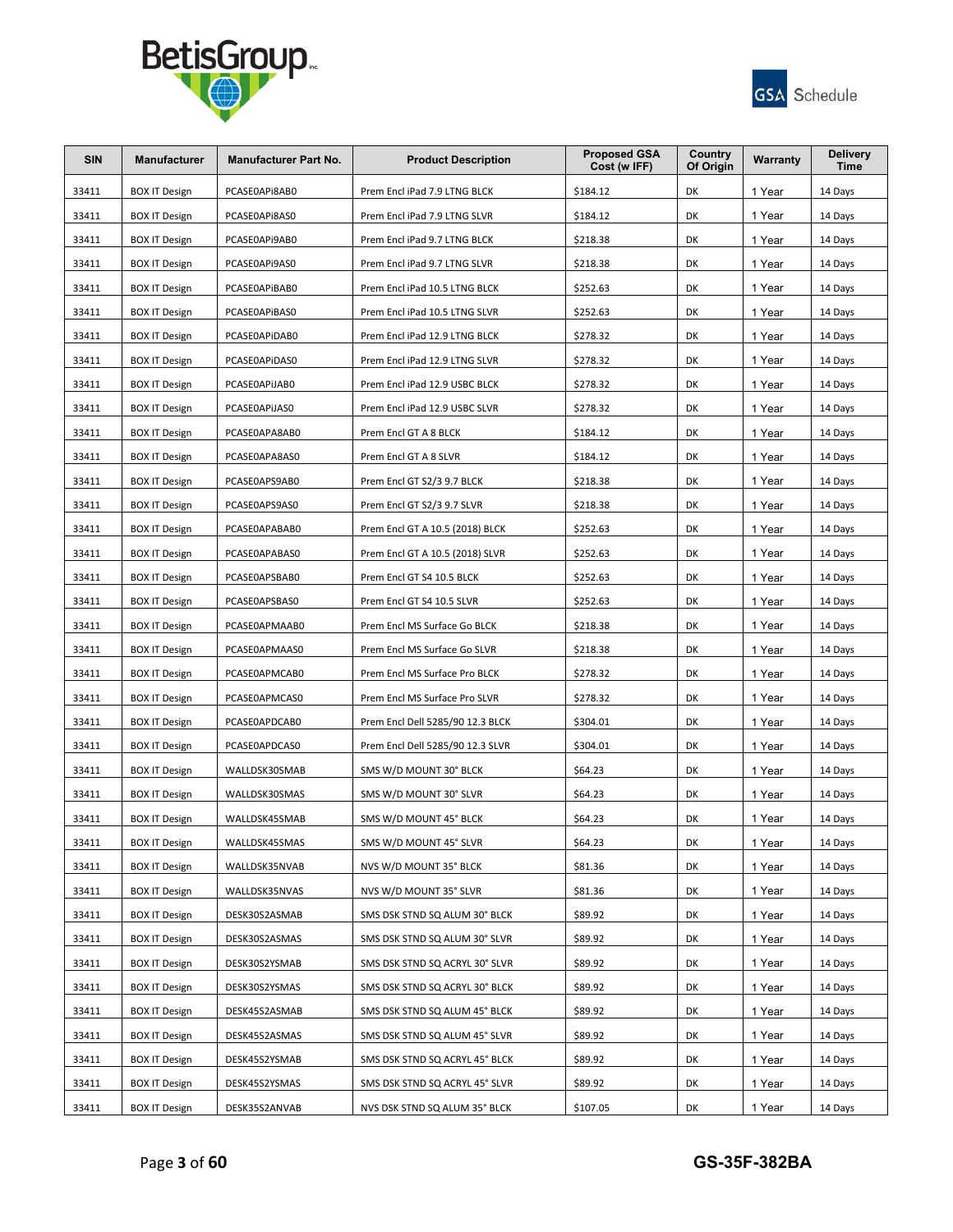



| <b>SIN</b> | <b>Manufacturer</b>  | <b>Manufacturer Part No.</b> | <b>Product Description</b>     | <b>Proposed GSA</b><br>Cost (w IFF) | Country<br>Of Origin | Warranty | <b>Delivery</b><br><b>Time</b> |
|------------|----------------------|------------------------------|--------------------------------|-------------------------------------|----------------------|----------|--------------------------------|
| 33411      | <b>BOX IT Design</b> | DESK35S2ANVAS                | NVS DSK STND SQ ALUM 35° SLVR  | \$107.05                            | DK                   | 1 Year   | 14 Days                        |
| 33411      | <b>BOX IT Design</b> | DESK35STANVAB                | NVS DSK STND TRI STL 35° BLCK  | \$107.05                            | DK                   | 1 Year   | 14 Days                        |
| 33411      | <b>BOX IT Design</b> | DESK35STANVAS                | NVS DSK STND TRI STL 35° SLVR  | \$107.05                            | DK                   | 1 Year   | 14 Days                        |
| 33411      | <b>BOX IT Design</b> | FLOR45S3CSMAB                | SMS FL STND SQ & 45° BLCK      | \$132.74                            | DK                   | 1 Year   | 14 Days                        |
| 33411      | <b>BOX IT Design</b> | FLOR45S3CSMAS                | SMS FL STND SQ & 45° SLVR      | \$132.74                            | DK                   | 1 Year   | 14 Days                        |
| 33411      | <b>BOX IT Design</b> | FLOR35S3CNVAB                | NVS FL STND SQ 35° BLCK        | \$218.38                            | DK                   | 1 Year   | 14 Days                        |
| 33411      | <b>BOX IT Design</b> | FLOR35STANVAB                | NVS FL STND TRI 35° BLCK       | \$218.38                            | DK                   | 1 Year   | 14 Days                        |
| 33411      | <b>BOX IT Design</b> | FLOR35S3CNVAS                | NVS FL STND SQ 35° SLVR        | \$218.38                            | DK                   | 1 Year   | 14 Days                        |
| 33411      | <b>BOX IT Design</b> | FLOR35STANVAS                | NVS FL STND TRI 35° SLVR       | \$218.38                            | DK                   | 1 Year   | 14 Days                        |
| 33411      | <b>BOX IT Design</b> | SWALL45Pi8AB0                | SMS W/D iPad 7.9 LTNG BLCK     | \$248.35                            | DK                   | 1 Year   | 14 Days                        |
| 33411      | <b>BOX IT Design</b> | SWALL45Pi8AS0                | SMS W/D iPad 7.9 LTNG SLVR     | \$248.35                            | DK                   | 1 Year   | 14 Days                        |
| 33411      | <b>BOX IT Design</b> | SWALL45Pi9AB0                | SMS W/D iPad 9.7 LTNG BLCK     | \$282.60                            | DK                   | 1 Year   | 14 Days                        |
| 33411      | <b>BOX IT Design</b> | SWALL45Pi9AS0                | SMS W/D iPad 9.7 LTNG SLVR     | \$282.60                            | DK                   | 1 Year   | 14 Days                        |
| 33411      | <b>BOX IT Design</b> | SWALL45PiBAB0                | SMS W/D iPad 10.5 LTNG BLCK    | \$316.86                            | DK                   | 1 Year   | 14 Days                        |
| 33411      | <b>BOX IT Design</b> | SWALL45PiBAS0                | SMS W/D iPad 10.5 LTNG SLVR    | \$316.86                            | DK                   | 1 Year   | 14 Days                        |
| 33411      | <b>BOX IT Design</b> | SWALL45PiDAB0                | SMS W/D iPad 12.9 LTNG BLCK    | \$342.55                            | DK                   | 1 Year   | 14 Days                        |
| 33411      | <b>BOX IT Design</b> | SWALL45PiDAS0                | SMS W/D iPad 12.9 LTNG SLVR    | \$342.55                            | DK                   | 1 Year   | 14 Days                        |
| 33411      | <b>BOX IT Design</b> | SWALL45PiJAB0                | SMS W/D iPad 12.9 USBC BLCK    | \$342.55                            | DK                   | 1 Year   | 14 Days                        |
| 33411      | <b>BOX IT Design</b> | SWALL45PiJAS0                | SMS W/D iPad 12.9 USBC SLVR    | \$342.55                            | DK                   | 1 Year   | 14 Days                        |
| 33411      | <b>BOX IT Design</b> | SWALL45PA8AB0                | SMS W/D GT A 8 BLCK            | \$248.35                            | DK                   | 1 Year   | 14 Days                        |
| 33411      | <b>BOX IT Design</b> | SWALL45PA8AS0                | SMS W/D GT A 8 SLVR            | \$248.35                            | DK                   | 1 Year   | 14 Days                        |
| 33411      | <b>BOX IT Design</b> | SWALL45PS9AB0                | SMS W/D GT S2/3 BLCK           | \$282.60                            | DK                   | 1 Year   | 14 Days                        |
| 33411      | <b>BOX IT Design</b> | SWALL45PS9AS0                | SMS W/D GT S2/3 SLVR           | \$282.60                            | DK                   | 1 Year   | 14 Days                        |
| 33411      | <b>BOX IT Design</b> | SWALL45PABAB0                | SMS W/D GT A 10.5 (2018) BLCK  | \$316.86                            | DK                   | 1 Year   | 14 Days                        |
| 33411      | <b>BOX IT Design</b> | SWALL45PABAS0                | SMS W/D GT A 10.5 (2018) SLVR  | \$316.86                            | DK                   | 1 Year   | 14 Days                        |
| 33411      | <b>BOX IT Design</b> | SWALL45PSBAB0                | SMS W/D GT S4 10.5 BLCK        | \$316.86                            | DK                   | 1 Year   | 14 Days                        |
| 33411      | <b>BOX IT Design</b> | SWALL45PSBAS0                | SMS W/D GT S4 10.5 SLVR        | \$316.86                            | DK                   | 1 Year   | 14 Days                        |
| 33411      | <b>BOX IT Design</b> | SWALL45PMAAB0                | SMS W/D MS Go 10 BLCK          | \$282.60                            | DK                   | 1 Year   | 14 Days                        |
| 33411      | <b>BOX IT Design</b> | SWALL45PMAAS0                | SMS W/D MS Go 10 SLVR          | \$282.60                            | DK                   | 1 Year   | 14 Days                        |
| 33411      | <b>BOX IT Design</b> | SWALL45PMCAB0                | SMS W/D MS Pro 12.3 BLCK       | \$342.55                            | DK                   | 1 Year   | 14 Days                        |
| 33411      | <b>BOX IT Design</b> | SWALL45PMCAS0                | SMS W/D MS Pro 12.3 SLVR       | \$342.55                            | DK                   | 1 Year   | 14 Days                        |
| 33411      | <b>BOX IT Design</b> | SWALL45PDCAB0                | SMS W/D Dell 5285/90 12.3 BLCK | \$368.24                            | DK                   | 1 Year   | 14 Days                        |
| 33411      | <b>BOX IT Design</b> | SWALL45PDCAS0                | SMS W/D Dell 5285/90 12.3 SLVR | \$368.24                            | DK                   | 1 Year   | 14 Days                        |
| 33411      | <b>BOX IT Design</b> | NWALL35PiDAB0                | NVS W/D iPad 12.9 LTNG BLCK    | \$359.68                            | DK                   | 1 Year   | 14 Days                        |
| 33411      | <b>BOX IT Design</b> | NWALL35PiDAS0                | NVS W/D iPad 12.9 LTNG SLVR    | \$359.68                            | DK                   | 1 Year   | 14 Days                        |
| 33411      | <b>BOX IT Design</b> | NWALL35PiJAB0                | NVS W/D iPad 12.9 USBC BLCK    | \$359.68                            | DK                   | 1 Year   | 14 Days                        |
| 33411      | <b>BOX IT Design</b> | NWALL35PiJAS0                | NVS W/D iPad 12.9 USBC SLVR    | \$359.68                            | DK                   | 1 Year   | 14 Days                        |
| 33411      | <b>BOX IT Design</b> | NWALL35PMAAB0                | NVS W/D MS Go 10 BLCK          | \$299.73                            | DK                   | 1 Year   | 14 Days                        |
| 33411      | <b>BOX IT Design</b> | NWALL35PMAAS0                | NVS W/D MS Go 10 SLVR          | \$299.73                            | DK                   | 1 Year   | 14 Days                        |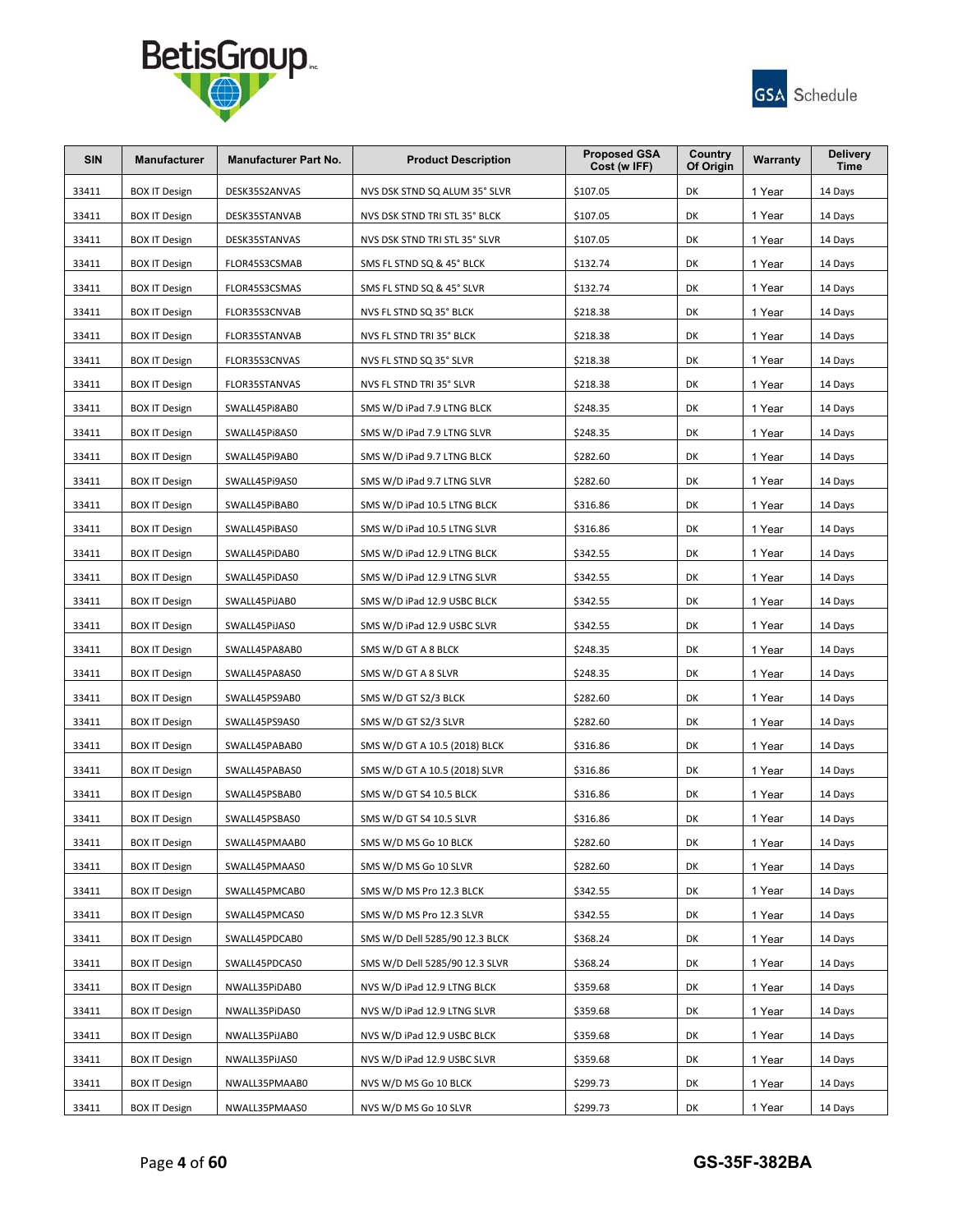



| <b>SIN</b> | <b>Manufacturer</b>  | <b>Manufacturer Part No.</b> | <b>Product Description</b>          | <b>Proposed GSA</b><br>Cost (w IFF) | Country<br>Of Origin | Warranty | <b>Delivery</b><br><b>Time</b> |
|------------|----------------------|------------------------------|-------------------------------------|-------------------------------------|----------------------|----------|--------------------------------|
| 33411      | <b>BOX IT Design</b> | NWALL35PMCAB0                | NVS W/D MS Pro 12.3 BLCK            | \$359.68                            | DK                   | 1 Year   | 14 Days                        |
| 33411      | <b>BOX IT Design</b> | NWALL35PMCAS0                | NVS W/D MS Pro 12.3 SLVR            | \$359.68                            | DK                   | 1 Year   | 14 Days                        |
| 33411      | <b>BOX IT Design</b> | NWALL35PDCAB0                | NVS W/D Dell 5285/90 12.3 BLCK      | \$385.37                            | DK                   | 1 Year   | 14 Days                        |
| 33411      | <b>BOX IT Design</b> | NWALL35PDCAS0                | NVS W/D Dell 5285/90 12.3 SLVR      | \$385.37                            | DK                   | 1 Year   | 14 Days                        |
| 33411      | <b>BOX IT Design</b> | SD45S2APi8AB0                | SMS DSK iPad 7.9 LTNG BLCK          | \$274.04                            | DK                   | 1 Year   | 14 Days                        |
| 33411      | <b>BOX IT Design</b> | SD45S2YPi8AB0                | SMS DSK iPad 7.9 LTNG BLCK/ACRYL    | \$274.04                            | DK                   | 1 Year   | 14 Days                        |
| 33411      | <b>BOX IT Design</b> | SD45S2APi8AS0                | SMS DSK iPad 7.9 LTNG SLVR          | \$274.04                            | DK                   | 1 Year   | 14 Days                        |
| 33411      | <b>BOX IT Design</b> | SD45S2YPi8AS0                | SMS DSK iPad 7.9 LTNG SLVR/ACRYL    | \$274.04                            | DK                   | 1 Year   | 14 Days                        |
| 33411      | <b>BOX IT Design</b> | SD45S2APi9AB0                | SMS DSK iPad 9.7 LTNG BLCK          | \$308.30                            | DK                   | 1 Year   | 14 Days                        |
| 33411      | <b>BOX IT Design</b> | SD45S2YPi9AB0                | SMS DSK iPad 9.7 LTNG BLCK/ACRYL    | \$308.30                            | DK                   | 1 Year   | 14 Days                        |
| 33411      | <b>BOX IT Design</b> | SD45S2APi9AS0                | SMS DSK iPad 9.7 LTNG SLVR          | \$308.30                            | DK                   | 1 Year   | 14 Days                        |
| 33411      | <b>BOX IT Design</b> | SD45S2YPi9AS0                | SMS DSK iPad 9.7 LTNG SLVR/ACRYL    | \$308.30                            | DK                   | 1 Year   | 14 Days                        |
| 33411      | <b>BOX IT Design</b> | SD45S2APiBAB0                | SMS DSK iPad 10.5 LTNG BLCK         | \$342.55                            | DK                   | 1 Year   | 14 Days                        |
| 33411      | <b>BOX IT Design</b> | SD45S2YPiBAB0                | SMS DSK iPad 10.5 LTNG BLCK/ACRYL   | \$342.55                            | DK                   | 1 Year   | 14 Days                        |
| 33411      | <b>BOX IT Design</b> | SD45S2APiBAS0                | SMS DSK iPad 10.5 LTNG SLVR         | \$342.55                            | DK                   | 1 Year   | 14 Days                        |
| 33411      | <b>BOX IT Design</b> | SD45S2YPiBAS0                | SMS DSK iPad 10.5 LTNG SLVR/ACRYL   | \$342.55                            | DK                   | 1 Year   | 14 Days                        |
| 33411      | <b>BOX IT Design</b> | SD45S2APiDAB0                | SMS DSK iPad 12.9 LTNG BLCK         | \$368.24                            | DK                   | 1 Year   | 14 Days                        |
| 33411      | <b>BOX IT Design</b> | SD45S2APiDAS0                | SMS DSK iPad 12.9 LTNG SLVR         | \$368.24                            | DK                   | 1 Year   | 14 Days                        |
| 33411      | <b>BOX IT Design</b> | SD45S2APiJAB0                | SMS DSK iPad 12.9 USBC BLCK         | \$368.24                            | DK                   | 1 Year   | 14 Days                        |
| 33411      | <b>BOX IT Design</b> | SD45S2APiJAS0                | SMS DSK iPad 12.9 USBC SLVR         | \$368.24                            | DK                   | 1 Year   | 14 Days                        |
| 33411      | <b>BOX IT Design</b> | SD45S2APA8AB0                | SMS DSK GT A 8 BLCK                 | \$274.04                            | DK                   | 1 Year   | 14 Days                        |
| 33411      | <b>BOX IT Design</b> | SD45S2APA8AS0                | SMS DSK GT A 8 SLVR                 | \$274.04                            | DK                   | 1 Year   | 14 Days                        |
| 33411      | <b>BOX IT Design</b> | SD45S2YPA8AB0                | SMS DSK GT A 8 BLCK/ACRYL           | \$274.04                            | DK                   | 1 Year   | 14 Days                        |
| 33411      | <b>BOX IT Design</b> | SD45S2YPA8AS0                | SMS DSK GT A 8 SLVR/ACRYL           | \$274.04                            | DK                   | 1 Year   | 14 Days                        |
| 33411      | <b>BOX IT Design</b> | SD45S2APS9AB0                | SMS DSK GT S2/3 BLCK                | \$308.30                            | DK                   | 1 Year   | 14 Days                        |
| 33411      | <b>BOX IT Design</b> | SD45S2APS9AS0                | SMS DSK GT S2/3 SLVR                | \$308.30                            | DK                   | 1 Year   | 14 Days                        |
| 33411      | <b>BOX IT Design</b> | SD45S2YPS9AB0                | SMS DSK GT S2/3 BLCK/ACRYL          | \$308.30                            | DK                   | 1 Year   | 14 Days                        |
| 33411      | <b>BOX IT Design</b> | SD45S2YPS9AS0                | SMS DSK GT S2/3 SLVR/ACRYL          | \$308.30                            | DK                   | 1 Year   | 14 Days                        |
| 33411      | <b>BOX IT Design</b> | SD45S2APABAB0                | SMS DSK GT A 10.5 (2018) BLCK       | \$342.55                            | DK                   | 1 Year   | 14 Days                        |
| 33411      | <b>BOX IT Design</b> | SD45S2APABAS0                | SMS DSK GT A 10.5 (2018) SLVR       | \$342.55                            | DK                   | 1 Year   | 14 Days                        |
| 33411      | <b>BOX IT Design</b> | SD45S2YPABAB0                | SMS DSK GT A 10.5 (2018) BLCK/ACRYL | \$342.55                            | DK                   | 1 Year   | 14 Days                        |
| 33411      | <b>BOX IT Design</b> | SD45S2YPABAS0                | SMS DSK GT A 10.5 (2018) SLVR/ACRYL | \$342.55                            | DK                   | 1 Year   | 14 Days                        |
| 33411      | <b>BOX IT Design</b> | SD45S2APSBAB0                | SMS DSK GT S4 10.5 BLCK             | \$342.55                            | DK                   | 1 Year   | 14 Days                        |
| 33411      | <b>BOX IT Design</b> | SD45S2APSBAS0                | SMS DSK GT S4 10.5 SLVR             | \$342.55                            | DK                   | 1 Year   | 14 Days                        |
| 33411      | <b>BOX IT Design</b> | SD45S2YPSBAB0                | SMS DSK GT S4 10.5 BLCK/ACRYL       | \$342.55                            | DK                   | 1 Year   | 14 Days                        |
| 33411      | <b>BOX IT Design</b> | SD45S2YPSBAS0                | SMS DSK GT S4 10.5 SLVR/ACRYL       | \$342.55                            | DK                   | 1 Year   | 14 Days                        |
| 33411      | <b>BOX IT Design</b> | SD45S2APMAAB0                | SMS DSK MS Go 10 BLCK               | \$308.30                            | DK                   | 1 Year   | 14 Days                        |
| 33411      | <b>BOX IT Design</b> | SD45S2APMAAS0                | SMS DSK MS Go 10 SLVR               | \$308.30                            | DK                   | 1 Year   | 14 Days                        |
| 33411      | <b>BOX IT Design</b> | SD45S2YPMAAB0                | SMS DSK MS Go 10 BLCK/ACRYL         | \$308.30                            | DK                   | 1 Year   | 14 Days                        |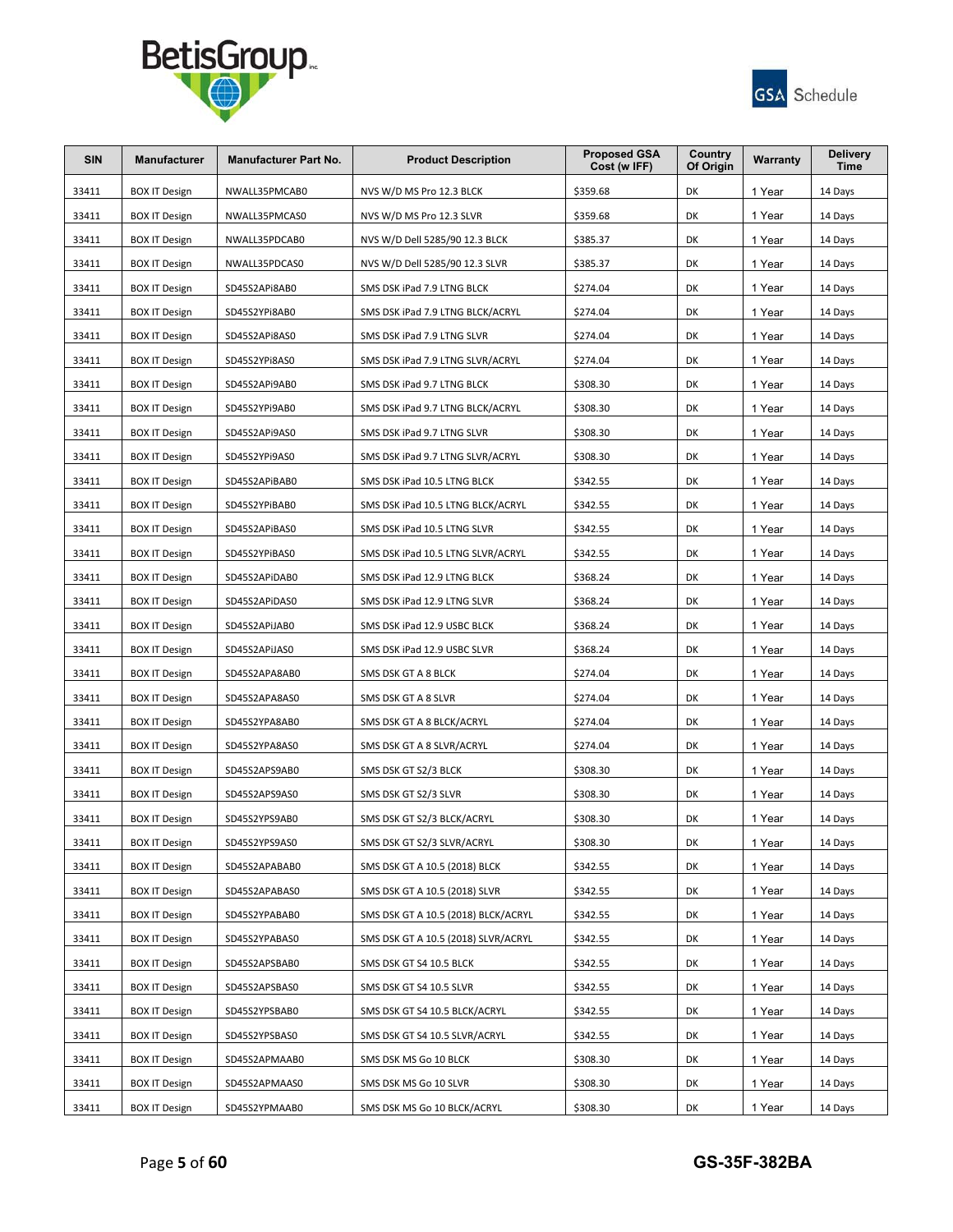



| <b>SIN</b> | <b>Manufacturer</b>  | <b>Manufacturer Part No.</b> | <b>Product Description</b>      | <b>Proposed GSA</b><br>Cost (w IFF) | Country<br>Of Origin | Warranty | <b>Delivery</b><br><b>Time</b> |
|------------|----------------------|------------------------------|---------------------------------|-------------------------------------|----------------------|----------|--------------------------------|
| 33411      | <b>BOX IT Design</b> | SD45S2YPMAAS0                | SMS DSK MS Go 10 SLVR/ACRYL     | \$308.30                            | DK                   | 1 Year   | 14 Days                        |
| 33411      | <b>BOX IT Design</b> | SD45S2APMCAB0                | SMS DSK MS Pro 12.3 BLCK        | \$368.24                            | DK                   | 1 Year   | 14 Days                        |
| 33411      | <b>BOX IT Design</b> | SD45S2APMCAS0                | SMS DSK MS Pro 12.3 SLVR        | \$368.24                            | DK                   | 1 Year   | 14 Days                        |
| 33411      | <b>BOX IT Design</b> | SD45S2APDCAB0                | SMS DSK Dell 5285/90 BLCK       | \$393.93                            | DK                   | 1 Year   | 14 Days                        |
| 33411      | <b>BOX IT Design</b> | SD45S2APDCAS0                | SMS DSK Dell 5285/90 SLVR       | \$393.93                            | DK                   | 1 Year   | 14 Days                        |
| 33411      | <b>BOX IT Design</b> | ND35S2APiDAB0                | NVS DSK iPad 12.9 LTNG BLCK     | \$385.37                            | DK                   | 1 Year   | 14 Days                        |
| 33411      | <b>BOX IT Design</b> | ND35STAPIDAB0                | NVS DSK iPad 12.9 LTNG BLCK TRI | \$385.37                            | DK                   | 1 Year   | 14 Days                        |
| 33411      | <b>BOX IT Design</b> | ND35S2APiDAS0                | NVS DSK iPad 12.9 LTNG SLVR     | \$385.37                            | DK                   | 1 Year   | 14 Days                        |
| 33411      | <b>BOX IT Design</b> | ND35STAPIDAS0                | NVS DSK iPad 12.9 LTNG SLVR TRI | \$385.37                            | DK                   | 1 Year   | 14 Days                        |
| 33411      | <b>BOX IT Design</b> | ND35S2APiJAB0                | NVS DSK iPad 12.9 USBC BLCK     | \$385.37                            | DK                   | 1 Year   | 14 Days                        |
| 33411      | <b>BOX IT Design</b> | ND35STAPIJAB0                | NVS DSK iPad 12.9 USBC BLCK TRI | \$385.37                            | DK                   | 1 Year   | 14 Days                        |
| 33411      | <b>BOX IT Design</b> | ND35S2APiJAS0                | NVS DSK iPad 12.9 USBC SLVR     | \$385.37                            | DK                   | 1 Year   | 14 Days                        |
| 33411      | <b>BOX IT Design</b> | ND35STAPIJAS0                | NVS DSK iPad 12.9 USBC SLVR TRI | \$385.37                            | DK                   | 1 Year   | 14 Days                        |
| 33411      | <b>BOX IT Design</b> | ND35S2APMAAB0                | NVS DSK MS Go 10 BLCK           | \$325.42                            | DK                   | 1 Year   | 14 Days                        |
| 33411      | <b>BOX IT Design</b> | ND35STAPMAAB0                | NVS DSK MS Go 10 BLCK TRI       | \$325.42                            | DK                   | 1 Year   | 14 Days                        |
| 33411      | <b>BOX IT Design</b> | ND35S2APMAAS0                | NVS DSK MS Go 10 SLVR           | \$325.42                            | DK                   | 1 Year   | 14 Days                        |
| 33411      | <b>BOX IT Design</b> | ND35STAPMAAS0                | NVS DSK MS Go 10 SLVR TRI       | \$325.42                            | DK                   | 1 Year   | 14 Days                        |
| 33411      | <b>BOX IT Design</b> | ND35S2APMCAB0                | NVS DSK MS Pro 12.3 BLCK        | \$385.37                            | DK                   | 1 Year   | 14 Days                        |
| 33411      | <b>BOX IT Design</b> | ND35STAPMCAB0                | NVS DSK MS Pro 12.3 BLCK TRI    | \$385.37                            | DK                   | 1 Year   | 14 Days                        |
| 33411      | <b>BOX IT Design</b> | ND35S2APMCAS0                | NVS DSK MS Pro 12.3 SLVR        | \$385.37                            | DK                   | 1 Year   | 14 Days                        |
| 33411      | <b>BOX IT Design</b> | ND35STAPMCAS0                | NVS DSK MS Pro 12.3 SLVR TRI    | \$385.37                            | DK                   | 1 Year   | 14 Days                        |
| 33411      | <b>BOX IT Design</b> | ND35S2APDCAB0                | NVS DSK Dell 5285/90 BLCK       | \$411.06                            | DK                   | 1 Year   | 14 Days                        |
| 33411      | <b>BOX IT Design</b> | ND35STAPDCAB0                | NVS DSK Dell 5285/90 BLCK TRI   | \$411.06                            | DK                   | 1 Year   | 14 Days                        |
| 33411      | <b>BOX IT Design</b> | ND35S2APDCAS0                | NVS DSK Dell 5285/90 SLVR       | \$411.06                            | DK                   | 1 Year   | 14 Days                        |
| 33411      | <b>BOX IT Design</b> | ND35STAPDCAS0                | NVS DSK Dell 5285/90 SLVR TRI   | \$411.06                            | DK                   | 1 Year   | 14 Days                        |
| 33411      | <b>BOX IT Design</b> | SF45S3CPi8AB0                | SMS FL STND iPad 7.9 LTNG BLCK  | \$316.86                            | DK                   | 1 Year   | 14 Days                        |
| 33411      | <b>BOX IT Design</b> | SF45S3CPi8AS0                | SMS FL STND iPad 7.9 LTNG SLVR  | \$316.86                            | DK                   | 1 Year   | 14 Days                        |
| 33411      | <b>BOX IT Design</b> | SF45S3CPi9AB0                | SMS FL STND iPad 9.7 LTNG BLCK  | \$351.11                            | DK                   | 1 Year   | 14 Days                        |
| 33411      | <b>BOX IT Design</b> | SF45S3CPi9AS0                | SMS FL STND iPad 9.7 LTNG SLVR  | \$351.11                            | DK                   | 1 Year   | 14 Days                        |
| 33411      | <b>BOX IT Design</b> | SF45S3CPiBAB0                | SMS FL STND iPad 10.5 LTNG BLCK | \$385.37                            | DK                   | 1 Year   | 14 Days                        |
| 33411      | <b>BOX IT Design</b> | SF45S3CPiBAS0                | SMS FL STND iPad 10.5 LTNG SLVR | \$385.37                            | DK                   | 1 Year   | 14 Days                        |
| 33411      | <b>BOX IT Design</b> | SF45S3CPiDAB0                | SMS FL STND iPad 12.9 LTNG BLCK | \$411.06                            | DK                   | 1 Year   | 14 Days                        |
| 33411      | <b>BOX IT Design</b> | SF45S3CPiDAS0                | SMS FL STND iPad 12.9 LTNG SLVR | \$411.06                            | DK                   | 1 Year   | 14 Days                        |
| 33411      | <b>BOX IT Design</b> | SF45S3CPiJAB0                | SMS FL STND iPad 12.9 USBC BLCK | \$411.06                            | DK                   | 1 Year   | 14 Days                        |
| 33411      | <b>BOX IT Design</b> | SF45S3CPiJAS0                | SMS FL STND iPad 12.9 USBC SLVR | \$411.06                            | DK                   | 1 Year   | 14 Days                        |
| 33411      | <b>BOX IT Design</b> | SF45S3CPA8AB0                | SMS FL STND GT A 8 BLCK         | \$316.86                            | DK                   | 1 Year   | 14 Days                        |
| 33411      | <b>BOX IT Design</b> | SF45S3CPA8AS0                | SMS FL STND GT A 8 SLVR         | \$316.86                            | DK                   | 1 Year   | 14 Days                        |
| 33411      | <b>BOX IT Design</b> | SF45S3CPS9AB0                | SMS FL STND GT S2/3 BLCK        | \$351.11                            | DK                   | 1 Year   | 14 Days                        |
| 33411      | <b>BOX IT Design</b> | SF45S3CPS9AS0                | SMS FL STND GT S2/3 SLVR        | \$351.11                            | DK                   | 1 Year   | 14 Days                        |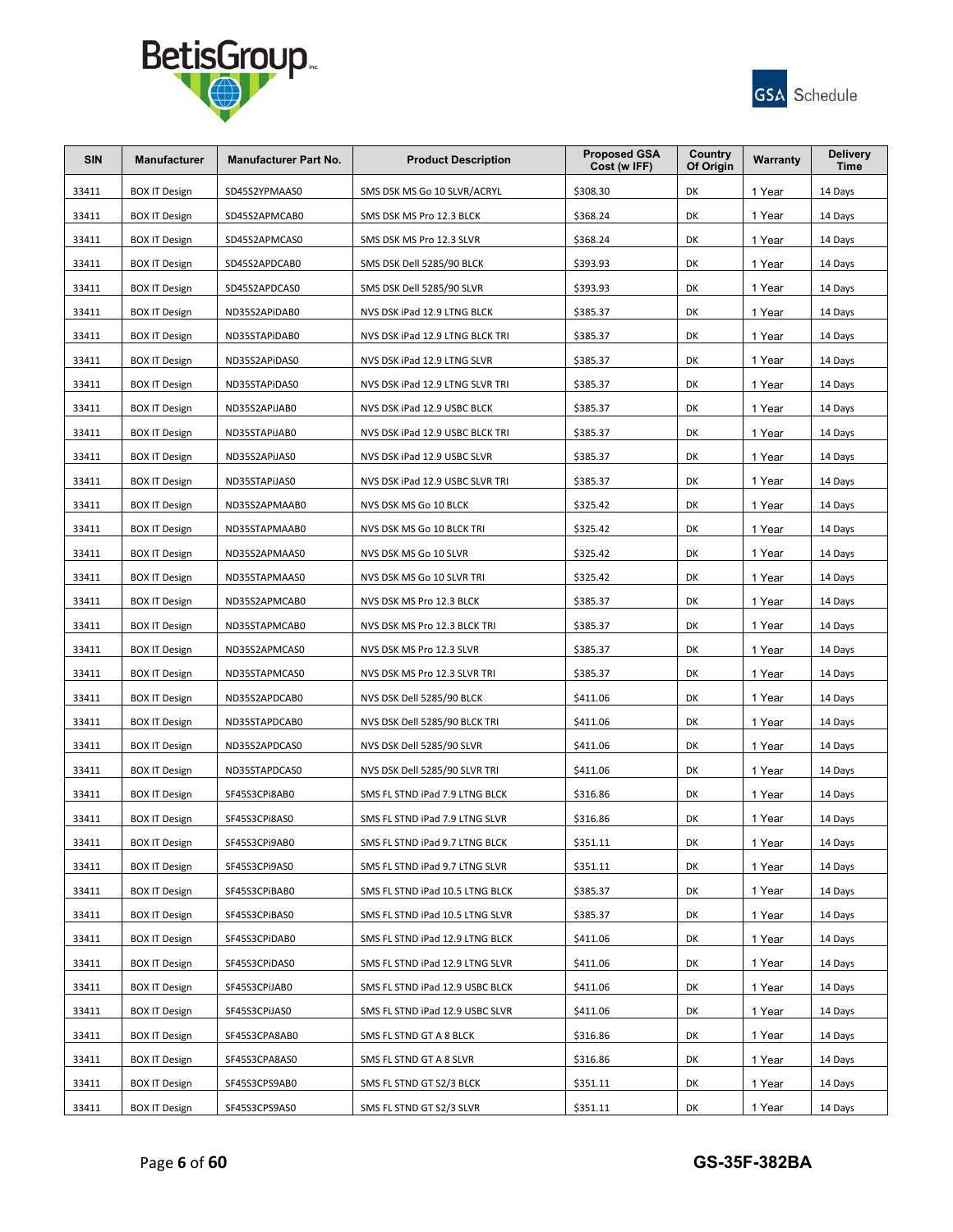



| <b>SIN</b> | <b>Manufacturer</b>  | <b>Manufacturer Part No.</b> | <b>Product Description</b>                 | <b>Proposed GSA</b><br>Cost (w IFF) | Country<br>Of Origin | Warranty | <b>Delivery</b><br><b>Time</b> |
|------------|----------------------|------------------------------|--------------------------------------------|-------------------------------------|----------------------|----------|--------------------------------|
| 33411      | <b>BOX IT Design</b> | SF45S3CPABAB0                | SMS FL STND GT A 10.5 (2018) BLCK          | \$385.37                            | DK                   | 1 Year   | 14 Days                        |
| 33411      | <b>BOX IT Design</b> | SF45S3CPABAS0                | SMS FL STND GT A 10.5 (2018) SLVR          | \$385.37                            | DK                   | 1 Year   | 14 Days                        |
| 33411      | <b>BOX IT Design</b> | SF45S3CPSBAB0                | SMS FL STND GT S4 10.5 BLCK                | \$385.37                            | DK                   | 1 Year   | 14 Days                        |
| 33411      | <b>BOX IT Design</b> | SF45S3CPSBAS0                | SMS FL STND GT S4 10.5 SLVR                | \$385.37                            | DK                   | 1 Year   | 14 Days                        |
| 33411      | <b>BOX IT Design</b> | SF45S3CPMAAB0                | SMS FL STND MS Go 10 BLCK                  | \$351.11                            | DK                   | 1 Year   | 14 Days                        |
| 33411      | <b>BOX IT Design</b> | SF45S3CPMAAS0                | SMS FL STND MS Go 10 SLVR                  | \$351.11                            | DK                   | 1 Year   | 14 Days                        |
| 33411      | <b>BOX IT Design</b> | SF45S3CPMCAB0                | SMS FL STND MS Pro 12.3 BLCK               | \$411.06                            | DK                   | 1 Year   | 14 Days                        |
| 33411      | <b>BOX IT Design</b> | SF45S3CPMCAS0                | SMS FL STND MS Pro 12.3 SLVR               | \$411.06                            | DK                   | 1 Year   | 14 Days                        |
| 33411      | <b>BOX IT Design</b> | SF45S3CPDCAB0                | SMS FL STND Dell 5285/90 BLCK              | \$436.75                            | DK                   | 1 Year   | 14 Days                        |
| 33411      | <b>BOX IT Design</b> | SF45S3CPDCAS0                | SMS FL STND Dell 5285/90 SLVR              | \$436.75                            | DK                   | 1 Year   | 14 Days                        |
| 33411      | <b>BOX IT Design</b> | NF35S3CPiDAB0                | NVS FL STND iPad 12.9 LTNG BLCK            | \$496.70                            | DK                   | 1 Year   | 14 Days                        |
| 33411      | <b>BOX IT Design</b> | NF35STAPIDAB0                | NVS FL STND iPad 12.9 LTNG BLCK TRI        | \$496.70                            | DK                   | 1 Year   | 14 Days                        |
| 33411      | <b>BOX IT Design</b> | NF35S3CPIDAS0                | NVS FL STND iPad 12.9 LTNG SLVR            | \$496.70                            | DK                   | 1 Year   | 14 Days                        |
| 33411      | <b>BOX IT Design</b> | NF35STAPIDAS0                | NVS FL STND iPad 12.9 LTNG SLVR TRI        | \$496.70                            | DK                   | 1 Year   | 14 Days                        |
| 33411      | <b>BOX IT Design</b> | NF35S3CPiJAB0                | NVS FL STND iPad 12.9 USBC BLCK            | \$496.70                            | DK                   | 1 Year   | 14 Days                        |
| 33411      | <b>BOX IT Design</b> | NF35STAPiJAB0                | NVS FL STND iPad 12.9 USBC BLCK TRI        | \$496.70                            | DK                   | 1 Year   | 14 Days                        |
| 33411      | <b>BOX IT Design</b> | NF35S3CPiJAS0                | NVS FL STND iPad 12.9 USBC SLVR            | \$496.70                            | DK                   | 1 Year   | 14 Days                        |
| 33411      | <b>BOX IT Design</b> | NF35STAPIJAS0                | NVS FL STND iPad 12.9 USBC SLVR TRI        | \$496.70                            | DK                   | 1 Year   | 14 Days                        |
| 33411      | <b>BOX IT Design</b> | NF35S3CPMAAB0                | NVS FL STND MS Go 10 BLCK                  | \$436.75                            | DK                   | 1 Year   | 14 Days                        |
| 33411      | <b>BOX IT Design</b> | NF35STAPMAAB0                | NVS FL STND MS Go 10 BLCK TRI              | \$436.75                            | DK                   | 1 Year   | 14 Days                        |
| 33411      | <b>BOX IT Design</b> | NF35S3CPMAAS0                | NVS FL STND MS Go 10 SLVR                  | \$436.75                            | DK                   | 1 Year   | 14 Days                        |
| 33411      | <b>BOX IT Design</b> | NF35STAPMAAS0                | NVS FL STND MS Go 10 SLVR TRI              | \$436.75                            | DK                   | 1 Year   | 14 Days                        |
| 33411      | <b>BOX IT Design</b> | NF35S3CPMCAB0                | NVS FL STND MS Pro 12.3 BLCK               | \$496.70                            | DK                   | 1 Year   | 14 Days                        |
| 33411      | <b>BOX IT Design</b> | NF35STAPMCAB0                | NVS FL STND MS Pro 12.3 BLCK TRI           | \$496.70                            | DK                   | 1 Year   | 14 Days                        |
| 33411      | <b>BOX IT Design</b> | NF35S3CPMCAS0                | NVS FL STND MS Pro 12.3 SLVR               | \$496.70                            | DK                   | 1 Year   | 14 Days                        |
| 33411      | <b>BOX IT Design</b> | NF35STAPMCAS0                | NVS FL STND MS Pro 12.3 SLVR TRI           | \$496.70                            | DK                   | 1 Year   | 14 Days                        |
| 33411      | <b>BOX IT Design</b> | NF35S3CPDCAB0                | NVS FL STND Dell 5285/90 BLCK              | \$522.39                            | DK                   | 1 Year   | 14 Days                        |
| 33411      | <b>BOX IT Design</b> | NF35STAPDCAB0                | NVS FL STND Dell 5285/90 BLCK TRI          | \$522.39                            | DK                   | 1 Year   | 14 Days                        |
| 33411      | <b>BOX IT Design</b> | NF35S3CPDCAS0                | NVS FL STND Dell 5285/90 SLVR              | \$522.39                            | DK                   | 1 Year   | 14 Days                        |
| 33411      | <b>BOX IT Design</b> | NF35STAPDCAS0                | NVS FL STND Dell 5285/90 SLVR TRI          | \$522.39                            | DK                   | 1 Year   | 14 Days                        |
| 33411      | <b>BOX IT Design</b> | ACABLE20S00BM                | USB-A/USB-Micro CBL 90° BLCK               | \$12.85                             | DK                   | 1 Year   | 14 Days                        |
| 33411      | <b>BOX IT Design</b> | ACABLE20S00VC                | USB-A/USBC CBL 90° WHT                     | \$12.85                             | DK                   | 1 Year   | 14 Days                        |
| 33411      | <b>BOX IT Design</b> | AHCOVEPPI8AB0                | Home Button Cover iPad mini 1-4            | \$17.98                             | DK                   | 1 Year   | 14 Days                        |
| 33411      | <b>BOX IT Design</b> | AHCOVESPI9AB0                | Home Button Cover iPad 9.7 (Gen 5+)        | \$17.98                             | DK                   | 1 Year   | 14 Days                        |
| 33411      | <b>BOX IT Design</b> | ATUR90P000RS0                | 90° Orientation ADPTR SMS NVS              | \$48.81                             | DK                   | 1 Year   | 14 Days                        |
| 33411      | <b>BOX IT Design</b> | AROTAMASLMRS0                | 360° Swivel ADPTR SlimSystem               | \$48.81                             | DK                   | 1 Year   | 14 Days                        |
| 33411      | <b>BOX IT Design</b> | AROTAMOUNVRS0                | 360° Swivel ADPTR NVS RetailSystem         | \$62.52                             | DK                   | 1 Year   | 14 Days                        |
| 33411      | <b>BOX IT Design</b> | AWMPLAT000TF0                | <b>ACRYL Plate for Glass/Wall Mounting</b> | \$47.96                             | DK                   | 1 Year   | 14 Days                        |
| 33411      | <b>BOX IT Design</b> | AAGM45A000AS0                | PoE Mount 45° View Angle SLVR              | \$47.96                             | DK                   | 1 Year   | 14 Days                        |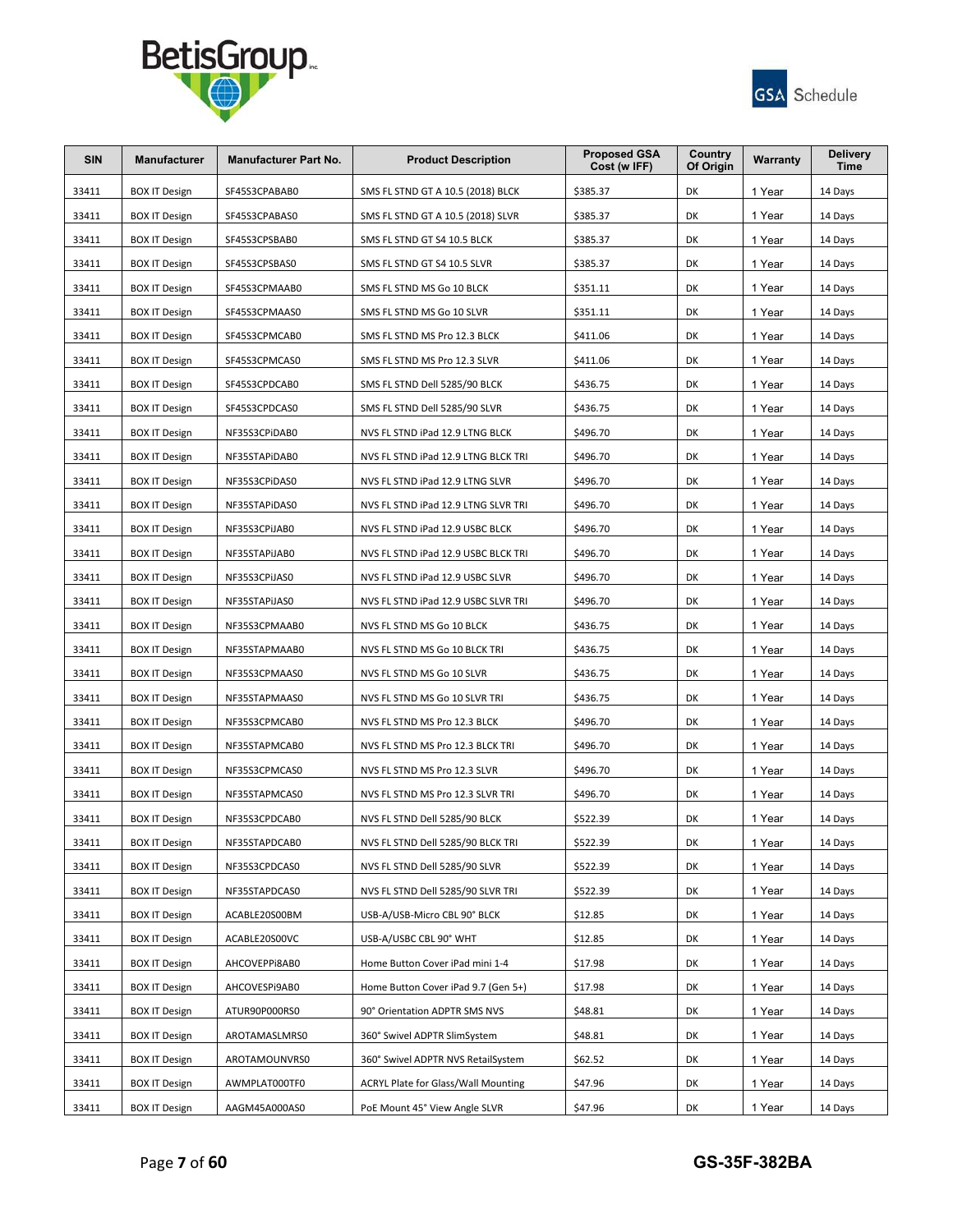



| <b>SIN</b> | <b>Manufacturer</b>  | <b>Manufacturer Part No.</b> | <b>Product Description</b>                                                             | <b>Proposed GSA</b><br>Cost (w IFF) | Country<br>Of Origin | Warranty | <b>Delivery</b><br><b>Time</b> |
|------------|----------------------|------------------------------|----------------------------------------------------------------------------------------|-------------------------------------|----------------------|----------|--------------------------------|
| 33411      | <b>BOX IT Design</b> | AAGM60A000AS0                | PoE Mount 60° View Angle SLVR                                                          | \$47.96                             | DK                   | 1 Year   | 14 Days                        |
| 33411      | <b>BOX IT Design</b> | AGSIDEMOU59AS                | 59.7 mm / 2.35" Mullion Profile SLVR                                                   | \$58.23                             | DK                   | 1 Year   | 14 Days                        |
| 33411      | <b>BOX IT Design</b> | AGSIDEMO127AS                | 127 mm / 5.0" Mullion Profile SLVR                                                     | \$58.23                             | DK                   | 1 Year   | 14 Days                        |
| 33411      | <b>BOX IT Design</b> | AAGM45A000AB0                | PoE Mount 45° View Angle BLCK                                                          | \$47.96                             | DK                   | 1 Year   | 14 Days                        |
| 33411      | <b>BOX IT Design</b> | AAGM60A000AB0                | PoE Mount 60° View Angle BLCK                                                          | \$47.96                             | DK                   | 1 Year   | 14 Days                        |
| 33411      | <b>BOX IT Design</b> | AGSIDEMOU59AB                | 59.7 mm / 2.35" Mullion Profile BLCK                                                   | \$58.23                             | DK                   | 1 Year   | 14 Days                        |
| 33411      | <b>BOX IT Design</b> | AGSIDEMO127AB                | 127 mm / 5.0" Mullion Profile BLCK                                                     | \$58.23                             | DK                   | 1 Year   | 14 Days                        |
|            | Datacom              |                              | 10/100BASE-TX Passive & 1000M TAP (dip-                                                | \$801.97                            | US                   |          |                                |
| 33411      | Systems<br>Datacom   | 10/100/1000-TAP              | switchable)<br>Single Channel 10/100BASE-TX Ethernet                                   |                                     |                      | 1 Year   | 10 Days                        |
| 33411      | Systems<br>Datacom   | 10/100-AT                    | <b>TAP</b><br>C13 Connector to U.S.A. plug for 19 inch                                 | \$318.37                            | US                   | 1 Year   | 10 Days                        |
| 33411      | Systems              | 521-0001-R                   | Units                                                                                  | \$27.16                             | US                   | 1 Year   | 10 Days                        |
| 33411      | Datacom<br>Systems   | 521-0009-R                   | C7 Connector for U.S.A. plug for RMC-2/3<br>Units                                      | \$18.09                             | US                   | 1 Year   | 10 Days                        |
|            | Datacom              |                              | C7 Connector to C18 Enclosed plug for RMC                                              |                                     |                      |          |                                |
| 33411      | Systems<br>Datacom   | 521-0031-R                   | 2/3 Units                                                                              | \$10.87                             | US                   | 1 Year   | 10 Days                        |
| 33411      | Systems              | 521-0032-R                   | C7 Connector to UK plug for RMC-2/3 Units                                              | \$18.09                             | US                   | 1 Year   | 10 Days                        |
| 33411      | Datacom<br>Systems   | 521-0033-R                   | C7 Connector to C13 Male Connector for<br>Euro plug                                    | \$18.09                             | US                   | 1 Year   | 10 Days                        |
| 33411      | Datacom<br>Systems   | 521-0034-R                   | C7 Connector for Euro plug for RMC-2/3<br>Units                                        | \$18.09                             | US                   | 1 Year   | 10 Days                        |
|            | Datacom              |                              |                                                                                        |                                     |                      |          |                                |
| 33411      | Systems<br>Datacom   | 521-0036-R                   | C13 Connector for UK plug for 19 inch Units<br>C13 Connector for Euro plug for 19 inch | \$27.16                             | US                   | 1 Year   | 10 Days                        |
| 33411      | Systems              | 521-0039-R                   | Units                                                                                  | \$27.16                             | US                   | 1 Year   | 10 Days                        |
| 33411      | Datacom<br>Systems   | 521-0041-R                   | C7 Connector power cord for ROHS<br>AS/NZS3112 to C7, 2.5 A, 6ft. Australia            | \$27.16                             | US                   | 1 Year   | 10 Days                        |
|            | Datacom              |                              | C7 Connector power cord for ROHS<br>IRAM2063 to C7 Male plug, 2.5 A, 6 ft.             |                                     |                      |          |                                |
| 33411      | Systems              | 521-0045-R                   | Argentina                                                                              | \$27.16                             | US                   | 1 Year   | 10 Days                        |
| 33411      | Datacom<br>Systems   | 521-0055-R                   | RoHS NEMA1-15P to C7 NA Cord 6'                                                        | \$18.09                             | US                   | 1 Year   | 10 Days                        |
|            |                      |                              | Power Supply for use with RMC-2 and RMC-                                               |                                     |                      |          |                                |
| 33411      | Datacom<br>Systems   | 684-0013-R                   | 3 size models, no power cable included,<br>ROHS compliant                              | \$77.07                             | US                   | 1 Year   | 10 Days                        |
|            |                      |                              | Power Supply for use with RMC-2 and RMC-                                               |                                     |                      |          |                                |
| 33411      | Datacom<br>Systems   | 684-0013-R-EU                | 3 size models with EU style connector,<br>ROHS compliant                               | \$80.70                             | US                   | 1 Year   | 10 Days                        |
|            |                      |                              | Power Supply for use with RMC-2 and RMC-                                               |                                     |                      |          |                                |
| 33411      | Datacom<br>Systems   | 684-0013-R-UK                | 3 size models with UK style connector,<br>ROHS compliant                               | \$80.70                             | US                   | 1 Year   | 10 Days                        |
|            |                      |                              | Power Supply for use with RMC-2 and RMC-                                               |                                     |                      |          |                                |
| 33411      | Datacom<br>Systems   | 684-0013-R-US                | 3 size models with US style connector,<br>ROHS compliant                               | \$80.70                             | US                   | 1 Year   | 10 Days                        |
|            | Datacom              |                              |                                                                                        |                                     |                      |          |                                |
| 33411      | Systems<br>Datacom   | CTP-1000                     | 10/100/1000BASE-TX Link Aggregation Tap<br>40G QSFP+ 1 meter direct attach passive     | \$801.97                            | US                   | 1 Year   | 10 Days                        |
| 33411      | Systems              | DAC-QSFP+(1M)                | cable                                                                                  | \$49.87                             | US                   | 1 Year   | 10 Days                        |
| 33411      | Datacom<br>Systems   | DAC-QSFP+(2M)                | 40G QSFP+ 2 meter direct attach passive<br>cable                                       | \$62.57                             | US                   | 1 Year   | 10 Days                        |
|            | Datacom              |                              | 10G SFP+ 1 meter direct attach passive                                                 |                                     |                      |          |                                |
| 33411      | Systems<br>Datacom   | DAC-SFP+(1M)                 | cable<br>10G SFP+ 2 meter direct attach passive                                        | \$26.30                             | US                   | 1 Year   | 10 Days                        |
| 33411      | Systems              | DAC-SFP+(2M)                 | cable                                                                                  | \$31.74                             | US                   | 1 Year   | 10 Days                        |
|            | Datacom              |                              | Single Segment Bypass Switch w/ single<br>inline Appliance Pair. Installed on a 50     |                                     |                      |          |                                |
| 33411      | Systems              | DS-1404-5                    | micron 10G/1G fiber link                                                               | \$7,897.99                          | US                   | 1 Year   | 10 Days                        |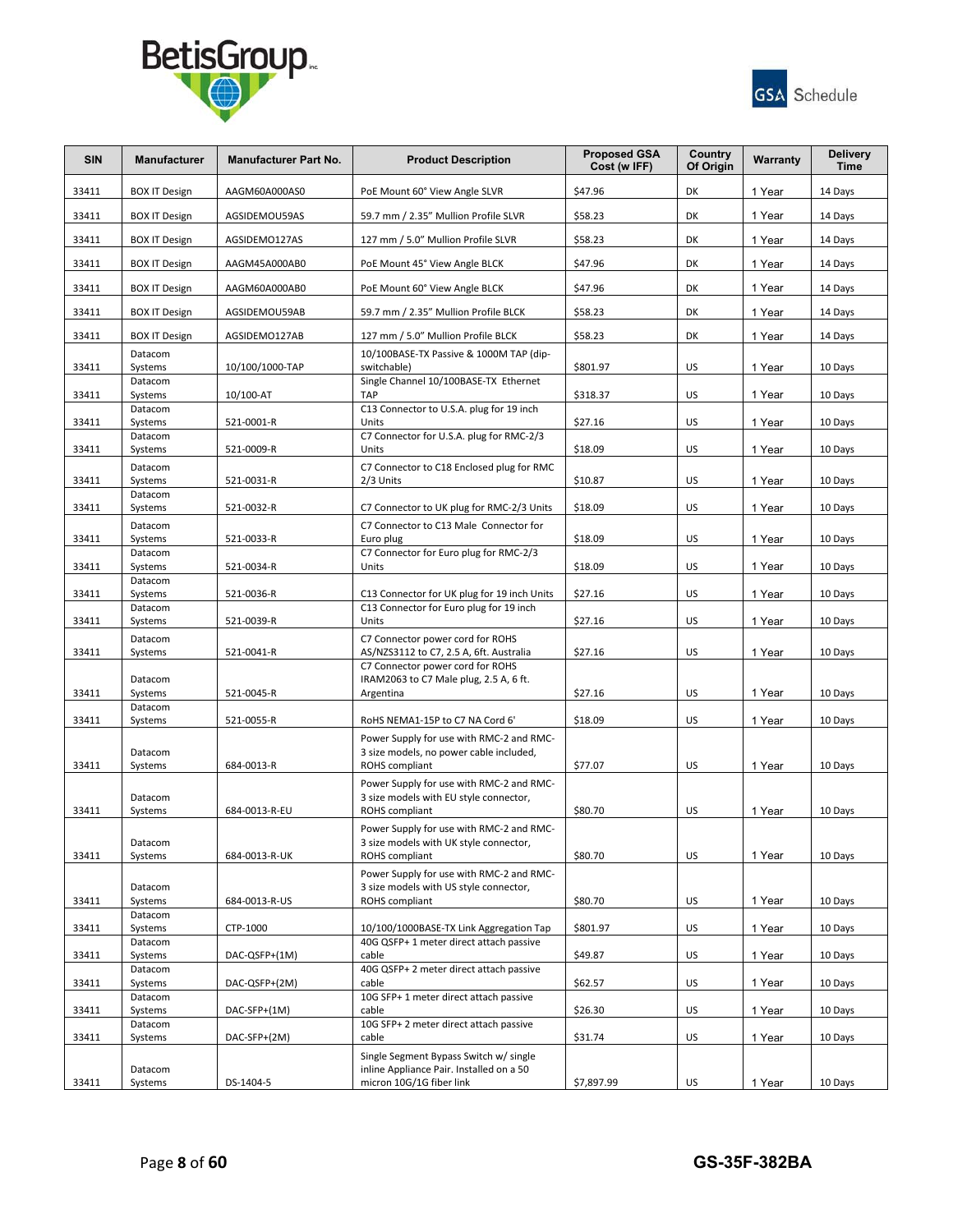



| <b>SIN</b> | <b>Manufacturer</b> | <b>Manufacturer Part No.</b> | <b>Product Description</b>                                                                                                              | <b>Proposed GSA</b><br>Cost (w IFF) | Country<br>Of Origin | Warranty | <b>Delivery</b><br><b>Time</b> |
|------------|---------------------|------------------------------|-----------------------------------------------------------------------------------------------------------------------------------------|-------------------------------------|----------------------|----------|--------------------------------|
| 33411      | Datacom<br>Systems  | DS-1404-5-RMCB               | Single Segment Bypass Switch w/ single<br>inline Appliance Pair. Installed on a 50<br>micron 10G/1G fiber link includes rack<br>mount   | \$8,296.96                          | US                   | 1 Year   | 10 Days                        |
| 33411      | Datacom<br>Systems  | DS-1404-6                    | Single Segment Bypass Switch w/ single<br>inline Appliance Pair. Installed on a 62.5<br>micron 10G/1G fiber link                        | \$7,897.99                          | US                   | 1 Year   | 10 Days                        |
| 33411      | Datacom<br>Systems  | DS-1404-6-RMCB               | Single Segment Bypass Switch w/ single<br>inline Appliance Pair. Installed on a 62.5<br>micron 10G/1G fiber link includes rack<br>mount | \$8,296.96                          | US                   | 1 Year   | 10 Days                        |
| 33411      | Datacom<br>Systems  | DS-1404-9                    | Single Segment Bypass Switch w/ single<br>inline Appliance Pair. Installed on a 9 micron<br>10G/1G fiber link                           | \$7,897.99                          | US                   | 1 Year   | 10 Days                        |
| 33411      | Datacom<br>Systems  | DS-1404-9-RMCB               | Single Segment Bypass Switch w/ single<br>inline Appliance Pair. Installed on a 9 micron<br>10G/1G fiber link includes rack mount       | \$8,296.96                          | US                   | 1 Year   | 10 Days                        |
| 33411      | Datacom<br>Systems  | DS-1406-5                    | Single Segment Bypass Switch w/ dual inline<br>Appliance Pair. Installed on a 50 micron<br>10G/1G fiber link                            | \$8,059.19                          | US                   | 1 Year   | 10 Days                        |
| 33411      | Datacom<br>Systems  | DS-1406-5-RMCB               | Single Segment Bypass Switch w/ dual inline<br>Appliance Pair. Installed on a 50 micron<br>10G/1G fiber link includes rack mount        | \$8,458.16                          | US                   | 1 Year   | 10 Days                        |
| 33411      | Datacom<br>Systems  | DS-1406-6                    | Single Segment Bypass Switch w/ dual inline<br>Appliance Pair. Installed on a 62.5 micron<br>10G/1G fiber link                          | \$8,059.19                          | US                   | 1 Year   | 10 Days                        |
| 33411      | Datacom<br>Systems  | DS-1406-6-RMCB               | Single Segment Bypass Switch w/ dual inline<br>Appliance Pair. Installed on a 62.5 micron<br>10G/1G fiber link includes rack mount      | \$8,458.16                          | US                   | 1 Year   | 10 Days                        |
| 33411      | Datacom<br>Systems  | DS-1406-9                    | Single Segment Bypass Switch w/ dual inline<br>Appliance Pair. Installed on a 9 micron<br>10G/1G fiber link                             | \$8,059.19                          | US                   | 1 Year   | 10 Days                        |
| 33411      | Datacom<br>Systems  | DS-1406-9-RMCB               | Single Segment Bypass Switch w/ dual inline<br>Appliance Pair. Installed on a 9 micron<br>10G/1G fiber link includes rack mount         | \$8,458.16                          | US                   | 1 Year   | 10 Days                        |
| 33411      | Datacom<br>Systems  | DS-2408-5-5                  | Double Segment Bypass Switch w/ 2 inline<br>Appliance Pairs. Installed on a 50 micron<br>10G/1G fiber link                              | \$8,865.19                          | US                   | 1 Year   | 10 Days                        |
| 33411      | Datacom<br>Systems  | DS-2408-5-5-RMCB             | Double Segment Bypass Switch w/ 2 inline<br>Appliance Pairs. Installed on a 50 micron<br>10G/1G fiber link includes rack mount          | \$9,264.16                          | US                   | 1 Year   | 10 Days                        |
| 33411      | Datacom<br>Systems  | DS-2408-6-6                  | Double Segment Bypass Switch w/2 inline<br>Appliance Pairs. Installed on a 62.5 micron<br>10G/1G fiber link                             | \$8,865.19                          | US                   | 1 Year   | 10 Days                        |
| 33411      | Datacom<br>Systems  | DS-2408-6-6-RMCB             | Double Segment Bypass Switch w/ 2 inline<br>Appliance Pairs. Installed on a 62.5 micron<br>10G/1G fiber link includes rack mount        | \$9,264.16                          | US                   | 1 Year   | 10 Days                        |
| 33411      | Datacom<br>Systems  | DS-2408-9-9                  | Double Segment Bypass Switch w/ 2 inline<br>Appliance Pairs. Installed on a 9 micron<br>10G/1G fiber link                               | \$8,865.19                          | US                   | 1 Year   | 10 Days                        |
| 33411      | Datacom<br>Systems  | DS-2408-9-9-RMCB             | Double Segment Bypass Switch w/2 inline<br>Appliance Pairs. Installed on a 9 micron<br>10G/1G fiber link includes rack mount            | \$9,264.16                          | US                   | 1 Year   | 10 Days                        |
| 33411      | Datacom<br>Systems  | DS3/E3-PT                    | DS3/E3 Passive TAP                                                                                                                      | \$721.37                            | US                   | 1 Year   | 10 Days                        |
| 33411      | Datacom<br>Systems  | FTC-24                       | <b>Fiber Tap Cartridge Chassis</b><br>Single Channel Passive Fiber Tap Cartridge                                                        | \$226.69                            | US                   | 1 Year   | 10 Days                        |
| 33411      | Datacom<br>Systems  | FTC-505                      | 10/1G LC Connector (50 micron) 50/50 split<br>ratio                                                                                     | \$398.97                            | US                   | 1 Year   | 10 Days                        |
| 33411      | Datacom<br>Systems  | FTC-506                      | Single Channel Passive Fiber Tap Cartridge<br>10/1G LC Connector (62.5 micron) 50/50<br>split ratio                                     | \$398.97                            | US                   | 1 Year   | 10 Days                        |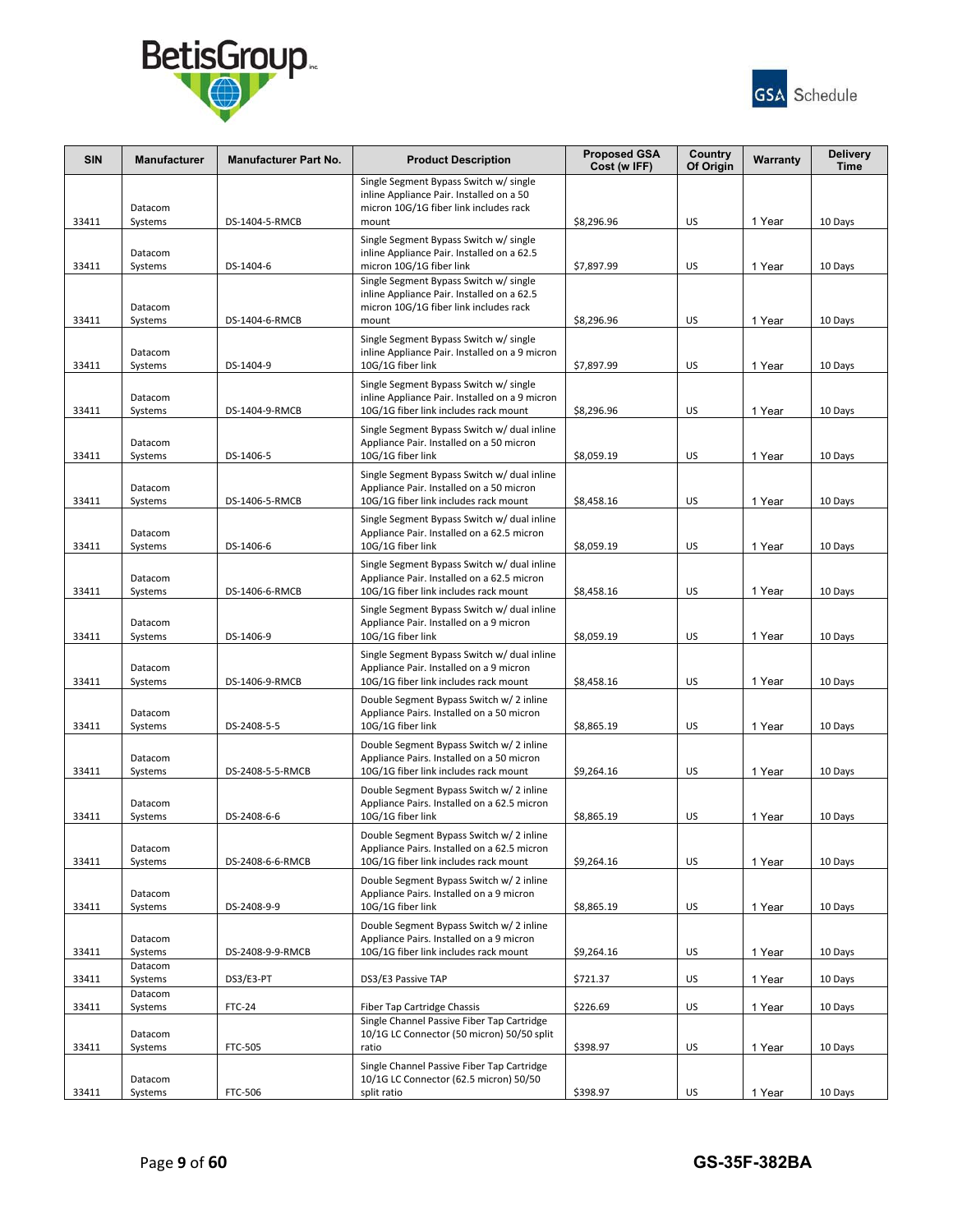



| <b>SIN</b> | <b>Manufacturer</b> | <b>Manufacturer Part No.</b> | <b>Product Description</b>                                                                    | <b>Proposed GSA</b><br>Cost (w IFF) | Country<br>Of Origin | Warranty | <b>Delivery</b><br><b>Time</b> |
|------------|---------------------|------------------------------|-----------------------------------------------------------------------------------------------|-------------------------------------|----------------------|----------|--------------------------------|
|            |                     |                              | Single Channel Passive Fiber Tap Cartridge                                                    |                                     |                      |          |                                |
|            | Datacom             |                              | 100/40/10/1G LC Connector (9 micron)                                                          |                                     |                      |          |                                |
| 33411      | Systems             | <b>FTC-509</b>               | 50/50 split ratio<br>40Gb Passive Fiber Tap Cartridge with 2 LC                               | \$398.97                            | US                   | 1 Year   | 10 Days                        |
|            |                     |                              | ports, to tap 2 fiber strands in a single link                                                |                                     |                      |          |                                |
|            |                     |                              | (4 lambdas per fiber), split ratio 50/50, 9                                                   |                                     |                      |          |                                |
|            | Datacom             |                              | micron fiber, with 4 separate LC single<br>wavelength output ports for each fiber             |                                     |                      |          |                                |
| 33411      | Systems             | FTC-509+DEMX1                | tapped                                                                                        | \$3,461.77                          | US                   | 1 Year   | 10 Days                        |
|            |                     |                              | 40Gb Passive Fiber Tap Cartridge with 4 LC                                                    |                                     |                      |          |                                |
|            | Datacom             |                              | style ports to tap a 40G BiDi fiber link, and<br>output to 4 LC style monitor ports (50       |                                     |                      |          |                                |
| 33411      | Systems             | FTC-50BIDI                   | micron) 50/50 split ratio                                                                     | \$2,252.77                          | US                   | 1 Year   | 10 Days                        |
|            |                     |                              | 100/40GBase-SR4 Passive Fiber Tap                                                             |                                     |                      |          |                                |
|            | Datacom             |                              | Cartridge with MTP connectors (50 micron)                                                     |                                     |                      |          |                                |
| 33411      | Systems             | FTC-50SR4                    | 50/50 split ratio<br>Single Channel Passive Fiber Tap Cartridge                               | \$2,159.27                          | US                   | 1 Year   | 10 Days                        |
|            | Datacom             |                              | 10/1G LC Connector (50 micron) 70/30 split                                                    |                                     |                      |          |                                |
| 33411      | Systems             | FTC-705                      | ratio                                                                                         | \$398.97                            | US                   | 1 Year   | 10 Days                        |
|            |                     |                              | Single Channel Passive Fiber Tap Cartridge                                                    |                                     |                      |          |                                |
| 33411      | Datacom<br>Systems  | FTC-706                      | 10/1G LC Connector (62.5 micron) 70/30<br>split ratio                                         | \$398.97                            | US                   | 1 Year   | 10 Days                        |
|            |                     |                              | Single Channel Passive Fiber Tap Cartridge                                                    |                                     |                      |          |                                |
|            | Datacom             |                              | 100/40/10/1G LC Connector (9 micron)                                                          |                                     |                      |          |                                |
| 33411      | Systems             | FTC-709                      | 70/30 split ratio                                                                             | \$398.97                            | US                   | 1 Year   | 10 Days                        |
|            |                     |                              | 40Gb Passive Fiber Tap Cartridge with 2 LC<br>ports, to tap 2 fiber strands in a single link  |                                     |                      |          |                                |
|            |                     |                              | (4 lambdas per fiber), split ratio 70/30, 9                                                   |                                     |                      |          |                                |
|            |                     |                              | micron fiber, with 4 separate LC single                                                       |                                     |                      |          |                                |
| 33411      | Datacom<br>Systems  | FTC-709+DEMX1                | wavelength output ports for each fiber<br>tapped                                              | \$3,461.77                          | US                   | 1 Year   | 10 Days                        |
|            |                     |                              | 40Gb Passive Fiber Tap Cartridge with 4 LC                                                    |                                     |                      |          |                                |
|            |                     |                              | style ports to tap a 40G BiDi fiber link, and                                                 |                                     |                      |          |                                |
|            | Datacom             |                              | output to 4 LC style monitor ports (50                                                        |                                     |                      |          |                                |
| 33411      | Systems             | FTC-70BIDI                   | micron) 70/30 split ratio                                                                     | \$2,252.77                          | US                   | 1 Year   | 10 Days                        |
|            | Datacom             |                              | 100/40GBase-SR4 Passive Fiber Tap<br>Cartridge with MTP connectors (50 micron)                |                                     |                      |          |                                |
| 33411      | Systems             | FTC-70SR4                    | 70/30 split ratio                                                                             | \$2,159.27                          | US                   | 1 Year   | 10 Days                        |
|            | Datacom             |                              |                                                                                               |                                     |                      |          |                                |
| 33411      | Systems             | FTCT-24                      | FTC-24 Cable Support Tray                                                                     | \$31.74                             | US                   | 1 Year   | 10 Days                        |
| 33411      | Datacom<br>Systems  | FTP-1504                     | Single Channel Passive Fiber tap 10/1G LC<br>Connector (50 micron) 50/50 split ratio          | \$479.57                            | US                   | 1 Year   | 10 Days                        |
|            | Datacom             |                              | Single Channel Passive Fiber tap 10/1G LC                                                     |                                     |                      |          |                                |
| 33411      | Systems             | FTP-1505                     | Connector (62.5 micron) 50/50 split ratio                                                     | \$479.57                            | US                   | 1 Year   | 10 Days                        |
|            | Datacom             |                              | Single Channel Passive Fiber tap 10/1G LC                                                     |                                     |                      |          |                                |
| 33411      | Systems             | FTP-1506                     | Connector (9 micron) 50/50 split ratio                                                        | \$479.57                            | US                   | 1 Year   | 10 Days                        |
| 33411      | Datacom<br>Systems  | FTP-1510                     | Single Channel Passive Fiber tap 10/1G SC<br>Connector (50 micron) 50/50 split ratio          | \$479.57                            | US                   | 1 Year   | 10 Days                        |
|            | Datacom             |                              | Single Channel Passive Fiber tap 10/1G SC                                                     |                                     |                      |          |                                |
| 33411      | Systems             | FTP-1511                     | Connector (62.5 micron) 50/50 split ratio                                                     | \$479.57                            | US                   | 1 Year   | 10 Days                        |
|            | Datacom             |                              | Single Channel Passive Fiber tap 10/1G SC                                                     |                                     |                      |          |                                |
| 33411      | Systems             | FTP-1512                     | Connector (9 micron) 50/50 split ratio                                                        | \$479.57                            | US                   | 1 Year   | 10 Days                        |
|            |                     |                              | 40Gb Passive TAP with 2 MTP ports, to tap a<br>12 fiber strand link. 50/50 split ratio, 50    |                                     |                      |          |                                |
|            | Datacom             |                              | micron fiber, with 2 separate MTP output                                                      |                                     |                      |          |                                |
| 33411      | Systems             | FTP-1514                     | ports                                                                                         | \$2,255.99                          | US                   | 1 Year   | 10 Days                        |
|            |                     |                              | 40Gb Passive TAP with 2 LC ports, to tap a 2<br>fiber strands in a single link (4 lambdas per |                                     |                      |          |                                |
|            |                     |                              | fiber), split ratio 50/50, 9 micron fiber, with                                               |                                     |                      |          |                                |
|            |                     |                              | 4 separate LC single wavelength output                                                        |                                     |                      |          |                                |
| 33411      | Datacom<br>Systems  | FTP-1516                     | ports for each fiber tapped (optional rack<br>mount RMC-2 available)                          | \$3,546.40                          | US                   | 1 Year   | 10 Days                        |
|            |                     |                              | 40Gb Passive TAP with 4 LC style ports to                                                     |                                     |                      |          |                                |
|            | Datacom             |                              | tap a 40G BiDi fiber link, and output to 4 LC                                                 |                                     |                      |          |                                |
| 33411      | Systems             | FTP-1518                     | style monitor ports.50/50 split ratio. 50                                                     | \$2,333.37                          | US                   | 1 Year   | 10 Days                        |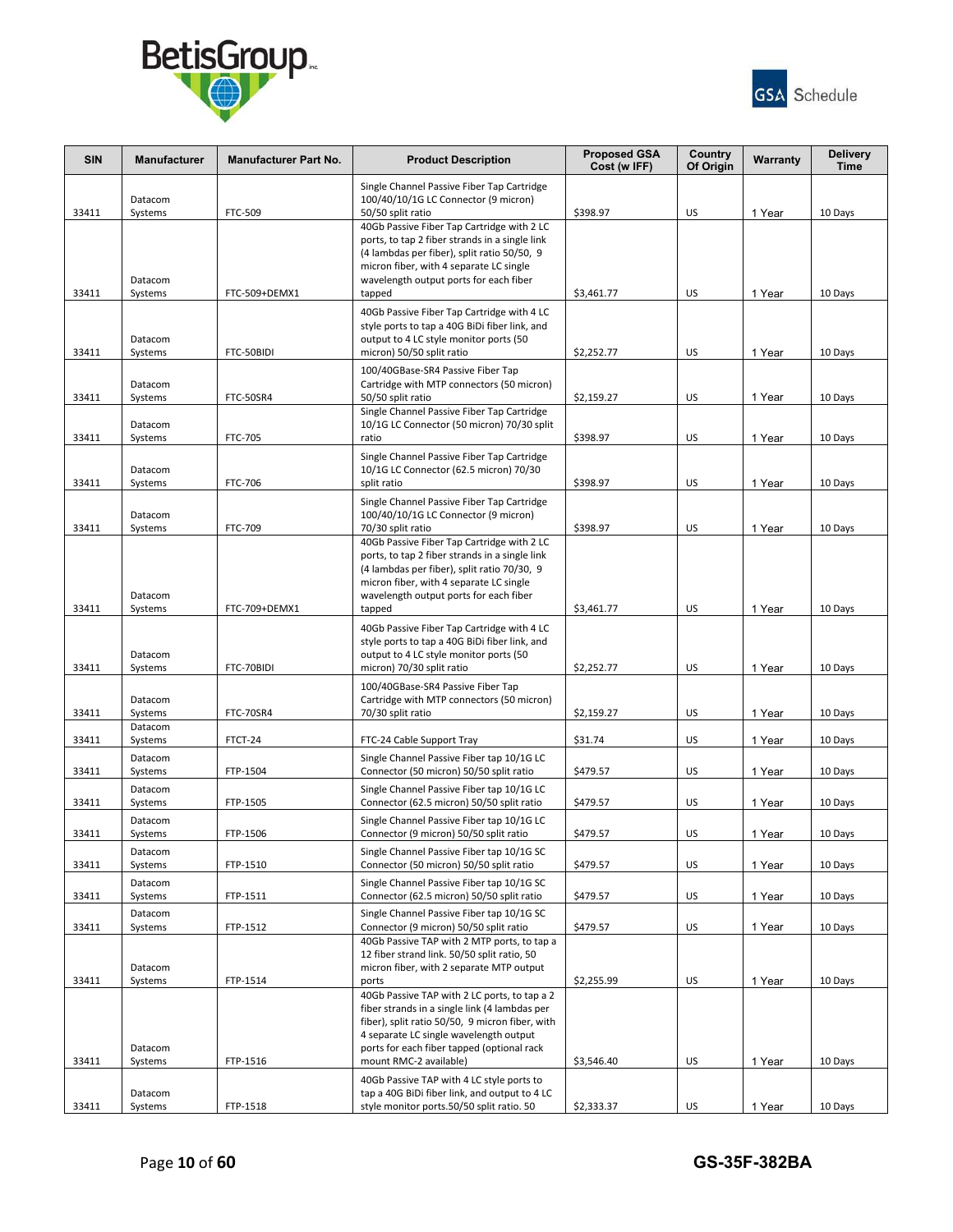



| <b>SIN</b> | <b>Manufacturer</b> | <b>Manufacturer Part No.</b> | <b>Product Description</b>                                                                                                                                                                                                              | <b>Proposed GSA</b><br>Cost (w IFF) | Country<br>Of Origin | Warranty | <b>Delivery</b><br><b>Time</b> |
|------------|---------------------|------------------------------|-----------------------------------------------------------------------------------------------------------------------------------------------------------------------------------------------------------------------------------------|-------------------------------------|----------------------|----------|--------------------------------|
|            |                     |                              | micron fiber                                                                                                                                                                                                                            |                                     |                      |          |                                |
| 33411      | Datacom<br>Systems  | FTP-1534                     | 100GBase-SR4 Passive TAP with MTP<br>connectors, 50/50 split ratio, 50 micron<br>fiber                                                                                                                                                  | \$2,239.87                          | US                   | 1 Year   | 10 Days                        |
| 33411      | Datacom<br>Systems  | FTP-1546                     | 100G/40G Base-LR4 Passive TAP with LC<br>connectors, 50/50 split ratio, 9 micron fiber                                                                                                                                                  | \$648.83                            | US                   | 1 Year   | 10 Days                        |
| 33411      | Datacom<br>Systems  | FTP-1704                     | Single Channel Passive Fiber tap 10/1G LC<br>Connector (50 micron) 70/30 split ratio                                                                                                                                                    | \$479.57                            | US                   | 1 Year   | 10 Days                        |
| 33411      | Datacom<br>Systems  | FTP-1705                     | Single Channel Passive Fiber tap 10/1G LC<br>Connector (62.5 micron) 70/30 split ratio                                                                                                                                                  | \$479.57                            | US                   | 1 Year   | 10 Days                        |
| 33411      | Datacom<br>Systems  | FTP-1706                     | Single Channel Passive Fiber tap 10/1G LC<br>Connector (9 micron) 70/30 split ratio                                                                                                                                                     | \$479.57                            | US                   | 1 Year   | 10 Days                        |
| 33411      | Datacom<br>Systems  | FTP-1710                     | Single Channel Passive Fiber tap 10/1G SC<br>Connector (50 micron) 70/30 split ratio                                                                                                                                                    | \$479.57                            | US                   | 1 Year   | 10 Days                        |
| 33411      | Datacom<br>Systems  | FTP-1711                     | Single Channel Passive Fiber tap 10/1G SC<br>Connector (62.5 micron) 70/30 split ratio                                                                                                                                                  | \$479.57                            | US                   | 1 Year   | 10 Days                        |
| 33411      | Datacom<br>Systems  | FTP-1712                     | Single Channel Passive Fiber tap 10/1G SC<br>Connector (9 micron) 70/30 split ratio                                                                                                                                                     | \$479.57                            | US                   | 1 Year   | 10 Days                        |
| 33411      | Datacom<br>Systems  | FTP-1714                     | 40G Passive TAP with 2 MTP ports, to tap a<br>12 fiber strand link. 70/30 split ratio, 50<br>micron fiber, with 2 separate MTP output<br>ports                                                                                          | \$2,255.99                          | US                   | 1 Year   | 10 Days                        |
|            | Datacom             |                              | 40G Passive TAP with 2 LC ports, to tap a 2<br>fiber strands in a single link (4 lambdas per<br>fiber), split ratio 70/30, 9 micron fiber, with<br>4 separate LC single wavelength output<br>ports for each fiber tapped (optional rack |                                     |                      |          |                                |
| 33411      | Systems<br>Datacom  | FTP-1716                     | mount RMC-2 available)<br>40G Passive TAP with 4 LC style ports to tap<br>a 40G BiDi fiber link, and output to 4 LC<br>style monitor ports.70/30 split ratio. 50                                                                        | \$3,546.40                          | US                   | 1 Year   | 10 Days                        |
| 33411      | Systems             | FTP-1718                     | micron fiber<br>100GBase-SR4 Passive TAP with MTP                                                                                                                                                                                       | \$2,333.37                          | US                   | 1 Year   | 10 Days                        |
| 33411      | Datacom<br>Systems  | FTP-1734                     | connectors, 70/30 split ratio, 50 micron<br>fiber                                                                                                                                                                                       | \$2,239.87                          | US                   | 1 Year   | 10 Days                        |
| 33411      | Datacom<br>Systems  | FTP-1746                     | 100G/40G Base-LR4 Passive TAP with LC<br>connectors, 70/30 split ratio, 9 micron fiber                                                                                                                                                  | \$648.83                            | US                   | 1 Year   | 10 Days                        |
| 33411      | Datacom<br>Systems  | FTP-2504                     | Dual Channel Passive Fiber tap 10/1G LC<br>Connector (50 micron) 50/50 split ratio                                                                                                                                                      | \$845.49                            | US                   | 1 Year   | 10 Days                        |
| 33411      | Datacom<br>Systems  | FTP-2505                     | Dual Channel Passive Fiber tap 10/1G LC<br>Connector (62.5 micron) 50/50 split ratio                                                                                                                                                    | \$845.49                            | US                   | 1 Year   | 10 Days                        |
| 33411      | Datacom<br>Systems  | FTP-2506                     | Dual Channel Passive Fiber tap 10/1G LC<br>Connector (9 micron) 50/50 split ratio                                                                                                                                                       | \$845.49                            | US                   | 1 Year   | 10 Days                        |
| 33411      | Datacom<br>Systems  | FTP-2704                     | Dual Channel Passive Fiber tap 10/1G LC<br>Connector (50 micron) 70/30 split ratio                                                                                                                                                      | \$845.49                            | US                   | 1 Year   | 10 Days                        |
| 33411      | Datacom<br>Systems  | FTP-2705                     | Dual Channel Passive Fiber tap 10/1G LC<br>Connector (62.5 micron) 70/30 split ratio                                                                                                                                                    | \$845.49                            | US                   | 1 Year   | 10 Days                        |
| 33411      | Datacom<br>Systems  | FTP-2706                     | Dual Channel Passive Fiber tap 10/1G LC<br>Connector (9 micron) 70/30 split ratio                                                                                                                                                       | \$845.49                            | US                   | 1 Year   | 10 Days                        |
| 33411      | Datacom<br>Systems  | FTP-4504                     | Quad Channel Passive Fiber tap 10/1G LC<br>Connector (50 micron) 50/50 split ratio                                                                                                                                                      | \$1,607.97                          | US                   | 1 Year   | 10 Days                        |
| 33411      | Datacom<br>Systems  | FTP-4505                     | Quad Channel Passive Fiber tap 10/1G LC<br>Connector (62.5 micron) 50/50 split ratio                                                                                                                                                    | \$1,607.97                          | US                   | 1 Year   | 10 Days                        |
| 33411      | Datacom<br>Systems  | FTP-4506                     | Quad Channel Passive Fiber tap 10/1G LC<br>Connector (9 micron) 50/50 split ratio                                                                                                                                                       | \$1,607.97                          | US                   | 1 Year   | 10 Days                        |
| 33411      | Datacom<br>Systems  | FTP-4704                     | Quad Channel Passive Fiber tap 10/1G LC<br>Connector (50 micron) 70/30 split ratio                                                                                                                                                      | \$1,607.97                          | US                   | 1 Year   | 10 Days                        |
| 33411      | Datacom<br>Systems  | FTP-4705                     | Quad Channel Passive Fiber tap 10/1G LC<br>Connector (62.5 micron) 70/30 split ratio                                                                                                                                                    | \$1,607.97                          | US                   | 1 Year   | 10 Days                        |
| 33411      | Datacom<br>Systems  | FTP-4706                     | Quad Channel Passive Fiber tap 10/1G LC<br>Connector (9 micron) 70/30 split ratio                                                                                                                                                       | \$1,607.97                          | US                   | 1 Year   | 10 Days                        |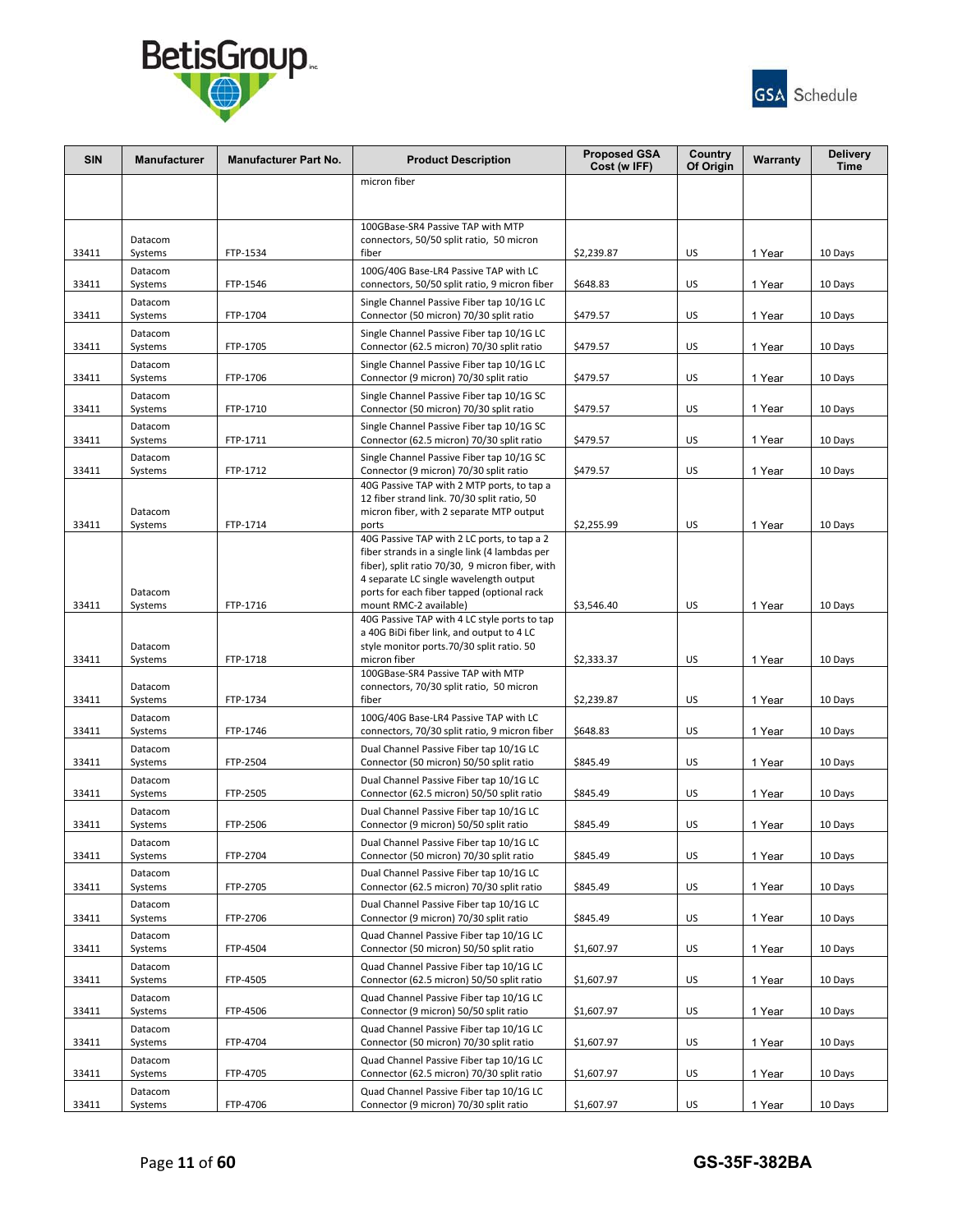



| <b>SIN</b> | <b>Manufacturer</b> | <b>Manufacturer Part No.</b> | <b>Product Description</b>                                                                   | <b>Proposed GSA</b><br>Cost (w IFF) | Country<br>Of Origin | Warranty | <b>Delivery</b><br><b>Time</b> |
|------------|---------------------|------------------------------|----------------------------------------------------------------------------------------------|-------------------------------------|----------------------|----------|--------------------------------|
|            |                     |                              | 10/1G Passive tap with 16 ports, to tap 8                                                    |                                     |                      |          |                                |
|            | Datacom             |                              | Full Duplex Fiber links 50/50 split ratio, 50                                                |                                     |                      |          |                                |
| 33411      | Systems             | FTP-8504                     | micron fiber                                                                                 | \$3,703.57                          | US                   | 1 Year   | 10 Days                        |
|            | Datacom             |                              | 10/1G Passive tap with 16 ports, to tap 8<br>Full Duplex Fiber links 50/50 split ratio, 62.5 |                                     |                      |          |                                |
| 33411      | Systems             | FTP-8505                     | micron fiber                                                                                 | \$3,703.57                          | US                   | 1 Year   | 10 Days                        |
|            |                     |                              | 10/1G Passive tap with 16 ports, to tap 8                                                    |                                     |                      |          |                                |
| 33411      | Datacom<br>Systems  | FTP-8506                     | Full Duplex Fiber links 50/50 split ratio, 9<br>micron fiber                                 | \$3,703.57                          | US                   | 1 Year   | 10 Days                        |
|            |                     |                              | 10/1G Passive tap with 16 ports, to tap 8                                                    |                                     |                      |          |                                |
|            | Datacom             |                              | Full Duplex Fiber links 70/30 split ratio, 50                                                |                                     |                      |          |                                |
| 33411      | Systems             | FTP-8704                     | micron fiber                                                                                 | \$3,703.57                          | US                   | 1 Year   | 10 Days                        |
|            |                     |                              | 10/1G Passive tap with 16 ports, to tap 8                                                    |                                     |                      |          |                                |
| 33411      | Datacom<br>Systems  | FTP-8705                     | Full Duplex Fiber links 70/30 split ratio, 62.5<br>micron fiber                              | \$3,703.57                          | US                   | 1 Year   | 10 Days                        |
|            |                     |                              | 10/1G Passive tap with 16 ports, to tap 8                                                    |                                     |                      |          |                                |
|            | Datacom             |                              | Full Duplex Fiber links 70/30 split ratio, 9                                                 |                                     |                      |          |                                |
| 33411      | Systems             | FTP-8706                     | micron fiber                                                                                 | \$3,703.57                          | US                   | 1 Year   | 10 Days                        |
|            |                     |                              | 10/1G Passive tap with 48 ports, to tap 24                                                   |                                     |                      |          |                                |
| 33411      | Datacom<br>Systems  | FTP-9504                     | Full Duplex Fiber links 50/50 split ratio, 50<br>micron fiber                                | \$11,207.43                         | US                   | 1 Year   | 10 Days                        |
|            |                     |                              | 10/1G Passive tap with 48 ports, to tap 24                                                   |                                     |                      |          |                                |
|            | Datacom             |                              | Full Duplex Fiber links 50/50 split ratio, 62.5                                              |                                     |                      |          |                                |
| 33411      | Systems             | FTP-9505                     | micron fiber                                                                                 | \$11,207.43                         | US                   | 1 Year   | 10 Days                        |
|            |                     |                              | 10/1G Passive tap with 48 ports, to tap 24<br>Full Duplex Fiber links 50/50 split ratio, 9   |                                     |                      |          |                                |
| 33411      | Datacom<br>Systems  | FTP-9506                     | micron fiber                                                                                 | \$11,207.43                         | US                   | 1 Year   | 10 Days                        |
|            |                     |                              | 10/1G Passive tap with 48 ports, to tap 24                                                   |                                     |                      |          |                                |
|            | Datacom             |                              | Full Duplex Fiber links 70/30 split ratio, 50                                                |                                     |                      |          |                                |
| 33411      | Systems             | FTP-9704                     | micron fiber                                                                                 | \$11,207.43                         | US                   | 1 Year   | 10 Days                        |
|            |                     |                              | 10/1G Passive tap with 48 ports, to tap 24                                                   |                                     |                      |          |                                |
| 33411      | Datacom<br>Systems  | FTP-9705                     | Full Duplex Fiber links 70/30 split ratio, 62.5<br>micron fiber                              | \$11,207.43                         | US                   | 1 Year   | 10 Days                        |
|            |                     |                              | 10/1G Passive tap with 48 ports, to tap 24                                                   |                                     |                      |          |                                |
|            | Datacom             |                              | Full Duplex Fiber links 70/30 split ratio, 9                                                 |                                     |                      |          |                                |
| 33411      | Systems             | FTP-9706                     | micron fiber                                                                                 | \$11,207.43                         | US                   | 1 Year   | 10 Days                        |
| 33411      | Datacom<br>Systems  | QSFP-ER4                     | 40GBase-ER4 (40km) Transceiver                                                               | \$2,080.99                          | US                   | 1 Year   | 10 Days                        |
|            | Datacom             |                              |                                                                                              |                                     |                      |          |                                |
| 33411      | Systems             | QSFP-eSR4                    | 40GBase-eSR4 (400m) Transceiver                                                              | \$176.82                            | US                   | 1 Year   | 10 Days                        |
| 33411      | Datacom<br>Systems  | QSFP-LR4                     | 40GBase-LR4 (10km) Transceiver                                                               | \$720.87                            | US                   | 1 Year   | 10 Days                        |
|            | Datacom             |                              |                                                                                              |                                     |                      |          |                                |
| 33411      | Systems             | QSFP-SR4                     | 40GBase-SR4 (150m) Transceiver                                                               | \$358.17                            | US                   | 1 Year   | 10 Days                        |
| 33411      | Datacom<br>Systems  | QSFP-SR4-BD                  | 40GBase-SR4 Bi-Di (150m) Transceiver                                                         | \$439.77                            | US                   | 1 Year   | 10 Days                        |
|            | Datacom             |                              |                                                                                              |                                     |                      |          |                                |
| 33411      | Systems             | QSFP-SR4-BD-RX               | 40GBase-SR4 Bi-Di receive only                                                               | \$439.77                            | US                   | 1 Year   | 10 Days                        |
|            | Datacom             |                              | 12 TAP 6u rack mount chassis for 1000 and                                                    |                                     |                      |          |                                |
| 33411      | Systems             | RMC-12-2                     | 2000 series devices                                                                          | \$176.82                            | US                   | 1 Year   | 10 Days                        |
|            | Datacom<br>Systems  |                              | 12 TAP 4u rack mount chassis for 100 and<br>200 series devices                               |                                     |                      |          |                                |
| 33411      | Datacom             | RMC-12-3                     |                                                                                              | \$176.82                            | US                   | 1 Year   | 10 Days                        |
| 33411      | Systems             | RMC-2                        | 2 Tap 1u rack mount chassis                                                                  | \$63.43                             | US                   | 1 Year   | 10 Days                        |
|            | Datacom             |                              | Rack Mount for DS-14XX and TS-14XX/24XX                                                      |                                     |                      |          |                                |
| 33411      | Systems             | RMC-2C                       | Series                                                                                       | \$448.84                            | US                   | 1 Year   | 10 Days                        |
|            | Datacom             |                              | Rack Mount for SS-GXXX, VS-GXXX and VS-                                                      |                                     |                      |          |                                |
| 33411      | Systems<br>Datacom  | RMC-2G                       | <b>MXXX</b>                                                                                  | \$539.52                            | US                   | 1 Year   | 10 Days                        |
| 33411      | Systems             | RMC-2R                       | Ruggedized RMC-2                                                                             | \$222.15                            | US                   | 1 Year   | 10 Days                        |
|            | Datacom             |                              |                                                                                              |                                     |                      |          |                                |
| 33411      | Systems             | RMC-3                        | 3 Tap 1u rack mount chassis                                                                  | \$63.43                             | US                   | 1 Year   | 10 Days                        |
| 33411      | Datacom<br>Systems  | <b>RMC-3-2A</b>              | RMC-2 slot to RMC-3 slot adaptor                                                             | \$18.09                             | US                   | 1 Year   | 10 Days                        |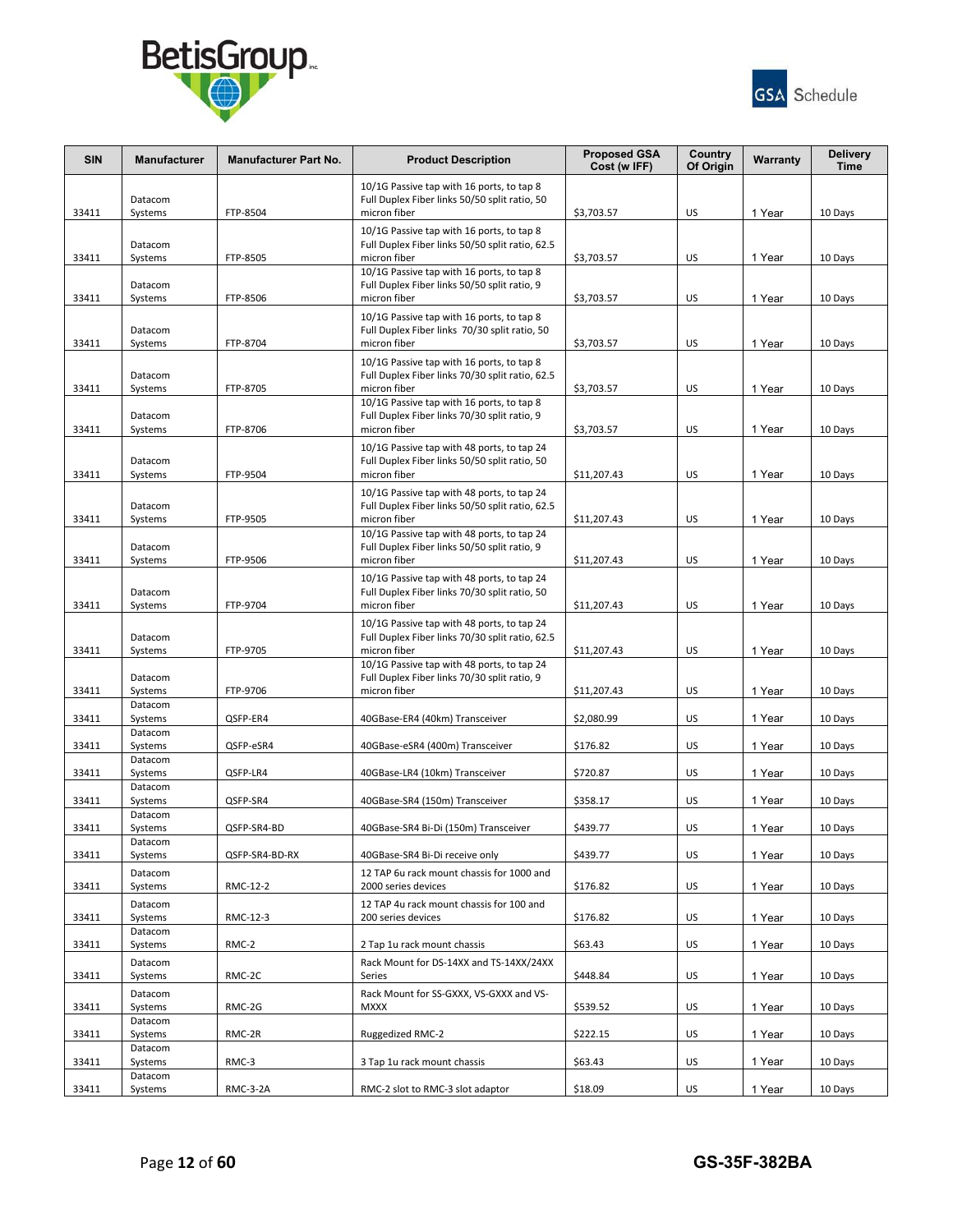



| <b>SIN</b> | <b>Manufacturer</b> | <b>Manufacturer Part No.</b> | <b>Product Description</b>                                                                                         | <b>Proposed GSA</b><br>Cost (w IFF) | Country<br>Of Origin | Warranty | <b>Delivery</b><br><b>Time</b> |
|------------|---------------------|------------------------------|--------------------------------------------------------------------------------------------------------------------|-------------------------------------|----------------------|----------|--------------------------------|
| 33411      | Datacom<br>Systems  | RMC-3R                       | Ruggedized RMC-3                                                                                                   | \$194.95                            | US                   | 1 Year   | 10 Days                        |
| 33411      | Datacom<br>Systems  | RPS-12-5-AC                  | 12 TAP Dual Redundant Rack Mountable AC<br>Power Supply                                                            | \$2,715.72                          | US                   | 1 Year   | 10 Days                        |
| 33411      | Datacom<br>Systems  | RPS-12-5-AC-SPARE-PWR        | Spare Power Supply for RPS                                                                                         | \$720.87                            | US                   | 1 Year   | 10 Days                        |
| 33411      | Datacom<br>Systems  | RPS-12-5-DC                  | 12 TAP Dual Redundant Rack Mountable DC<br>Power Supply                                                            | \$2,715.72                          | US                   | 1 Year   | 10 Days                        |
| 33411      | Datacom<br>Systems  | RPS-12-5-DC-SPARE-PWR        | Spare Power Supply for RPS                                                                                         | \$720.87                            | US                   | 1 Year   | 10 Days                        |
| 33411      | Datacom<br>Systems  | RPS-12-5-SPARE-MGT           | Spare RPS Management Card                                                                                          | \$720.87                            | US                   | 1 Year   | 10 Days                        |
| 33411      | Datacom<br>Systems  | SFP+-ER/EW                   | 10GBase-ER/EW Transceiver (40km)                                                                                   | \$1,627.62                          | US                   | 1 Year   | 10 Days                        |
| 33411      | Datacom<br>Systems  | SFP+-LR/LX                   | 10GBase-LR/1GLX Transceiver                                                                                        | \$394.44                            | US                   | 1 Year   | 10 Days                        |
| 33411      | Datacom<br>Systems  | SFP+-SR/SX                   | 10GBase-SR/1GSX Transceiver                                                                                        | \$176.82                            | US                   | 1 Year   | 10 Days                        |
|            | Datacom             |                              | 1G/10G Bi-Di Transceiver (40km)<br>TX=1331nm RX=1371nm (must be used in                                            |                                     |                      |          |                                |
| 33411      | Systems             | SFP-ER-BIDI-31               | pairs with SFP-ER-BIDI-71)                                                                                         | \$312.83                            | US                   | 1 Year   | 10 Days                        |
| 33411      | Datacom<br>Systems  | SFP-ER-BIDI-71               | 1G/10G Bi-Di Transceiver (40km)<br>TX=1371nm RX=1331nm (must be used in<br>pairs with SFP-ER-BIDI-31)              | \$312.83                            | US                   | 1 Year   | 10 Days                        |
| 33411      | Datacom<br>Systems  | SFP-LR-BIDI-31               | 1G/10G Bi-Di Transceiver (10km)<br>TX=1331nm RX=1371nm (must be used in<br>pairs with SFP-LR-BIDI-71)              | \$276.56                            | US                   | 1 Year   | 10 Days                        |
|            | Datacom             |                              | 1G/10G Bi-Di Transceiver (10km)<br>TX=1371nm RX=1331nm (must be used in                                            |                                     |                      |          |                                |
| 33411      | Systems<br>Datacom  | SFP-LR-BIDI-71               | pairs with SFP-LR-BIDI-31)                                                                                         | \$276.56                            | US                   | 1 Year   | 10 Days                        |
| 33411      | Systems<br>Datacom  | SFP-LX                       | LX Gigabit SFP(Small Form Pluggable)                                                                               | \$158.68                            | US                   | 1 Year   | 10 Days                        |
| 33411      | Systems<br>Datacom  | SFP-RJ45                     | Copper Gigabit SFP (Small Form Pluggable)                                                                          | \$158.68                            | US                   | 1 Year   | 10 Days                        |
| 33411      | Systems             | SFP-RJ45-10G                 | 10G Copper Transceiver                                                                                             | \$176.82                            | US                   | 1 Year   | 10 Days                        |
| 33411      | Datacom<br>Systems  | SFP-SX                       | SX Gigabit SFP(Small Form Pluggable)                                                                               | \$158.68                            | US                   | 1 Year   | 10 Days                        |
| 33411      | Datacom<br>Systems  | SS-1204BT-BT-S               | SINGLEstream Link Aggregation TAP (1-<br>10/100/1000 TAP, 2 - 10/100/1000 Any-to-<br>Any Ports) w/SSH, SNMP        | \$1,769.17                          | US                   | 1 Year   | 10 Days                        |
|            | Datacom             |                              | SINGLEstream Link Aggregation TAP (1-<br>10/100/1000 TAP, 2 - SFP Any-to-Any Ports)                                |                                     |                      |          |                                |
| 33411      | Systems             | SS-1204BT-SFP-S              | w/ SSH, SNMP                                                                                                       | \$1,849.77                          | US                   | 1 Year   | 10 Days                        |
| 33411      | Datacom<br>Systems  | SS-1204LX-BT-S               | SINGLEstream Link Aggregation TAP (1 -<br>1000LX [9 micron] TAP, 2 - 10/100/1000<br>Any-to-Any Ports) w/ SSH, SNMP | \$2,091.57                          | US                   | 1 Year   | 10 Days                        |
|            | Datacom<br>Systems  |                              | SINGLEstream Link Aggregation TAP (1 -<br>1000LX [9 micron] TAP, 2 - SFP Any-to-Any                                |                                     |                      |          |                                |
| 33411      |                     | SS-1204LX-SFP-S              | Ports) w/ SSH, SNMP<br>SINGLEstream Link Aggregation TAP (1 -<br>1000SX [specify 50 or 62.5 micron] TAP, 2 -       | \$2,575.17                          | US                   | 1 Year   | 10 Days                        |
| 33411      | Datacom<br>Systems  | SS-1204SX-BT-S               | 10/100/1000 Any-to-Any Ports) w/ SSH,<br>SNMP                                                                      | \$2,010.97                          | US                   | 1 Year   | 10 Days                        |
| 33411      | Datacom<br>Systems  | SS-1204SX-SFP-S              | SINGLEstream Link Aggregation TAP (1 -<br>1000SX [50 micron] TAP, 2 - SFP Any-to-Any<br>Ports) w/ SSH, SNMP        | \$2,494.57                          | US                   | 1 Year   | 10 Days                        |
|            |                     |                              | SINGLEstream Link Aggregation TAP (1 -                                                                             |                                     |                      |          |                                |
| 33411      | Datacom<br>Systems  | SS-1210LX-BT-S               | 1000LX [specify 9 micron] TAP, 8 - SFP Any-<br>to-Any Ports) w/ SSH, SNMP                                          | \$3,542.37                          | US                   | 1 Year   | 10 Days                        |
|            | Datacom             |                              | SINGLEstream Link Aggregation TAP (1 -<br>1000SX [specify 50 or 62.5 micron] TAP, 8 -                              |                                     |                      |          |                                |
| 33411      | Systems             | SS-1210SX-BT-S               | SFP Any-to-Any Ports) w/ SSH, SNMP                                                                                 | \$3,461.77                          | US                   | 1 Year   | 10 Days                        |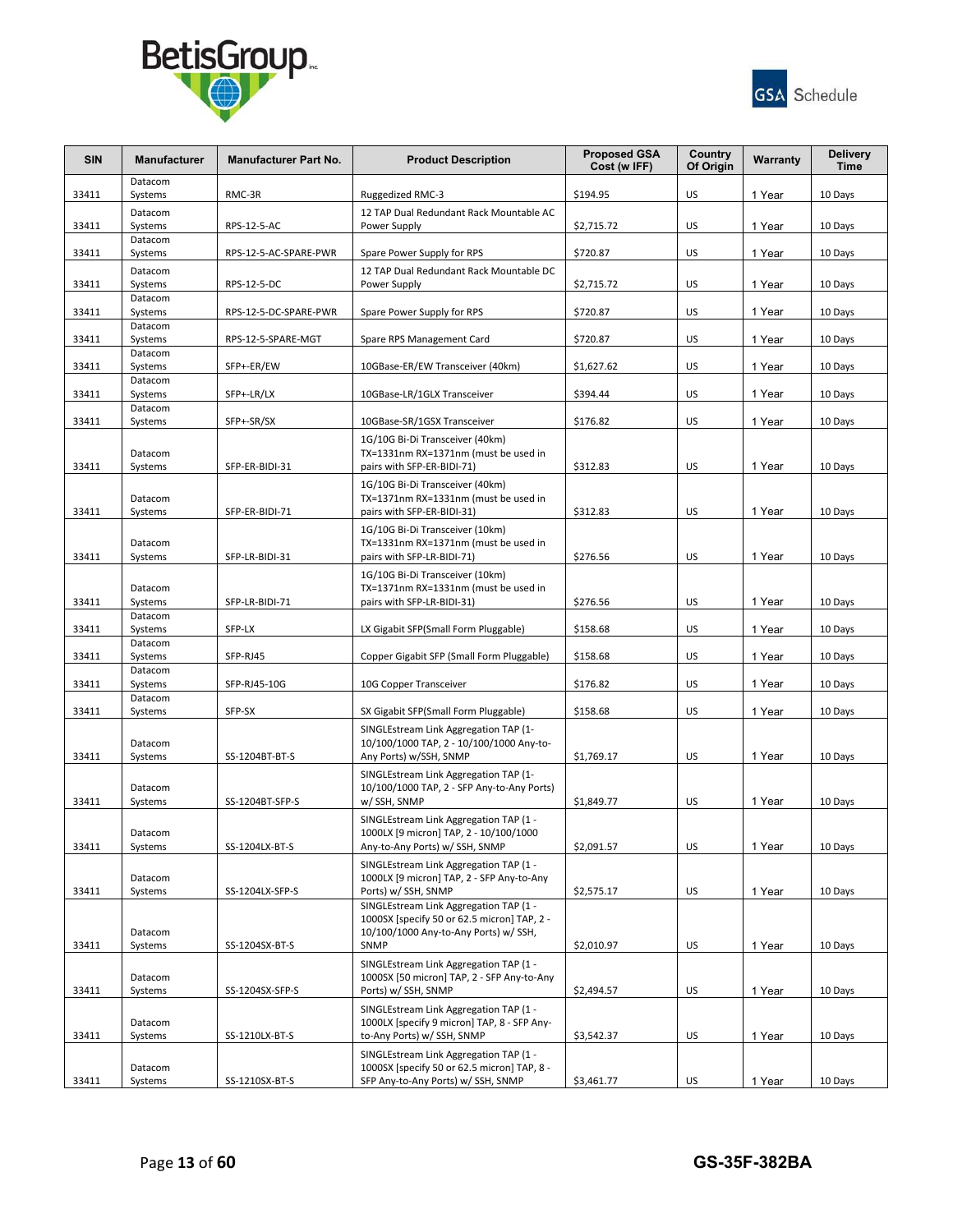



| <b>SIN</b> | <b>Manufacturer</b> | <b>Manufacturer Part No.</b> | <b>Product Description</b>                                                                | <b>Proposed GSA</b><br>Cost (w IFF) | Country<br>Of Origin | Warranty | <b>Delivery</b><br><b>Time</b> |
|------------|---------------------|------------------------------|-------------------------------------------------------------------------------------------|-------------------------------------|----------------------|----------|--------------------------------|
|            |                     |                              | SINGLEstream Dual Link Aggregation TAP (2)                                                |                                     |                      |          |                                |
|            | Datacom             |                              | - 10/100/1000 TAPs, 2 - 10/100/1000 Any-                                                  |                                     |                      |          |                                |
| 33411      | Systems             | SS-2206BT-BT-S               | to-Any Ports) w/ SSH, SNMP                                                                | \$2,575.17                          | US                   | 1 Year   | 10 Days                        |
|            | Datacom             |                              | SINGLEstream Dual Link Aggregation TAP (2)<br>- 1000LX [9 micron] TAPs, 2 - SFP Any-to-   |                                     |                      |          |                                |
| 33411      | Systems             | SS-2206LX-SFP-S              | Any Ports) w/ SSH, SNMP                                                                   | \$2,897.57                          | US                   | 1 Year   | 10 Days                        |
|            |                     |                              | SINGLEstream Dual Link Aggregation TAP (2)                                                |                                     |                      |          |                                |
|            | Datacom             |                              | - 1000SX [specify 50 or 62.5 micron] TAPs, 2                                              |                                     |                      |          |                                |
| 33411      | Systems             | SS-2206SX-SFP-S              | - SFP Any-to-Any Ports) w/ SSH, SNMP                                                      | \$2,897.57                          | US                   | 1 Year   | 10 Days                        |
|            |                     |                              | SINGLEstream Dual Link Aggregation TAP (2)                                                |                                     |                      |          |                                |
| 33411      | Datacom<br>Systems  | SS-2210BT-BT/SFP-S           | $-10/100/1000$ TAPs, 4 $-10/100/1000$ & 2 $-$<br>SFP Any-to-Any Ports) w/ SSH, SNMP       | \$3,622.97                          | US                   | 1 Year   | 10 Days                        |
|            |                     |                              | SINGLEstream Quad Link Aggregation Tap                                                    |                                     |                      |          |                                |
|            | Datacom             |                              | (BT) with 2 - SFP Monitoring Ports w/ SSH,                                                |                                     |                      |          |                                |
| 33411      | Systems             | SS-4210BT-SFP-S              | SNMP                                                                                      | \$3,703.57                          | US                   | 1 Year   | 10 Days                        |
|            |                     |                              | SINGLEstream Four (4) copper 10/100/1000<br>taps (2 ports per tap), eight (8) copper      |                                     |                      |          |                                |
|            | Datacom             |                              | 10/100/1000-BT and four (4) SFP+ Any-to-                                                  |                                     |                      |          |                                |
| 33411      | Systems             | SS-G4C8C4S                   | Any ports                                                                                 | \$7,652.97                          | US                   | 1 Year   | 10 Days                        |
|            |                     |                              | SINGLEstream Six (6) copper 10/100/1000<br>taps (2 ports per tap), four (4) copper        |                                     |                      |          |                                |
|            | Datacom             |                              | 10/100/1000-BT and four (4) SFP+ Any-to-                                                  |                                     |                      |          |                                |
| 33411      | Systems             | SS-G6C4C4S                   | Any ports                                                                                 | \$7,652.97                          | US                   | 1 Year   | 10 Days                        |
|            |                     |                              | SINGLEstream Eight (8) copper 10/100/1000                                                 |                                     |                      |          |                                |
|            | Datacom             |                              | taps (2 ports per tap) and four (4) SFP+ Any-                                             |                                     |                      |          |                                |
| 33411      | Systems             | SS-G8C4S                     | to-Any ports                                                                              | \$7,652.97                          | US                   | 1 Year   | 10 Days                        |
| 33411      | Datacom<br>Systems  | T1/E1-PT                     | T1/E1 Passive Tap                                                                         | \$721.37                            | US                   | 1 Year   | 10 Days                        |
|            |                     |                              | SINGLEstream 10G Link Aggregation Tap, 1 -                                                |                                     |                      |          |                                |
|            |                     |                              | 10G SR MM Tap 50/50 split ratio 50 micron,                                                |                                     |                      |          |                                |
| 33411      | Datacom<br>Systems  | TS-1404-55                   | 2 - 10G SFP+ monitor ports, Dual hot<br>swappable AC pwr                                  | \$7,656.19                          | US                   | 1 Year   | 10 Days                        |
|            |                     |                              |                                                                                           |                                     |                      |          |                                |
|            |                     |                              | SINGLEstream 10G Link Aggregation Tap, 1 -<br>10G SR MM Tap 50/50 split ratio 50 micron,  |                                     |                      |          |                                |
|            | Datacom             |                              | 2 - 10G SFP+ monitor ports, Dual hot                                                      |                                     |                      |          |                                |
| 33411      | Systems             | TS-1404-55-RMCB              | swappable AC pwr, incl rack mount                                                         | \$8,055.16                          | US                   | 1 Year   | 10 Days                        |
|            |                     |                              | SINGLEstream 10G Link Aggregation Tap, 1 -<br>10G SR MM Tap 50/50 split ratio 62.5        |                                     |                      |          |                                |
|            | Datacom             |                              | micron, 2 - 10G SFP+ monitor ports, Dual                                                  |                                     |                      |          |                                |
| 33411      | Systems             | TS-1404-56                   | hot swappable AC pwr                                                                      | \$7,656.19                          | US                   | 1 Year   | 10 Days                        |
|            |                     |                              | SINGLEstream 10G Link Aggregation Tap, 1 -                                                |                                     |                      |          |                                |
|            |                     |                              | 10G SR MM Tap 50/50 split ratio 62.5                                                      |                                     |                      |          |                                |
| 33411      | Datacom<br>Systems  | TS-1404-56-RMCB              | micron, 2 - 10G SFP+ monitor ports, Dual<br>hot swappable AC pwr, incl rack mount         | \$8,055.16                          | US                   | 1 Year   | 10 Days                        |
|            |                     |                              | SINGLEstream 10G Link Aggregation Tap, 1 -                                                |                                     |                      |          |                                |
|            |                     |                              | 10G LR SM Tap 50/50 split ratio 9 micron, 2                                               |                                     |                      |          |                                |
| 33411      | Datacom<br>Systems  | TS-1404-59                   | - 10G SFP+ monitor ports, Dual hot                                                        | \$7,656.19                          | US                   | 1 Year   |                                |
|            |                     |                              | swappable AC pwr                                                                          |                                     |                      |          | 10 Days                        |
|            |                     |                              | SINGLEstream 10G Link Aggregation Tap, 1 -<br>10G LR SM Tap 50/50 split ratio 9 micron, 2 |                                     |                      |          |                                |
|            | Datacom             |                              | - 10G SFP+ monitor ports, Dual hot                                                        |                                     |                      |          |                                |
| 33411      | Systems             | TS-1404-59-RMCB              | swappable AC pwr, incl rack mount                                                         | \$8,055.16                          | US                   | 1 Year   | 10 Days                        |
|            |                     |                              | SINGLEstream 10G Link Aggregation Tap, 1 -<br>10G SR MM Tap 70/30 split ratio 50 micron,  |                                     |                      |          |                                |
|            | Datacom             |                              | 2 - 10G SFP+ monitor ports, Dual hot                                                      |                                     |                      |          |                                |
| 33411      | Systems             | TS-1404-75                   | swappable AC pwr                                                                          | \$7,656.19                          | US                   | 1 Year   | 10 Days                        |
|            |                     |                              | SINGLEstream 10G Link Aggregation Tap, 1 -                                                |                                     |                      |          |                                |
|            |                     |                              | 10G SR MM Tap 70/30 split ratio 50 micron,                                                |                                     |                      |          |                                |
| 33411      | Datacom             | TS-1404-75-RMCB              | 2 - 10G SFP+ monitor ports, Dual hot                                                      | \$8,055.16                          | US                   |          |                                |
|            | Systems             |                              | swappable AC pwr, incl rack mount<br>SINGLEstream 10G Link Aggregation Tap, 1 -           |                                     |                      | 1 Year   | 10 Days                        |
|            |                     |                              | 10G SR MM Tap 70/30 split ratio 62.5                                                      |                                     |                      |          |                                |
|            | Datacom             |                              | micron, 2 - 10G SFP+ monitor ports, Dual                                                  |                                     |                      |          |                                |
| 33411      | Systems             | TS-1404-76                   | hot swappable AC pwr                                                                      | \$7,656.19                          | US                   | 1 Year   | 10 Days                        |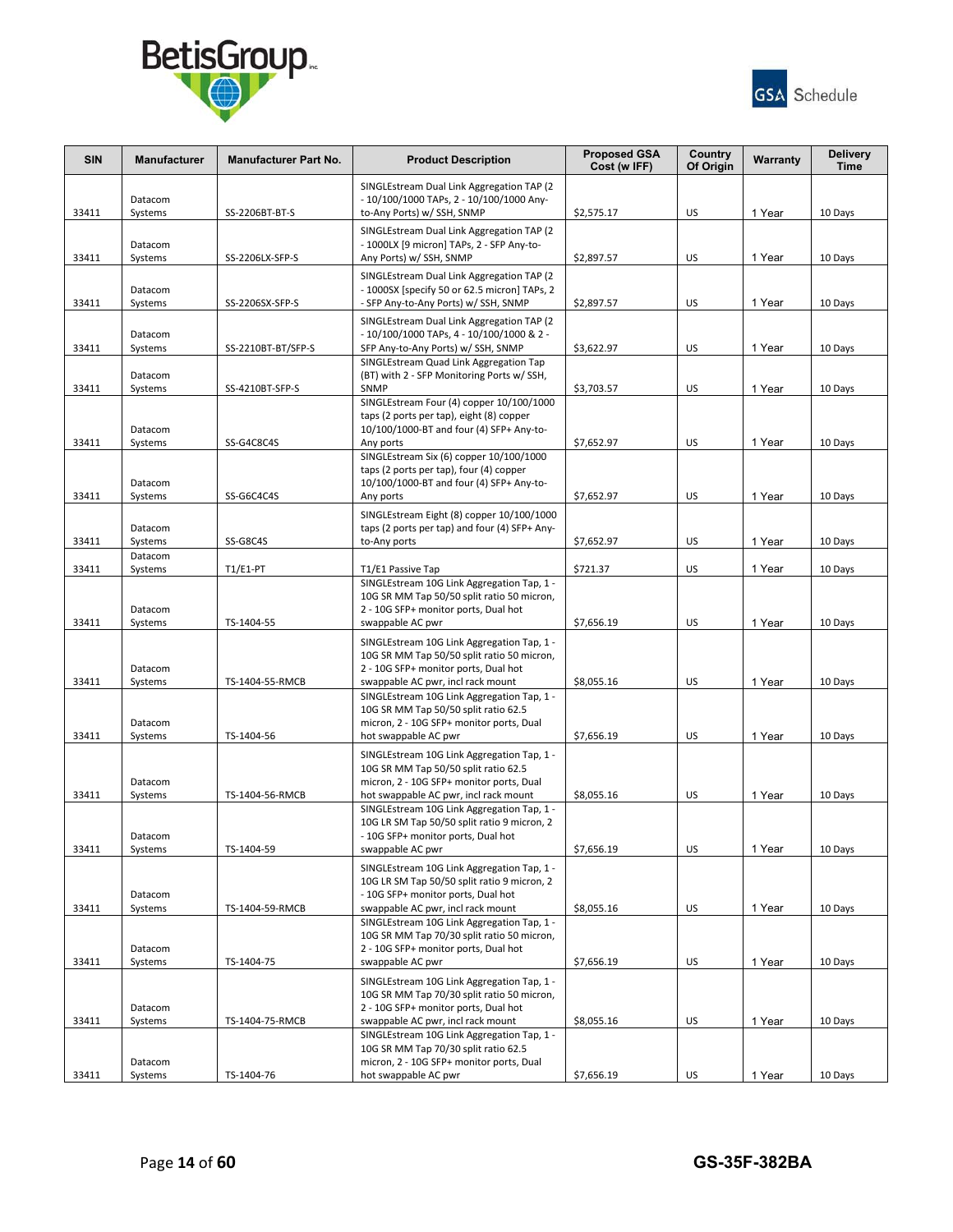



| <b>SIN</b> | <b>Manufacturer</b> | <b>Manufacturer Part No.</b> | <b>Product Description</b>                                                                                                       | <b>Proposed GSA</b><br>Cost (w IFF) | Country<br>Of Origin | Warranty | <b>Delivery</b><br>Time |
|------------|---------------------|------------------------------|----------------------------------------------------------------------------------------------------------------------------------|-------------------------------------|----------------------|----------|-------------------------|
|            |                     |                              | SINGLEstream 10G Link Aggregation Tap, 1 -<br>10G SR MM Tap 70/30 split ratio 62.5                                               |                                     |                      |          |                         |
| 33411      | Datacom<br>Systems  | TS-1404-76-RMCB              | micron, 2 - 10G SFP+ monitor ports, Dual<br>hot swappable AC pwr, incl rack mount                                                | \$8,055.16                          | US                   | 1 Year   | 10 Days                 |
|            |                     |                              | SINGLEstream 10G Link Aggregation Tap, 1 -<br>10G LR SM Tap 70/30 split ratio 9 micron, 2                                        |                                     |                      |          |                         |
| 33411      | Datacom<br>Systems  | TS-1404-79                   | - 10G SFP+ monitor ports, Dual hot<br>swappable AC pwr                                                                           | \$7,656.19                          | US                   | 1 Year   | 10 Days                 |
|            |                     |                              | SINGLEstream 10G Link Aggregation Tap, 1 -                                                                                       |                                     |                      |          |                         |
| 33411      | Datacom<br>Systems  | TS-1404-79-RMCB              | 10G LR SM Tap 70/30 split ratio 9 micron, 2<br>- 10G SFP+ monitor ports, Dual hot<br>swappable AC pwr, incl rack mount           | \$8,055.16                          | US                   | 1 Year   | 10 Days                 |
|            | Datacom             |                              | SINGLEstream 10G Link Aggregation Tap, 1 -<br>10G SR MM Tap 50/50 split ratio 50 micron,<br>4 - 10G SFP+ monitor ports, Dual hot |                                     |                      |          |                         |
| 33411      | Systems             | TS-1406-55                   | swappable AC pwr                                                                                                                 | \$7,817.39                          | <b>US</b>            | 1 Year   | 10 Days                 |
|            | Datacom             |                              | SINGLEstream 10G Link Aggregation Tap, 1 -<br>10G SR MM Tap 50/50 split ratio 50 micron,<br>4 - 10G SFP+ monitor ports, Dual hot |                                     |                      |          |                         |
| 33411      | Systems             | TS-1406-55-RMCB              | swappable AC pwr, incl rack mount<br>SINGLEstream 10G Link Aggregation Tap, 1 -<br>10G SR MM Tap 50/50 split ratio 62.5          | \$8,216.36                          | US                   | 1 Year   | 10 Days                 |
|            | Datacom             |                              | micron, 4 - 10G SFP+ monitor ports, Dual                                                                                         |                                     |                      |          |                         |
| 33411      | Systems             | TS-1406-56                   | hot swappable AC pwr<br>SINGLEstream 10G Link Aggregation Tap, 1 -                                                               | \$7,817.39                          | US                   | 1 Year   | 10 Days                 |
|            | Datacom             |                              | 10G SR MM Tap 50/50 split ratio 62.5<br>micron, 4 - 10G SFP+ monitor ports, Dual                                                 |                                     |                      |          |                         |
| 33411      | Systems             | TS-1406-56-RMCB              | hot swappable AC pwr, incl rack mount<br>SINGLEstream 10G Link Aggregation Tap, 1 -                                              | \$8,216.36                          | US                   | 1 Year   | 10 Days                 |
|            | Datacom             |                              | 10G LR SM Tap 50/50 split ratio 9 micron, 4<br>- 10G SFP+ monitor ports, Dual hot                                                |                                     |                      |          |                         |
| 33411      | Systems             | TS-1406-59                   | swappable AC pwr                                                                                                                 | \$7,817.39                          | US                   | 1 Year   | 10 Days                 |
|            | Datacom             |                              | SINGLEstream 10G Link Aggregation Tap, 1 -<br>10G LR SM Tap 50/50 split ratio 9 micron, 4<br>- 10G SFP+ monitor ports, Dual hot  |                                     |                      |          |                         |
| 33411      | Systems             | TS-1406-59-RMCB              | swappable AC pwr, incl rack mount                                                                                                | \$8,216.36                          | US                   | 1 Year   | 10 Days                 |
|            | Datacom             |                              | SINGLEstream 10G Link Aggregation Tap, 1 -<br>10G SR MM Tap 70/30 split ratio 50 micron,<br>4 - 10G SFP+ monitor ports, Dual hot |                                     |                      |          |                         |
| 33411      | Systems             | TS-1406-75                   | swappable AC pwr                                                                                                                 | \$7,817.39                          | US                   | 1 Year   | 10 Days                 |
|            | Datacom             |                              | SINGLEstream 10G Link Aggregation Tap, 1 -<br>10G SR MM Tap 70/30 split ratio 50 micron,<br>4 - 10G SFP+ monitor ports, Dual hot |                                     |                      |          |                         |
| 33411      | Systems             | TS-1406-75-RMCB              | swappable AC pwr, incl rack mount                                                                                                | \$8,216.36                          | US                   | 1 Year   | 10 Days                 |
|            | Datacom             |                              | SINGLEstream 10G Link Aggregation Tap, 1 -<br>10G SR MM Tap 70/30 split ratio 62.5<br>micron, 4 - 10G SFP+ monitor ports, Dual   |                                     |                      |          |                         |
| 33411      | Systems             | TS-1406-76                   | hot swappable AC pwr                                                                                                             | \$7,817.39                          | US                   | 1 Year   | 10 Days                 |
|            | Datacom             |                              | SINGLEstream 10G Link Aggregation Tap, 1 -<br>10G SR MM Tap 70/30 split ratio 62.5<br>micron, 4 - 10G SFP+ monitor ports, Dual   |                                     |                      |          |                         |
| 33411      | Systems             | TS-1406-76-RMCB              | hot swappable AC pwr, incl rack mount                                                                                            | \$8,216.36                          | US                   | 1 Year   | 10 Days                 |
|            | Datacom             |                              | SINGLEstream 10G Link Aggregation Tap, 1 -<br>10G LR SM Tap 70/30 split ratio 9 micron, 4<br>- 10G SFP+ monitor ports, Dual hot  |                                     |                      |          |                         |
| 33411      | Systems             | TS-1406-79                   | swappable AC pwr<br>SINGLEstream 10G Link Aggregation Tap, 1 -                                                                   | \$7,817.39                          | US                   | 1 Year   | 10 Days                 |
|            | Datacom             |                              | 10G LR SM Tap 70/30 split ratio 9 micron, 4<br>- 10G SFP+ monitor ports, Dual hot                                                |                                     |                      |          |                         |
| 33411      | Systems             | TS-1406-79-RMCB              | swappable AC pwr, incl rack mount<br>SINGLEstream 10G Link Aggregation Tap, 1 -                                                  | \$8,216.36                          | US                   | 1 Year   | 10 Days                 |
|            | Datacom             |                              | 10G SR MM Tap 50/50 split ratio 50 micron,<br>6 - 10G SFP+ monitor ports, Dual hot                                               |                                     |                      |          |                         |
| 33411      | Systems             | TS-1408-55                   | swappable AC pwr                                                                                                                 | \$7,978.59                          | US                   | 1 Year   | 10 Days                 |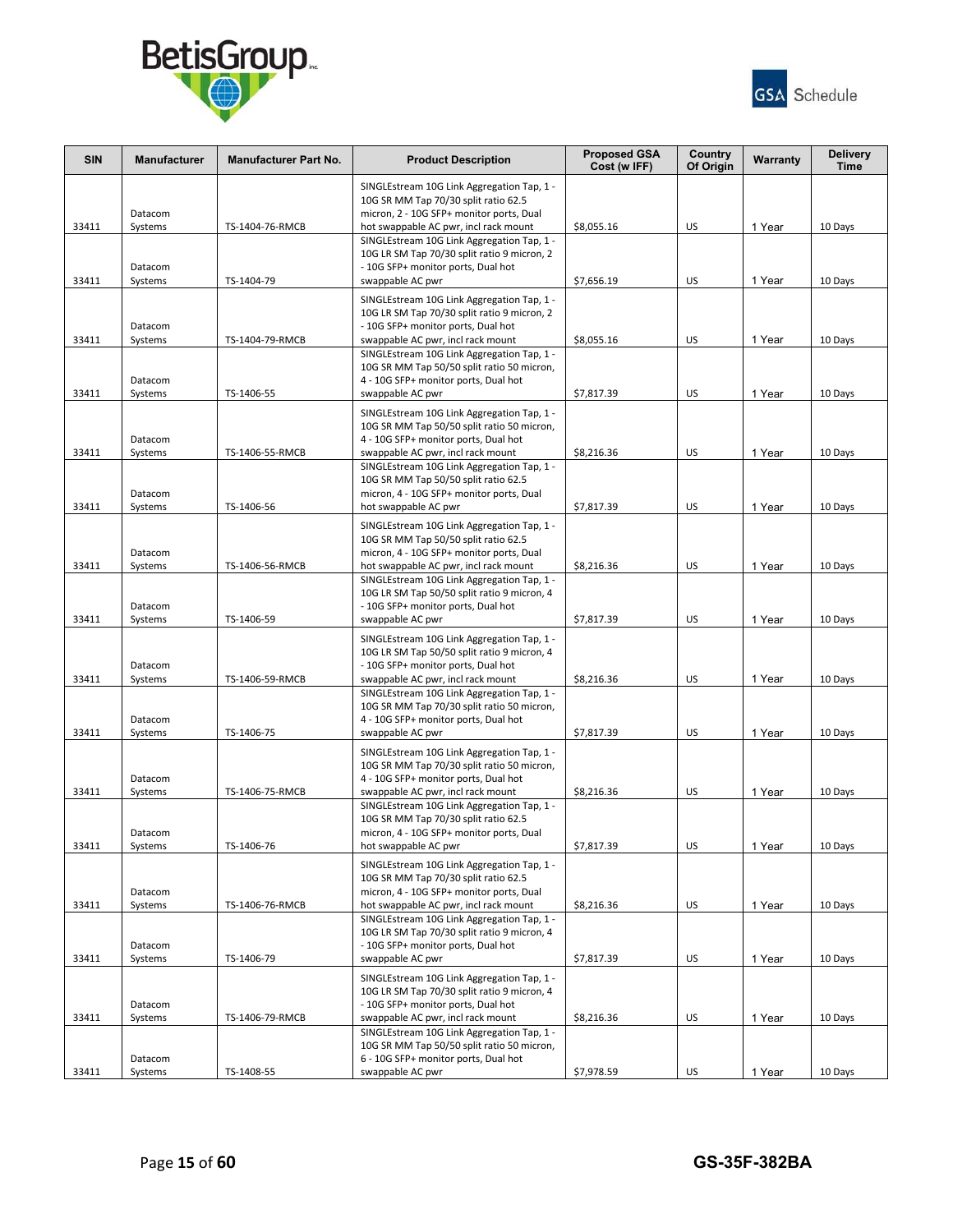



| <b>SIN</b> | <b>Manufacturer</b> | <b>Manufacturer Part No.</b> | <b>Product Description</b>                                                                                                                                                                                         | <b>Proposed GSA</b><br>Cost (w IFF) | Country<br>Of Origin | Warranty | <b>Delivery</b><br><b>Time</b> |
|------------|---------------------|------------------------------|--------------------------------------------------------------------------------------------------------------------------------------------------------------------------------------------------------------------|-------------------------------------|----------------------|----------|--------------------------------|
|            | Datacom             |                              | SINGLEstream 10G Link Aggregation Tap, 1 -<br>10G SR MM Tap 50/50 split ratio 50 micron,<br>6 - 10G SFP+ monitor ports, Dual hot                                                                                   |                                     |                      |          |                                |
| 33411      | Systems             | TS-1408-55-RMCB              | swappable AC pwr, incl rack mount                                                                                                                                                                                  | \$8,377.56                          | US                   | 1 Year   | 10 Days                        |
| 33411      | Datacom<br>Systems  | TS-1408-56                   | SINGLEstream 10G Link Aggregation Tap, 1 -<br>10G SR MM Tap 50/50 split ratio 62.5<br>micron, 6 - 10G SFP+ monitor ports, Dual<br>hot swappable AC pwr                                                             | \$7,978.59                          | US                   | 1 Year   | 10 Days                        |
| 33411      | Datacom<br>Systems  | TS-1408-56-RMCB              | SINGLEstream 10G Link Aggregation Tap, 1 -<br>10G SR MM Tap 50/50 split ratio 62.5<br>micron, 6 - 10G SFP+ monitor ports, Dual<br>hot swappable AC pwr, incl rack mount                                            | \$8,377.56                          | US                   | 1 Year   | 10 Days                        |
|            | Datacom             |                              | SINGLEstream 10G Link Aggregation Tap, 1 -<br>10G LR SM Tap 50/50 split ratio 9 micron, 6<br>- 10G SFP+ monitor ports, Dual hot                                                                                    |                                     |                      |          |                                |
| 33411      | Systems             | TS-1408-59                   | swappable AC pwr                                                                                                                                                                                                   | \$7,978.59                          | US                   | 1 Year   | 10 Days                        |
| 33411      | Datacom<br>Systems  | TS-1408-59-RMCB              | SINGLEstream 10G Link Aggregation Tap, 1 -<br>10G LR SM Tap 50/50 split ratio 9 micron, 6<br>- 10G SFP+ monitor ports, Dual hot<br>swappable AC pwr, incl rack mount<br>SINGLEstream 10G Link Aggregation Tap, 1 - | \$8,377.56                          | US                   | 1 Year   | 10 Days                        |
| 33411      | Datacom<br>Systems  | TS-1408-75                   | 10G SR MM Tap 70/30 split ratio 50 micron,<br>6 - 10G SFP+ monitor ports, Dual hot<br>swappable AC pwr                                                                                                             | \$7,978.59                          | US                   | 1 Year   | 10 Days                        |
|            |                     |                              | SINGLEstream 10G Link Aggregation Tap, 1 -                                                                                                                                                                         |                                     |                      |          |                                |
|            | Datacom             |                              | 10G SR MM Tap 70/30 split ratio 50 micron,<br>6 - 10G SFP+ monitor ports, Dual hot                                                                                                                                 |                                     |                      |          |                                |
| 33411      | Systems             | TS-1408-75-RMCB              | swappable AC pwr, incl rack mount<br>SINGLEstream 10G Link Aggregation Tap, 1 -                                                                                                                                    | \$8,377.56                          | US                   | 1 Year   | 10 Days                        |
| 33411      | Datacom<br>Systems  | TS-1408-76                   | 10G SR MM Tap 70/30 split ratio 62.5<br>micron, 6 - 10G SFP+ monitor ports, Dual<br>hot swappable AC pwr                                                                                                           | \$7,978.59                          | US                   | 1 Year   | 10 Days                        |
|            | Datacom             |                              | SINGLEstream 10G Link Aggregation Tap, 1 -<br>10G SR MM Tap 70/30 split ratio 62.5<br>micron, 6 - 10G SFP+ monitor ports, Dual                                                                                     |                                     |                      |          |                                |
| 33411      | Systems<br>Datacom  | TS-1408-76-RMCB              | hot swappable AC pwr, incl rack mount<br>SINGLEstream 10G Link Aggregation Tap, 1 -<br>10G LR SM Tap 70/30 split ratio 9 micron, 6<br>- 10G SFP+ monitor ports, Dual hot                                           | \$8,377.56                          | US                   | 1 Year   | 10 Days                        |
| 33411      | Systems             | TS-1408-79                   | swappable AC pwr                                                                                                                                                                                                   | \$7,978.59                          | US                   | 1 Year   | 10 Days                        |
| 33411      | Datacom<br>Systems  | TS-1408-79-RMCB              | SINGLEstream 10G Link Aggregation Tap, 1 -<br>10G LR SM Tap 70/30 split ratio 9 micron, 6<br>- 10G SFP+ monitor ports, Dual hot<br>swappable AC pwr, incl rack mount                                               | \$8,377.56                          | US                   | 1 Year   | 10 Days                        |
| 33411      | Datacom<br>Systems  | TS-2408-55-55                | SINGLEstream 10G Link Aggregation Tap, 2 -<br>10G SR MM Tap 50/50 split ratio 50 micron,<br>4 - 10G SFP+ monitor ports, Dual hot<br>swappable AC pwr                                                               | \$9,671.19                          | US                   | 1 Year   | 10 Days                        |
| 33411      | Datacom             |                              | SINGLEstream 10G Link Aggregation Tap, 2 -<br>10G SR MM Tap 50/50 split ratio 50 micron,<br>4 - 10G SFP+ monitor ports, Dual hot                                                                                   |                                     | US                   |          |                                |
|            | Systems<br>Datacom  | TS-2408-55-55-RMCB           | swappable AC pwr, incl rack mount<br>SINGLEstream 10G Link Aggregation Tap, 2 -<br>10G SR MM Tap 50/50 split ratio 62.5<br>micron, 4 - 10G SFP+ monitor ports, Dual                                                | \$10,070.16                         |                      | 1 Year   | 10 Days                        |
| 33411      | Systems             | TS-2408-56-56                | hot swappable AC pwr                                                                                                                                                                                               | \$9,671.19                          | US                   | 1 Year   | 10 Days                        |
| 33411      | Datacom<br>Systems  | TS-2408-56-56-RMCB           | SINGLEstream 10G Link Aggregation Tap, 2 -<br>10G SR MM Tap 50/50 split ratio 62.5<br>micron, 4 - 10G SFP+ monitor ports, Dual<br>hot swappable AC pwr, incl rack mount                                            | \$10,070.16                         | US                   | 1 Year   | 10 Days                        |
| 33411      | Datacom<br>Systems  | TS-2408-59-59                | SINGLEstream 10G Link Aggregation Tap, 2 -<br>10G LR SM Tap 50/50 split ratio 9 micron, 4<br>- 10G SFP+ monitor ports, Dual hot<br>swappable AC pwr                                                                | \$9,671.19                          | US                   | 1 Year   | 10 Days                        |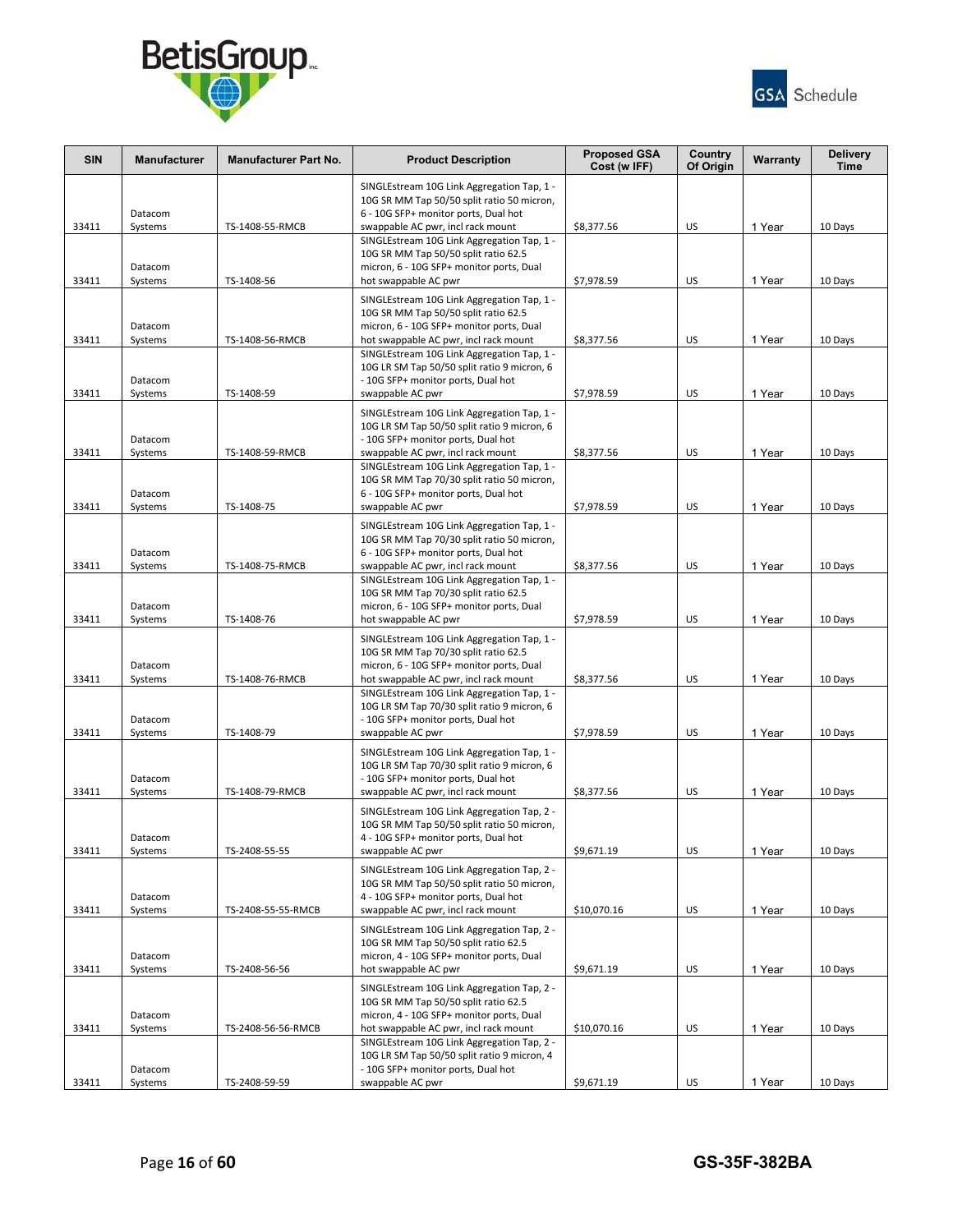



| <b>SIN</b>     | Manufacturer                  | <b>Manufacturer Part No.</b> | <b>Product Description</b>                                                                                                                                                                                            | <b>Proposed GSA</b><br>Cost (w IFF) | Country<br>Of Origin | Warranty         | <b>Delivery</b><br><b>Time</b> |
|----------------|-------------------------------|------------------------------|-----------------------------------------------------------------------------------------------------------------------------------------------------------------------------------------------------------------------|-------------------------------------|----------------------|------------------|--------------------------------|
| 33411          | Datacom<br>Systems            | TS-2408-59-59-RMCB           | SINGLEstream 10G Link Aggregation Tap, 2 -<br>10G LR SM Tap 50/50 split ratio 9 micron, 4<br>- 10G SFP+ monitor ports, Dual hot<br>swappable AC pwr, incl rack mount                                                  | \$10,070.16                         | US                   | 1 Year           | 10 Days                        |
| 33411          | Datacom<br>Systems            | TS-2408-75-75                | SINGLEstream 10G Link Aggregation Tap, 2 -<br>10G SR MM Tap 70/30 split ratio 50 micron,<br>4 - 10G SFP+ monitor ports, Dual hot<br>swappable AC pwr                                                                  | \$9,671.19                          | US                   | 1 Year           | 10 Days                        |
| 33411          | Datacom<br>Systems            | TS-2408-75-75-RMCB           | SINGLEstream 10G Link Aggregation Tap, 2 -<br>10G SR MM Tap 70/30 split ratio 50 micron,<br>4 - 10G SFP+ monitor ports, Dual hot<br>swappable AC pwr, incl rack mount                                                 | \$10,070.16                         | US                   | 1 Year           | 10 Days                        |
| 33411          | Datacom<br>Systems            | TS-2408-76-76                | SINGLEstream 10G Link Aggregation Tap, 2 -<br>10G SR MM Tap 70/30 split ratio 62.5<br>micron, 4 - 10G SFP+ monitor ports, Dual<br>hot swappable AC pwr                                                                | \$9,671.19                          | US                   | 1 Year           | 10 Days                        |
| 33411          | Datacom<br>Systems            | TS-2408-76-76-RMCB           | SINGLEstream 10G Link Aggregation Tap, 2 -<br>10G SR MM Tap 70/30 split ratio 62.5<br>micron, 4 - 10G SFP+ monitor ports, Dual<br>hot swappable AC pwr, incl rack mount<br>SINGLEstream 10G Link Aggregation Tap, 2 - | \$10,070.16                         | US                   | 1 Year           | 10 Days                        |
| 33411          | Datacom<br>Systems            | TS-2408-79-79                | 10G LR SM Tap 70/30 split ratio 9 micron, 4<br>- 10G SFP+ monitor ports, Dual hot<br>swappable AC pwr                                                                                                                 | \$9,671.19                          | US                   | 1 Year           | 10 Days                        |
|                | Datacom                       |                              | SINGLEstream 10G Link Aggregation Tap, 2 -<br>10G LR SM Tap 70/30 split ratio 9 micron, 4<br>- 10G SFP+ monitor ports, Dual hot                                                                                       |                                     |                      |                  |                                |
| 33411          | Systems                       | TS-2408-79-79-RMCB           | swappable AC pwr, incl rack mount<br>VERSAstream 1G Network Packet Broker<br>with Data Filtering/Load Balancing, 12 1G                                                                                                | \$10,070.16                         | US                   | 1 Year           | 10 Days                        |
| 33411          | Datacom<br>Systems            | VS-1012-F                    | SFP ports, Dual hot swappable AC pwr<br>supplies<br>VERSAstream 1G Network Packet Broker                                                                                                                              | \$9,106.99                          | US                   | 1 Year           | 10 Days                        |
| 33411          | Datacom<br>Systems            | VS-1012-F-DC                 | with Data Filtering/Load Balancing, 12 1G<br>SFP ports, Dual hot swappable DC pwr<br>supplies                                                                                                                         | \$9,106.99                          | US                   | 1 Year           | 10 Days                        |
| 33411          | Datacom<br>Systems            | VS-1024-F                    | VERSAstream 1G Network Packet Broker<br>with Data Filtering/Load Balancing, 24 1G<br>SFP ports, Dual hot swappable AC pwr<br>supplies                                                                                 | \$10,799.59                         | US                   | 1 Year           | 10 Days                        |
| 33411          | Datacom<br>Systems            | VS-1024-F-DC                 | VERSAstream 1G Network Packet Broker<br>with Data Filtering/Load Balancing, 24 1G<br>SFP ports, Dual hot swappable DC pwr<br>supplies                                                                                 | \$10,799.59                         | US                   | 1 Year           | 10 Days                        |
| 33411          | Datacom<br>Systems            | $VS-104$                     | 10/100/1000BASE-TX 4 Port Network<br>Packet Broker with dip switch controlled<br>configuration                                                                                                                        | \$801.97                            | US                   | 1 Year           | 10 Days                        |
| 33411          | Datacom<br>Systems            | VS-1112-F                    | VERSAstream 10G/1G Network Packet<br>Broker with Data Filtering/Load Balancing,<br>4 10G/1G SFP+/SFP ports, 8 1G SFP ports,<br>Dual hot swappable AC pwr supplies                                                     | \$9,912.99                          | US                   | 1 Year           | 10 Days                        |
|                | Datacom                       |                              | VERSAstream 10G/1G Network Packet<br>Broker with Data Filtering/Load Balancing,<br>4 10G/1G SFP+/SFP ports, 8 1G SFP ports,                                                                                           |                                     |                      |                  |                                |
| 33411<br>33411 | Systems<br>Datacom<br>Systems | VS-1112-F-DC<br>VS-1124-F    | Dual hot swappable DC pwr supplies<br>VERSAstream 10G/1G Network Packet<br>Broker with Data Filtering/Load Balancing,<br>8 10G/1G SFP+/SFP ports, 16 1G SFP ports,<br>Dual hot swappable AC pwr supplies              | \$9,912.99<br>\$12,653.39           | US<br>US             | 1 Year<br>1 Year | 10 Days<br>10 Days             |
|                | Datacom                       |                              | VERSAstream 10G/1G Network Packet<br>Broker with Data Filtering/Load Balancing, 8<br>10G/1G SFP+/SFP ports, 16 1G SFP ports,                                                                                          |                                     |                      |                  |                                |
| 33411          | Systems<br>Datacom            | VS-1124-F-DC                 | Dual hot swappable DC pwr supplies<br>VERSAstream Data Access Switch (4 -<br>10/100/1000 Any-to-Any Ports) w/ SSH,                                                                                                    | \$12,653.39                         | US                   | 1 Year           | 10 Days                        |
| 33411          | Systems                       | VS-1204BT-S                  | SNMP                                                                                                                                                                                                                  | \$1,769.17                          | US                   | 1 Year           | 10 Days                        |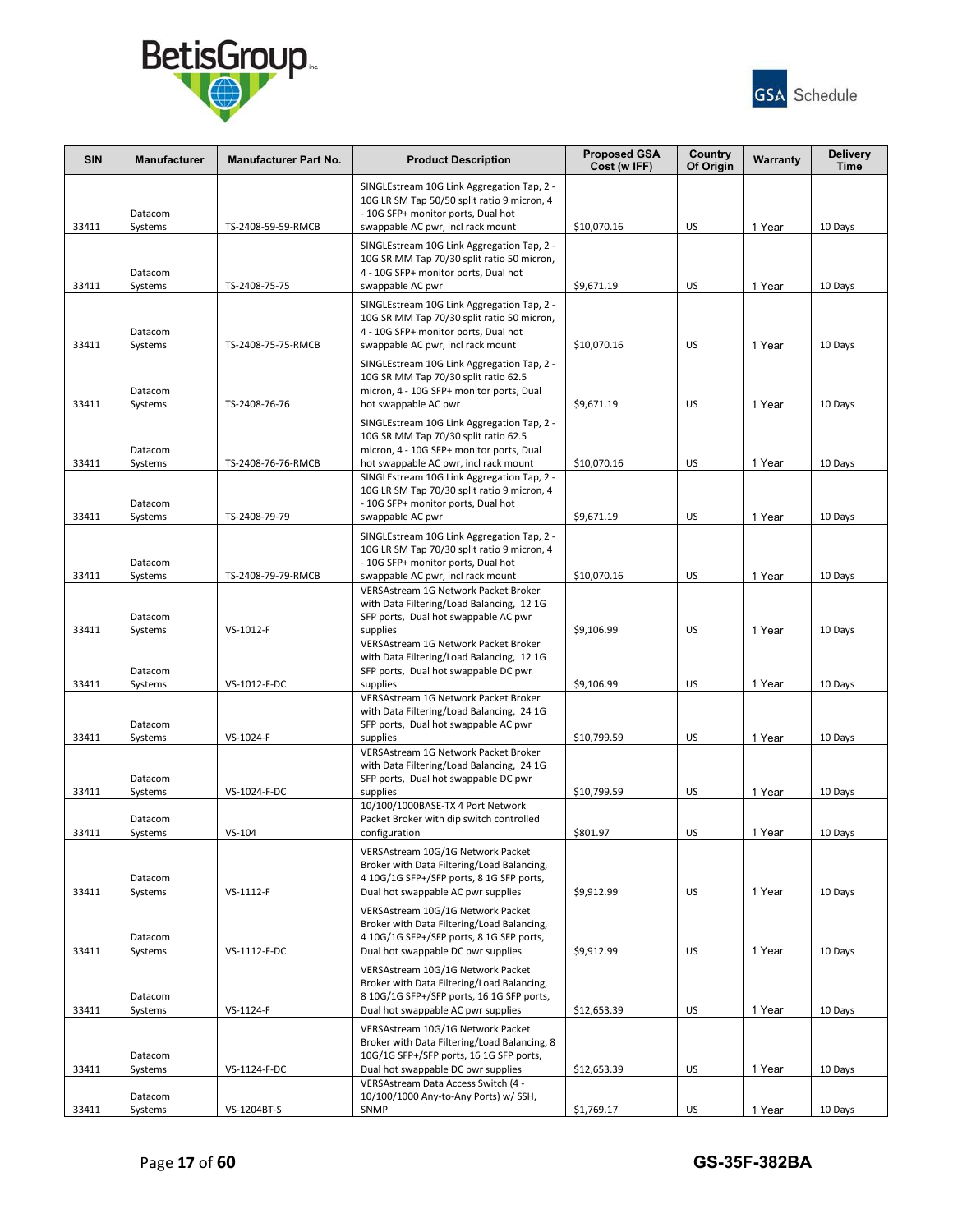



| <b>SIN</b> | <b>Manufacturer</b> | <b>Manufacturer Part No.</b> | <b>Product Description</b>                                                             | <b>Proposed GSA</b><br>Cost (w IFF) | Country<br>Of Origin | <b>Warranty</b> | <b>Delivery</b><br><b>Time</b> |
|------------|---------------------|------------------------------|----------------------------------------------------------------------------------------|-------------------------------------|----------------------|-----------------|--------------------------------|
|            |                     |                              | VERSAstream Data Access Switch (8 -                                                    |                                     |                      |                 |                                |
| 33411      | Datacom<br>Systems  | VS-1208BT-S                  | 10/100/1000 Any-to-Any Ports) w/ SSH,<br>SNMP                                          | \$2,816.97                          | US                   | 1 Year          | 10 Days                        |
|            |                     |                              | VERSAstream Data Access Switch (8 -                                                    |                                     |                      |                 |                                |
|            | Datacom             | VS-1210BT/SFP-S              | 10/100/1000 and 2 - SFP Any-to-Any Ports)                                              |                                     |                      |                 |                                |
| 33411      | Systems<br>Datacom  |                              | w/ SSH, SNMP<br>VERSAstream Data Access Switch (10 - SFP                               | \$3,864.77                          | US                   | 1 Year          | 10 Days                        |
| 33411      | Systems             | VS-1210SFP-S                 | Any-to-Any Ports) w/ SSH, SNMP                                                         | \$4,187.17                          | US                   | 1 Year          | 10 Days                        |
|            |                     |                              | VERSAstream 10G/1G Network Packet                                                      |                                     |                      |                 |                                |
|            | Datacom             |                              | Broker with Data Filtering/Load Balancing,<br>12 SFP+ ports, Dual hot swappable AC or  |                                     |                      |                 |                                |
| 33411      | Systems             | VS-1212-F                    | DC pwr supplies                                                                        | \$10,557.79                         | US                   | 1 Year          | 10 Days                        |
|            |                     |                              | VERSAstream 10G/1G Network Packet                                                      |                                     |                      |                 |                                |
|            | Datacom             |                              | Broker with Data Filtering/Load Balancing,<br>12 SFP+ ports, Dual hot swappable DC pwr |                                     |                      |                 |                                |
| 33411      | Systems             | VS-1212-F-DC                 | supplies                                                                               | \$10,557.79                         | US                   | 1 Year          | 10 Days                        |
|            |                     |                              | VERSAstream 10G/1G Network Packet<br>Broker with Data Filtering/Load Balancing,        |                                     |                      |                 |                                |
|            | Datacom             |                              | 24 SFP+ ports, Dual hot swappable AC pwr                                               |                                     |                      |                 |                                |
| 33411      | Systems             | VS-1224-F                    | supplies<br>VERSAstream 10G/1G Network Packet                                          | \$14,503.97                         | US                   | 1 Year          | 10 Days                        |
|            |                     |                              | Broker with Data Filtering/Load Balancing,                                             |                                     |                      |                 |                                |
|            | Datacom             |                              | 24 SFP+ ports, Dual hot swappable DC pwr                                               |                                     |                      |                 |                                |
| 33411      | Systems             | VS-1224-F-DC                 | supplies<br>VERSAstrream 10G/1G Network Packet                                         | \$14,503.97                         | US                   | 1 Year          | 10 Days                        |
|            | Datacom             |                              | Broker, 8 SFP+ ports, Dual hot swappable                                               |                                     |                      |                 |                                |
| 33411      | Systems             | VS-1408                      | AC pwr                                                                                 | \$6,447.19                          | US                   | 1 Year          | 10 Days                        |
|            | Datacom             |                              | VERSAstrream 10G/1G Network Packet<br>Broker, 8 SFP+ ports, Dual hot swappable         |                                     |                      |                 |                                |
| 33411      | Systems             | <b>VS-1408-RMCB</b>          | AC pwr, includes rack mount                                                            | \$6,846.16                          | US                   | 1 Year          | 10 Days                        |
|            |                     |                              | VERSAstream Sixteen (16) copper                                                        |                                     |                      |                 |                                |
| 33411      | Datacom<br>Systems  | <b>VS-G16C4S</b>             | 10/100/1000-BT and four (4) SFP+ Any-to-<br>Any ports                                  | \$6,927.57                          | US                   | 1 Year          | 10 Days                        |
|            | Datacom             |                              | VERSAstream 40G/10G Network Packet                                                     |                                     |                      |                 |                                |
| 33411      | Systems             | VS-M8S2Q                     | Broker, 8 SFP+ & 2 QSFP ports                                                          | \$8,047.91                          | US                   | 1 Year          | 10 Days                        |
| 811212     | Datacom<br>Systems  | E-10/100/1000-TAP            | Extended Service - 1 Year Hardware and<br>Software Support                             | \$142.85                            | US                   | None            | N/A                            |
|            | Datacom             |                              | Extended Service - 1 Year Hardware and                                                 |                                     |                      |                 |                                |
| 811212     | Systems             | E-10/100-AT                  | Software Support                                                                       | \$56.71                             | US                   | None            | N/A                            |
|            | Datacom             |                              | Extended Service - 1 Year Hardware and                                                 |                                     |                      |                 |                                |
| 811212     | Systems             | E-4x16SY-LX                  | Software Support                                                                       | \$4,162.78                          | US                   | None            | N/A                            |
| 811212     | Datacom<br>Systems  | E-4X16SY-SX                  | Extended Service - 1 Year Hardware and<br>Software Support                             | \$3,875.64                          | US                   | None            | N/A                            |
|            | Datacom             |                              | Extended Service - 1 Year Hardware and                                                 |                                     |                      |                 |                                |
| 811212     | Systems             | E-CTP-1000                   | Software Support                                                                       | \$142.85                            | US                   | None            | N/A                            |
| 811212     | Datacom             | E-DS-1010-LR                 | Extended Service - 1 Year Hardware and<br>Software Support                             | \$2,860.61                          | US                   | None            | N/A                            |
|            | Systems<br>Datacom  |                              | Extended Service - 1 Year Hardware and                                                 |                                     |                      |                 |                                |
| 811212     | Systems             | E-DS-1010-LR-SR-50           | Software Support                                                                       | \$2,497.38                          | US                   | None            | N/A                            |
|            | Datacom             |                              | Extended Service - 1 Year Hardware and                                                 |                                     |                      |                 |                                |
| 811212     | Systems             | E-DS-1010-SR-50              | Software Support                                                                       | \$2,497.38                          | US                   | None            | N/A                            |
| 811212     | Datacom<br>Systems  | E-DS-1010-SR-62              | Extended Service - 1 Year Hardware and<br>Software Support                             | \$2,497.38                          | US                   | None            | N/A                            |
|            | Datacom             |                              | Extended Service - 1 Year Hardware and                                                 |                                     |                      |                 |                                |
| 811212     | Systems             | E-DS-1010-SR-CM-1            | Software Support                                                                       | \$2,860.61                          | US                   | None            | N/A                            |
|            | Datacom             |                              | Extended Service - 1 Year Hardware and                                                 |                                     |                      |                 |                                |
| 811212     | Systems<br>Datacom  | E-DS-1010-SR-CM2             | Software Support<br>Extended Service - 1 Year Hardware and                             | \$3,376.02                          | US                   | None            | N/A                            |
| 811212     | Systems             | E-DS-1404-5                  | Software Support                                                                       | \$1,406.83                          | US                   | None            | N/A                            |
|            | Datacom             |                              | Extended Service - 1 Year Hardware and                                                 |                                     |                      |                 |                                |
| 811212     | Systems             | E-DS-1404-5-RMCB             | Software Support                                                                       | \$1,477.90                          | US                   | None            | N/A                            |
| 811212     | Datacom<br>Systems  | E-DS-1404-6                  | Extended Service - 1 Year Hardware and<br>Software Support                             | \$1,406.83                          | US                   | None            | N/A                            |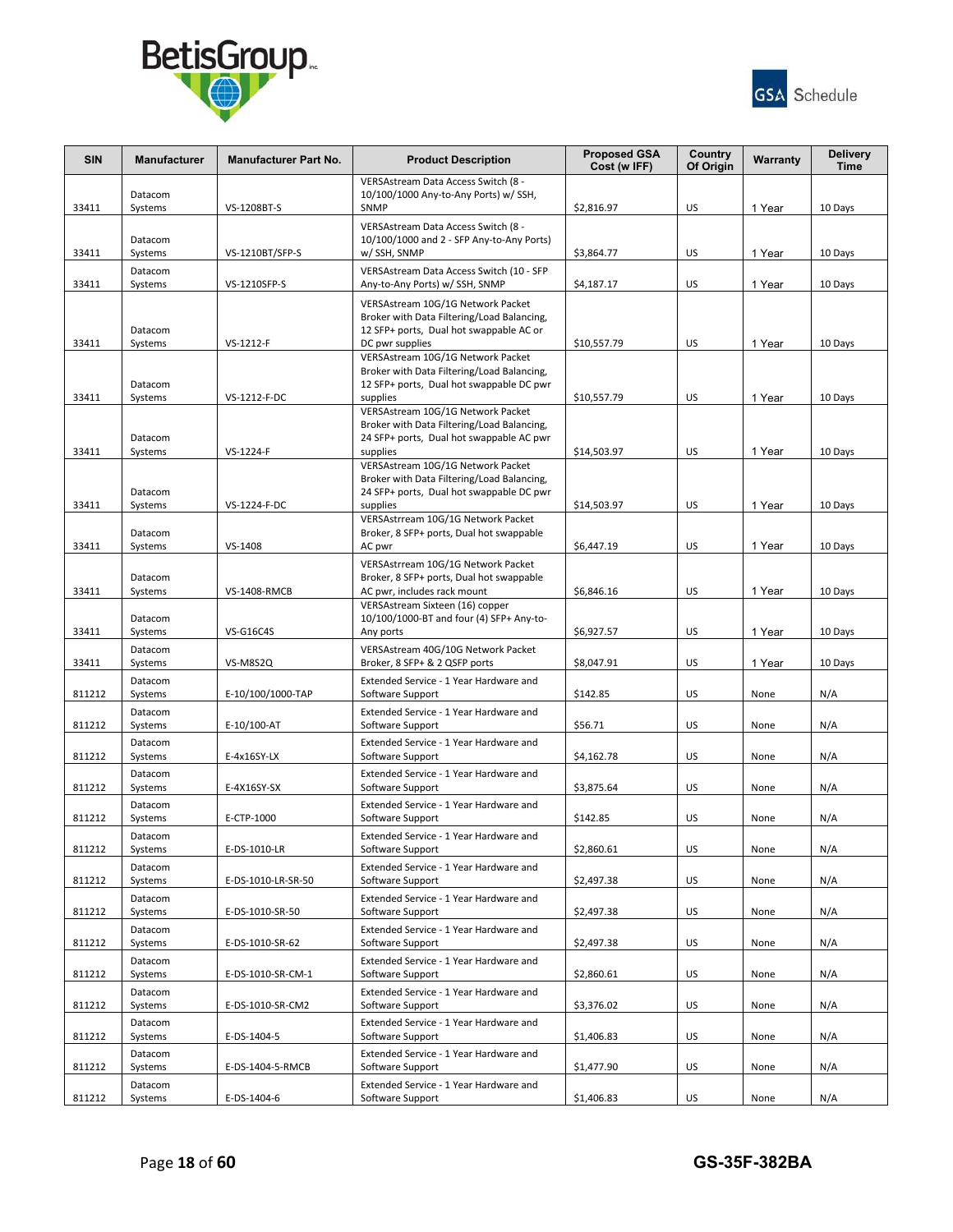



| <b>SIN</b> | <b>Manufacturer</b> | <b>Manufacturer Part No.</b> | <b>Product Description</b>                                 | <b>Proposed GSA</b><br>Cost (w IFF) | Country<br>Of Origin | Warranty | <b>Delivery</b><br><b>Time</b> |
|------------|---------------------|------------------------------|------------------------------------------------------------|-------------------------------------|----------------------|----------|--------------------------------|
| 811212     | Datacom<br>Systems  | E-DS-1404-6-RMCB             | Extended Service - 1 Year Hardware and<br>Software Support | \$1,477.90                          | US                   | None     | N/A                            |
| 811212     | Datacom<br>Systems  | E-DS-1404-9                  | Extended Service - 1 Year Hardware and<br>Software Support | \$1,406.83                          | US                   | None     | N/A                            |
| 811212     | Datacom<br>Systems  | E-DS-1404-9-RMCB             | Extended Service - 1 Year Hardware and<br>Software Support | \$1,477.90                          | US                   | None     | N/A                            |
| 811212     | Datacom<br>Systems  | E-DS-1406-5                  | Extended Service - 1 Year Hardware and<br>Software Support | \$1,435.54                          | US                   | None     | N/A                            |
| 811212     | Datacom<br>Systems  | E-DS-1406-5-RMCB             | Extended Service - 1 Year Hardware and<br>Software Support | \$1,506.61                          | US                   | None     | N/A                            |
| 811212     | Datacom<br>Systems  | E-DS-1406-6                  | Extended Service - 1 Year Hardware and<br>Software Support | \$1,435.54                          | US                   | None     | N/A                            |
| 811212     | Datacom<br>Systems  | E-DS-1406-6-RMCB             | Extended Service - 1 Year Hardware and<br>Software Support | \$1,506.61                          | US                   | None     | N/A                            |
| 811212     | Datacom<br>Systems  | E-DS-1406-9                  | Extended Service - 1 Year Hardware and<br>Software Support | \$1,435.54                          | US                   | None     | N/A                            |
| 811212     | Datacom<br>Systems  | E-DS-1406-9-RMCB             | Extended Service - 1 Year Hardware and<br>Software Support | \$1,506.61                          | US                   | None     | N/A                            |
| 811212     | Datacom<br>Systems  | E-DS-2408-5-5                | Extended Service - 1 Year Hardware and<br>Software Support | \$1,579.11                          | US                   | None     | N/A                            |
| 811212     | Datacom<br>Systems  | E-DS-2408-5-5-RMCB           | Extended Service - 1 Year Hardware and<br>Software Support | \$1,650.18                          | US                   | None     | N/A                            |
| 811212     | Datacom<br>Systems  | E-DS-2408-6-6                | Extended Service - 1 Year Hardware and<br>Software Support | \$1,579.11                          | US                   | None     | N/A                            |
| 811212     | Datacom<br>Systems  | E-DS-2408-6-6-RMCB           | Extended Service - 1 Year Hardware and<br>Software Support | \$1,650.18                          | US                   | None     | N/A                            |
| 811212     | Datacom             | E-DS-2408-9-9                | Extended Service - 1 Year Hardware and                     | \$1,579.11                          | US                   |          |                                |
| 811212     | Systems<br>Datacom  |                              | Software Support<br>Extended Service - 1 Year Hardware and |                                     | US                   | None     | N/A                            |
|            | Systems<br>Datacom  | E-DS-2408-9-9-RMCB           | Software Support<br>Extended Service - 1 Year Hardware and | \$1,650.18                          |                      | None     | N/A                            |
| 811212     | Systems<br>Datacom  | E-DS3/E3-PT                  | Software Support<br>Extended Service - 1 Year Hardware and | \$128.49                            | US                   | None     | N/A                            |
| 811212     | Systems<br>Datacom  | E-DS-4000-2BT/2LX            | Software Support<br>Extended Service - 1 Year Hardware and | \$2,009.24                          | US                   | None     | N/A                            |
| 811212     | Systems<br>Datacom  | E-DS-4000-2BT/2SX-50         | Software Support<br>Extended Service - 1 Year Hardware and | \$1,434.97                          | US                   | None     | N/A                            |
| 811212     | Systems<br>Datacom  | E-DS-4000-2BT/2SX-62         | Software Support<br>Extended Service - 1 Year Hardware and | \$1,434.97                          | US                   | None     | N/A                            |
| 811212     | Systems<br>Datacom  | E-DS-4000-2BT-LX-SX-50       | Software Support<br>Extended Service - 1 Year Hardware and | \$1,865.68                          | US                   | None     | N/A                            |
| 811212     | Systems<br>Datacom  | E-DS-4000-2LX/2SX            | Software Support<br>Extended Service - 1 Year Hardware and | \$2,296.38                          | US                   | None     | N/A                            |
| 811212     | Systems<br>Datacom  | E-DS-4000-4BT                | Software Support<br>Extended Service - 1 Year Hardware and | \$1,076.05                          | US                   | None     | N/A                            |
| 811212     | Systems             | E-DS-4000-4LX                | Software Support                                           | \$2,583.52                          | US                   | None     | N/A                            |
| 811212     | Datacom<br>Systems  | E-DS-4000-4LX-BT             | Extended Service - 1 Year Hardware and<br>Software Support | \$2,152.81                          | US                   | None     | N/A                            |
| 811212     | Datacom<br>Systems  | E-DS-4000-4SX-50             | Extended Service - 1 Year Hardware and<br>Software Support | \$2,009.24                          | US                   | None     | N/A                            |
| 811212     | Datacom<br>Systems  | E-DS-4000-4SX-62             | Extended Service - 1 Year Hardware and<br>Software Support | \$2,009.24                          | US                   | None     | N/A                            |
| 811212     | Datacom<br>Systems  | E-DS-4000-4SX-BT-50          | Extended Service - 1 Year Hardware and<br>Software Support | \$1,865.68                          | US                   | None     | N/A                            |
| 811212     | Datacom<br>Systems  | E-DS-4000-4SX-BT-62          | Extended Service - 1 Year Hardware and<br>Software Support | \$1,865.68                          | US                   | None     | N/A                            |
| 811212     | Datacom<br>Systems  | E-FTC-505                    | Extended Service - 1 Year Hardware and<br>Software Support | \$71.07                             | US                   | None     | N/A                            |
| 811212     | Datacom<br>Systems  | E-FTC-506                    | Extended Service - 1 Year Hardware and<br>Software Support | \$71.07                             | US                   | None     | N/A                            |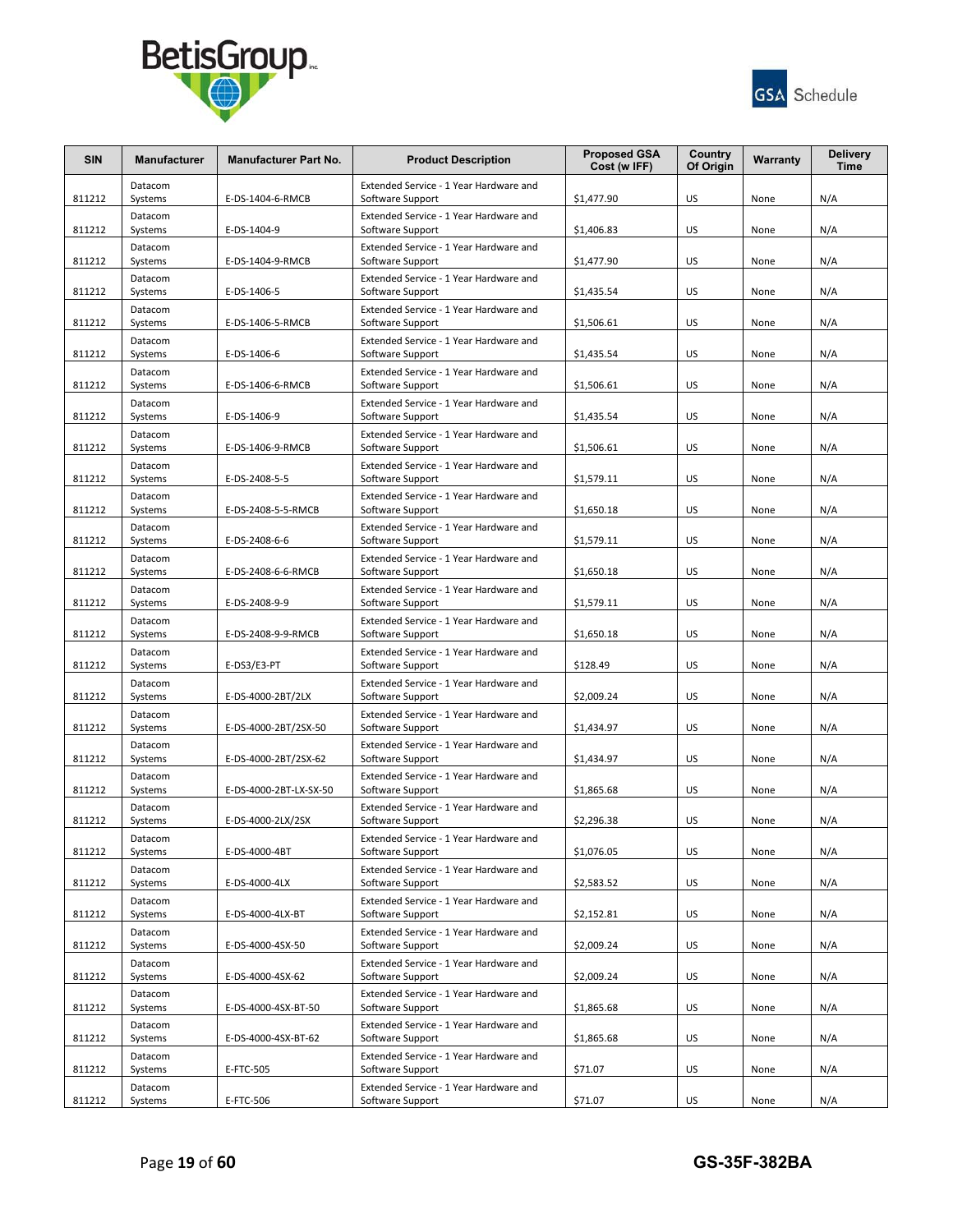



| <b>SIN</b> | <b>Manufacturer</b> | <b>Manufacturer Part No.</b> | <b>Product Description</b>                                 | <b>Proposed GSA</b><br>Cost (w IFF) | Country<br>Of Origin | Warranty | <b>Delivery</b><br><b>Time</b> |
|------------|---------------------|------------------------------|------------------------------------------------------------|-------------------------------------|----------------------|----------|--------------------------------|
| 811212     | Datacom<br>Systems  | E-FTC-509                    | Extended Service - 1 Year Hardware and<br>Software Support | \$71.07                             | US                   | None     | N/A                            |
| 811212     | Datacom<br>Systems  | E-FTC-509+DEMX1              | Extended Service - 1 Year Hardware and<br>Software Support | \$616.63                            | US                   | None     | N/A                            |
| 811212     | Datacom<br>Systems  | E-FTC-50BIDI                 | Extended Service - 1 Year Hardware and<br>Software Support | \$401.27                            | US                   | None     | N/A                            |
| 811212     | Datacom<br>Systems  | E-FTC-50SR4                  | Extended Service - 1 Year Hardware and<br>Software Support | \$384.62                            | US                   | None     | N/A                            |
| 811212     | Datacom<br>Systems  | E-FTC-705                    | Extended Service - 1 Year Hardware and<br>Software Support | \$71.07                             | US                   | None     | N/A                            |
| 811212     | Datacom<br>Systems  | E-FTC-706                    | Extended Service - 1 Year Hardware and<br>Software Support | \$71.07                             | US                   | None     | N/A                            |
| 811212     | Datacom<br>Systems  | E-FTC-709                    | Extended Service - 1 Year Hardware and<br>Software Support | \$71.07                             | US                   | None     | N/A                            |
| 811212     | Datacom<br>Systems  | E-FTC-709+DEMX1              | Extended Service - 1 Year Hardware and<br>Software Support | \$616.63                            | US                   | None     | N/A                            |
| 811212     | Datacom<br>Systems  | E-FTC-70BIDI                 | Extended Service - 1 Year Hardware and<br>Software Support | \$401.27                            | US                   | None     | N/A                            |
| 811212     | Datacom<br>Systems  | E-FTC-70SR4                  | Extended Service - 1 Year Hardware and<br>Software Support | \$384.62                            | US                   | None     | N/A                            |
| 811212     | Datacom<br>Systems  | E-FTCT-24                    | Extended Service - 1 Year Hardware and<br>Software Support | \$5.02                              | US                   | None     | N/A                            |
| 811212     | Datacom<br>Systems  | E-FTP-1504                   | Extended Service - 1 Year Hardware and<br>Software Support | \$85.42                             | US                   | None     | N/A                            |
| 811212     | Datacom             | E-FTP-1505                   | Extended Service - 1 Year Hardware and<br>Software Support | \$85.42                             | US                   | None     | N/A                            |
|            | Systems<br>Datacom  |                              | Extended Service - 1 Year Hardware and                     | \$85.42                             | US                   |          | N/A                            |
| 811212     | Systems<br>Datacom  | E-FTP-1506                   | Software Support<br>Extended Service - 1 Year Hardware and |                                     |                      | None     |                                |
| 811212     | Systems<br>Datacom  | E-FTP-1510                   | Software Support<br>Extended Service - 1 Year Hardware and | \$85.42                             | US                   | None     | N/A                            |
| 811212     | Systems<br>Datacom  | E-FTP-1511                   | Software Support<br>Extended Service - 1 Year Hardware and | \$85.42                             | US                   | None     | N/A                            |
| 811212     | Systems<br>Datacom  | E-FTP-1512                   | Software Support<br>Extended Service - 1 Year Hardware and | \$85.42                             | US                   | None     | N/A                            |
| 811212     | Systems<br>Datacom  | E-FTP-1514                   | Software Support<br>Extended Service - 1 Year Hardware and | \$401.85                            | US                   | None     | N/A                            |
| 811212     | Systems<br>Datacom  | E-FTP-1516                   | Software Support<br>Extended Service - 1 Year Hardware and | \$631.70                            | US                   | None     | N/A                            |
| 811212     | Systems<br>Datacom  | E-FTP-1518                   | Software Support<br>Extended Service - 1 Year Hardware and | \$415.63                            | US                   | None     | N/A                            |
| 811212     | Systems             | E-FTP-1534                   | Software Support                                           | \$398.98                            | US                   | None     | N/A                            |
| 811212     | Datacom<br>Systems  | E-FTP-1546                   | Extended Service - 1 Year Hardware and<br>Software Support | \$115.57                            | US                   | None     | N/A                            |
| 811212     | Datacom<br>Systems  | E-FTP-1704                   | Extended Service - 1 Year Hardware and<br>Software Support | \$85.42                             | US                   | None     | N/A                            |
| 811212     | Datacom<br>Systems  | E-FTP-1705                   | Extended Service - 1 Year Hardware and<br>Software Support | \$85.42                             | US                   | None     | N/A                            |
| 811212     | Datacom<br>Systems  | E-FTP-1706                   | Extended Service - 1 Year Hardware and<br>Software Support | \$85.42                             | US                   | None     | N/A                            |
| 811212     | Datacom<br>Systems  | E-FTP-1710                   | Extended Service - 1 Year Hardware and<br>Software Support | \$85.42                             | US                   | None     | N/A                            |
| 811212     | Datacom<br>Systems  | E-FTP-1711                   | Extended Service - 1 Year Hardware and<br>Software Support | \$85.42                             | US                   | None     | N/A                            |
|            | Datacom             |                              | Extended Service - 1 Year Hardware and                     |                                     |                      |          |                                |
| 811212     | Systems<br>Datacom  | E-FTP-1712                   | Software Support<br>Extended Service - 1 Year Hardware and | \$85.42                             | US                   | None     | N/A                            |
| 811212     | Systems<br>Datacom  | E-FTP-1714                   | Software Support<br>Extended Service - 1 Year Hardware and | \$401.85                            | US                   | None     | N/A                            |
| 811212     | Systems             | E-FTP-1716                   | Software Support                                           | \$631.70                            | US                   | None     | N/A                            |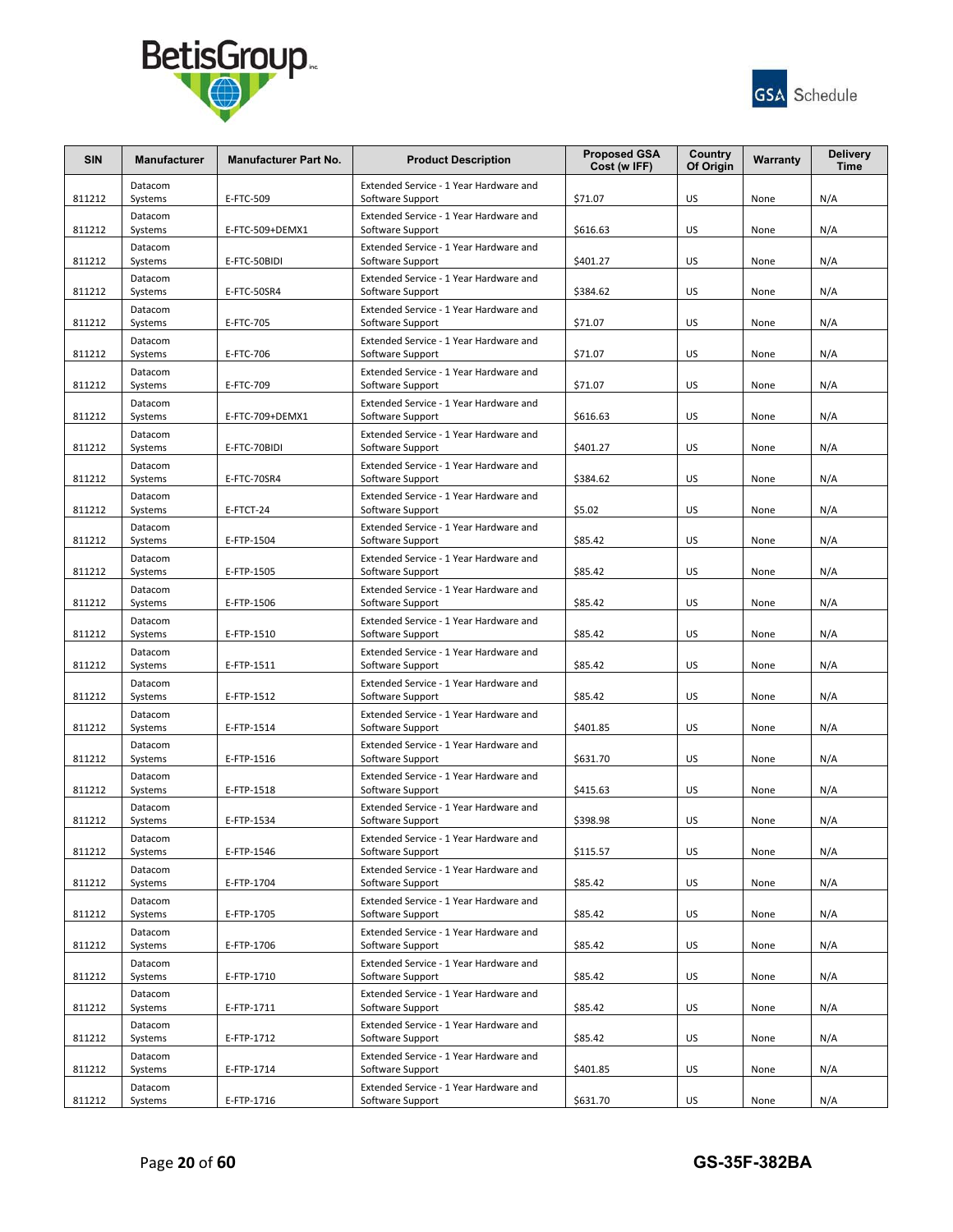



| <b>SIN</b> | <b>Manufacturer</b> | <b>Manufacturer Part No.</b>       | <b>Product Description</b>                                 | <b>Proposed GSA</b><br>Cost (w IFF) | Country<br>Of Origin | Warranty | <b>Delivery</b><br><b>Time</b> |
|------------|---------------------|------------------------------------|------------------------------------------------------------|-------------------------------------|----------------------|----------|--------------------------------|
| 811212     | Datacom<br>Systems  | E-FTP-1718                         | Extended Service - 1 Year Hardware and<br>Software Support | \$415.63                            | US                   | None     | N/A                            |
| 811212     | Datacom<br>Systems  | E-FTP-1734                         | Extended Service - 1 Year Hardware and<br>Software Support | \$398.98                            | US                   | None     | N/A                            |
| 811212     | Datacom<br>Systems  | E-FTP-1746                         | Extended Service - 1 Year Hardware and<br>Software Support | \$115.57                            | US                   | None     | N/A                            |
| 811212     | Datacom<br>Systems  | E-FTP-2504                         | Extended Service - 1 Year Hardware and<br>Software Support | \$150.60                            | US                   | None     | N/A                            |
| 811212     | Datacom<br>Systems  | E-FTP-2505                         | Extended Service - 1 Year Hardware and<br>Software Support | \$150.60                            | US                   | None     | N/A                            |
| 811212     | Datacom<br>Systems  | E-FTP-2506                         | Extended Service - 1 Year Hardware and<br>Software Support | \$150.60                            | US                   | None     | N/A                            |
| 811212     | Datacom<br>Systems  | E-FTP-2704                         | Extended Service - 1 Year Hardware and<br>Software Support | \$150.60                            | US                   | None     | N/A                            |
| 811212     | Datacom<br>Systems  | E-FTP-2705                         | Extended Service - 1 Year Hardware and<br>Software Support | \$150.60                            | US                   | None     | N/A                            |
| 811212     | Datacom<br>Systems  | E-FTP-2706                         | Extended Service - 1 Year Hardware and<br>Software Support | \$150.60                            | US                   | None     | N/A                            |
| 811212     | Datacom<br>Systems  | E-FTP-4504                         | Extended Service - 1 Year Hardware and<br>Software Support | \$286.42                            | US                   | None     | N/A                            |
| 811212     | Datacom<br>Systems  | E-FTP-4505                         | Extended Service - 1 Year Hardware and<br>Software Support | \$286.42                            | US                   | None     | N/A                            |
| 811212     | Datacom<br>Systems  | E-FTP-4506                         | Extended Service - 1 Year Hardware and<br>Software Support | \$286.42                            | US                   | None     | N/A                            |
| 811212     | Datacom<br>Systems  | E-FTP-4704                         | Extended Service - 1 Year Hardware and<br>Software Support | \$286.42                            | US                   | None     | N/A                            |
| 811212     | Datacom<br>Systems  | E-FTP-4705                         | Extended Service - 1 Year Hardware and<br>Software Support | \$286.42                            | US                   | None     | N/A                            |
| 811212     | Datacom<br>Systems  | E-FTP-4706                         | Extended Service - 1 Year Hardware and<br>Software Support | \$286.42                            | US                   | None     | N/A                            |
| 811212     | Datacom<br>Systems  | E-FTP-8504                         | Extended Service - 1 Year Hardware and<br>Software Support | \$659.70                            | US                   | None     | N/A                            |
| 811212     | Datacom<br>Systems  | E-FTP-8505                         | Extended Service - 1 Year Hardware and<br>Software Support | \$659.70                            | US                   | None     | N/A                            |
| 811212     | Datacom<br>Systems  | E-FTP-8506                         | Extended Service - 1 Year Hardware and<br>Software Support | \$659.70                            | US                   | None     | N/A                            |
| 811212     | Datacom<br>Systems  | E-FTP-8704                         | Extended Service - 1 Year Hardware and<br>Software Support | \$659.70                            | US                   | None     | N/A                            |
| 811212     | Datacom<br>Systems  | E-FTP-8705                         | Extended Service - 1 Year Hardware and<br>Software Support | \$659.70                            | US                   | None     | N/A                            |
| 811212     | Datacom<br>Systems  | E-FTP-8706                         | Extended Service - 1 Year Hardware and<br>Software Support | \$659.70                            | US                   | None     | N/A                            |
| 811212     | Datacom<br>Systems  | E-FTP-9504                         | Extended Service - 1 Year Hardware and<br>Software Support | \$1,996.32                          | US                   | None     | N/A                            |
| 811212     | Datacom<br>Systems  | E-FTP-9505                         | Extended Service - 1 Year Hardware and<br>Software Support | \$1,996.32                          | US                   | None     | N/A                            |
| 811212     | Datacom<br>Systems  | E-FTP-9506                         | Extended Service - 1 Year Hardware and<br>Software Support | \$1,996.32                          | US                   | None     | N/A                            |
| 811212     | Datacom<br>Systems  | E-FTP-9704                         | Extended Service - 1 Year Hardware and<br>Software Support | \$1,996.32                          | US                   | None     | N/A                            |
| 811212     | Datacom<br>Systems  | E-FTP-9705                         | Extended Service - 1 Year Hardware and<br>Software Support | \$1,996.32                          | US                   | None     | N/A                            |
| 811212     | Datacom<br>Systems  | E-FTP-9706                         | Extended Service - 1 Year Hardware and<br>Software Support | \$1,996.32                          | US                   | None     | N/A                            |
| 811212     | Datacom<br>Systems  | E-FVS-1080                         | Extended Service - 1 Year Hardware and<br>Software Support | \$1,865.68                          | US                   | None     | N/A                            |
| 811212     | Datacom<br>Systems  | E-RPS-12-5-AC                      | Extended Service - 1 Year Hardware and<br>Software Support | \$429.99                            | US                   | None     | N/A                            |
| 811212     | Datacom<br>Systems  | E-RPS-12-5-AC-SPARE-<br><b>PWR</b> | Extended Service - 1 Year Hardware and<br>Software Support | \$114.14                            | US                   | None     | N/A                            |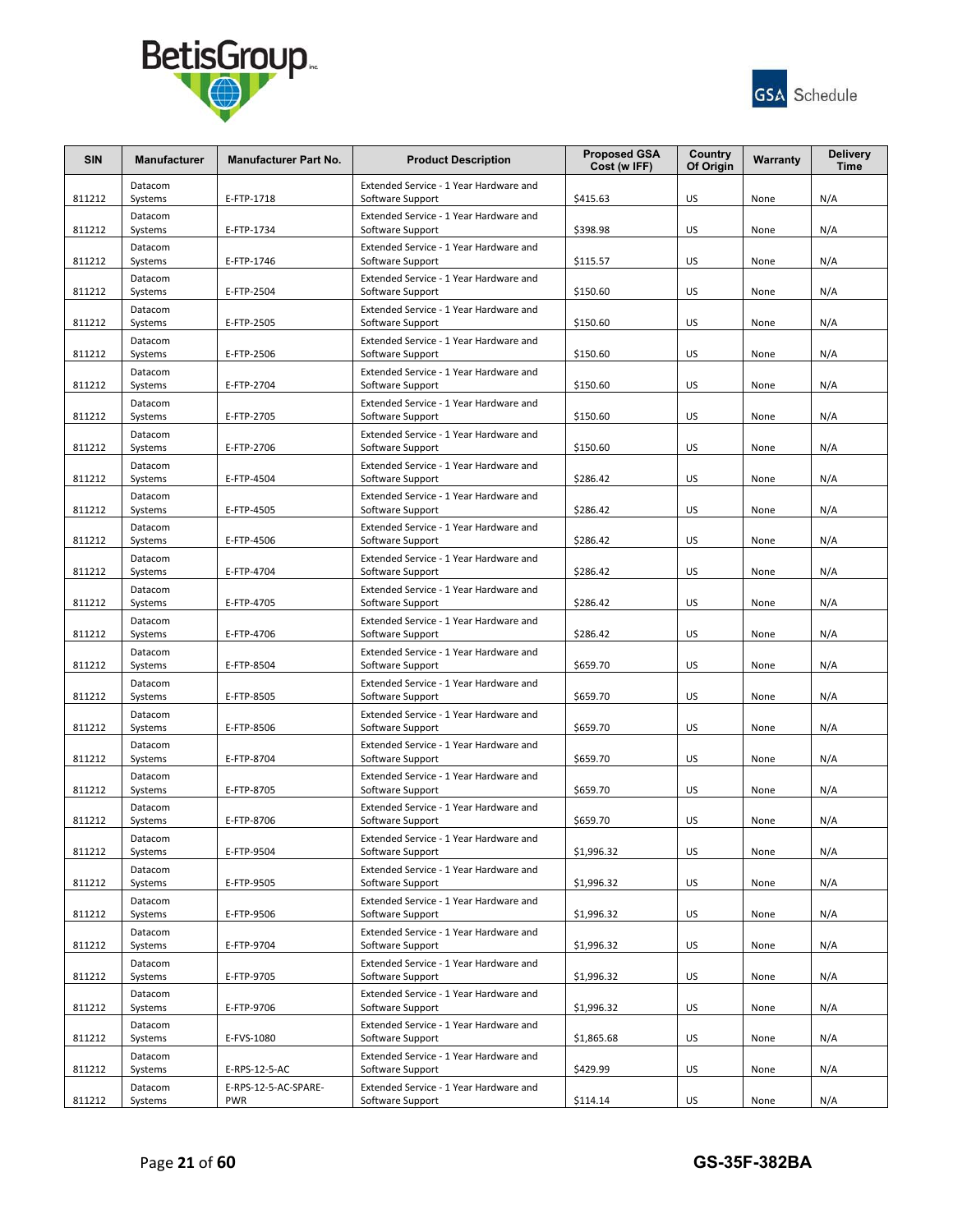



| <b>SIN</b> | <b>Manufacturer</b> | <b>Manufacturer Part No.</b> | <b>Product Description</b>                                 | <b>Proposed GSA</b><br>Cost (w IFF) | Country<br>Of Origin | Warranty | <b>Delivery</b><br><b>Time</b> |
|------------|---------------------|------------------------------|------------------------------------------------------------|-------------------------------------|----------------------|----------|--------------------------------|
| 811212     | Datacom<br>Systems  | E-RPS-12-5-DC                | Extended Service - 1 Year Hardware and<br>Software Support | \$429.99                            | US                   | None     | N/A                            |
|            | Datacom             | E-RPS-12-5-DC-SPARE-         | Extended Service - 1 Year Hardware and                     |                                     |                      |          |                                |
| 811212     | Systems<br>Datacom  | <b>PWR</b>                   | Software Support<br>Extended Service - 1 Year Hardware and | \$114.14                            | US                   | None     | N/A                            |
| 811212     | Systems             | E-RPS-12-5-SPARE-MGT         | Software Support                                           | \$114.14                            | US                   | None     | N/A                            |
| 811212     | Datacom<br>Systems  | E-SS-1204BT-BT-S             | Extended Service - 1 Year Hardware and<br>Software Support | \$315.13                            | US                   | None     | N/A                            |
| 811212     | Datacom<br>Systems  | E-SS-1204BT-SFP-S            | Extended Service - 1 Year Hardware and<br>Software Support | \$329.49                            | US                   | None     | N/A                            |
| 811212     | Datacom<br>Systems  | E-SS-1204LX-BT-S             | Extended Service - 1 Year Hardware and<br>Software Support | \$372.56                            | US                   | None     | N/A                            |
| 811212     | Datacom<br>Systems  | E-SS-1204LX-SFP-S            | Extended Service - 1 Year Hardware and<br>Software Support | \$458.70                            | US                   | None     | N/A                            |
| 811212     | Datacom<br>Systems  | E-SS-1204SX-BT-S             | Extended Service - 1 Year Hardware and<br>Software Support | \$358.20                            | US                   | None     | N/A                            |
|            | Datacom             |                              | Extended Service - 1 Year Hardware and                     |                                     |                      |          |                                |
| 811212     | Systems<br>Datacom  | E-SS-1204SX-SFP-S            | Software Support<br>Extended Service - 1 Year Hardware and | \$444.35                            | US                   | None     | N/A                            |
| 811212     | Systems             | E-SS-1210LX-BT-S             | Software Support                                           | \$630.98                            | US                   | None     | N/A                            |
| 811212     | Datacom<br>Systems  | E-SS-1210SX-BT-S             | Extended Service - 1 Year Hardware and<br>Software Support | \$616.63                            | US                   | None     | N/A                            |
| 811212     | Datacom<br>Systems  | E-SS-2206BT-BT-S             | Extended Service - 1 Year Hardware and<br>Software Support | \$458.70                            | US                   | None     | N/A                            |
| 811212     | Datacom<br>Systems  | E-SS-2206LX-SFP-S            | Extended Service - 1 Year Hardware and<br>Software Support | \$516.13                            | US                   | None     | N/A                            |
| 811212     | Datacom<br>Systems  | E-SS-2206SX-SFP-S            | Extended Service - 1 Year Hardware and<br>Software Support | \$516.13                            | US                   | None     | N/A                            |
|            | Datacom             |                              | Extended Service - 1 Year Hardware and                     |                                     |                      |          |                                |
| 811212     | Systems<br>Datacom  | E-SS-2210BT-BT/SFP-S         | Software Support<br>Extended Service - 1 Year Hardware and | \$645.34                            | US                   | None     | N/A                            |
| 811212     | Systems             | E-SS-2212-CM-10G             | Software Support                                           | \$6,859.00                          | US                   | None     | N/A                            |
| 811212     | Datacom<br>Systems  | E-SS-2212-CM1-10G            | Extended Service - 1 Year Hardware and<br>Software Support | \$6,859.00                          | US                   | None     | N/A                            |
| 811212     | Datacom<br>Systems  | E-SS-2212-CM2-10G            | Extended Service - 1 Year Hardware and<br>Software Support | \$6,859.00                          | US                   | None     | N/A                            |
| 811212     | Datacom<br>Systems  | E-SS-2212-CM3-10G            | Extended Service - 1 Year Hardware and<br>Software Support | \$6,859.00                          | US                   | None     | N/A                            |
|            | Datacom             | E-SS-2212LR-10G-559          | Extended Service - 1 Year Hardware and                     | \$6.859.00                          | US                   |          | N/A                            |
| 811212     | Systems<br>Datacom  |                              | Software Support<br>Extended Service - 1 Year Hardware and |                                     |                      | None     |                                |
| 811212     | Systems<br>Datacom  | E-SS-2212LR-10G-739          | Software Support<br>Extended Service - 1 Year Hardware and | \$6,859.00                          | US                   | None     | N/A                            |
| 811212     | Systems             | E-SS-2212SR-10G-555          | Software Support                                           | \$6,747.01                          | US                   | None     | N/A                            |
| 811212     | Datacom<br>Systems  | E-SS-2212SR-10G-556          | Extended Service - 1 Year Hardware and<br>Software Support | \$6,747.01                          | US                   | None     | N/A                            |
| 811212     | Datacom<br>Systems  | E-SS-2212SR-10G-735          | Extended Service - 1 Year Hardware and<br>Software Support | \$6,747.01                          | US                   | None     | N/A                            |
| 811212     | Datacom<br>Systems  | E-SS-2212SR-10G-736          | Extended Service - 1 Year Hardware and<br>Software Support | \$6,747.01                          | US                   | None     | N/A                            |
| 811212     | Datacom<br>Systems  | E-SS-2222-CM-10G             | Extended Service - 1 Year Hardware and<br>Software Support | \$8,354.98                          | US                   | None     | N/A                            |
| 811212     | Datacom<br>Systems  | E-SS-2222-CM1-10G            | Extended Service - 1 Year Hardware and<br>Software Support | \$8,354.98                          | US                   | None     | N/A                            |
|            | Datacom             |                              | Extended Service - 1 Year Hardware and                     |                                     |                      |          |                                |
| 811212     | Systems<br>Datacom  | E-SS-2222LR-10G-559          | Software Support<br>Extended Service - 1 Year Hardware and | \$8,354.98                          | US                   | None     | N/A                            |
| 811212     | Systems             | E-SS-2222LR-10G-739          | Software Support                                           | \$8,354.98                          | US                   | None     | N/A                            |
| 811212     | Datacom<br>Systems  | E-SS-2222SR-10G-555          | Extended Service - 1 Year Hardware and<br>Software Support | \$8,125.27                          | US                   | None     | N/A                            |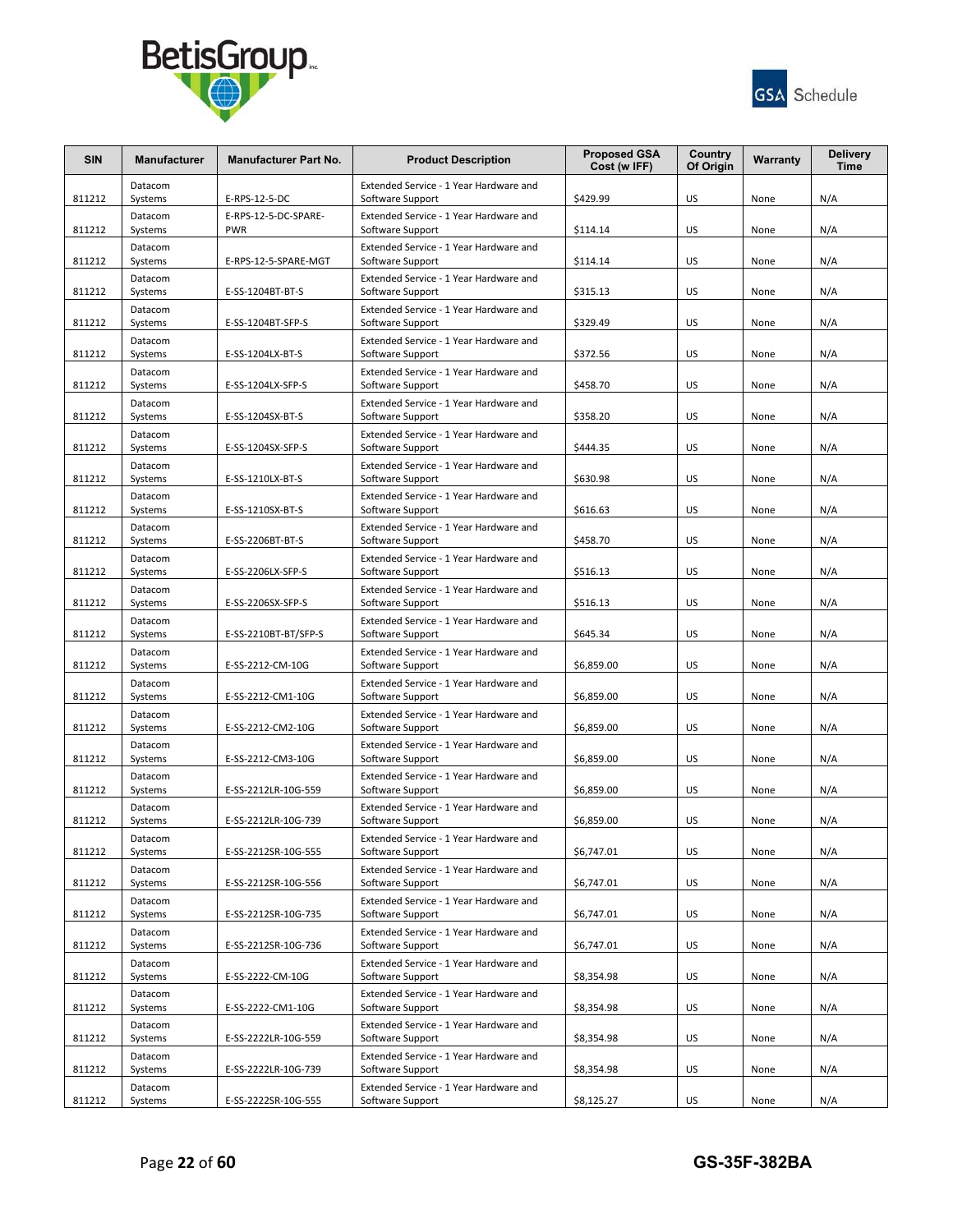



| <b>SIN</b>       | <b>Manufacturer</b>           | <b>Manufacturer Part No.</b>      | <b>Product Description</b>                                                     | <b>Proposed GSA</b><br>Cost (w IFF) | Country<br>Of Origin | Warranty     | <b>Delivery</b><br><b>Time</b> |
|------------------|-------------------------------|-----------------------------------|--------------------------------------------------------------------------------|-------------------------------------|----------------------|--------------|--------------------------------|
| 811212           | Datacom<br>Systems            | E-SS-2222SR-10G-556               | Extended Service - 1 Year Hardware and<br>Software Support                     | \$8,125.27                          | US                   | None         | N/A                            |
| 811212           | Datacom<br>Systems            | E-SS-2222SR-10G-735               | Extended Service - 1 Year Hardware and<br>Software Support                     | \$8,125.27                          | US                   | None         | N/A                            |
| 811212           | Datacom<br>Systems            | E-SS-2222SR-10G-736               | Extended Service - 1 Year Hardware and<br>Software Support                     | \$8,125.27                          | US                   | None         | N/A                            |
| 811212           | Datacom<br>Systems            | E-SS-4210BT-SFP-S                 | Extended Service - 1 Year Hardware and<br>Software Support                     | \$659.70                            | US                   | None         | N/A                            |
| 811212           | Datacom<br>Systems            | E-SS-G4C8C4S                      | Extended Service - 1 Year Hardware and<br>Software Support                     | \$1,363.19                          | US                   | None         | N/A                            |
| 811212           | Datacom<br>Systems            | E-SS-G6C4C4S                      | Extended Service - 1 Year Hardware and<br>Software Support                     | \$1,363.19                          | US                   | None         | N/A                            |
| 811212           | Datacom<br>Systems            | E-SS-G8C4S                        | Extended Service - 1 Year Hardware and<br>Software Support                     | \$1,363.19                          | US                   | None         | N/A                            |
| 811212           | Datacom<br>Systems            | $E-T1/E1-PT$                      | Extended Service - 1 Year Hardware and<br>Software Support                     | \$128.49                            | US                   | None         | N/A                            |
| 811212           | Datacom<br>Systems            | E-TS-1404-55                      | Extended Service - 1 Year Hardware and<br>Software Support                     | \$1,363.76                          | US                   | None         | N/A                            |
| 811212           | Datacom<br>Systems            | E-TS-1404-55-RMCB                 | Extended Service - 1 Year Hardware and<br>Software Support                     | \$1,434.83                          | US                   | None         | N/A                            |
| 811212           | Datacom<br>Systems            | E-TS-1404-56                      | Extended Service - 1 Year Hardware and<br>Software Support                     | \$1,363.76                          | US                   | None         | N/A                            |
| 811212           | Datacom<br>Systems            | E-TS-1404-56-RMCB                 | Extended Service - 1 Year Hardware and<br>Software Support                     | \$1,434.83                          | US                   | None         | N/A                            |
| 811212           | Datacom<br>Systems            | E-TS-1404-59                      | Extended Service - 1 Year Hardware and<br>Software Support                     | \$1.363.76                          | US                   | None         | N/A                            |
| 811212           | Datacom<br>Systems            | E-TS-1404-59-RMCB                 | Extended Service - 1 Year Hardware and<br>Software Support                     | \$1,434.83                          | US                   | None         | N/A                            |
| 811212           | Datacom<br>Systems            | E-TS-1404-75                      | Extended Service - 1 Year Hardware and<br>Software Support                     | \$1,363.76                          | US                   | None         | N/A                            |
| 811212           | Datacom<br>Systems            | E-TS-1404-75-RMCB                 | Extended Service - 1 Year Hardware and<br>Software Support                     | \$1,434.83                          | US                   | None         | N/A                            |
| 811212           | Datacom<br>Systems            | E-TS-1404-76                      | Extended Service - 1 Year Hardware and<br>Software Support                     | \$1,363.76                          | US                   | None         | N/A                            |
| 811212           | Datacom<br>Systems            | E-TS-1404-76-RMCB                 | Extended Service - 1 Year Hardware and<br>Software Support                     | \$1,434.83                          | US                   | None         | N/A                            |
| 811212           | Datacom<br>Systems            | E-TS-1404-79                      | Extended Service - 1 Year Hardware and<br>Software Support                     | \$1,363.76                          | US                   | None         | N/A                            |
| 811212           | Datacom                       | E-TS-1404-79-RMCB                 | Extended Service - 1 Year Hardware and<br>Software Support                     | \$1,434.83                          | US                   |              | N/A                            |
| 811212           | Systems<br>Datacom<br>Systems | E-TS-1406-55                      | Extended Service - 1 Year Hardware and<br>Software Support                     | \$1,392.47                          | US                   | None<br>None | N/A                            |
| 811212           | Datacom                       |                                   | Extended Service - 1 Year Hardware and<br>Software Support                     | \$1,463.54                          | US                   | None         | N/A                            |
|                  | Systems<br>Datacom            | E-TS-1406-55-RMCB<br>E-TS-1406-56 | Extended Service - 1 Year Hardware and                                         | \$1,392.47                          | US                   |              | N/A                            |
| 811212<br>811212 | Systems<br>Datacom            | E-TS-1406-56-RMCB                 | Software Support<br>Extended Service - 1 Year Hardware and                     |                                     |                      | None         |                                |
|                  | Systems<br>Datacom            |                                   | Software Support<br>Extended Service - 1 Year Hardware and                     | \$1,463.54                          | US                   | None         | N/A                            |
| 811212           | Systems<br>Datacom            | E-TS-1406-59                      | Software Support<br>Extended Service - 1 Year Hardware and                     | \$1,392.47                          | US                   | None         | N/A                            |
| 811212           | Systems<br>Datacom            | E-TS-1406-59-RMCB                 | Software Support<br>Extended Service - 1 Year Hardware and                     | \$1,463.54                          | US                   | None         | N/A                            |
| 811212           | Systems<br>Datacom            | E-TS-1406-75                      | Software Support<br>Extended Service - 1 Year Hardware and                     | \$1,392.47                          | US                   | None         | N/A                            |
| 811212           | Systems<br>Datacom            | E-TS-1406-75-RMCB                 | Software Support<br>Extended Service - 1 Year Hardware and                     | \$1,463.54                          | US                   | None         | N/A                            |
| 811212<br>811212 | Systems<br>Datacom<br>Systems | E-TS-1406-76<br>E-TS-1406-76-RMCB | Software Support<br>Extended Service - 1 Year Hardware and<br>Software Support | \$1,392.47<br>\$1,463.54            | US<br>US             | None<br>None | N/A<br>N/A                     |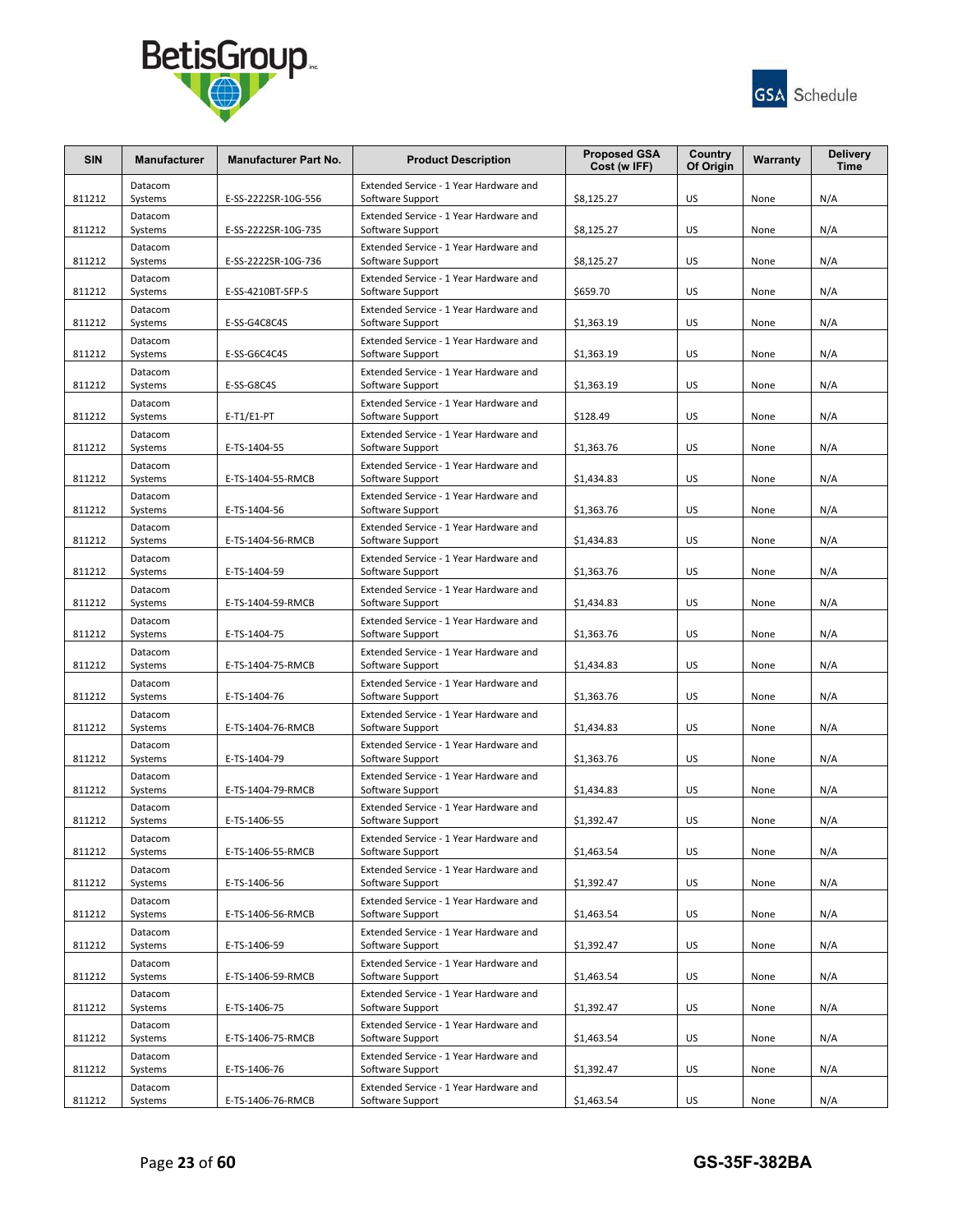



| <b>SIN</b> | <b>Manufacturer</b> | <b>Manufacturer Part No.</b> | <b>Product Description</b>                                 | <b>Proposed GSA</b><br>Cost (w IFF) | Country<br>Of Origin | Warranty | <b>Delivery</b><br><b>Time</b> |
|------------|---------------------|------------------------------|------------------------------------------------------------|-------------------------------------|----------------------|----------|--------------------------------|
| 811212     | Datacom<br>Systems  | E-TS-1406-79                 | Extended Service - 1 Year Hardware and<br>Software Support | \$1,392.47                          | US                   | None     | N/A                            |
| 811212     | Datacom<br>Systems  | E-TS-1406-79-RMCB            | Extended Service - 1 Year Hardware and<br>Software Support | \$1.463.54                          | US                   | None     | N/A                            |
| 811212     | Datacom<br>Systems  | E-TS-1408-55                 | Extended Service - 1 Year Hardware and<br>Software Support | \$1,421.19                          | US                   | None     | N/A                            |
| 811212     | Datacom<br>Systems  | E-TS-1408-55-RMCB            | Extended Service - 1 Year Hardware and<br>Software Support | \$1,492.25                          | US                   | None     | N/A                            |
| 811212     | Datacom<br>Systems  | E-TS-1408-56                 | Extended Service - 1 Year Hardware and<br>Software Support | \$1,421.19                          | US                   | None     | N/A                            |
| 811212     | Datacom<br>Systems  | E-TS-1408-56-RMCB            | Extended Service - 1 Year Hardware and<br>Software Support | \$1,492.25                          | US                   | None     | N/A                            |
| 811212     | Datacom<br>Systems  | E-TS-1408-59                 | Extended Service - 1 Year Hardware and<br>Software Support | \$1,421.19                          | US                   | None     | N/A                            |
| 811212     | Datacom<br>Systems  | E-TS-1408-59-RMCB            | Extended Service - 1 Year Hardware and<br>Software Support | \$1,492.25                          | US                   | None     | N/A                            |
| 811212     | Datacom<br>Systems  | E-TS-1408-75                 | Extended Service - 1 Year Hardware and<br>Software Support | \$1,421.19                          | US                   | None     | N/A                            |
| 811212     | Datacom<br>Systems  | E-TS-1408-75-RMCB            | Extended Service - 1 Year Hardware and<br>Software Support | \$1,492.25                          | US                   | None     | N/A                            |
| 811212     | Datacom<br>Systems  | E-TS-1408-76                 | Extended Service - 1 Year Hardware and<br>Software Support | \$1,421.19                          | US                   | None     | N/A                            |
| 811212     | Datacom<br>Systems  | E-TS-1408-76-RMCB            | Extended Service - 1 Year Hardware and<br>Software Support | \$1,492.25                          | US                   | None     | N/A                            |
| 811212     | Datacom<br>Systems  | E-TS-1408-79                 | Extended Service - 1 Year Hardware and<br>Software Support | \$1,421.19                          | US                   | None     | N/A                            |
| 811212     | Datacom<br>Systems  | E-TS-1408-79-RMCB            | Extended Service - 1 Year Hardware and<br>Software Support | \$1,492.25                          | US                   | None     | N/A                            |
| 811212     | Datacom<br>Systems  | E-TS-2408-55-55              | Extended Service - 1 Year Hardware and<br>Software Support | \$1,722.68                          | US                   | None     | N/A                            |
| 811212     | Datacom<br>Systems  | E-TS-2408-55-55-RMCB         | Extended Service - 1 Year Hardware and<br>Software Support | \$1,793.75                          | US                   | None     | N/A                            |
| 811212     | Datacom<br>Systems  | E-TS-2408-56-56              | Extended Service - 1 Year Hardware and<br>Software Support | \$1,722.68                          | US                   | None     | N/A                            |
| 811212     | Datacom<br>Systems  | E-TS-2408-56-56-RMCB         | Extended Service - 1 Year Hardware and<br>Software Support | \$1,793.75                          | US                   | None     | N/A                            |
| 811212     | Datacom<br>Systems  | E-TS-2408-59-59              | Extended Service - 1 Year Hardware and<br>Software Support | \$1,722.68                          | US                   | None     | N/A                            |
| 811212     | Datacom<br>Systems  | E-TS-2408-59-59-RMCB         | Extended Service - 1 Year Hardware and<br>Software Support | \$1,793.75                          | US                   | None     | N/A                            |
| 811212     | Datacom<br>Systems  | E-TS-2408-75-75              | Extended Service - 1 Year Hardware and<br>Software Support | \$1,722.68                          | US                   | None     | N/A                            |
| 811212     | Datacom<br>Systems  | E-TS-2408-75-75-RMCB         | Extended Service - 1 Year Hardware and<br>Software Support | \$1,793.75                          | US                   | None     | N/A                            |
| 811212     | Datacom<br>Systems  | E-TS-2408-76-76              | Extended Service - 1 Year Hardware and<br>Software Support | \$1,722.68                          | US                   | None     | N/A                            |
| 811212     | Datacom<br>Systems  | E-TS-2408-76-76-RMCB         | Extended Service - 1 Year Hardware and<br>Software Support | \$1,793.75                          | US                   | None     | N/A                            |
| 811212     | Datacom<br>Systems  | E-TS-2408-79-79              | Extended Service - 1 Year Hardware and<br>Software Support | \$1,722.68                          | US                   | None     | N/A                            |
| 811212     | Datacom<br>Systems  | E-TS-2408-79-79-RMCB         | Extended Service - 1 Year Hardware and<br>Software Support | \$1,793.75                          | US                   | None     | N/A                            |
| 811212     | Datacom<br>Systems  | E-VS-1012-F                  | Extended Service - 1 Year Hardware and<br>Software Support | \$1,622.18                          | US                   | None     | N/A                            |
| 811212     | Datacom<br>Systems  | E-VS-1012-F-DC               | Extended Service - 1 Year Hardware and<br>Software Support | \$1,622.18                          | US                   | None     | N/A                            |
| 811212     | Datacom<br>Systems  | E-VS-1024-F                  | Extended Service - 1 Year Hardware and<br>Software Support | \$1,923.68                          | US                   | None     | N/A                            |
| 811212     | Datacom<br>Systems  | E-VS-1024-F-DC               | Extended Service - 1 Year Hardware and<br>Software Support | \$1,923.68                          | US                   | None     | N/A                            |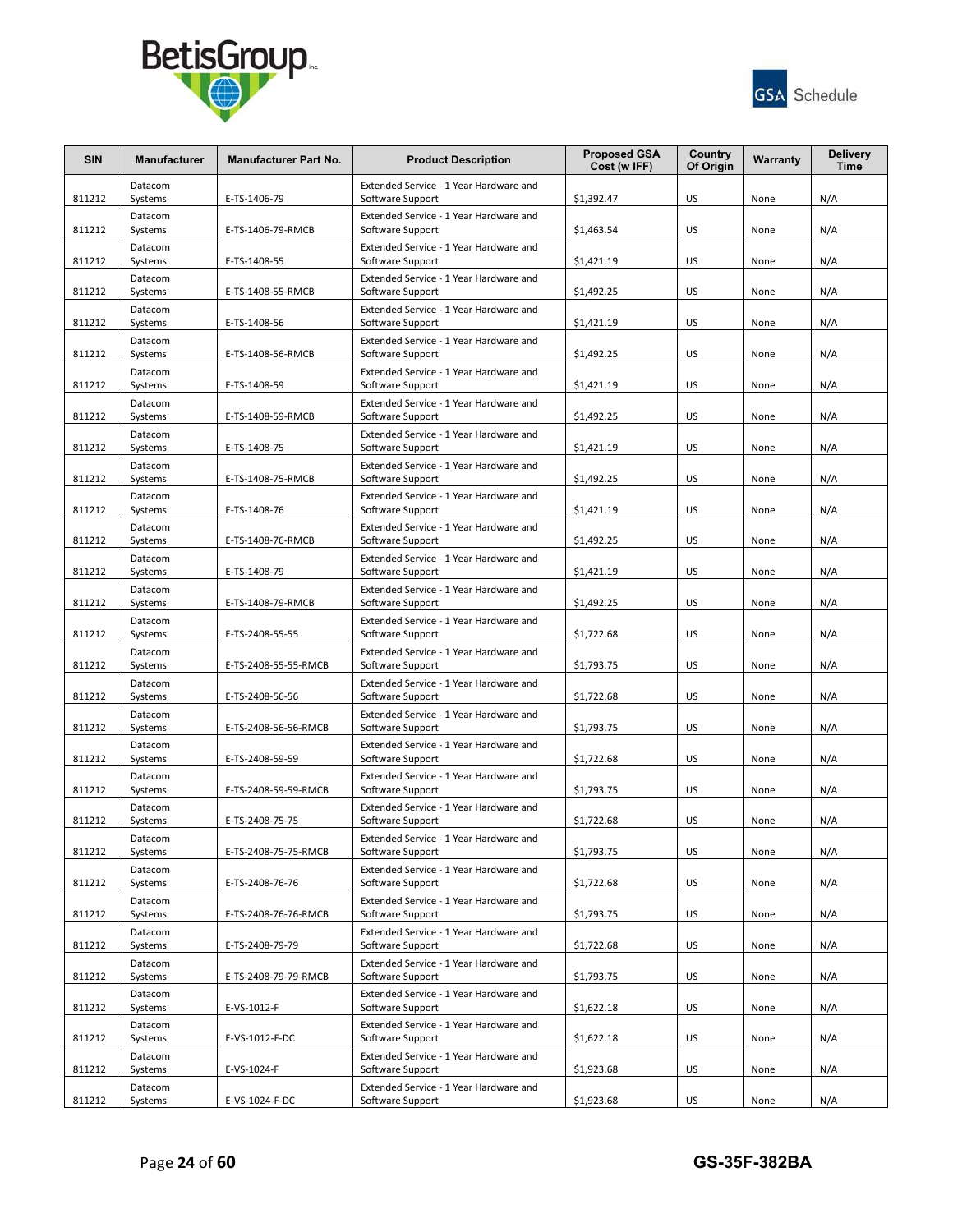



| <b>SIN</b>       | <b>Manufacturer</b> | <b>Manufacturer Part No.</b> | <b>Product Description</b>                                 | <b>Proposed GSA</b><br>Cost (w IFF) | Country<br>Of Origin | Warranty     | <b>Delivery</b><br><b>Time</b> |
|------------------|---------------------|------------------------------|------------------------------------------------------------|-------------------------------------|----------------------|--------------|--------------------------------|
| 811212           | Datacom<br>Systems  | E-VS-104                     | Extended Service - 1 Year Hardware and<br>Software Support | \$142.85                            | US                   | None         | N/A                            |
| 811212           | Datacom<br>Systems  | E-VS-1112-F                  | Extended Service - 1 Year Hardware and<br>Software Support | \$1,765.75                          | US                   | None         | N/A                            |
| 811212           | Datacom<br>Systems  | E-VS-1112-F-DC               | Extended Service - 1 Year Hardware and<br>Software Support | \$1,765.75                          | US                   | None         | N/A                            |
| 811212           | Datacom<br>Systems  | E-VS-1124-F                  | Extended Service - 1 Year Hardware and<br>Software Support | \$2,253.89                          | US                   | None         | N/A                            |
| 811212           | Datacom<br>Systems  | E-VS-1124-F-DC               | Extended Service - 1 Year Hardware and<br>Software Support | \$2,253.89                          | US                   | None         | N/A                            |
| 811212           | Datacom<br>Systems  | E-VS-1204BT-S                | Extended Service - 1 Year Hardware and<br>Software Support | \$315.13                            | US                   | None         | N/A                            |
| 811212           | Datacom<br>Systems  | E-VS-1208BT-S                | Extended Service - 1 Year Hardware and<br>Software Support | \$501.77                            | US                   | None         | N/A                            |
| 811212           | Datacom<br>Systems  | E-VS-1210BT/SFP-S            | Extended Service - 1 Year Hardware and<br>Software Support | \$688.41                            | US                   | None         | N/A                            |
| 811212           | Datacom<br>Systems  | E-VS-1210SFP-S               | Extended Service - 1 Year Hardware and<br>Software Support | \$745.84                            | US                   | None         | N/A                            |
| 811212           | Datacom<br>Systems  | E-VS-1212-F                  | Extended Service - 1 Year Hardware and<br>Software Support | \$1,880.61                          | US                   | None         | N/A                            |
| 811212           | Datacom<br>Systems  | E-VS-1212-F-DC               | Extended Service - 1 Year Hardware and<br>Software Support | \$1,880.61                          | US                   | None         | N/A                            |
| 811212           | Datacom<br>Systems  | E-VS-1224-F                  | Extended Service - 1 Year Hardware and<br>Software Support | \$2,583.52                          | US                   | None         | N/A                            |
| 811212           | Datacom             | E-VS-1224-F-DC               | Extended Service - 1 Year Hardware and<br>Software Support | \$2,583.52                          | US                   | None         | N/A                            |
|                  | Systems<br>Datacom  |                              | Extended Service - 1 Year Hardware and                     |                                     | US                   |              | N/A                            |
| 811212           | Systems<br>Datacom  | E-VS-1408                    | Software Support<br>Extended Service - 1 Year Hardware and | \$1,148.41                          |                      | None         |                                |
| 811212           | Systems<br>Datacom  | E-VS-1408-RMCB               | Software Support<br>Extended Service - 1 Year Hardware and | \$1,219.47                          | US                   | None         | N/A                            |
| 811212           | Systems<br>Datacom  | E-VS-G16C4S                  | Software Support<br>Extended Service - 1 Year Hardware and | \$1,233.97                          | US                   | None         | N/A                            |
| 811212           | Systems<br>Datacom  | E-VS-M8S2Q                   | Software Support<br>Premium Service - 1 Year Hardware and  | \$1,433.53                          | US                   | None         | N/A                            |
| 811212           | Systems<br>Datacom  | P-10/100/1000-TAP            | Software Support<br>Premium Service - 1 Year Hardware and  | \$190.47                            | US                   | None         | N/A                            |
| 811212           | Systems<br>Datacom  | P-10/100-AT                  | Software Support<br>Premium Service - 1 Year Hardware and  | \$75.61                             | US                   | None         | N/A                            |
| 811212           | Systems<br>Datacom  | P-4x16SY-LX                  | Software Support<br>Premium Service - 1 Year Hardware and  | \$5,550.37                          | US                   | None         | N/A                            |
| 811212           | Systems             | P-4X16SY-SX                  | Software Support                                           | \$5,167.52                          | US                   | None         | N/A                            |
| 811212           | Datacom<br>Systems  | P-CTP-1000                   | Premium Service - 1 Year Hardware and<br>Software Support  | \$190.47                            | US                   | None         | N/A                            |
| 811212           | Datacom<br>Systems  | P-DS-1010-LR                 | Premium Service - 1 Year Hardware and<br>Software Support  | \$3,814.14                          | US                   | None         | N/A                            |
| 811212           | Datacom<br>Systems  | P-DS-1010-LR-SR-50           | Premium Service - 1 Year Hardware and<br>Software Support  | \$3,329.84                          | US                   | None         | N/A                            |
| 811212           | Datacom<br>Systems  | P-DS-1010-SR-50              | Premium Service - 1 Year Hardware and<br>Software Support  | \$3,329.84                          | US                   | None         | N/A                            |
| 811212           | Datacom<br>Systems  | P-DS-1010-SR-62              | Premium Service - 1 Year Hardware and<br>Software Support  | \$3,329.84                          | US                   | None         | N/A                            |
| 811212           | Datacom<br>Systems  | P-DS-1010-SR-CM-1            | Premium Service - 1 Year Hardware and<br>Software Support  | \$3,814.14                          | US                   | None         | N/A                            |
|                  | Datacom             | P-DS-1010-SR-CM2             | Premium Service - 1 Year Hardware and                      |                                     |                      |              |                                |
| 811212<br>811212 | Systems<br>Datacom  | P-DS-1404-5                  | Software Support<br>Premium Service - 1 Year Hardware and  | \$4,501.36                          | US<br>US             | None<br>None | N/A<br>N/A                     |
|                  | Systems<br>Datacom  |                              | Software Support<br>Premium Service - 1 Year Hardware and  | \$1,875.77                          |                      |              |                                |
| 811212           | Systems             | P-DS-1404-5-RMCB             | Software Support                                           | \$1,970.53                          | US                   | None         | N/A                            |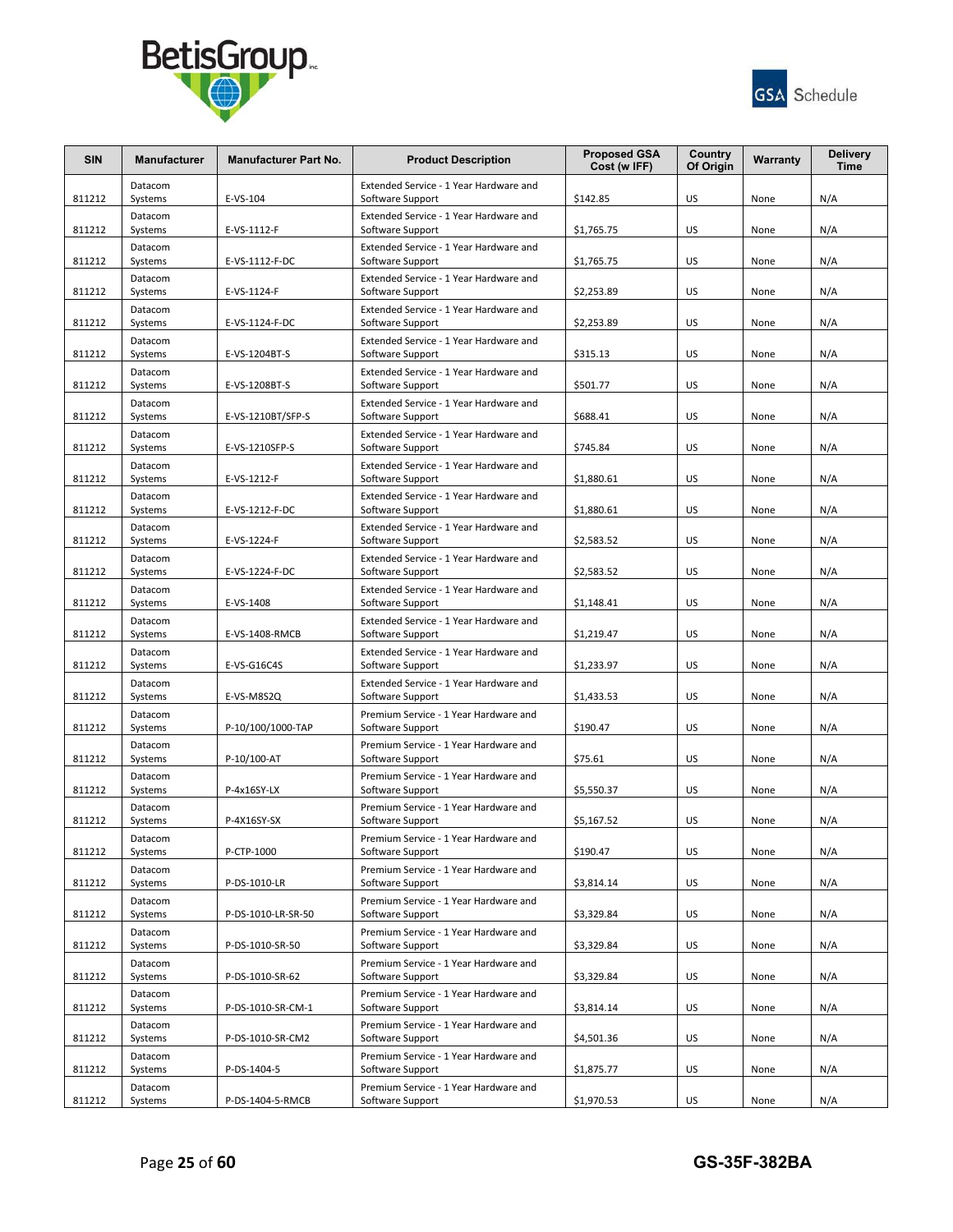



| <b>SIN</b> | <b>Manufacturer</b> | <b>Manufacturer Part No.</b> | <b>Product Description</b>                                | <b>Proposed GSA</b><br>Cost (w IFF) | Country<br>Of Origin | Warranty | <b>Delivery</b><br><b>Time</b> |
|------------|---------------------|------------------------------|-----------------------------------------------------------|-------------------------------------|----------------------|----------|--------------------------------|
| 811212     | Datacom<br>Systems  | P-DS-1404-6                  | Premium Service - 1 Year Hardware and<br>Software Support | \$1,875.77                          | US                   | None     | N/A                            |
| 811212     | Datacom<br>Systems  | P-DS-1404-6-RMCB             | Premium Service - 1 Year Hardware and<br>Software Support | \$1,970.53                          | US                   | None     | N/A                            |
| 811212     | Datacom<br>Systems  | P-DS-1404-9                  | Premium Service - 1 Year Hardware and<br>Software Support | \$1,875.77                          | US                   | None     | N/A                            |
| 811212     | Datacom<br>Systems  | P-DS-1404-9-RMCB             | Premium Service - 1 Year Hardware and<br>Software Support | \$1,970.53                          | US                   | None     | N/A                            |
| 811212     | Datacom<br>Systems  | P-DS-1406-5                  | Premium Service - 1 Year Hardware and<br>Software Support | \$1,914.06                          | US                   | None     | N/A                            |
| 811212     | Datacom<br>Systems  | P-DS-1406-5-RMCB             | Premium Service - 1 Year Hardware and<br>Software Support | \$2,008.81                          | US                   | None     | N/A                            |
| 811212     | Datacom<br>Systems  | P-DS-1406-6                  | Premium Service - 1 Year Hardware and<br>Software Support | \$1,914.06                          | US                   | None     | N/A                            |
| 811212     | Datacom<br>Systems  | P-DS-1406-6-RMCB             | Premium Service - 1 Year Hardware and<br>Software Support | \$2,008.81                          | US                   | None     | N/A                            |
| 811212     | Datacom<br>Systems  | P-DS-1406-9                  | Premium Service - 1 Year Hardware and<br>Software Support | \$1,914.06                          | US                   | None     | N/A                            |
| 811212     | Datacom<br>Systems  | P-DS-1406-9-RMCB             | Premium Service - 1 Year Hardware and<br>Software Support | \$2,008.81                          | US                   | None     | N/A                            |
| 811212     | Datacom<br>Systems  | P-DS-2408-5-5                | Premium Service - 1 Year Hardware and<br>Software Support | \$2,105.48                          | US                   | None     | N/A                            |
| 811212     | Datacom<br>Systems  | P-DS-2408-5-5-RMCB           | Premium Service - 1 Year Hardware and<br>Software Support | \$2,200.24                          | US                   | None     | N/A                            |
| 811212     | Datacom             | P-DS-2408-6-6                | Premium Service - 1 Year Hardware and<br>Software Support | \$2,105.48                          | US                   | None     | N/A                            |
|            | Systems<br>Datacom  |                              | Premium Service - 1 Year Hardware and                     |                                     | US                   |          | N/A                            |
| 811212     | Systems<br>Datacom  | P-DS-2408-6-6-RMCB           | Software Support<br>Premium Service - 1 Year Hardware and | \$2,200.24                          |                      | None     |                                |
| 811212     | Systems<br>Datacom  | P-DS-2408-9-9                | Software Support<br>Premium Service - 1 Year Hardware and | \$2,105.48                          | US                   | None     | N/A                            |
| 811212     | Systems<br>Datacom  | P-DS-2408-9-9-RMCB           | Software Support<br>Premium Service - 1 Year Hardware and | \$2,200.24                          | US                   | None     | N/A                            |
| 811212     | Systems<br>Datacom  | P-DS3/E3-PT                  | Software Support<br>Premium Service - 1 Year Hardware and | \$171.33                            | US                   | None     | N/A                            |
| 811212     | Systems<br>Datacom  | P-DS-4000-2BT/2LX            | Software Support<br>Premium Service - 1 Year Hardware and | \$2,678.99                          | US                   | None     | N/A                            |
| 811212     | Systems<br>Datacom  | P-DS-4000-2BT/2SX-50         | Software Support<br>Premium Service - 1 Year Hardware and | \$1,913.29                          | US                   | None     | N/A                            |
| 811212     | Systems<br>Datacom  | P-DS-4000-2BT/2SX-62         | Software Support<br>Premium Service - 1 Year Hardware and | \$1,913.29                          | US                   | None     | N/A                            |
| 811212     | Systems<br>Datacom  | P-DS-4000-2BT-LX-SX-50       | Software Support<br>Premium Service - 1 Year Hardware and | \$2,487.57                          | US                   | None     | N/A                            |
| 811212     | Systems<br>Datacom  | P-DS-4000-2LX/2SX            | Software Support<br>Premium Service - 1 Year Hardware and | \$3,061.84                          | US                   | None     | N/A                            |
| 811212     | Systems<br>Datacom  | P-DS-4000-4BT                | Software Support<br>Premium Service - 1 Year Hardware and | \$1,434.73                          | US                   | None     | N/A                            |
| 811212     | Systems<br>Datacom  | P-DS-4000-4LX                | Software Support<br>Premium Service - 1 Year Hardware and | \$3,444.69                          | US                   | None     | N/A                            |
| 811212     | Systems<br>Datacom  | P-DS-4000-4LX-BT             | Software Support<br>Premium Service - 1 Year Hardware and | \$2,870.42                          | US                   | None     | N/A                            |
| 811212     | Systems             | P-DS-4000-4SX-50             | Software Support                                          | \$2,678.99                          | US                   | None     | N/A                            |
| 811212     | Datacom<br>Systems  | P-DS-4000-4SX-62             | Premium Service - 1 Year Hardware and<br>Software Support | \$2,678.99                          | US                   | None     | N/A                            |
| 811212     | Datacom<br>Systems  | P-DS-4000-4SX-BT-50          | Premium Service - 1 Year Hardware and<br>Software Support | \$2,487.57                          | US                   | None     | N/A                            |
| 811212     | Datacom<br>Systems  | P-DS-4000-4SX-BT-62          | Premium Service - 1 Year Hardware and<br>Software Support | \$2,487.57                          | US                   | None     | N/A                            |
| 811212     | Datacom<br>Systems  | P-FTC-505                    | Premium Service - 1 Year Hardware and<br>Software Support | \$94.76                             | US                   | None     | N/A                            |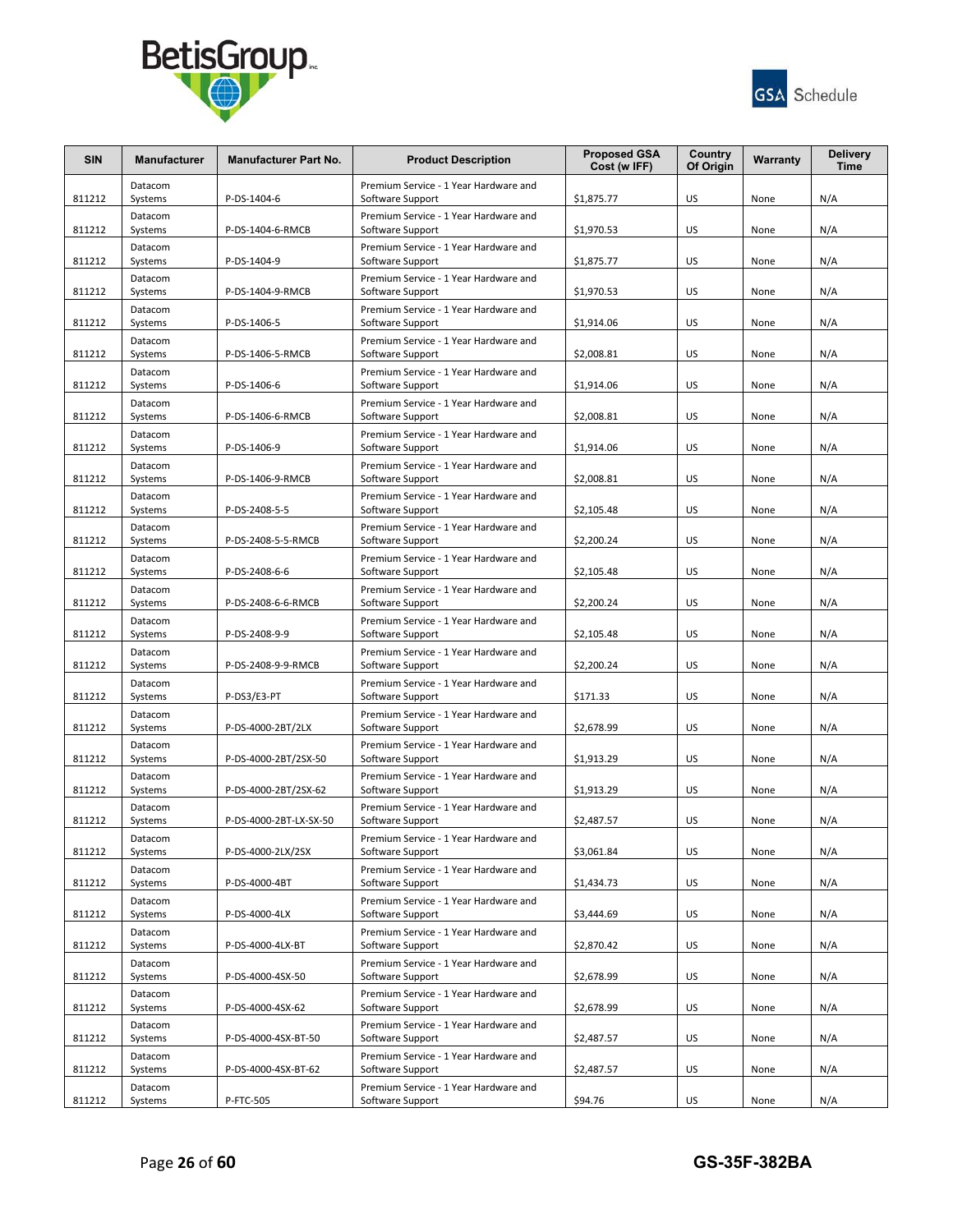



| <b>SIN</b> | <b>Manufacturer</b> | <b>Manufacturer Part No.</b> | <b>Product Description</b>                                | <b>Proposed GSA</b><br>Cost (w IFF) | Country<br>Of Origin | Warranty | <b>Delivery</b><br><b>Time</b> |
|------------|---------------------|------------------------------|-----------------------------------------------------------|-------------------------------------|----------------------|----------|--------------------------------|
| 811212     | Datacom<br>Systems  | P-FTC-506                    | Premium Service - 1 Year Hardware and<br>Software Support | \$94.76                             | US                   | None     | N/A                            |
| 811212     | Datacom<br>Systems  | P-FTC-509                    | Premium Service - 1 Year Hardware and<br>Software Support | \$94.76                             | US                   | None     | N/A                            |
| 811212     | Datacom<br>Systems  | P-FTC-509+DEMX1              | Premium Service - 1 Year Hardware and<br>Software Support | \$822.17                            | US                   | None     | N/A                            |
| 811212     | Datacom<br>Systems  | P-FTC-50BIDI                 | Premium Service - 1 Year Hardware and<br>Software Support | \$535.03                            | US                   | None     | N/A                            |
| 811212     | Datacom<br>Systems  | P-FTC-50SR4                  | Premium Service - 1 Year Hardware and<br>Software Support | \$512.83                            | US                   | None     | N/A                            |
| 811212     | Datacom<br>Systems  | P-FTC-705                    | Premium Service - 1 Year Hardware and<br>Software Support | \$94.76                             | US                   | None     | N/A                            |
| 811212     | Datacom<br>Systems  | P-FTC-706                    | Premium Service - 1 Year Hardware and<br>Software Support | \$94.76                             | US                   | None     | N/A                            |
| 811212     | Datacom<br>Systems  | P-FTC-709                    | Premium Service - 1 Year Hardware and<br>Software Support | \$94.76                             | US                   | None     | N/A                            |
| 811212     | Datacom<br>Systems  | P-FTC-709+DEMX1              | Premium Service - 1 Year Hardware and<br>Software Support | \$822.17                            | US                   | None     | N/A                            |
| 811212     | Datacom<br>Systems  | P-FTC-70BIDI                 | Premium Service - 1 Year Hardware and<br>Software Support | \$535.03                            | US                   | None     | N/A                            |
| 811212     | Datacom<br>Systems  | P-FTC-70SR4                  | Premium Service - 1 Year Hardware and<br>Software Support | \$512.83                            | US                   | None     | N/A                            |
| 811212     | Datacom<br>Systems  | P-FTCT-24                    | Premium Service - 1 Year Hardware and<br>Software Support | \$6.70                              | US                   | None     | N/A                            |
| 811212     | Datacom<br>Systems  | P-FTP-1504                   | Premium Service - 1 Year Hardware and<br>Software Support | \$113.90                            | US                   | None     | N/A                            |
| 811212     | Datacom<br>Systems  | P-FTP-1505                   | Premium Service - 1 Year Hardware and<br>Software Support | \$113.90                            | US                   | None     | N/A                            |
| 811212     | Datacom<br>Systems  | P-FTP-1506                   | Premium Service - 1 Year Hardware and<br>Software Support | \$113.90                            | US                   | None     | N/A                            |
| 811212     | Datacom<br>Systems  | P-FTP-1510                   | Premium Service - 1 Year Hardware and<br>Software Support | \$113.90                            | US                   | None     | N/A                            |
| 811212     | Datacom<br>Systems  | P-FTP-1511                   | Premium Service - 1 Year Hardware and<br>Software Support | \$113.90                            | US                   | None     | N/A                            |
| 811212     | Datacom<br>Systems  | P-FTP-1512                   | Premium Service - 1 Year Hardware and<br>Software Support | \$113.90                            | US                   | None     | N/A                            |
| 811212     | Datacom<br>Systems  | P-FTP-1514                   | Premium Service - 1 Year Hardware and<br>Software Support | \$535.80                            | US                   | None     | N/A                            |
| 811212     | Datacom<br>Systems  | P-FTP-1516                   | Premium Service - 1 Year Hardware and<br>Software Support | \$842.27                            | US                   | None     | N/A                            |
| 811212     | Datacom<br>Systems  | P-FTP-1518                   | Premium Service - 1 Year Hardware and<br>Software Support | \$554.18                            | US                   | None     | N/A                            |
| 811212     | Datacom<br>Systems  | P-FTP-1534                   | Premium Service - 1 Year Hardware and<br>Software Support | \$531.97                            | US                   | None     | N/A                            |
| 811212     | Datacom<br>Systems  | P-FTP-1546                   | Premium Service - 1 Year Hardware and<br>Software Support | \$154.10                            | US                   | None     | N/A                            |
| 811212     | Datacom<br>Systems  | P-FTP-1704                   | Premium Service - 1 Year Hardware and<br>Software Support | \$113.90                            | US                   | None     | N/A                            |
| 811212     | Datacom             | P-FTP-1705                   | Premium Service - 1 Year Hardware and                     | \$113.90                            | US                   |          |                                |
|            | Systems<br>Datacom  |                              | Software Support<br>Premium Service - 1 Year Hardware and |                                     |                      | None     | N/A                            |
| 811212     | Systems<br>Datacom  | P-FTP-1706                   | Software Support<br>Premium Service - 1 Year Hardware and | \$113.90                            | US                   | None     | N/A                            |
| 811212     | Systems<br>Datacom  | P-FTP-1710                   | Software Support<br>Premium Service - 1 Year Hardware and | \$113.90                            | US                   | None     | N/A                            |
| 811212     | Systems<br>Datacom  | P-FTP-1711                   | Software Support<br>Premium Service - 1 Year Hardware and | \$113.90                            | US                   | None     | N/A                            |
| 811212     | Systems<br>Datacom  | P-FTP-1712                   | Software Support<br>Premium Service - 1 Year Hardware and | \$113.90                            | US                   | None     | N/A                            |
| 811212     | Systems             | P-FTP-1714                   | Software Support                                          | \$535.80                            | US                   | None     | N/A                            |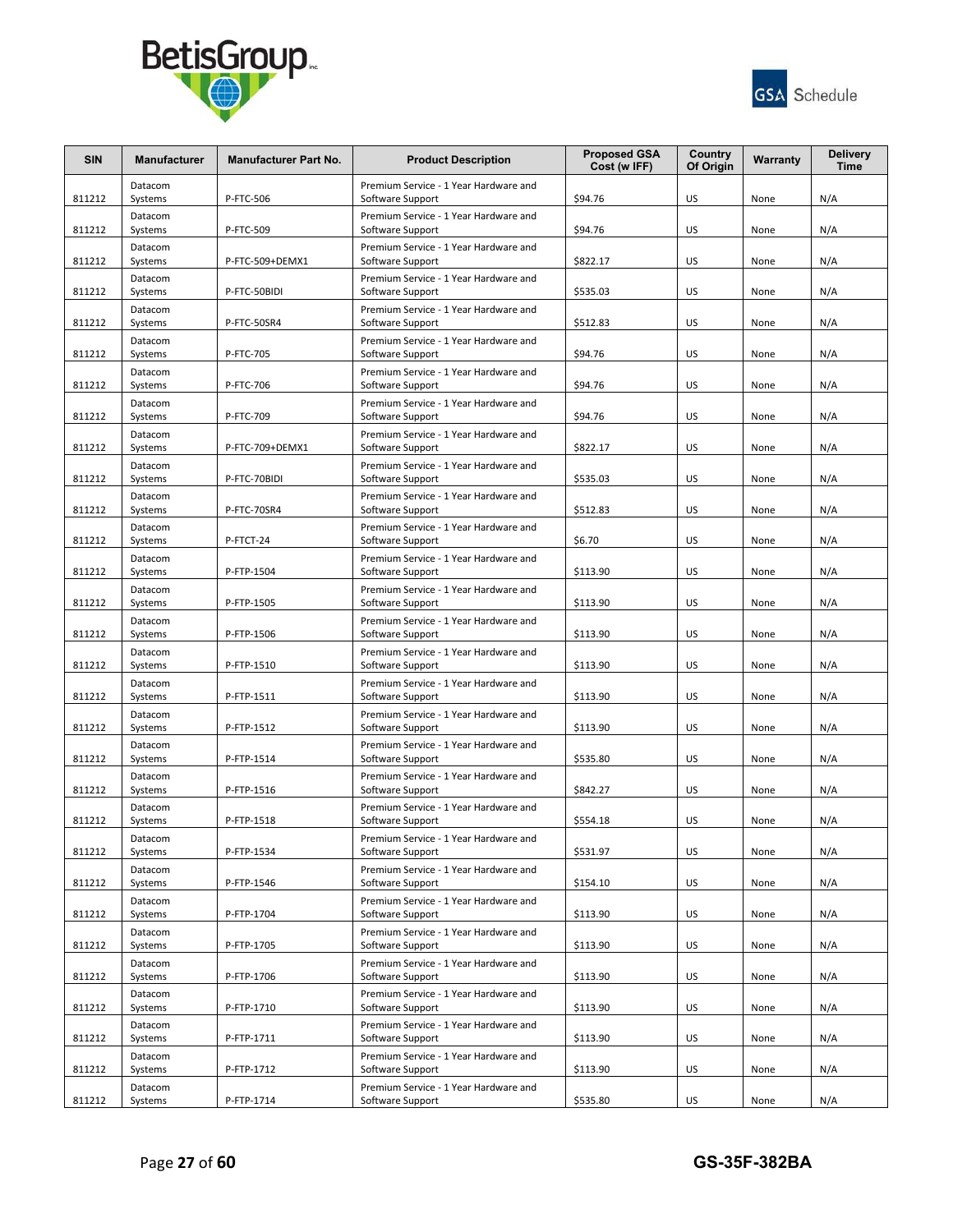



| <b>SIN</b> | <b>Manufacturer</b> | <b>Manufacturer Part No.</b> | <b>Product Description</b>                                | <b>Proposed GSA</b><br>Cost (w IFF) | Country<br>Of Origin | Warranty | <b>Delivery</b><br><b>Time</b> |
|------------|---------------------|------------------------------|-----------------------------------------------------------|-------------------------------------|----------------------|----------|--------------------------------|
| 811212     | Datacom<br>Systems  | P-FTP-1716                   | Premium Service - 1 Year Hardware and<br>Software Support | \$842.27                            | US                   | None     | N/A                            |
| 811212     | Datacom<br>Systems  | P-FTP-1718                   | Premium Service - 1 Year Hardware and<br>Software Support | \$554.18                            | US                   | None     | N/A                            |
| 811212     | Datacom<br>Systems  | P-FTP-1734                   | Premium Service - 1 Year Hardware and<br>Software Support | \$531.97                            | US                   | None     | N/A                            |
| 811212     | Datacom<br>Systems  | P-FTP-1746                   | Premium Service - 1 Year Hardware and<br>Software Support | \$154.10                            | US                   | None     | N/A                            |
| 811212     | Datacom<br>Systems  | P-FTP-2504                   | Premium Service - 1 Year Hardware and<br>Software Support | \$200.80                            | US                   | None     | N/A                            |
| 811212     | Datacom<br>Systems  | P-FTP-2505                   | Premium Service - 1 Year Hardware and<br>Software Support | \$200.80                            | US                   | None     | N/A                            |
| 811212     | Datacom<br>Systems  | P-FTP-2506                   | Premium Service - 1 Year Hardware and<br>Software Support | \$200.80                            | US                   | None     | N/A                            |
| 811212     | Datacom<br>Systems  | P-FTP-2704                   | Premium Service - 1 Year Hardware and<br>Software Support | \$200.80                            | US                   | None     | N/A                            |
| 811212     | Datacom<br>Systems  | P-FTP-2705                   | Premium Service - 1 Year Hardware and<br>Software Support | \$200.80                            | US                   | None     | N/A                            |
| 811212     | Datacom<br>Systems  | P-FTP-2706                   | Premium Service - 1 Year Hardware and<br>Software Support | \$200.80                            | US                   | None     | N/A                            |
| 811212     | Datacom<br>Systems  | P-FTP-4504                   | Premium Service - 1 Year Hardware and<br>Software Support | \$381.89                            | US                   | None     | N/A                            |
| 811212     | Datacom<br>Systems  | P-FTP-4505                   | Premium Service - 1 Year Hardware and<br>Software Support | \$381.89                            | US                   | None     | N/A                            |
| 811212     | Datacom<br>Systems  | P-FTP-4506                   | Premium Service - 1 Year Hardware and<br>Software Support | \$381.89                            | US                   | None     | N/A                            |
| 811212     | Datacom<br>Systems  | P-FTP-4704                   | Premium Service - 1 Year Hardware and<br>Software Support | \$381.89                            | US                   | None     | N/A                            |
| 811212     | Datacom<br>Systems  | P-FTP-4705                   | Premium Service - 1 Year Hardware and<br>Software Support | \$381.89                            | US                   | None     | N/A                            |
| 811212     | Datacom<br>Systems  | P-FTP-4706                   | Premium Service - 1 Year Hardware and<br>Software Support | \$381.89                            | US                   | None     | N/A                            |
| 811212     | Datacom<br>Systems  | P-FTP-8504                   | Premium Service - 1 Year Hardware and<br>Software Support | \$879.60                            | US                   | None     | N/A                            |
| 811212     | Datacom<br>Systems  | P-FTP-8505                   | Premium Service - 1 Year Hardware and<br>Software Support | \$879.60                            | US                   | None     | N/A                            |
| 811212     | Datacom<br>Systems  | P-FTP-8506                   | Premium Service - 1 Year Hardware and<br>Software Support | \$879.60                            | US                   | None     | N/A                            |
| 811212     | Datacom<br>Systems  | P-FTP-8704                   | Premium Service - 1 Year Hardware and<br>Software Support | \$879.60                            | US                   | None     | N/A                            |
| 811212     | Datacom<br>Systems  | P-FTP-8705                   | Premium Service - 1 Year Hardware and<br>Software Support | \$879.60                            | US                   | None     | N/A                            |
| 811212     | Datacom<br>Systems  | P-FTP-8706                   | Premium Service - 1 Year Hardware and<br>Software Support | \$879.60                            | US                   | None     | N/A                            |
| 811212     | Datacom<br>Systems  | P-FTP-9504                   | Premium Service - 1 Year Hardware and<br>Software Support | \$2,661.76                          | US                   | None     | N/A                            |
| 811212     | Datacom<br>Systems  | P-FTP-9505                   | Premium Service - 1 Year Hardware and<br>Software Support | \$2,661.76                          | US                   | None     | N/A                            |
| 811212     | Datacom<br>Systems  | P-FTP-9506                   | Premium Service - 1 Year Hardware and<br>Software Support | \$2,661.76                          | US                   | None     | N/A                            |
| 811212     | Datacom<br>Systems  | P-FTP-9704                   | Premium Service - 1 Year Hardware and<br>Software Support | \$2,661.76                          | US                   | None     | N/A                            |
| 811212     | Datacom<br>Systems  | P-FTP-9705                   | Premium Service - 1 Year Hardware and<br>Software Support | \$2,661.76                          | US                   | None     | N/A                            |
| 811212     | Datacom<br>Systems  | P-FTP-9706                   | Premium Service - 1 Year Hardware and<br>Software Support | \$2,661.76                          | US                   | None     | N/A                            |
| 811212     | Datacom<br>Systems  | P-FVS-1080                   | Premium Service - 1 Year Hardware and<br>Software Support | \$2,487.57                          | US                   | None     | N/A                            |
| 811212     | Datacom<br>Systems  | P-RPS-12-5-AC                | Premium Service - 1 Year Hardware and<br>Software Support | \$573.32                            | US                   | None     | N/A                            |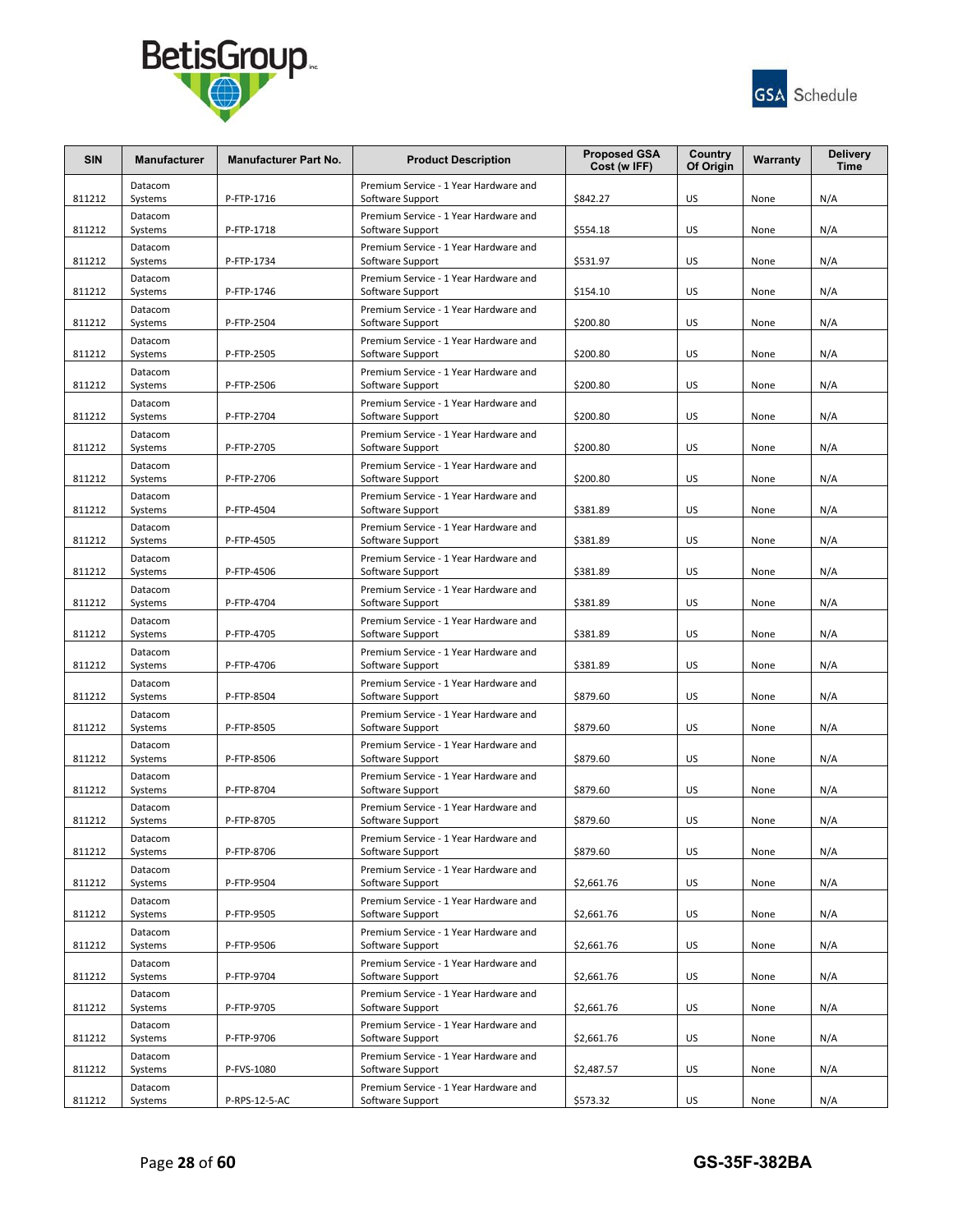



| <b>SIN</b> | <b>Manufacturer</b> | <b>Manufacturer Part No.</b>       | <b>Product Description</b>                                | <b>Proposed GSA</b><br>Cost (w IFF) | Country<br>Of Origin | Warranty | <b>Delivery</b><br><b>Time</b> |
|------------|---------------------|------------------------------------|-----------------------------------------------------------|-------------------------------------|----------------------|----------|--------------------------------|
| 811212     | Datacom<br>Systems  | P-RPS-12-5-AC-SPARE-<br><b>PWR</b> | Premium Service - 1 Year Hardware and<br>Software Support | \$152.18                            | US                   | None     | N/A                            |
| 811212     | Datacom<br>Systems  | P-RPS-12-5-DC                      | Premium Service - 1 Year Hardware and<br>Software Support | \$573.32                            | US                   | None     | N/A                            |
| 811212     | Datacom<br>Systems  | P-RPS-12-5-DC-SPARE-<br><b>PWR</b> | Premium Service - 1 Year Hardware and<br>Software Support | \$152.18                            | US                   | None     | N/A                            |
| 811212     | Datacom<br>Systems  | P-RPS-12-5-SPARE-MGT               | Premium Service - 1 Year Hardware and<br>Software Support | \$152.18                            | US                   | None     | N/A                            |
| 811212     | Datacom<br>Systems  | P-SS-1204BT-BT-S                   | Premium Service - 1 Year Hardware and<br>Software Support | \$420.18                            | US                   | None     | N/A                            |
| 811212     | Datacom<br>Systems  | P-SS-1204BT-SFP-S                  | Premium Service - 1 Year Hardware and<br>Software Support | \$439.32                            | US                   | None     | N/A                            |
| 811212     | Datacom<br>Systems  | P-SS-1204LX-BT-S                   | Premium Service - 1 Year Hardware and<br>Software Support | \$496.75                            | US                   | None     | N/A                            |
| 811212     | Datacom<br>Systems  | P-SS-1204LX-SFP-S                  | Premium Service - 1 Year Hardware and<br>Software Support | \$611.60                            | US                   | None     | N/A                            |
| 811212     | Datacom<br>Systems  | P-SS-1204SX-BT-S                   | Premium Service - 1 Year Hardware and<br>Software Support | \$477.61                            | US                   | None     | N/A                            |
| 811212     | Datacom<br>Systems  | P-SS-1204SX-SFP-S                  | Premium Service - 1 Year Hardware and<br>Software Support | \$592.46                            | US                   | None     | N/A                            |
| 811212     | Datacom<br>Systems  | P-SS-1210LX-BT-S                   | Premium Service - 1 Year Hardware and<br>Software Support | \$841.31                            | US                   | None     | N/A                            |
| 811212     | Datacom<br>Systems  | P-SS-1210SX-BT-S                   | Premium Service - 1 Year Hardware and<br>Software Support | \$822.17                            | US                   | None     | N/A                            |
| 811212     | Datacom<br>Systems  | P-SS-2206BT-BT-S                   | Premium Service - 1 Year Hardware and<br>Software Support | \$611.60                            | US                   | None     | N/A                            |
| 811212     | Datacom<br>Systems  | P-SS-2206LX-SFP-S                  | Premium Service - 1 Year Hardware and<br>Software Support | \$688.17                            | US                   | None     | N/A                            |
| 811212     | Datacom<br>Systems  | P-SS-2206SX-SFP-S                  | Premium Service - 1 Year Hardware and<br>Software Support | \$688.17                            | US                   | None     | N/A                            |
| 811212     | Datacom<br>Systems  | P-SS-2210BT-BT/SFP-S               | Premium Service - 1 Year Hardware and<br>Software Support | \$860.46                            | US                   | None     | N/A                            |
| 811212     | Datacom<br>Systems  | P-SS-2212-CM-10G                   | Premium Service - 1 Year Hardware and<br>Software Support | \$9,145.33                          | US                   | None     | N/A                            |
| 811212     | Datacom<br>Systems  | P-SS-2212-CM1-10G                  | Premium Service - 1 Year Hardware and<br>Software Support | \$9,145.33                          | US                   | None     | N/A                            |
| 811212     | Datacom<br>Systems  | P-SS-2212-CM2-10G                  | Premium Service - 1 Year Hardware and<br>Software Support | \$9,145.33                          | US                   | None     | N/A                            |
| 811212     | Datacom<br>Systems  | P-SS-2212-CM3-10G                  | Premium Service - 1 Year Hardware and<br>Software Support | \$9,145.33                          | US                   | None     | N/A                            |
| 811212     | Datacom<br>Systems  | P-SS-2212LR-10G-559                | Premium Service - 1 Year Hardware and<br>Software Support | \$9,145.33                          | US                   | None     | N/A                            |
| 811212     | Datacom<br>Systems  | P-SS-2212LR-10G-739                | Premium Service - 1 Year Hardware and<br>Software Support | \$9,145.33                          | US                   | None     | N/A                            |
| 811212     | Datacom<br>Systems  | P-SS-2212SR-10G-555                | Premium Service - 1 Year Hardware and<br>Software Support | \$8,996.02                          | US                   | None     | N/A                            |
| 811212     | Datacom<br>Systems  | P-SS-2212SR-10G-556                | Premium Service - 1 Year Hardware and<br>Software Support | \$8,996.02                          | US                   | None     | N/A                            |
| 811212     | Datacom<br>Systems  | P-SS-2212SR-10G-735                | Premium Service - 1 Year Hardware and<br>Software Support | \$8,996.02                          | US                   | None     | N/A                            |
| 811212     | Datacom<br>Systems  | P-SS-2212SR-10G-736                | Premium Service - 1 Year Hardware and<br>Software Support | \$8,996.02                          | US                   | None     | N/A                            |
| 811212     | Datacom<br>Systems  | P-SS-2222-CM-10G                   | Premium Service - 1 Year Hardware and<br>Software Support | \$11,139.98                         | US                   | None     | N/A                            |
| 811212     | Datacom<br>Systems  | P-SS-2222-CM1-10G                  | Premium Service - 1 Year Hardware and<br>Software Support | \$11,139.98                         | US                   | None     | N/A                            |
| 811212     | Datacom<br>Systems  | P-SS-2222LR-10G-559                | Premium Service - 1 Year Hardware and<br>Software Support | \$11,139.98                         | US                   | None     | N/A                            |
| 811212     | Datacom<br>Systems  | P-SS-2222LR-10G-739                | Premium Service - 1 Year Hardware and<br>Software Support | \$11,139.98                         | US                   | None     | N/A                            |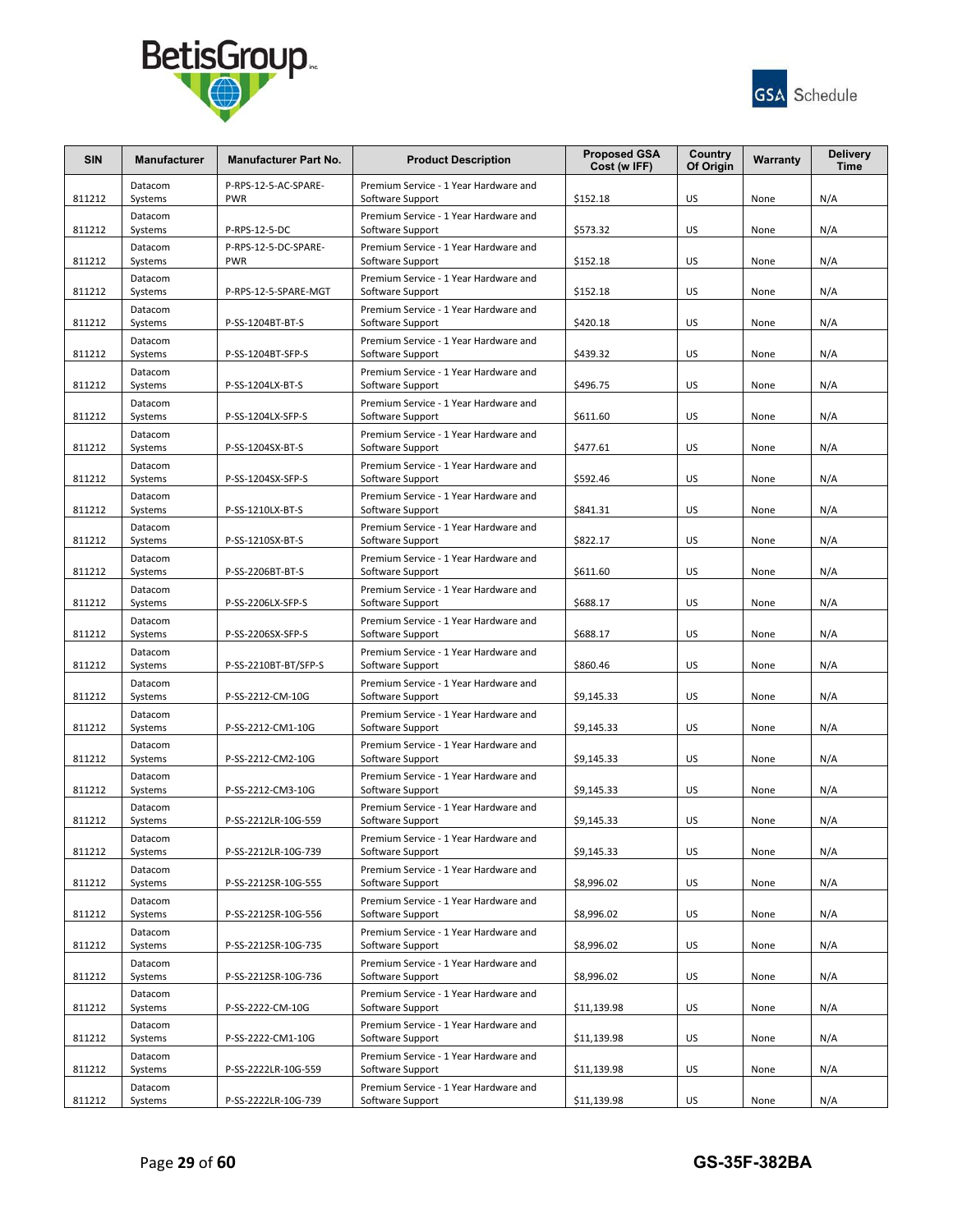



| <b>SIN</b> | <b>Manufacturer</b> | <b>Manufacturer Part No.</b> | <b>Product Description</b>                                | <b>Proposed GSA</b><br>Cost (w IFF) | Country<br>Of Origin | Warranty     | <b>Delivery</b><br><b>Time</b> |
|------------|---------------------|------------------------------|-----------------------------------------------------------|-------------------------------------|----------------------|--------------|--------------------------------|
| 811212     | Datacom<br>Systems  | P-SS-2222SR-10G-555          | Premium Service - 1 Year Hardware and<br>Software Support | \$10,833.70                         | US                   | None         | N/A                            |
| 811212     | Datacom<br>Systems  | P-SS-2222SR-10G-556          | Premium Service - 1 Year Hardware and<br>Software Support | \$10,833.70                         | US                   | None         | N/A                            |
| 811212     | Datacom<br>Systems  | P-SS-2222SR-10G-735          | Premium Service - 1 Year Hardware and<br>Software Support | \$10,833.70                         | US                   | None         | N/A                            |
| 811212     | Datacom<br>Systems  | P-SS-2222SR-10G-736          | Premium Service - 1 Year Hardware and<br>Software Support | \$10,833.70                         | US                   | None         | N/A                            |
| 811212     | Datacom<br>Systems  | P-SS-4210BT-SFP-S            | Premium Service - 1 Year Hardware and<br>Software Support | \$879.60                            | US                   | None         | N/A                            |
| 811212     | Datacom<br>Systems  | P-SS-G4C8C4S                 | Premium Service - 1 Year Hardware and<br>Software Support | \$1,817.58                          | US                   | None         | N/A                            |
| 811212     | Datacom<br>Systems  | P-SS-G6C4C4S                 | Premium Service - 1 Year Hardware and<br>Software Support | \$1,817.58                          | US                   | None         | N/A                            |
| 811212     | Datacom<br>Systems  | P-SS-G8C4S                   | Premium Service - 1 Year Hardware and<br>Software Support | \$1,817.58                          | US                   | None         | N/A                            |
| 811212     | Datacom<br>Systems  | P-T1/E1-PT                   | Premium Service - 1 Year Hardware and<br>Software Support | \$171.33                            | US                   | None         | N/A                            |
| 811212     | Datacom<br>Systems  | P-TS-1404-55                 | Premium Service - 1 Year Hardware and<br>Software Support | \$1,818.35                          | US                   | None         | N/A                            |
| 811212     | Datacom<br>Systems  | P-TS-1404-55-RMCB            | Premium Service - 1 Year Hardware and<br>Software Support | \$1,913.10                          | US                   | None         | N/A                            |
| 811212     | Datacom<br>Systems  | P-TS-1404-56                 | Premium Service - 1 Year Hardware and<br>Software Support | \$1,818.35                          | US                   | None         | N/A                            |
| 811212     | Datacom<br>Systems  | P-TS-1404-56-RMCB            | Premium Service - 1 Year Hardware and<br>Software Support | \$1,913.10                          | US                   | None         | N/A                            |
| 811212     | Datacom<br>Systems  | P-TS-1404-59                 | Premium Service - 1 Year Hardware and<br>Software Support | \$1,818.35                          | US                   | None         | N/A                            |
| 811212     | Datacom<br>Systems  | P-TS-1404-59-RMCB            | Premium Service - 1 Year Hardware and<br>Software Support | \$1,913.10                          | US                   | None         | N/A                            |
| 811212     | Datacom             | P-TS-1404-75                 | Premium Service - 1 Year Hardware and<br>Software Support | \$1,818.35                          | US                   |              | N/A                            |
| 811212     | Systems<br>Datacom  |                              | Premium Service - 1 Year Hardware and                     | \$1,913.10                          | US                   | None<br>None | N/A                            |
| 811212     | Systems<br>Datacom  | P-TS-1404-75-RMCB            | Software Support<br>Premium Service - 1 Year Hardware and |                                     | US                   |              |                                |
|            | Systems<br>Datacom  | P-TS-1404-76                 | Software Support<br>Premium Service - 1 Year Hardware and | \$1,818.35                          |                      | None         | N/A                            |
| 811212     | Systems<br>Datacom  | P-TS-1404-76-RMCB            | Software Support<br>Premium Service - 1 Year Hardware and | \$1,913.10                          | US                   | None         | N/A                            |
| 811212     | Systems<br>Datacom  | P-TS-1404-79                 | Software Support<br>Premium Service - 1 Year Hardware and | \$1,818.35                          | US                   | None         | N/A                            |
| 811212     | Systems<br>Datacom  | P-TS-1404-79-RMCB            | Software Support<br>Premium Service - 1 Year Hardware and | \$1,913.10                          | US                   | None         | N/A                            |
| 811212     | Systems<br>Datacom  | P-TS-1406-55                 | Software Support<br>Premium Service - 1 Year Hardware and | \$1,856.63                          | US                   | None         | N/A                            |
| 811212     | Systems<br>Datacom  | P-TS-1406-55-RMCB            | Software Support<br>Premium Service - 1 Year Hardware and | \$1,951.39                          | US                   | None         | N/A                            |
| 811212     | Systems<br>Datacom  | P-TS-1406-56                 | Software Support<br>Premium Service - 1 Year Hardware and | \$1,856.63                          | US                   | None         | N/A                            |
| 811212     | Systems<br>Datacom  | P-TS-1406-56-RMCB            | Software Support<br>Premium Service - 1 Year Hardware and | \$1,951.39                          | US                   | None         | N/A                            |
| 811212     | Systems<br>Datacom  | P-TS-1406-59                 | Software Support<br>Premium Service - 1 Year Hardware and | \$1,856.63                          | US                   | None         | N/A                            |
| 811212     | Systems<br>Datacom  | P-TS-1406-59-RMCB            | Software Support<br>Premium Service - 1 Year Hardware and | \$1,951.39                          | US                   | None         | N/A                            |
| 811212     | Systems<br>Datacom  | P-TS-1406-75                 | Software Support<br>Premium Service - 1 Year Hardware and | \$1,856.63                          | US                   | None         | N/A                            |
| 811212     | Systems<br>Datacom  | P-TS-1406-75-RMCB            | Software Support<br>Premium Service - 1 Year Hardware and | \$1,951.39                          | US                   | None         | N/A                            |
| 811212     | Systems             | P-TS-1406-76                 | Software Support                                          | \$1,856.63                          | US                   | None         | N/A                            |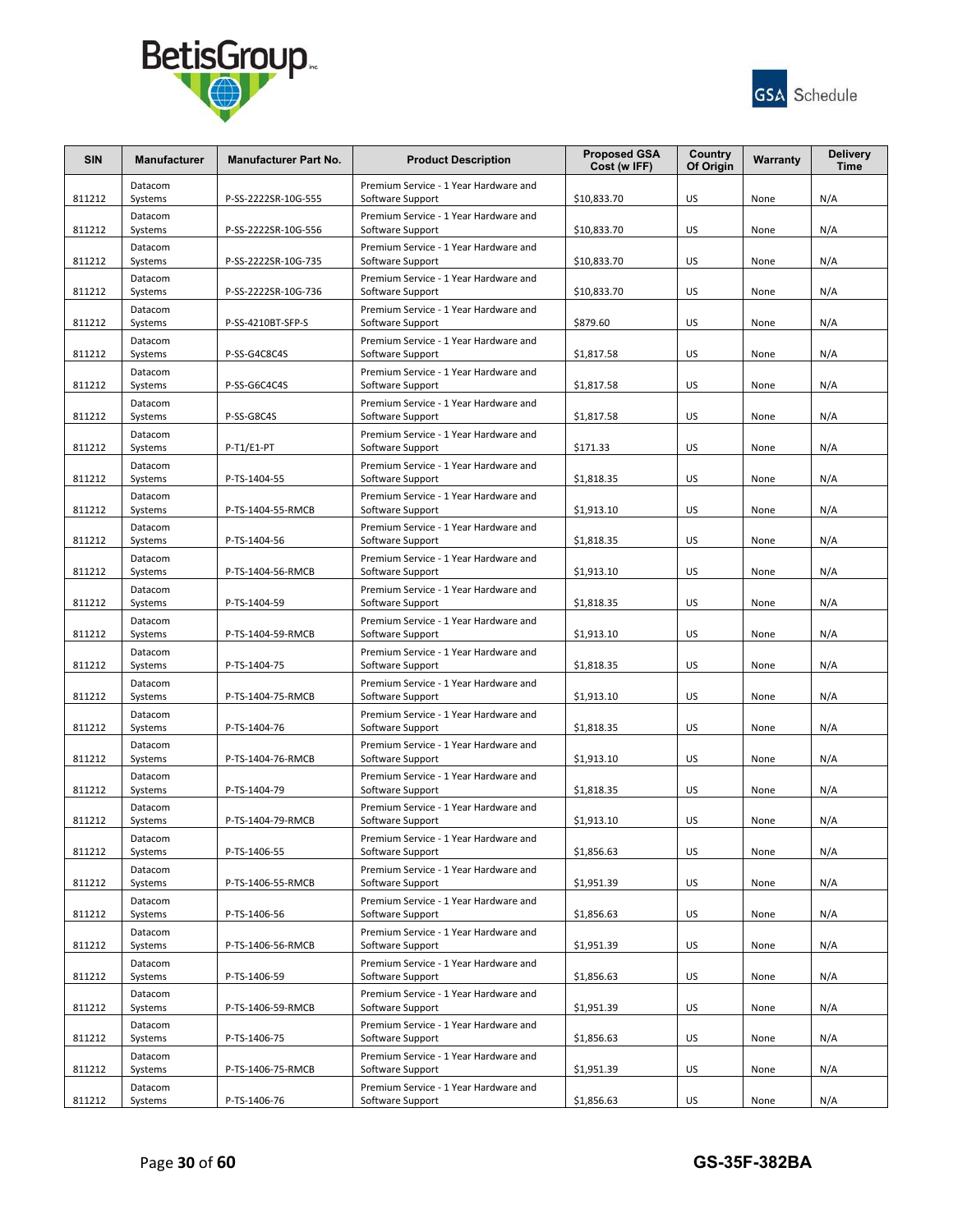



| <b>SIN</b> | <b>Manufacturer</b> | <b>Manufacturer Part No.</b> | <b>Product Description</b>                                | <b>Proposed GSA</b><br>Cost (w IFF) | Country<br>Of Origin | Warranty | <b>Delivery</b><br><b>Time</b> |
|------------|---------------------|------------------------------|-----------------------------------------------------------|-------------------------------------|----------------------|----------|--------------------------------|
| 811212     | Datacom<br>Systems  | P-TS-1406-76-RMCB            | Premium Service - 1 Year Hardware and<br>Software Support | \$1,951.39                          | US                   | None     | N/A                            |
| 811212     | Datacom<br>Systems  | P-TS-1406-79                 | Premium Service - 1 Year Hardware and<br>Software Support | \$1,856.63                          | US                   | None     | N/A                            |
| 811212     | Datacom<br>Systems  | P-TS-1406-79-RMCB            | Premium Service - 1 Year Hardware and<br>Software Support | \$1,951.39                          | US                   | None     | N/A                            |
| 811212     | Datacom<br>Systems  | P-TS-1408-55                 | Premium Service - 1 Year Hardware and<br>Software Support | \$1,894.92                          | US                   | None     | N/A                            |
| 811212     | Datacom<br>Systems  | P-TS-1408-55-RMCB            | Premium Service - 1 Year Hardware and<br>Software Support | \$1,989.67                          | US                   | None     | N/A                            |
| 811212     | Datacom<br>Systems  | P-TS-1408-56                 | Premium Service - 1 Year Hardware and<br>Software Support | \$1,894.92                          | US                   | None     | N/A                            |
| 811212     | Datacom<br>Systems  | P-TS-1408-56-RMCB            | Premium Service - 1 Year Hardware and<br>Software Support | \$1,989.67                          | US                   | None     | N/A                            |
| 811212     | Datacom<br>Systems  | P-TS-1408-59                 | Premium Service - 1 Year Hardware and<br>Software Support | \$1,894.92                          | US                   | None     | N/A                            |
| 811212     | Datacom<br>Systems  | P-TS-1408-59-RMCB            | Premium Service - 1 Year Hardware and<br>Software Support | \$1,989.67                          | US                   | None     | N/A                            |
| 811212     | Datacom<br>Systems  | P-TS-1408-75                 | Premium Service - 1 Year Hardware and<br>Software Support | \$1,894.92                          | US                   | None     | N/A                            |
| 811212     | Datacom<br>Systems  | P-TS-1408-75-RMCB            | Premium Service - 1 Year Hardware and<br>Software Support | \$1,989.67                          | US                   | None     | N/A                            |
| 811212     | Datacom<br>Systems  | P-TS-1408-76                 | Premium Service - 1 Year Hardware and<br>Software Support | \$1,894.92                          | US                   | None     | N/A                            |
| 811212     | Datacom<br>Systems  | P-TS-1408-76-RMCB            | Premium Service - 1 Year Hardware and<br>Software Support | \$1,989.67                          | US                   | None     | N/A                            |
| 811212     | Datacom             |                              | Premium Service - 1 Year Hardware and                     | \$1,894.92                          | US                   | None     | N/A                            |
| 811212     | Systems<br>Datacom  | P-TS-1408-79                 | Software Support<br>Premium Service - 1 Year Hardware and |                                     | US                   |          |                                |
|            | Systems<br>Datacom  | P-TS-1408-79-RMCB            | Software Support<br>Premium Service - 1 Year Hardware and | \$1,989.67                          |                      | None     | N/A                            |
| 811212     | Systems<br>Datacom  | P-TS-2408-55-55              | Software Support<br>Premium Service - 1 Year Hardware and | \$2,296.91                          | US                   | None     | N/A                            |
| 811212     | Systems<br>Datacom  | P-TS-2408-55-55-RMCB         | Software Support<br>Premium Service - 1 Year Hardware and | \$2,391.66                          | US                   | None     | N/A                            |
| 811212     | Systems<br>Datacom  | P-TS-2408-56-56              | Software Support<br>Premium Service - 1 Year Hardware and | \$2,296.91                          | US                   | None     | N/A                            |
| 811212     | Systems<br>Datacom  | P-TS-2408-56-56-RMCB         | Software Support<br>Premium Service - 1 Year Hardware and | \$2,391.66                          | US                   | None     | N/A                            |
| 811212     | Systems<br>Datacom  | P-TS-2408-59-59              | Software Support<br>Premium Service - 1 Year Hardware and | \$2,296.91                          | US                   | None     | N/A                            |
| 811212     | Systems<br>Datacom  | P-TS-2408-59-59-RMCB         | Software Support<br>Premium Service - 1 Year Hardware and | \$2,391.66                          | US                   | None     | N/A                            |
| 811212     | Systems<br>Datacom  | P-TS-2408-75-75              | Software Support<br>Premium Service - 1 Year Hardware and | \$2,296.91                          | US                   | None     | N/A                            |
| 811212     | Systems<br>Datacom  | P-TS-2408-75-75-RMCB         | Software Support<br>Premium Service - 1 Year Hardware and | \$2,391.66                          | US                   | None     | N/A                            |
| 811212     | Systems<br>Datacom  | P-TS-2408-76-76              | Software Support<br>Premium Service - 1 Year Hardware and | \$2,296.91                          | US                   | None     | N/A                            |
| 811212     | Systems             | P-TS-2408-76-76-RMCB         | Software Support                                          | \$2,391.66                          | US                   | None     | N/A                            |
| 811212     | Datacom<br>Systems  | P-TS-2408-79-79              | Premium Service - 1 Year Hardware and<br>Software Support | \$2,296.91                          | US                   | None     | N/A                            |
| 811212     | Datacom<br>Systems  | P-TS-2408-79-79-RMCB         | Premium Service - 1 Year Hardware and<br>Software Support | \$2,391.66                          | US                   | None     | N/A                            |
| 811212     | Datacom<br>Systems  | P-VS-1012-F                  | Premium Service - 1 Year Hardware and<br>Software Support | \$2,162.91                          | US                   | None     | N/A                            |
| 811212     | Datacom<br>Systems  | P-VS-1012-F-DC               | Premium Service - 1 Year Hardware and<br>Software Support | \$2,162.91                          | US                   | None     | N/A                            |
| 811212     | Datacom<br>Systems  | P-VS-1024-F                  | Premium Service - 1 Year Hardware and<br>Software Support | \$2,564.90                          | US                   | None     | N/A                            |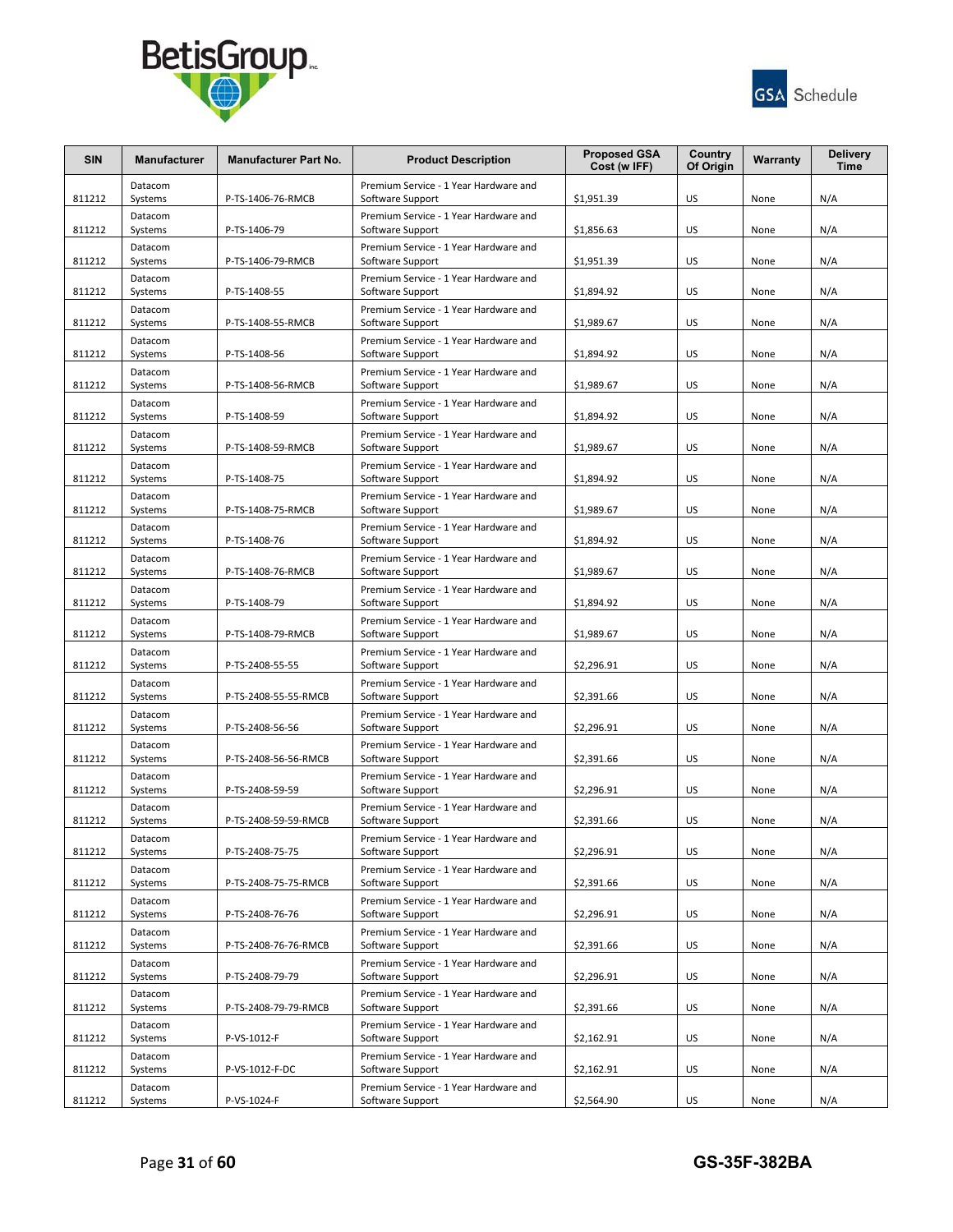



| <b>SIN</b> | <b>Manufacturer</b> | <b>Manufacturer Part No.</b> | <b>Product Description</b>                                 | <b>Proposed GSA</b><br>Cost (w IFF) | Country<br>Of Origin | Warranty | <b>Delivery</b><br><b>Time</b> |
|------------|---------------------|------------------------------|------------------------------------------------------------|-------------------------------------|----------------------|----------|--------------------------------|
| 811212     | Datacom<br>Systems  | P-VS-1024-F-DC               | Premium Service - 1 Year Hardware and<br>Software Support  | \$2,564.90                          | US                   | None     | N/A                            |
| 811212     | Datacom<br>Systems  | P-VS-104                     | Premium Service - 1 Year Hardware and<br>Software Support  | \$190.47                            | US                   | None     | N/A                            |
| 811212     | Datacom<br>Systems  | P-VS-1112-F                  | Premium Service - 1 Year Hardware and<br>Software Support  | \$2,354.34                          | US                   | None     | N/A                            |
| 811212     | Datacom<br>Systems  | P-VS-1112-F-DC               | Premium Service - 1 Year Hardware and<br>Software Support  | \$2,354.34                          | US                   | None     | N/A                            |
| 811212     | Datacom<br>Systems  | P-VS-1124-F                  | Premium Service - 1 Year Hardware and<br>Software Support  | \$3,005.18                          | US                   | None     | N/A                            |
| 811212     | Datacom<br>Systems  | P-VS-1124-F-DC               | Premium Service - 1 Year Hardware and<br>Software Support  | \$3,005.18                          | US                   | None     | N/A                            |
| 811212     | Datacom<br>Systems  | P-VS-1204BT-S                | Premium Service - 1 Year Hardware and<br>Software Support  | \$420.18                            | US                   | None     | N/A                            |
| 811212     | Datacom<br>Systems  | P-VS-1208BT-S                | Premium Service - 1 Year Hardware and<br>Software Support  | \$669.03                            | US                   | None     | N/A                            |
| 811212     | Datacom<br>Systems  | P-VS-1210BT/SFP-S            | Premium Service - 1 Year Hardware and<br>Software Support  | \$917.88                            | US                   | None     | N/A                            |
| 811212     | Datacom<br>Systems  | P-VS-1210SFP-S               | Premium Service - 1 Year Hardware and<br>Software Support  | \$994.45                            | US                   | None     | N/A                            |
| 811212     | Datacom<br>Systems  | P-VS-1212-F                  | Premium Service - 1 Year Hardware and<br>Software Support  | \$2,507.48                          | US                   | None     | N/A                            |
| 811212     | Datacom<br>Systems  | P-VS-1212-F-DC               | Premium Service - 1 Year Hardware and<br>Software Support  | \$2,507.48                          | US                   | None     | N/A                            |
| 811212     | Datacom             | P-VS-1224-F                  | Premium Service - 1 Year Hardware and<br>Software Support  | \$3,444.69                          | US                   | None     | N/A                            |
|            | Systems<br>Datacom  |                              | Premium Service - 1 Year Hardware and                      |                                     | US                   |          | N/A                            |
| 811212     | Systems<br>Datacom  | P-VS-1224-F-DC               | Software Support<br>Premium Service - 1 Year Hardware and  | \$3,444.69                          |                      | None     |                                |
| 811212     | Systems<br>Datacom  | P-VS-1408                    | Software Support<br>Premium Service - 1 Year Hardware and  | \$1,531.21                          | US                   | None     | N/A                            |
| 811212     | Systems<br>Datacom  | P-VS-1408-RMCB               | Software Support<br>Premium Service - 1 Year Hardware and  | \$1,625.96                          | US                   | None     | N/A                            |
| 811212     | Systems<br>Datacom  | P-VS-G16C4S                  | Software Support<br>Premium Service - 1 Year Hardware and  | \$1,645.30                          | US                   | None     | N/A                            |
| 811212     | Systems<br>Datacom  | P-VS-M8S2Q                   | Software Support<br>Standard Service - 1 Year Hardware and | \$1,911.38                          | US                   | None     | N/A                            |
| 811212     | Systems<br>Datacom  | S-10/100/1000-TAP            | Software Support<br>Standard Service - 1 Year Hardware and | \$95.23                             | US                   | None     | N/A                            |
| 811212     | Systems             | S-10/100-AT                  | Software Support<br>Standard Service - 1 Year Hardware and | \$37.81                             | US                   | None     | N/A                            |
| 811212     | Datacom<br>Systems  | S-4x16SY-LX                  | Software Support                                           | \$2,775.18                          | US                   | None     | N/A                            |
| 811212     | Datacom<br>Systems  | S-4X16SY-SX                  | Standard Service - 1 Year Hardware and<br>Software Support | \$2,583.76                          | US                   | None     | N/A                            |
| 811212     | Datacom<br>Systems  | S-CTP-1000                   | Standard Service - 1 Year Hardware and<br>Software Support | \$95.23                             | US                   | None     | N/A                            |
| 811212     | Datacom<br>Systems  | S-DS-1010-LR                 | Standard Service - 1 Year Hardware and<br>Software Support | \$1,907.07                          | US                   | None     | N/A                            |
| 811212     | Datacom<br>Systems  | S-DS-1010-LR-SR-50           | Standard Service - 1 Year Hardware and<br>Software Support | \$1,664.92                          | US                   | None     | N/A                            |
| 811212     | Datacom<br>Systems  | S-DS-1010-SR-50              | Standard Service - 1 Year Hardware and<br>Software Support | \$1,664.92                          | US                   | None     | N/A                            |
| 811212     | Datacom<br>Systems  | S-DS-1010-SR-62              | Standard Service - 1 Year Hardware and<br>Software Support | \$1,664.92                          | US                   | None     | N/A                            |
|            | Datacom             |                              | Standard Service - 1 Year Hardware and                     |                                     |                      |          |                                |
| 811212     | Systems<br>Datacom  | S-DS-1010-SR-CM-1            | Software Support<br>Standard Service - 1 Year Hardware and | \$1,907.07                          | US                   | None     | N/A                            |
| 811212     | Systems<br>Datacom  | S-DS-1010-SR-CM2             | Software Support<br>Standard Service - 1 Year Hardware and | \$2,250.68                          | US                   | None     | N/A                            |
| 811212     | Systems             | S-DS-1404-5                  | Software Support                                           | \$937.89                            | US                   | None     | N/A                            |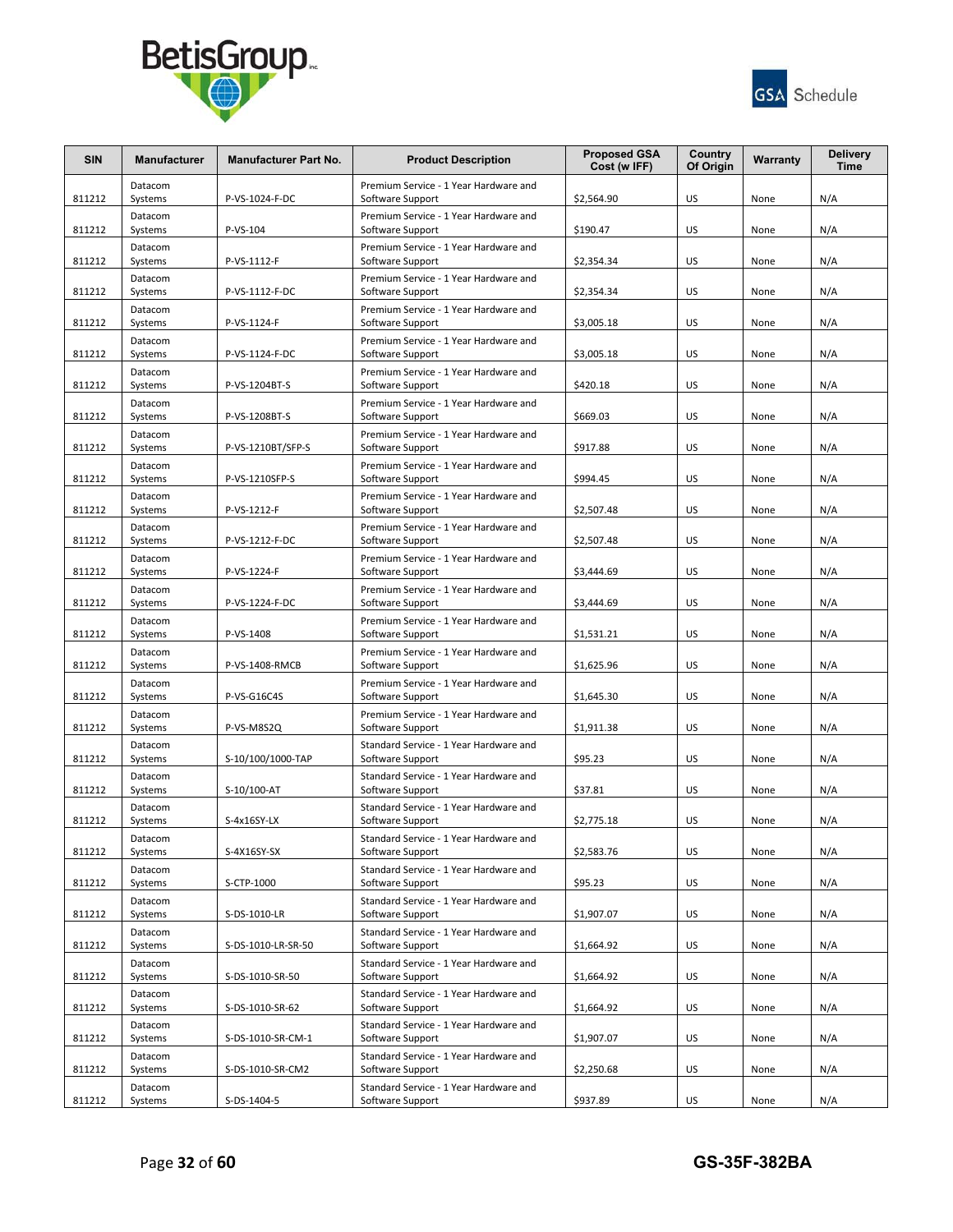



| <b>SIN</b> | <b>Manufacturer</b> | <b>Manufacturer Part No.</b> | <b>Product Description</b>                                 | <b>Proposed GSA</b><br>Cost (w IFF) | Country<br>Of Origin | Warranty | <b>Delivery</b><br><b>Time</b> |
|------------|---------------------|------------------------------|------------------------------------------------------------|-------------------------------------|----------------------|----------|--------------------------------|
| 811212     | Datacom<br>Systems  | S-DS-1404-5-RMCB             | Standard Service - 1 Year Hardware and<br>Software Support | \$985.26                            | US                   | None     | N/A                            |
| 811212     | Datacom<br>Systems  | S-DS-1404-6                  | Standard Service - 1 Year Hardware and<br>Software Support | \$937.89                            | US                   | None     | N/A                            |
| 811212     | Datacom<br>Systems  | S-DS-1404-6-RMCB             | Standard Service - 1 Year Hardware and<br>Software Support | \$985.26                            | US                   | None     | N/A                            |
| 811212     | Datacom<br>Systems  | S-DS-1404-9                  | Standard Service - 1 Year Hardware and<br>Software Support | \$937.89                            | US                   | None     | N/A                            |
| 811212     | Datacom<br>Systems  | S-DS-1404-9-RMCB             | Standard Service - 1 Year Hardware and<br>Software Support | \$985.26                            | US                   | None     | N/A                            |
| 811212     | Datacom<br>Systems  | S-DS-1406-5                  | Standard Service - 1 Year Hardware and<br>Software Support | \$957.03                            | US                   | None     | N/A                            |
| 811212     | Datacom<br>Systems  | S-DS-1406-5-RMCB             | Standard Service - 1 Year Hardware and<br>Software Support | \$1,004.41                          | US                   | None     | N/A                            |
| 811212     | Datacom<br>Systems  | S-DS-1406-6                  | Standard Service - 1 Year Hardware and<br>Software Support | \$957.03                            | US                   | None     | N/A                            |
| 811212     | Datacom<br>Systems  | S-DS-1406-6-RMCB             | Standard Service - 1 Year Hardware and<br>Software Support | \$1,004.41                          | US                   | None     | N/A                            |
| 811212     | Datacom<br>Systems  | S-DS-1406-9                  | Standard Service - 1 Year Hardware and<br>Software Support | \$957.03                            | US                   | None     | N/A                            |
| 811212     | Datacom<br>Systems  | S-DS-1406-9-RMCB             | Standard Service - 1 Year Hardware and<br>Software Support | \$1,004.41                          | US                   | None     | N/A                            |
| 811212     | Datacom<br>Systems  | S-DS-2408-5-5                | Standard Service - 1 Year Hardware and<br>Software Support | \$1,052.74                          | US                   | None     | N/A                            |
| 811212     | Datacom<br>Systems  | S-DS-2408-5-5-RMCB           | Standard Service - 1 Year Hardware and<br>Software Support | \$1,100.12                          | US                   | None     | N/A                            |
| 811212     | Datacom<br>Systems  | S-DS-2408-6-6                | Standard Service - 1 Year Hardware and<br>Software Support | \$1,052.74                          | US                   | None     | N/A                            |
| 811212     | Datacom<br>Systems  | S-DS-2408-6-6-RMCB           | Standard Service - 1 Year Hardware and<br>Software Support | \$1,100.12                          | US                   | None     | N/A                            |
| 811212     | Datacom<br>Systems  | S-DS-2408-9-9                | Standard Service - 1 Year Hardware and<br>Software Support | \$1,052.74                          | US                   | None     | N/A                            |
| 811212     | Datacom<br>Systems  | S-DS-2408-9-9-RMCB           | Standard Service - 1 Year Hardware and<br>Software Support | \$1,100.12                          | US                   | None     | N/A                            |
| 811212     | Datacom<br>Systems  | S-DS3/E3-PT                  | Standard Service - 1 Year Hardware and<br>Software Support | \$85.66                             | US                   | None     | N/A                            |
| 811212     | Datacom<br>Systems  | S-DS-4000-2BT/2LX            | Standard Service - 1 Year Hardware and<br>Software Support | \$1,339.50                          | US                   | None     | N/A                            |
| 811212     | Datacom<br>Systems  | S-DS-4000-2BT/2SX-50         | Standard Service - 1 Year Hardware and<br>Software Support | \$956.65                            | US                   | None     | N/A                            |
| 811212     | Datacom<br>Systems  | S-DS-4000-2BT/2SX-62         | Standard Service - 1 Year Hardware and<br>Software Support | \$956.65                            | US                   | None     | N/A                            |
| 811212     | Datacom<br>Systems  | S-DS-4000-2BT-LX-SX-50       | Standard Service - 1 Year Hardware and<br>Software Support | \$1,243.78                          | US                   | None     | N/A                            |
| 811212     | Datacom<br>Systems  | S-DS-4000-2LX/2SX            | Standard Service - 1 Year Hardware and<br>Software Support | \$1,530.92                          | US                   | None     | N/A                            |
| 811212     | Datacom<br>Systems  | S-DS-4000-4BT                | Standard Service - 1 Year Hardware and<br>Software Support | \$717.37                            | US                   | None     | N/A                            |
| 811212     | Datacom<br>Systems  | S-DS-4000-4LX                | Standard Service - 1 Year Hardware and<br>Software Support | \$1,722.35                          | US                   | None     | N/A                            |
| 811212     | Datacom<br>Systems  | S-DS-4000-4LX-BT             | Standard Service - 1 Year Hardware and<br>Software Support | \$1,435.21                          | US                   | None     | N/A                            |
| 811212     | Datacom<br>Systems  | S-DS-4000-4SX-50             | Standard Service - 1 Year Hardware and<br>Software Support | \$1,339.50                          | US                   | None     | N/A                            |
| 811212     | Datacom<br>Systems  | S-DS-4000-4SX-62             | Standard Service - 1 Year Hardware and<br>Software Support | \$1,339.50                          | US                   | None     | N/A                            |
| 811212     | Datacom<br>Systems  | S-DS-4000-4SX-BT-50          | Standard Service - 1 Year Hardware and<br>Software Support | \$1,243.78                          | US                   | None     | N/A                            |
| 811212     | Datacom<br>Systems  | S-DS-4000-4SX-BT-62          | Standard Service - 1 Year Hardware and<br>Software Support | \$1,243.78                          | US                   | None     | N/A                            |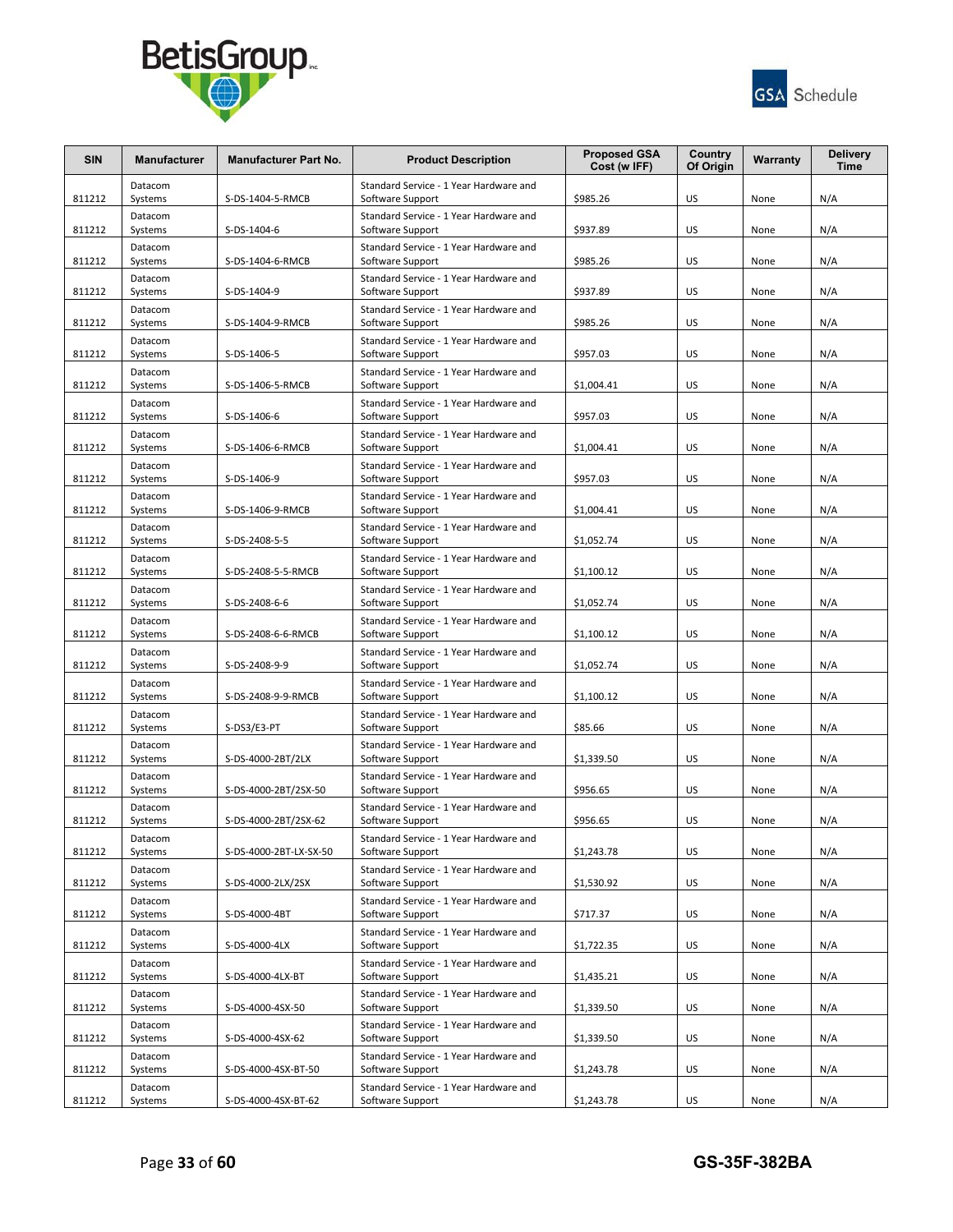



| <b>SIN</b> | <b>Manufacturer</b> | <b>Manufacturer Part No.</b> | <b>Product Description</b>                                 | <b>Proposed GSA</b><br>Cost (w IFF) | Country<br>Of Origin | Warranty | <b>Delivery</b><br><b>Time</b> |
|------------|---------------------|------------------------------|------------------------------------------------------------|-------------------------------------|----------------------|----------|--------------------------------|
| 811212     | Datacom<br>Systems  | S-FTC-505                    | Standard Service - 1 Year Hardware and<br>Software Support | \$47.38                             | US                   | None     | N/A                            |
| 811212     | Datacom<br>Systems  | S-FTC-506                    | Standard Service - 1 Year Hardware and<br>Software Support | \$47.38                             | US                   | None     | N/A                            |
| 811212     | Datacom<br>Systems  | S-FTC-509                    | Standard Service - 1 Year Hardware and<br>Software Support | \$47.38                             | US                   | None     | N/A                            |
| 811212     | Datacom<br>Systems  | S-FTC-509+DEMX1              | Standard Service - 1 Year Hardware and<br>Software Support | \$411.09                            | US                   | None     | N/A                            |
| 811212     | Datacom<br>Systems  | S-FTC-50BIDI                 | Standard Service - 1 Year Hardware and<br>Software Support | \$267.52                            | US                   | None     | N/A                            |
| 811212     | Datacom<br>Systems  | S-FTC-50SR4                  | Standard Service - 1 Year Hardware and<br>Software Support | \$256.41                            | US                   | None     | N/A                            |
| 811212     | Datacom<br>Systems  | S-FTC-705                    | Standard Service - 1 Year Hardware and<br>Software Support | \$47.38                             | US                   | None     | N/A                            |
| 811212     | Datacom<br>Systems  | S-FTC-706                    | Standard Service - 1 Year Hardware and<br>Software Support | \$47.38                             | US                   | None     | N/A                            |
| 811212     | Datacom<br>Systems  | S-FTC-709                    | Standard Service - 1 Year Hardware and<br>Software Support | \$47.38                             | US                   | None     | N/A                            |
| 811212     | Datacom<br>Systems  | S-FTC-709+DEMX1              | Standard Service - 1 Year Hardware and<br>Software Support | \$411.09                            | US                   | None     | N/A                            |
| 811212     | Datacom<br>Systems  | S-FTC-70BIDI                 | Standard Service - 1 Year Hardware and<br>Software Support | \$267.52                            | US                   | None     | N/A                            |
| 811212     | Datacom<br>Systems  | S-FTC-70SR4                  | Standard Service - 1 Year Hardware and<br>Software Support | \$256.41                            | US                   | None     | N/A                            |
| 811212     | Datacom<br>Systems  | S-FTCT-24                    | Standard Service - 1 Year Hardware and<br>Software Support | \$3.35                              | US                   | None     | N/A                            |
| 811212     | Datacom             | S-FTP-1504                   | Standard Service - 1 Year Hardware and                     | \$56.95                             | US                   |          | N/A                            |
| 811212     | Systems<br>Datacom  | S-FTP-1505                   | Software Support<br>Standard Service - 1 Year Hardware and |                                     | US                   | None     |                                |
|            | Systems<br>Datacom  |                              | Software Support<br>Standard Service - 1 Year Hardware and | \$56.95                             |                      | None     | N/A                            |
| 811212     | Systems<br>Datacom  | S-FTP-1506                   | Software Support<br>Standard Service - 1 Year Hardware and | \$56.95                             | US                   | None     | N/A                            |
| 811212     | Systems<br>Datacom  | S-FTP-1510                   | Software Support<br>Standard Service - 1 Year Hardware and | \$56.95                             | US                   | None     | N/A                            |
| 811212     | Systems<br>Datacom  | S-FTP-1511                   | Software Support<br>Standard Service - 1 Year Hardware and | \$56.95                             | US                   | None     | N/A                            |
| 811212     | Systems<br>Datacom  | S-FTP-1512                   | Software Support<br>Standard Service - 1 Year Hardware and | \$56.95                             | US                   | None     | N/A                            |
| 811212     | Systems<br>Datacom  | S-FTP-1514                   | Software Support<br>Standard Service - 1 Year Hardware and | \$267.90                            | US                   | None     | N/A                            |
| 811212     | Systems<br>Datacom  | S-FTP-1516                   | Software Support<br>Standard Service - 1 Year Hardware and | \$421.14                            | US                   | None     | N/A                            |
| 811212     | Systems<br>Datacom  | S-FTP-1518                   | Software Support<br>Standard Service - 1 Year Hardware and | \$277.09                            | US                   | None     | N/A                            |
| 811212     | Systems<br>Datacom  | S-FTP-1534                   | Software Support<br>Standard Service - 1 Year Hardware and | \$265.99                            | US                   | None     | N/A                            |
| 811212     | Systems<br>Datacom  | S-FTP-1546                   | Software Support<br>Standard Service - 1 Year Hardware and | \$77.05                             | US                   | None     | N/A                            |
| 811212     | Systems<br>Datacom  | S-FTP-1704                   | Software Support<br>Standard Service - 1 Year Hardware and | \$56.95                             | US                   | None     | N/A                            |
| 811212     | Systems             | S-FTP-1705                   | Software Support                                           | \$56.95                             | US                   | None     | N/A                            |
| 811212     | Datacom<br>Systems  | S-FTP-1706                   | Standard Service - 1 Year Hardware and<br>Software Support | \$56.95                             | US                   | None     | N/A                            |
| 811212     | Datacom<br>Systems  | S-FTP-1710                   | Standard Service - 1 Year Hardware and<br>Software Support | \$56.95                             | US                   | None     | N/A                            |
| 811212     | Datacom<br>Systems  | S-FTP-1711                   | Standard Service - 1 Year Hardware and<br>Software Support | \$56.95                             | US                   | None     | N/A                            |
| 811212     | Datacom<br>Systems  | S-FTP-1712                   | Standard Service - 1 Year Hardware and<br>Software Support | \$56.95                             | US                   | None     | N/A                            |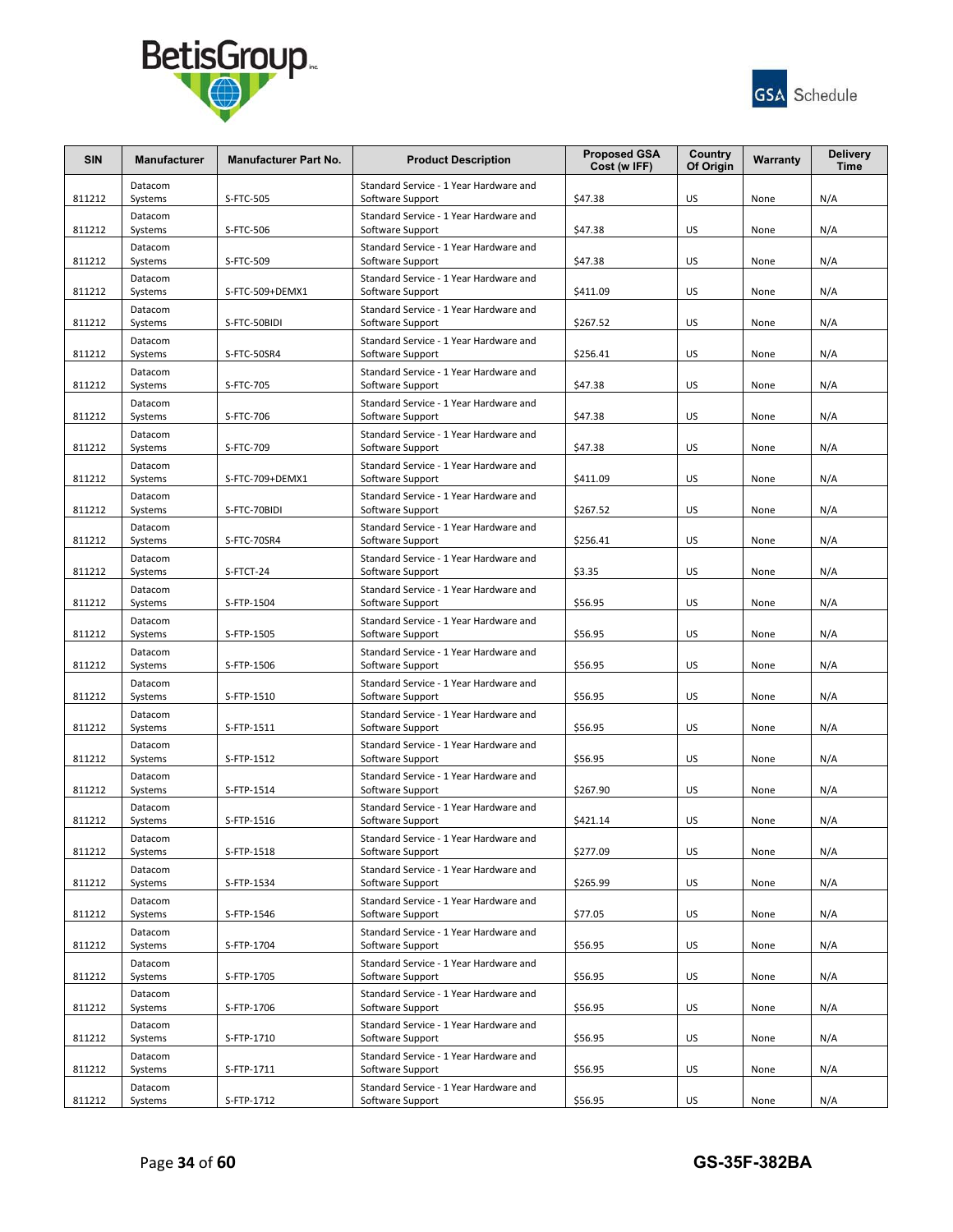



| <b>SIN</b>       | <b>Manufacturer</b>           | <b>Manufacturer Part No.</b> | <b>Product Description</b>                                                     | <b>Proposed GSA</b><br>Cost (w IFF) | Country<br>Of Origin | Warranty | <b>Delivery</b><br><b>Time</b> |
|------------------|-------------------------------|------------------------------|--------------------------------------------------------------------------------|-------------------------------------|----------------------|----------|--------------------------------|
| 811212           | Datacom<br>Systems            | S-FTP-1714                   | Standard Service - 1 Year Hardware and<br>Software Support                     | \$267.90                            | US                   | None     | N/A                            |
| 811212           | Datacom<br>Systems            | S-FTP-1716                   | Standard Service - 1 Year Hardware and<br>Software Support                     | \$421.14                            | US                   | None     | N/A                            |
| 811212           | Datacom<br>Systems            | S-FTP-1718                   | Standard Service - 1 Year Hardware and<br>Software Support                     | \$277.09                            | US                   | None     | N/A                            |
| 811212           | Datacom<br>Systems            | S-FTP-1734                   | Standard Service - 1 Year Hardware and<br>Software Support                     | \$265.99                            | US                   | None     | N/A                            |
| 811212           | Datacom<br>Systems            | S-FTP-1746                   | Standard Service - 1 Year Hardware and<br>Software Support                     | \$77.05                             | US                   | None     | N/A                            |
| 811212           | Datacom<br>Systems            | S-FTP-2504                   | Standard Service - 1 Year Hardware and<br>Software Support                     | \$100.40                            | US                   | None     | N/A                            |
| 811212           | Datacom<br>Systems            | S-FTP-2505                   | Standard Service - 1 Year Hardware and<br>Software Support                     | \$100.40                            | US                   | None     | N/A                            |
| 811212           | Datacom<br>Systems            | S-FTP-2506                   | Standard Service - 1 Year Hardware and<br>Software Support                     | \$100.40                            | US                   | None     | N/A                            |
| 811212           | Datacom<br>Systems            | S-FTP-2704                   | Standard Service - 1 Year Hardware and<br>Software Support                     | \$100.40                            | US                   | None     | N/A                            |
| 811212           | Datacom<br>Systems            | S-FTP-2705                   | Standard Service - 1 Year Hardware and<br>Software Support                     | \$100.40                            | US                   | None     | N/A                            |
| 811212           | Datacom<br>Systems            | S-FTP-2706                   | Standard Service - 1 Year Hardware and<br>Software Support                     | \$100.40                            | US                   | None     | N/A                            |
| 811212           | Datacom<br>Systems            | S-FTP-4504                   | Standard Service - 1 Year Hardware and<br>Software Support                     | \$190.95                            | US                   | None     | N/A                            |
| 811212           | Datacom<br>Systems            | S-FTP-4505                   | Standard Service - 1 Year Hardware and<br>Software Support                     | \$190.95                            | US                   | None     | N/A                            |
| 811212           | Datacom<br>Systems            | S-FTP-4506                   | Standard Service - 1 Year Hardware and<br>Software Support                     | \$190.95                            | US                   | None     | N/A                            |
| 811212           | Datacom<br>Systems            | S-FTP-4704                   | Standard Service - 1 Year Hardware and<br>Software Support                     | \$190.95                            | US                   | None     | N/A                            |
| 811212           | Datacom<br>Systems            | S-FTP-4705                   | Standard Service - 1 Year Hardware and<br>Software Support                     | \$190.95                            | US                   | None     | N/A                            |
| 811212           | Datacom<br>Systems            | S-FTP-4706                   | Standard Service - 1 Year Hardware and<br>Software Support                     | \$190.95                            | US                   | None     | N/A                            |
| 811212           | Datacom<br>Systems            | S-FTP-8504                   | Standard Service - 1 Year Hardware and<br>Software Support                     | \$439.80                            | US                   | None     | N/A                            |
| 811212           | Datacom<br>Systems            | S-FTP-8505                   | Standard Service - 1 Year Hardware and<br>Software Support                     | \$439.80                            | US                   | None     | N/A                            |
|                  | Datacom                       | S-FTP-8506                   | Standard Service - 1 Year Hardware and                                         | \$439.80                            | US                   | None     | N/A                            |
| 811212<br>811212 | Systems<br>Datacom<br>Systems | S-FTP-8704                   | Software Support<br>Standard Service - 1 Year Hardware and<br>Software Support | \$439.80                            | US                   | None     | N/A                            |
| 811212           | Datacom                       | S-FTP-8705                   | Standard Service - 1 Year Hardware and<br>Software Support                     | \$439.80                            | US                   | None     | N/A                            |
| 811212           | Systems<br>Datacom            | S-FTP-8706                   | Standard Service - 1 Year Hardware and                                         | \$439.80                            | US                   | None     | N/A                            |
|                  | Systems<br>Datacom            |                              | Software Support<br>Standard Service - 1 Year Hardware and                     |                                     | US                   |          |                                |
| 811212           | Systems<br>Datacom            | S-FTP-9504                   | Software Support<br>Standard Service - 1 Year Hardware and                     | \$1,330.88                          |                      | None     | N/A                            |
| 811212           | Systems<br>Datacom            | S-FTP-9505                   | Software Support<br>Standard Service - 1 Year Hardware and                     | \$1,330.88                          | US                   | None     | N/A                            |
| 811212           | Systems<br>Datacom            | S-FTP-9506                   | Software Support<br>Standard Service - 1 Year Hardware and                     | \$1,330.88                          | US                   | None     | N/A                            |
| 811212           | Systems<br>Datacom            | S-FTP-9704                   | Software Support<br>Standard Service - 1 Year Hardware and                     | \$1,330.88                          | US                   | None     | N/A                            |
| 811212           | Systems<br>Datacom            | S-FTP-9705                   | Software Support<br>Standard Service - 1 Year Hardware and                     | \$1,330.88                          | US                   | None     | N/A                            |
| 811212           | Systems<br>Datacom            | S-FTP-9706                   | Software Support<br>Standard Service - 1 Year Hardware and                     | \$1,330.88                          | US                   | None     | N/A                            |
| 811212           | Systems                       | S-FVS-1080                   | Software Support                                                               | \$1,243.78                          | US                   | None     | N/A                            |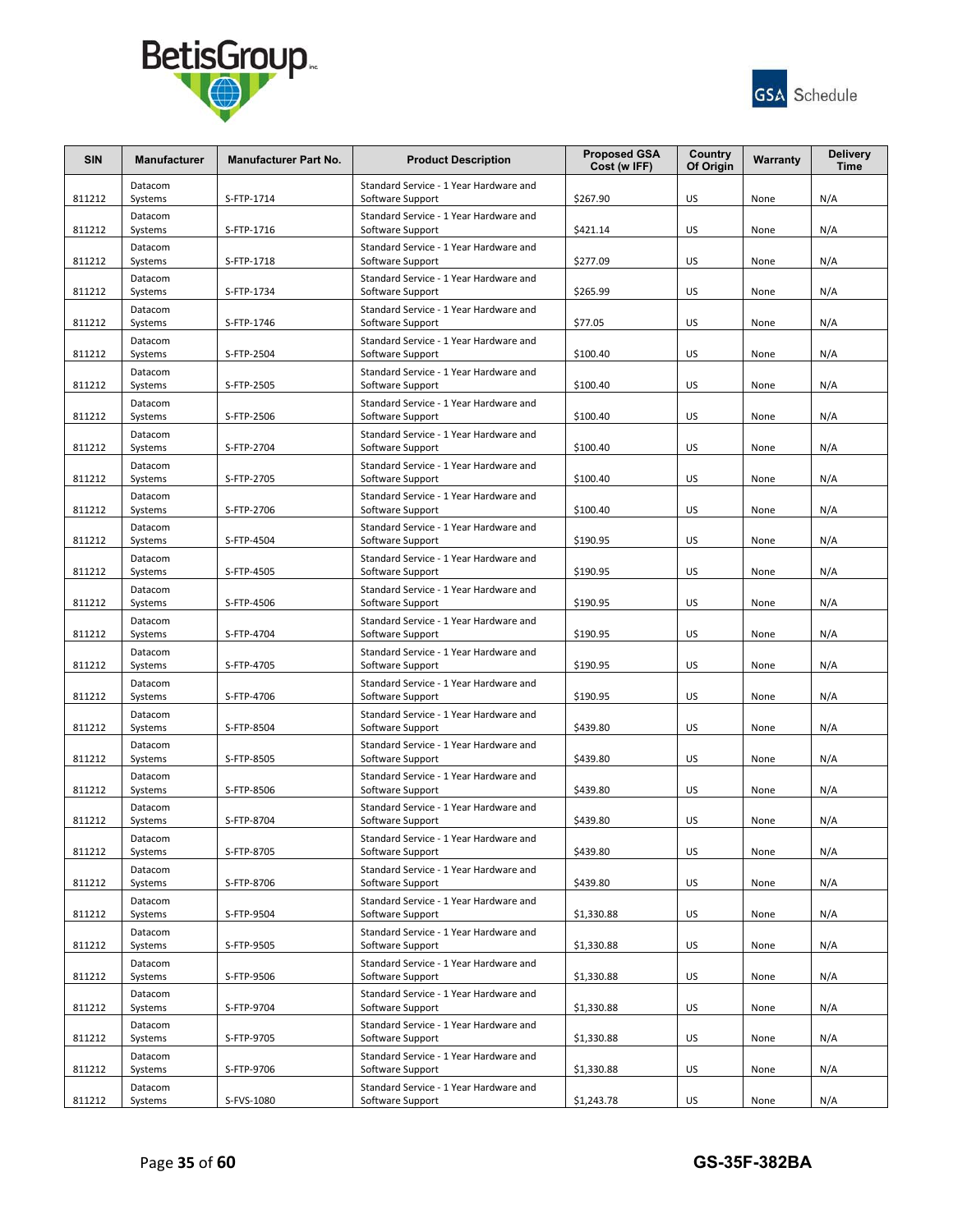



| <b>SIN</b>       | <b>Manufacturer</b>           | <b>Manufacturer Part No.</b>       | <b>Product Description</b>                                                     | <b>Proposed GSA</b><br>Cost (w IFF) | Country<br>Of Origin | Warranty | <b>Delivery</b><br><b>Time</b> |
|------------------|-------------------------------|------------------------------------|--------------------------------------------------------------------------------|-------------------------------------|----------------------|----------|--------------------------------|
| 811212           | Datacom<br>Systems            | S-RPS-12-5-AC                      | Standard Service - 1 Year Hardware and<br>Software Support                     | \$286.66                            | US                   | None     | N/A                            |
| 811212           | Datacom<br>Systems            | S-RPS-12-5-AC-SPARE-<br><b>PWR</b> | Standard Service - 1 Year Hardware and<br>Software Support                     | \$76.09                             | US                   | None     | N/A                            |
| 811212           | Datacom<br>Systems            | S-RPS-12-5-DC                      | Standard Service - 1 Year Hardware and<br>Software Support                     | \$286.66                            | US                   | None     | N/A                            |
| 811212           | Datacom<br>Systems            | S-RPS-12-5-DC-SPARE-<br><b>PWR</b> | Standard Service - 1 Year Hardware and<br>Software Support                     | \$76.09                             | US                   | None     | N/A                            |
| 811212           | Datacom<br>Systems            | S-RPS-12-5-SPARE-MGT               | Standard Service - 1 Year Hardware and<br>Software Support                     | \$76.09                             | US                   | None     | N/A                            |
| 811212           | Datacom<br>Systems            | S-SS-1204BT-BT-S                   | Standard Service - 1 Year Hardware and<br>Software Support                     | \$210.09                            | US                   | None     | N/A                            |
| 811212           | Datacom<br>Systems            | S-SS-1204BT-SFP-S                  | Standard Service - 1 Year Hardware and<br>Software Support                     | \$219.66                            | US                   | None     | N/A                            |
| 811212           | Datacom<br>Systems            | S-SS-1204LX-BT-S                   | Standard Service - 1 Year Hardware and<br>Software Support                     | \$248.37                            | US                   | None     | N/A                            |
| 811212           | Datacom<br>Systems            | S-SS-1204LX-SFP-S                  | Standard Service - 1 Year Hardware and<br>Software Support                     | \$305.80                            | US                   | None     | N/A                            |
| 811212           | Datacom<br>Systems            | S-SS-1204SX-BT-S                   | Standard Service - 1 Year Hardware and<br>Software Support                     | \$238.80                            | US                   | None     | N/A                            |
|                  | Datacom                       | S-SS-1204SX-SFP-S                  | Standard Service - 1 Year Hardware and                                         | \$296.23                            | US                   | None     | N/A                            |
| 811212<br>811212 | Systems<br>Datacom<br>Systems | S-SS-1210LX-BT-S                   | Software Support<br>Standard Service - 1 Year Hardware and<br>Software Support | \$420.66                            | US                   | None     | N/A                            |
|                  | Datacom                       |                                    | Standard Service - 1 Year Hardware and                                         |                                     |                      |          |                                |
| 811212           | Systems<br>Datacom            | S-SS-1210SX-BT-S                   | Software Support<br>Standard Service - 1 Year Hardware and                     | \$411.09                            | US                   | None     | N/A                            |
| 811212           | Systems<br>Datacom            | S-SS-2206BT-BT-S                   | Software Support<br>Standard Service - 1 Year Hardware and                     | \$305.80                            | US                   | None     | N/A                            |
| 811212           | Systems<br>Datacom            | S-SS-2206LX-SFP-S                  | Software Support<br>Standard Service - 1 Year Hardware and                     | \$344.09                            | US                   | None     | N/A                            |
| 811212           | Systems<br>Datacom            | S-SS-2206SX-SFP-S                  | Software Support<br>Standard Service - 1 Year Hardware and                     | \$344.09                            | US                   | None     | N/A                            |
| 811212           | Systems<br>Datacom            | S-SS-2210BT-BT/SFP-S               | Software Support<br>Standard Service - 1 Year Hardware and                     | \$430.23                            | US                   | None     | N/A                            |
| 811212           | Systems<br>Datacom            | S-SS-2212-CM-10G                   | Software Support<br>Standard Service - 1 Year Hardware and                     | \$4,572.66                          | US                   | None     | N/A                            |
| 811212           | Systems                       | S-SS-2212-CM1-10G                  | Software Support                                                               | \$4,572.66                          | US                   | None     | N/A                            |
| 811212           | Datacom<br>Systems            | S-SS-2212-CM2-10G                  | Standard Service - 1 Year Hardware and<br>Software Support                     | \$4,572.66                          | US                   | None     | N/A                            |
| 811212           | Datacom<br>Systems            | S-SS-2212-CM3-10G                  | Standard Service - 1 Year Hardware and<br>Software Support                     | \$4,572.66                          | US                   | None     | N/A                            |
| 811212           | Datacom<br>Systems            | S-SS-2212LR-10G-559                | Standard Service - 1 Year Hardware and<br>Software Support                     | \$4,572.66                          | US                   | None     | N/A                            |
| 811212           | Datacom<br>Systems            | S-SS-2212LR-10G-739                | Standard Service - 1 Year Hardware and<br>Software Support                     | \$4,572.66                          | US                   | None     | N/A                            |
| 811212           | Datacom<br>Systems            | S-SS-2212SR-10G-555                | Standard Service - 1 Year Hardware and<br>Software Support                     | \$4,498.01                          | US                   | None     | N/A                            |
| 811212           | Datacom<br>Systems            | S-SS-2212SR-10G-556                | Standard Service - 1 Year Hardware and<br>Software Support                     | \$4,498.01                          | US                   | None     | N/A                            |
| 811212           | Datacom<br>Systems            | S-SS-2212SR-10G-735                | Standard Service - 1 Year Hardware and<br>Software Support                     | \$4,498.01                          | US                   | None     | N/A                            |
| 811212           | Datacom<br>Systems            | S-SS-2212SR-10G-736                | Standard Service - 1 Year Hardware and<br>Software Support                     | \$4,498.01                          | US                   | None     | N/A                            |
| 811212           | Datacom<br>Systems            | S-SS-2222-CM-10G                   | Standard Service - 1 Year Hardware and<br>Software Support                     | \$5,569.99                          | US                   | None     | N/A                            |
| 811212           | Datacom<br>Systems            | S-SS-2222-CM1-10G                  | Standard Service - 1 Year Hardware and<br>Software Support                     | \$5,569.99                          | US                   | None     | N/A                            |
| 811212           | Datacom<br>Systems            | S-SS-2222LR-10G-559                | Standard Service - 1 Year Hardware and<br>Software Support                     | \$5,569.99                          | US                   | None     | N/A                            |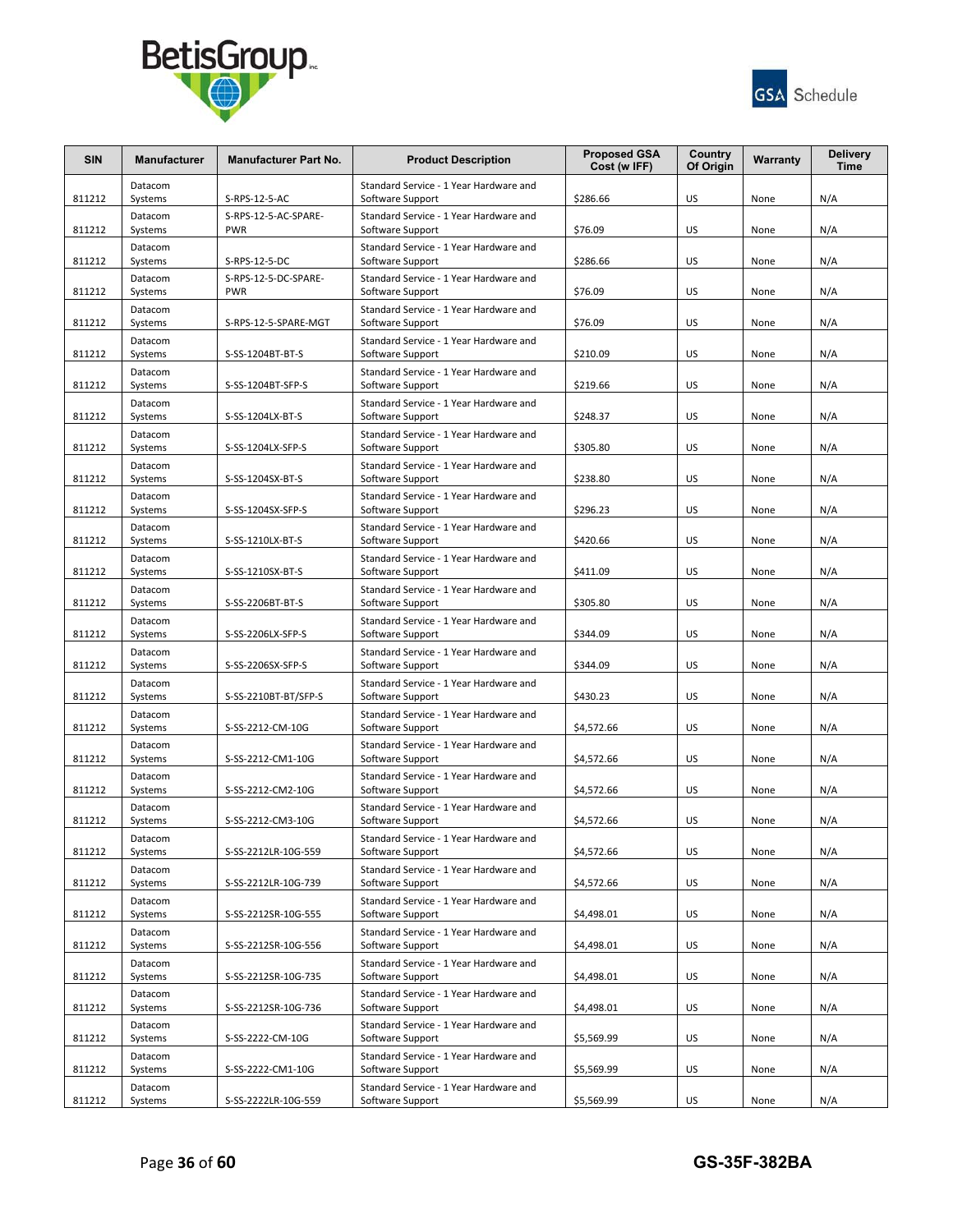



| <b>SIN</b> | <b>Manufacturer</b> | <b>Manufacturer Part No.</b> | <b>Product Description</b>                                             | <b>Proposed GSA</b><br>Cost (w IFF) | Country<br>Of Origin | Warranty | <b>Delivery</b><br><b>Time</b> |
|------------|---------------------|------------------------------|------------------------------------------------------------------------|-------------------------------------|----------------------|----------|--------------------------------|
| 811212     | Datacom<br>Systems  | S-SS-2222LR-10G-739          | Standard Service - 1 Year Hardware and<br>Software Support             | \$5,569.99                          | US                   | None     | N/A                            |
| 811212     | Datacom<br>Systems  | S-SS-2222SR-10G-555          | Standard Service - 1 Year Hardware and<br>Software Support             | \$5,416.85                          | US                   | None     | N/A                            |
| 811212     | Datacom<br>Systems  | S-SS-2222SR-10G-556          | Standard Service - 1 Year Hardware and<br>Software Support             | \$5,416.85                          | US                   | None     | N/A                            |
| 811212     | Datacom<br>Systems  | S-SS-2222SR-10G-735          | Standard Service - 1 Year Hardware and<br>Software Support             | \$5,416.85                          | US                   | None     | N/A                            |
| 811212     | Datacom<br>Systems  | S-SS-2222SR-10G-736          | Standard Service - 1 Year Hardware and<br>Software Support             | \$5,416.85                          | US                   | None     | N/A                            |
| 811212     | Datacom<br>Systems  | S-SS-4210BT-SFP-S            | Standard Service - 1 Year Hardware and<br>Software Support             | \$439.80                            | US                   | None     | N/A                            |
| 811212     | Datacom<br>Systems  | S-SS-G4C8C4S                 | Standard Service - 1 Year Hardware and<br>Software Support             | \$908.79                            | US                   | None     | N/A                            |
| 811212     | Datacom<br>Systems  | S-SS-G6C4C4S                 | Standard Service - 1 Year Hardware and<br>\$908.79<br>Software Support |                                     | US                   | None     | N/A                            |
| 811212     | Datacom<br>Systems  | S-SS-G8C4S                   | Standard Service - 1 Year Hardware and<br>Software Support             | \$908.79                            | US                   | None     | N/A                            |
| 811212     | Datacom<br>Systems  | $S-T1/E1-PT$                 | Standard Service - 1 Year Hardware and<br>Software Support             | \$85.66<br>US                       |                      | None     | N/A                            |
| 811212     | Datacom<br>Systems  | S-TS-1404-55                 | Standard Service - 1 Year Hardware and<br>Software Support             | \$909.17                            | US                   | None     | N/A                            |
| 811212     | Datacom<br>Systems  | S-TS-1404-55-RMCB            | Standard Service - 1 Year Hardware and<br>\$956.55<br>Software Support |                                     | US                   | None     | N/A                            |
| 811212     | Datacom<br>Systems  | S-TS-1404-56                 | Standard Service - 1 Year Hardware and<br>Software Support             | \$909.17                            | US                   | None     | N/A                            |
| 811212     | Datacom<br>Systems  | S-TS-1404-56-RMCB            | Standard Service - 1 Year Hardware and<br>Software Support             | \$956.55                            | US                   | None     | N/A                            |
| 811212     | Datacom<br>Systems  | S-TS-1404-59                 | Standard Service - 1 Year Hardware and<br>Software Support             | \$909.17                            | US                   | None     | N/A                            |
| 811212     | Datacom<br>Systems  | S-TS-1404-59-RMCB            | Standard Service - 1 Year Hardware and<br>Software Support             | \$956.55                            | US                   | None     | N/A                            |
| 811212     | Datacom<br>Systems  | S-TS-1404-75                 | Standard Service - 1 Year Hardware and<br>Software Support             | \$909.17                            | US                   | None     | N/A                            |
| 811212     | Datacom<br>Systems  | S-TS-1404-75-RMCB            | Standard Service - 1 Year Hardware and<br>Software Support             | \$956.55                            | US                   | None     | N/A                            |
|            | Datacom             | S-TS-1404-76                 | Standard Service - 1 Year Hardware and                                 | \$909.17                            | US                   |          | N/A                            |
| 811212     | Systems<br>Datacom  |                              | Software Support<br>Standard Service - 1 Year Hardware and             |                                     |                      | None     |                                |
| 811212     | Systems<br>Datacom  | S-TS-1404-76-RMCB            | Software Support<br>Standard Service - 1 Year Hardware and             | \$956.55                            | US                   | None     | N/A                            |
| 811212     | Systems<br>Datacom  | S-TS-1404-79                 | Software Support<br>Standard Service - 1 Year Hardware and             | \$909.17                            | US                   | None     | N/A                            |
| 811212     | Systems<br>Datacom  | S-TS-1404-79-RMCB            | Software Support<br>Standard Service - 1 Year Hardware and             | \$956.55                            | US                   | None     | N/A                            |
| 811212     | Systems<br>Datacom  | S-TS-1406-55                 | Software Support<br>Standard Service - 1 Year Hardware and             | \$928.32                            | US                   | None     | N/A                            |
| 811212     | Systems<br>Datacom  | S-TS-1406-55-RMCB            | Software Support<br>Standard Service - 1 Year Hardware and             | \$975.69                            | US                   | None     | N/A                            |
| 811212     | Systems<br>Datacom  | S-TS-1406-56                 | Software Support<br>Standard Service - 1 Year Hardware and             | \$928.32                            | US                   | None     | N/A                            |
| 811212     | Systems<br>Datacom  | S-TS-1406-56-RMCB            | Software Support<br>Standard Service - 1 Year Hardware and             | \$975.69                            | US                   | None     | N/A                            |
| 811212     | Systems<br>Datacom  | S-TS-1406-59                 | Software Support<br>Standard Service - 1 Year Hardware and             | \$928.32                            | US                   | None     | N/A                            |
| 811212     | Systems<br>Datacom  | S-TS-1406-59-RMCB            | Software Support<br>Standard Service - 1 Year Hardware and             | \$975.69                            | US                   | None     | N/A                            |
| 811212     | Systems<br>Datacom  | S-TS-1406-75                 | Software Support<br>Standard Service - 1 Year Hardware and             | \$928.32                            | US                   | None     | N/A                            |
| 811212     | Systems             | S-TS-1406-75-RMCB            | Software Support                                                       | \$975.69                            | US                   | None     | N/A                            |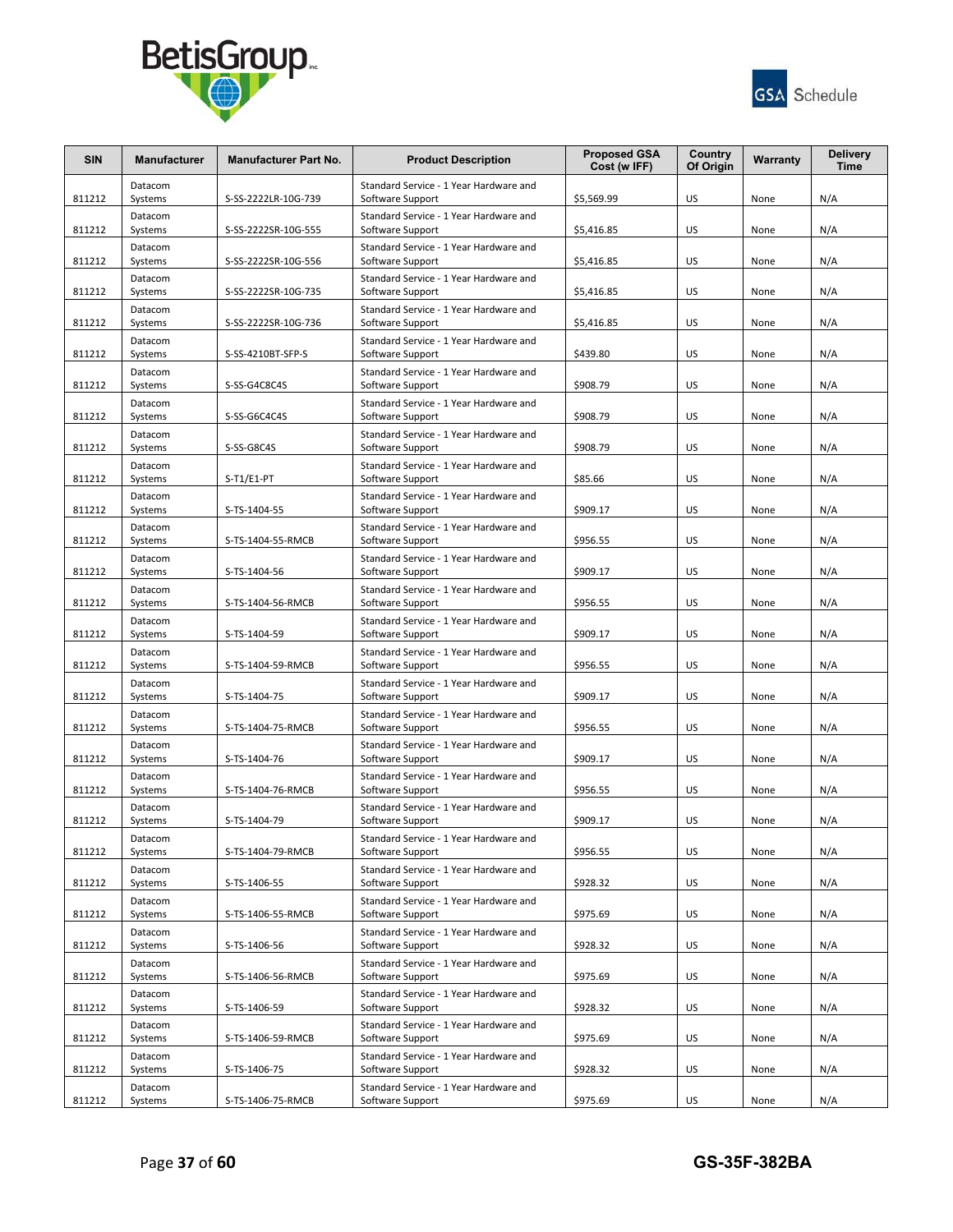



| <b>SIN</b> | <b>Manufacturer</b> | <b>Manufacturer Part No.</b> | <b>Product Description</b>                                             | <b>Proposed GSA</b><br>Cost (w IFF) | Country<br>Of Origin | Warranty | <b>Delivery</b><br><b>Time</b> |
|------------|---------------------|------------------------------|------------------------------------------------------------------------|-------------------------------------|----------------------|----------|--------------------------------|
| 811212     | Datacom<br>Systems  | S-TS-1406-76                 | Standard Service - 1 Year Hardware and<br>Software Support             | \$928.32                            | US                   | None     | N/A                            |
| 811212     | Datacom<br>Systems  | S-TS-1406-76-RMCB            | Standard Service - 1 Year Hardware and<br>Software Support             | \$975.69                            | US                   | None     | N/A                            |
| 811212     | Datacom<br>Systems  | S-TS-1406-79                 | Standard Service - 1 Year Hardware and<br>Software Support             | \$928.32                            | US                   | None     | N/A                            |
| 811212     | Datacom<br>Systems  | S-TS-1406-79-RMCB            | Standard Service - 1 Year Hardware and<br>Software Support             | \$975.69                            | US                   | None     | N/A                            |
| 811212     | Datacom<br>Systems  | S-TS-1408-55                 | Standard Service - 1 Year Hardware and<br>Software Support             | \$947.46                            | US                   | None     | N/A                            |
| 811212     | Datacom<br>Systems  | S-TS-1408-55-RMCB            | Standard Service - 1 Year Hardware and<br>Software Support             | \$994.84                            | US                   | None     | N/A                            |
| 811212     | Datacom<br>Systems  | S-TS-1408-56                 | Standard Service - 1 Year Hardware and<br>Software Support             | \$947.46                            | US                   | None     | N/A                            |
| 811212     | Datacom<br>Systems  | S-TS-1408-56-RMCB            | Standard Service - 1 Year Hardware and<br>Software Support             | \$994.84                            |                      | None     | N/A                            |
| 811212     | Datacom<br>Systems  | S-TS-1408-59                 | Standard Service - 1 Year Hardware and<br>Software Support             | \$947.46                            | US<br>US             | None     | N/A                            |
| 811212     | Datacom<br>Systems  | S-TS-1408-59-RMCB            | Standard Service - 1 Year Hardware and<br>Software Support             | \$994.84                            | US                   | None     | N/A                            |
| 811212     | Datacom             | S-TS-1408-75                 | Standard Service - 1 Year Hardware and                                 |                                     | US                   | None     | N/A                            |
| 811212     | Systems<br>Datacom  |                              | \$947.46<br>Software Support<br>Standard Service - 1 Year Hardware and |                                     | US                   | None     |                                |
|            | Systems<br>Datacom  | S-TS-1408-75-RMCB            | Software Support<br>\$994.84<br>Standard Service - 1 Year Hardware and |                                     |                      |          | N/A                            |
| 811212     | Systems<br>Datacom  | S-TS-1408-76                 | Software Support<br>Standard Service - 1 Year Hardware and             | \$947.46                            | US                   | None     | N/A                            |
| 811212     | Systems<br>Datacom  | S-TS-1408-76-RMCB            | Software Support<br>Standard Service - 1 Year Hardware and             | \$994.84                            | US                   | None     | N/A                            |
| 811212     | Systems<br>Datacom  | S-TS-1408-79                 | Software Support<br>Standard Service - 1 Year Hardware and             | \$947.46                            | US                   | None     | N/A                            |
| 811212     | Systems<br>Datacom  | S-TS-1408-79-RMCB            | Software Support<br>Standard Service - 1 Year Hardware and             | \$994.84                            | US                   | None     | N/A                            |
| 811212     | Systems<br>Datacom  | S-TS-2408-55-55              | Software Support<br>Standard Service - 1 Year Hardware and             | \$1,148.45                          | US                   | None     | N/A                            |
| 811212     | Systems<br>Datacom  | S-TS-2408-55-55-RMCB         | Software Support<br>Standard Service - 1 Year Hardware and             | \$1,195.83                          | US                   | None     | N/A                            |
| 811212     | Systems             | S-TS-2408-56-56              | Software Support                                                       | \$1,148.45                          | US                   | None     | N/A                            |
| 811212     | Datacom<br>Systems  | S-TS-2408-56-56-RMCB         | Standard Service - 1 Year Hardware and<br>Software Support             | \$1,195.83                          | US                   | None     | N/A                            |
| 811212     | Datacom<br>Systems  | S-TS-2408-59-59              | Standard Service - 1 Year Hardware and<br>Software Support             | \$1,148.45                          | US                   | None     | N/A                            |
| 811212     | Datacom<br>Systems  | S-TS-2408-59-59-RMCB         | Standard Service - 1 Year Hardware and<br>Software Support             | \$1,195.83                          | US                   | None     | N/A                            |
| 811212     | Datacom<br>Systems  | S-TS-2408-75-75              | Standard Service - 1 Year Hardware and<br>Software Support             | \$1,148.45                          | US                   | None     | N/A                            |
| 811212     | Datacom<br>Systems  | S-TS-2408-75-75-RMCB         | Standard Service - 1 Year Hardware and<br>Software Support             | \$1,195.83                          | US                   | None     | N/A                            |
| 811212     | Datacom<br>Systems  | S-TS-2408-76-76              | Standard Service - 1 Year Hardware and<br>Software Support             | \$1,148.45                          | US                   | None     | N/A                            |
| 811212     | Datacom<br>Systems  | S-TS-2408-76-76-RMCB         | Standard Service - 1 Year Hardware and<br>Software Support             | \$1,195.83                          | US                   | None     | N/A                            |
| 811212     | Datacom<br>Systems  | S-TS-2408-79-79              | Standard Service - 1 Year Hardware and<br>Software Support             | \$1,148.45                          | US                   | None     | N/A                            |
| 811212     | Datacom<br>Systems  | S-TS-2408-79-79-RMCB         | Standard Service - 1 Year Hardware and<br>Software Support             | \$1,195.83                          | US                   | None     | N/A                            |
| 811212     | Datacom<br>Systems  | S-VS-1012-F                  | Standard Service - 1 Year Hardware and<br>Software Support             | \$1,081.46                          | US                   | None     | N/A                            |
| 811212     | Datacom<br>Systems  | S-VS-1012-F-DC               | Standard Service - 1 Year Hardware and<br>Software Support             | \$1,081.46                          | US                   | None     | N/A                            |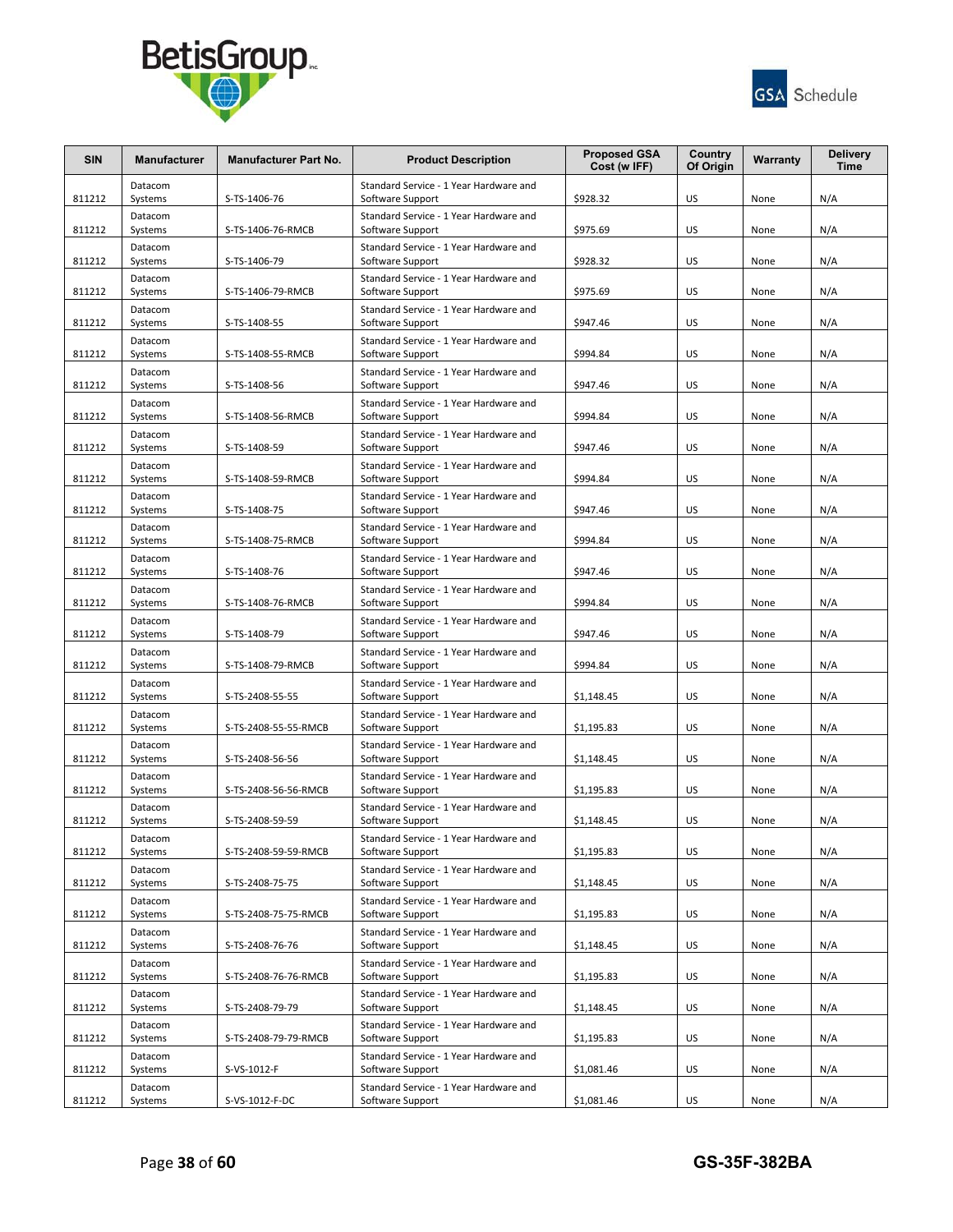



| <b>SIN</b> | <b>Manufacturer</b> | <b>Manufacturer Part No.</b> | <b>Proposed GSA</b><br><b>Product Description</b><br>Cost (w IFF)                                                                 |            | Country<br>Of Origin | Warranty | <b>Delivery</b><br><b>Time</b> |
|------------|---------------------|------------------------------|-----------------------------------------------------------------------------------------------------------------------------------|------------|----------------------|----------|--------------------------------|
| 811212     | Datacom<br>Systems  | S-VS-1024-F                  | Standard Service - 1 Year Hardware and<br>Software Support                                                                        | \$1.282.45 | US                   | None     | N/A                            |
| 811212     | Datacom<br>Systems  | S-VS-1024-F-DC               | Standard Service - 1 Year Hardware and<br>Software Support                                                                        | \$1,282.45 | US                   | None     | N/A                            |
| 811212     | Datacom<br>Systems  | S-VS-104                     | Standard Service - 1 Year Hardware and<br>Software Support                                                                        | \$95.23    | US                   | None     | N/A                            |
| 811212     | Datacom<br>Systems  | S-VS-1112-F                  | Standard Service - 1 Year Hardware and<br>Software Support                                                                        | \$1,177.17 | US                   | None     | N/A                            |
| 811212     | Datacom<br>Systems  | S-VS-1112-F-DC               | Standard Service - 1 Year Hardware and<br>Software Support                                                                        | \$1,177.17 | US                   | None     | N/A                            |
| 811212     | Datacom<br>Systems  | S-VS-1124-F                  | Standard Service - 1 Year Hardware and<br>Software Support                                                                        | \$1,502.59 | US                   | None     | N/A                            |
| 811212     | Datacom<br>Systems  | S-VS-1124-F-DC               | Standard Service - 1 Year Hardware and<br>Software Support                                                                        | \$1,502.59 | US                   | None     | N/A                            |
| 811212     | Datacom<br>Systems  | S-VS-1204BT-S                | Standard Service - 1 Year Hardware and<br>Software Support                                                                        | \$210.09   | US                   | None     | N/A                            |
| 811212     | Datacom<br>Systems  | S-VS-1208BT-S                | Standard Service - 1 Year Hardware and<br>Software Support                                                                        | \$334.52   | US                   | None     | N/A                            |
| 811212     | Datacom<br>Systems  | S-VS-1210BT/SFP-S            | Standard Service - 1 Year Hardware and<br>Software Support                                                                        | \$458.94   | US                   | None     | N/A                            |
| 811212     | Datacom<br>Systems  | S-VS-1210SFP-S               | Standard Service - 1 Year Hardware and<br>Software Support                                                                        | \$497.23   | US                   | None     | N/A                            |
| 811212     | Datacom<br>Systems  | S-VS-1212-F                  | Standard Service - 1 Year Hardware and<br>Software Support                                                                        | \$1,253.74 | US                   | None     | N/A                            |
| 811212     | Datacom<br>Systems  | S-VS-1212-F-DC               | Standard Service - 1 Year Hardware and<br>Software Support                                                                        | \$1,253.74 | US                   | None     | N/A                            |
| 811212     | Datacom<br>Systems  | S-VS-1224-F                  | Standard Service - 1 Year Hardware and<br>Software Support                                                                        | \$1,722.35 | US                   | None     | N/A                            |
| 811212     | Datacom<br>Systems  | S-VS-1224-F-DC               | Standard Service - 1 Year Hardware and<br>Software Support                                                                        | \$1,722.35 | US                   | None     | N/A                            |
| 811212     | Datacom<br>Systems  | S-VS-1408                    | Standard Service - 1 Year Hardware and<br>Software Support                                                                        | \$765.60   | US                   | None     | N/A                            |
| 811212     | Datacom<br>Systems  | S-VS-1408-RMCB               | Standard Service - 1 Year Hardware and<br>Software Support                                                                        | \$812.98   | US                   | None     | N/A                            |
| 811212     | Datacom<br>Systems  | S-VS-G16C4S                  | Standard Service - 1 Year Hardware and<br>Software Support                                                                        | \$822.65   | US                   | None     | N/A                            |
| 811212     | Datacom<br>Systems  | S-VS-M8S2Q                   | Standard Service - 1 Year Hardware and<br>Software Support                                                                        | \$955.69   | US                   | None     | N/A                            |
|            |                     |                              | Tornado F5-Laptop - Mobile Supercomputer<br>15.6-inch FHD 1920-by-1080 pixels or 4K                                               |            |                      |          |                                |
| 33411      | Eurocom             | NB-MS16L1-156F               | UltraHD 3840-by-2160 pixels; eDP<br>Sky X4C - Laptop - Mobile Supercomputer                                                       | \$1,544.22 | CA                   | 1 Year   | 15 Days                        |
|            |                     |                              | 15.6-inch 4K UltraHD 60Hz 3840-by-2160,<br>FHD 60Hz 1920-by-1080 or FHD 120Hz                                                     |            |                      |          |                                |
| 33411      | Eurocom             | NB-P751TM1-156G              | 1920x1080 pixels; G-sync (optional)<br>Sky X9C - Laptop - Mobile Supercomputer                                                    | \$1,544.22 | CA                   | 1 Year   | 15 Days                        |
| 33411      | Eurocom             | NB-P870TM1-173F              | 17.3" Coffee Lake based SLI Ready and VR<br>Ready super high performance<br>supercomputer laptop.                                 | \$1,702.84 | CA                   | 1 Year   | 15 Days                        |
|            |                     |                              | Tornado F5SE - Laptop - Mobile Server 15.6"<br>(39.62cm); FHD 1920-by-1080 pixels; WLED                                           |            |                      |          |                                |
| 33411      | Eurocom             | NB-MS16L14-F5SE              | backlit; eDP; LCD panel                                                                                                           | \$1,930.73 | CA                   | 1 Year   | 15 Days                        |
| 33411      | Eurocom             | NB-MS17A5-173E               | Tornado F7W - Laptop - Mobile Workstation<br>17.3" (43.9 cm) 120 hz FHD 1920-by-1080<br>pixels; 94% NTSE; TN;3 ms; eDP; LCD panel | \$3,243.22 | CA                   | 1 Year   | 15 Days                        |
|            |                     |                              | Commander 2 - Laptop - Ultra Portable<br>15.6-inch FHD 1920-by-1080 pixels; 16:9                                                  |            |                      |          |                                |
| 33411      | Eurocom             | NB-350TV-156E                | panel; 3.8mm; eDP; LCD can be open up to<br>180 degrees.                                                                          | \$1,389.42 | CA                   | 1 Year   | 15 Days                        |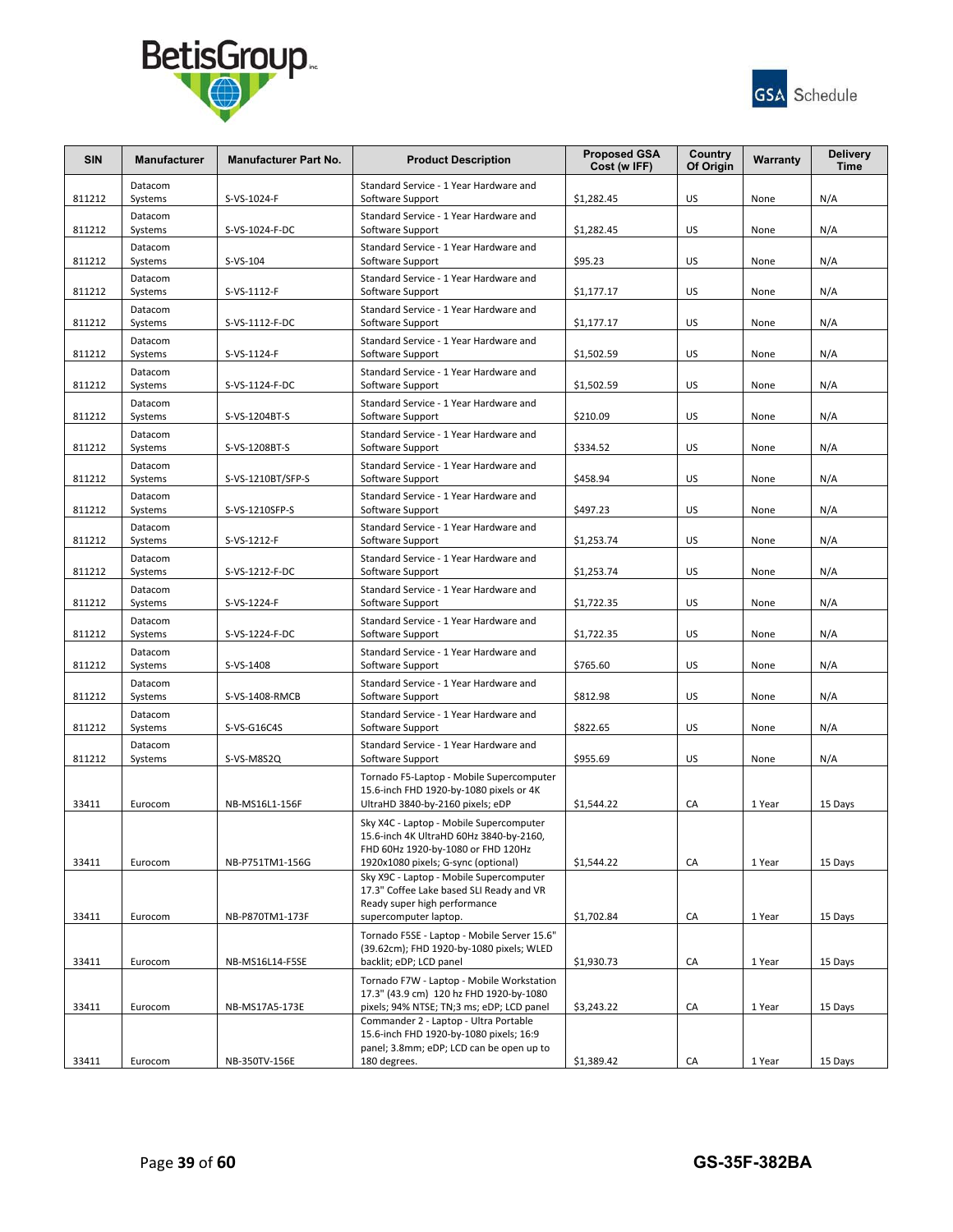



| <b>SIN</b> | <b>Manufacturer</b> | <b>Manufacturer Part No.</b> | <b>Product Description</b>                                                                                                                                                                                                                                                                                                                                                                                                                                                                                                                                                                                                                                                     | <b>Proposed GSA</b><br>Cost (w IFF) | Country<br>Of Origin | Warranty | <b>Delivery</b><br><b>Time</b> |
|------------|---------------------|------------------------------|--------------------------------------------------------------------------------------------------------------------------------------------------------------------------------------------------------------------------------------------------------------------------------------------------------------------------------------------------------------------------------------------------------------------------------------------------------------------------------------------------------------------------------------------------------------------------------------------------------------------------------------------------------------------------------|-------------------------------------|----------------------|----------|--------------------------------|
|            |                     |                              | Tornado F5W - 15.6-inch (39.6cm); 60Hz<br>FHD 1920x1080; Matte; IPS; C/R 700:1;<br>300cd/m2; NTSC 72%; eDP<br>Quadro M1000M; 2GB GDDR5; N16P-Q1;<br>512 CUDA; MXM 3.0a; 40W<br>Xeon E3-1240 v5; 4C/8T; 8MB L3; 3.5GHz;<br>FCLGA1151; 14nm; 80W; SKL<br>16GB; 2x 8GB; DDR4-2400; 260-pin; 1.2V; 2<br>SODIMMs; Micron                                                                                                                                                                                                                                                                                                                                                            |                                     |                      |          |                                |
|            |                     |                              | 1TB; 7200rpm; SATA3; Seagate BarraCuda<br>Pro; ST1000LM049; 7mm 2.5in<br>2-in-1: 802.11ac WLAN+Bluetooth 5; Intel<br>Wireless-AC 9260; M.2 2230; up to<br>1.73Gbps<br>230W AC Adapter; 100V-250V; Auto-                                                                                                                                                                                                                                                                                                                                                                                                                                                                        |                                     |                      |          |                                |
| 33411      | Eurocom             | NB-MS16L1-156FMW             | Switching<br>1 Year Warranty"                                                                                                                                                                                                                                                                                                                                                                                                                                                                                                                                                                                                                                                  | \$1,273.56                          | CA                   | 1 Year   | 15 Days                        |
| 33411      | Eurocom             | NB-P870DM2-173E              | Sky X9E2 - The Sky X9E2 is a VR SLI Ready<br>super high performance supercomputer<br>laptop. Base Configuration:<br>17.3-inch (43.9cm); 60Hz; FHD 1920x1080;<br>Matte; IPS; 300nts; 700:1; 72% NTSC; eDP<br>8GB GDDR5; NVIDIA GeForce GTX 1070;<br>2048 CUDA; N17E-G2; MXM 3.1<br>4GHz (up to 4.2GHz) Intel Core i7-6700K;<br>4C/8T; 8MB; 14nm; LGA1151; 91W<br>16GB; 2x 8GB; DDR4-2400; 260-pin; 1.2V; 2<br>SODIMMs; Micron<br>1TB; 7200rpm; SATA3; Seagate BarraCuda<br>Pro; ST1000LM049; 7mm 2.5in<br>2-in-1: 802.11a/b/g/n/ac WLAN+Bluetooth<br>4.2; Intel Wireless-AC 8260; M.2 2230; up to<br>867Mbps; 2.4GHz/5GHz<br>330W AC Adapter; Auto-switching<br>1 Year Warranty | \$3,224.69                          | CA                   | 1 Year   | 15 Days                        |
| 33411      | Eurocom             | NB-P775TM1-173F              | <b>Base Configuration:</b><br>17.3-inch (43.9cm); 60Hz; FHD 1920x1080;<br>Matte; IPS; 300nts; 700:1; 72% NTSC; eDP<br>Quadro P3000; 6GB GDDR5; N17E-Q1; 1280<br>CUDA; MXM 3.1; 82x105mm; 75W; Win 10<br>Only<br>3.6GHz (up to 4.9GHz) Intel Core i7-9700KF;<br>8C/8T; 12MB L3; 14nm; Coffee Lake;<br>LGA1151; 95W<br>16GB; 2x 8GB; DDR4-2400; CL14; 260-pin;<br>1.2V; Kingston HyperX; 2 SODIMMs<br>1TB; 7200rpm; SATA3; Seagate BarraCuda<br>Pro; ST1000LM049; 7mm 2.5in<br>2-in-1: 802.11ac WLAN+Bluetooth 5; Intel<br>Wireless-AC 9260; M.2 2230; up to<br>1.73Gbps<br>330W AC Adapter; Auto-switching<br>1 Year Warranty                                                   | \$2,223.63                          | CA                   | 1 Year   | 15 Days                        |
|            |                     |                              | P5 Pro SE- EUROCOM P5 Pro Mobile Server<br>supports up to 20TB of storage with four<br>SATA3 6Gb/s physical drives in RAID<br>$0/1/5/10$ , up to 32GB of memory and is<br>powered by Intel's line of XEON E3-1200 v3                                                                                                                                                                                                                                                                                                                                                                                                                                                           |                                     |                      |          |                                |
| 33411      | Eurocom             | NB-P750ZM-156F               | series processors.                                                                                                                                                                                                                                                                                                                                                                                                                                                                                                                                                                                                                                                             | \$2,316.32                          | CA                   | 1 Year   | 15 Days                        |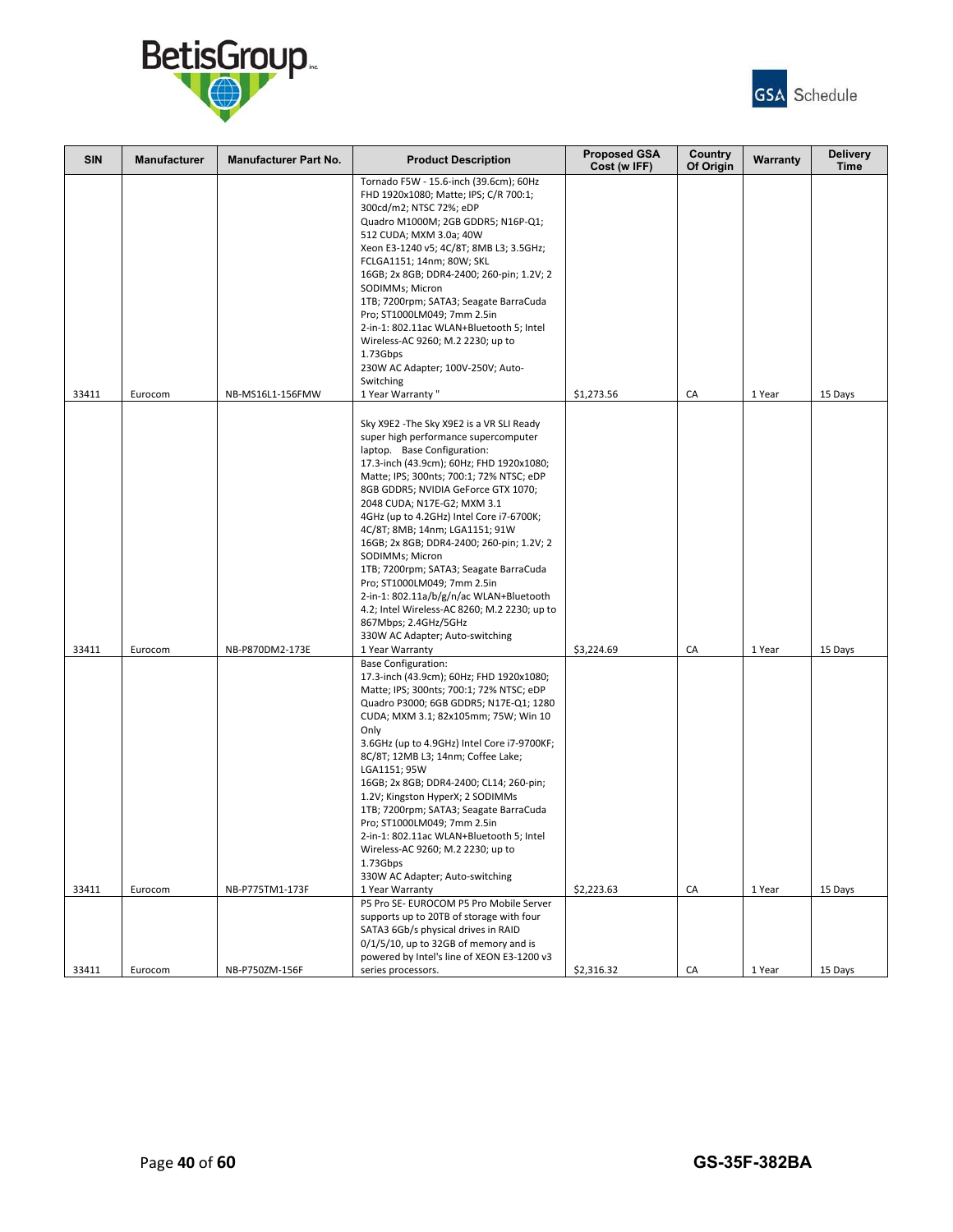



| <b>SIN</b> | <b>Manufacturer</b>          | <b>Manufacturer Part No.</b> | <b>Product Description</b>                                                          | <b>Proposed GSA</b><br>Cost (w IFF) | Country<br>Of Origin | Warranty  | <b>Delivery</b><br><b>Time</b> |
|------------|------------------------------|------------------------------|-------------------------------------------------------------------------------------|-------------------------------------|----------------------|-----------|--------------------------------|
|            |                              |                              | Nightsky ARX15 - Base Configuration:<br>15.6-inch (39.6cm); FHD 1920x1080; 144Hz;   |                                     |                      |           |                                |
|            |                              |                              | Matte; IPS; NTSC 72%; 300 cd/m2; eDP                                                |                                     |                      |           |                                |
|            |                              |                              | NVIDIA GeForce RTX 2070; 8GB GDDR6;                                                 |                                     |                      |           |                                |
|            |                              |                              | 2304 CUDA Cores; N18E-G2; BGA; on-board                                             |                                     |                      |           |                                |
|            |                              |                              | AMD Ryzen 7 3700X; 8C/16T; Desktop<br>Processor; 7nm Zen-2 Architecture; AM4        |                                     |                      |           |                                |
|            |                              |                              | socket                                                                              |                                     |                      |           |                                |
|            |                              |                              | 16GB; 2x 8GB; DDR4; 2666Hz; CL15; 260-                                              |                                     |                      |           |                                |
|            |                              |                              | pin;1.2V; Kingston HyperX; 2 SODIMMs                                                |                                     |                      |           |                                |
|            |                              |                              | 1TB;SSHD; SATA3; Seagate FireCuda<br>ST1000LX015; 2.5in; 7mm                        |                                     |                      |           |                                |
|            |                              |                              | 2-in-1: 802.11ac WLAN+Bluetooth 5; Intel                                            |                                     |                      |           |                                |
|            |                              |                              | Wireless-AC 9260; M.2 2230; up to                                                   |                                     |                      |           |                                |
|            |                              |                              | 1.73Gbps<br>230W AC Adapter; 100V-250V; Auto-                                       |                                     |                      |           |                                |
|            |                              |                              | Switching                                                                           |                                     |                      |           |                                |
| 33411      | Eurocom                      | MB-NH51AF1-156L              | 1 Year Warranty                                                                     | \$1,852.87                          | CA                   | 1 Year    | 15 Days                        |
|            |                              |                              | TAG GD3030-100 IP65 Tablet with Intel                                               |                                     |                      |           |                                |
|            |                              |                              | Core i5-4300U vPro 1.9GHz, 4GB RAM,<br>120G SSD, 10.1" Capacitive Touch Only,       |                                     |                      |           |                                |
|            |                              |                              | Windows 10 IoT Enterprise 2015 LTSB                                                 |                                     |                      |           |                                |
|            |                              |                              | (64bit, English), BT4.0, Wi-Fi a/b/g/n/ac,                                          |                                     |                      |           |                                |
|            |                              |                              | 2MP/5MP camera, GPS, RS-232, Standard                                               |                                     |                      |           |                                |
| 33411      | <b>TAG Global</b><br>Systems | TAGGD3030-100                | 4500mAh hot-swappable battery, US power<br>cord, Accessories, black bezel           | \$2,447.18                          | TW                   | 15 months | 21 days                        |
|            |                              |                              | TAG GD3030-200 IP65 Tablet with Intel                                               |                                     |                      |           |                                |
|            |                              |                              | Core i5-4300U vPro 1.9GHz, 4GB RAM,                                                 |                                     |                      |           |                                |
|            |                              |                              | 120G SSD, 10.1" Capacitive Touch with                                               |                                     |                      |           |                                |
|            |                              |                              | Digitizer, Windows 10 IoT Enterprise 2015<br>LTSB (64bit, English), BT4.0, Wi-Fi    |                                     |                      |           |                                |
|            |                              |                              | a/b/g/n/ac, 2MP/5MP camera, GPS, RS-232,                                            |                                     |                      |           |                                |
|            | <b>TAG Global</b>            |                              | Standard 4500mAh hot-swappable battery,                                             |                                     |                      |           |                                |
| 33411      | Systems                      | TAGGD3030-200                | US power cord, Accessories, black bezel<br>TAG GD3030-200 IP65 Tablet with Intel    | \$2,837.36                          | TW                   | 15 months | 21 days                        |
|            |                              |                              | Core i5-5350U vPro 1.8GHz, 8GB RAM,                                                 |                                     |                      |           |                                |
|            |                              |                              | 256G SSD, 10.1" Capacitive Touch Only,                                              |                                     |                      |           |                                |
|            |                              |                              | Windows 10 IoT Enterprise 2015 LTSB                                                 |                                     |                      |           |                                |
|            |                              |                              | (64bit, English), BT4.0, Wi-Fi a/b/g/n/ac,<br>2MP/5MP camera, GPS, RS-232, Standard |                                     |                      |           |                                |
|            | <b>TAG Global</b>            |                              | 4500mAh hot-swappable battery, US power                                             |                                     |                      |           |                                |
| 33411      | Systems                      | TAGGD3030-300                | cord, Accessories, black bezel                                                      | \$2,996.47                          | TW                   | 15 months | 21 days                        |
|            |                              |                              | TAG GD3030-400 IP65 Tablet with Intel                                               |                                     |                      |           |                                |
|            |                              |                              | Core i5-5350U vPro 1.8GHz ;8GB RAM,<br>128G SSD, 10.1" Capacitive Touch with        |                                     |                      |           |                                |
|            |                              |                              | Digitizer, Windows 10 IoT Enterprise 2015                                           |                                     |                      |           |                                |
|            |                              |                              | LTSB (64bit, English), BT4.0, Wi-Fi                                                 |                                     |                      |           |                                |
|            |                              |                              | a/b/g/n/ac, 2MP/5MP camera, GPS, 4G<br>LTE, RS-232, Standard 4500mAh hot-           |                                     |                      |           |                                |
|            | <b>TAG Global</b>            |                              | swappable battery, US Power cord,                                                   |                                     |                      |           |                                |
| 33411      | Systems                      | TAGGD3030-400                | Accessories, black bezel                                                            | \$3,300.47                          | TW                   | 15 months | 21 days                        |
| 33411      | <b>TAG Global</b><br>Systems | TAGGD3030-EB                 | TAG GD3030 Extended 9000mAh Battery                                                 | \$184.67                            | TW                   | 15 months | 21 days                        |
|            | <b>TAG Global</b>            |                              |                                                                                     |                                     |                      |           |                                |
| 33411      | Systems                      | TAGGD3030-SB                 | TAG GD3030 Standard 4500mAh Battery                                                 | \$99.44                             | TW                   | 15 months | 21 days                        |
|            | <b>TAG Global</b>            |                              |                                                                                     |                                     |                      |           |                                |
| 33411      | Systems<br><b>TAG Global</b> | TAGGD3030-VC                 | TAG GD3030 Vehicle Charger                                                          | \$118.38                            | TW                   | 15 months | 21 days                        |
| 33411      | Systems                      | TAGGD3030-SCRNFC             | TAG GD3030 Smart Card Reader and NFC                                                | \$179.94                            | TW                   | 15 months | 21 days                        |
|            | <b>TAG Global</b>            |                              | TAG GD3030 Desktop Docking, I/O: USB 2.0                                            |                                     |                      |           |                                |
| 33411      | Systems                      | TAGGD3030-DT4F               | X4, RJ45 X1, VGA X1, HDMI X1                                                        | \$355.14                            | TW                   | 15 months | 21 days                        |
|            | <b>TAG Global</b>            |                              |                                                                                     |                                     |                      |           |                                |
| 33411      | Systems                      | TAGGD3030-VD4M               | TAG GD3030 Vehicle docking - Pure mount                                             | \$321.05                            | TW                   | 15 months | 21 days                        |
|            | <b>TAG Global</b>            |                              | TAG GD3030 Vehicle docking - Simple IO<br>SKU with Cigar Type DC cable, * I/O: USB  |                                     |                      |           |                                |
| 33411      | Systems                      | TAGGD3030-VD4S               | 2.0 x2, RF Passthrough x2                                                           | \$453.64                            | TW                   | 15 months | 21 days                        |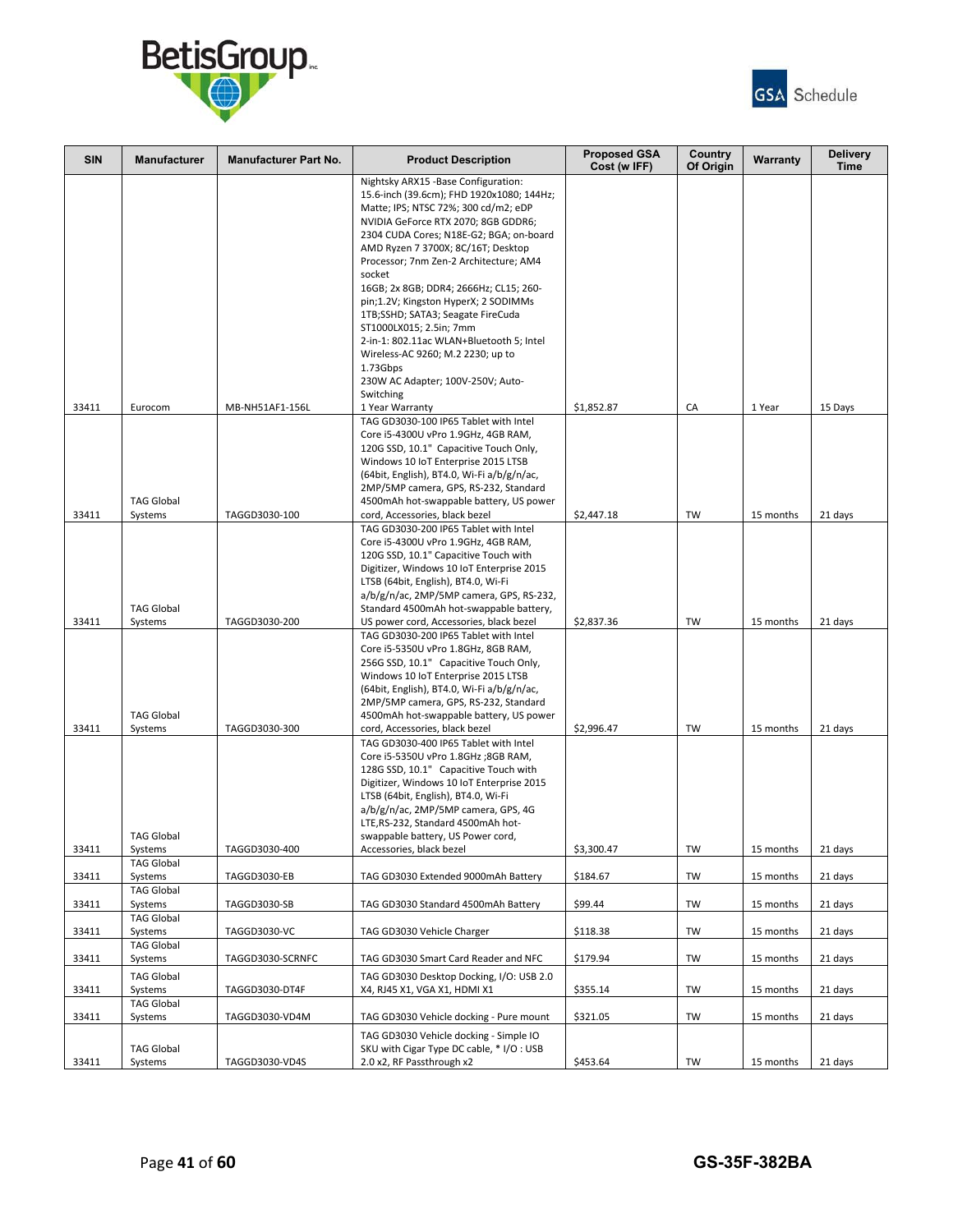



| <b>SIN</b> | <b>Manufacturer</b>          | <b>Manufacturer Part No.</b> | <b>Product Description</b>                                                                                                                                                                                                                                                                                                                                                                                                                                                                                                                | <b>Proposed GSA</b><br>Cost (w IFF) | Country<br>Of Origin | Warranty  | <b>Delivery</b><br><b>Time</b> |
|------------|------------------------------|------------------------------|-------------------------------------------------------------------------------------------------------------------------------------------------------------------------------------------------------------------------------------------------------------------------------------------------------------------------------------------------------------------------------------------------------------------------------------------------------------------------------------------------------------------------------------------|-------------------------------------|----------------------|-----------|--------------------------------|
| 33411      | <b>TAG Global</b>            | TAGGD3030-VD4FC              | TAG GD3030 Vehicle docking - Full IO SKU<br>with Cigar Type DC cable, * I/O: USB 2.0 x4,<br>RF Passthrough x2, RS-232 x2, RJ45 x1, VGA<br>x1, HDMI x1, DI x4, DO x4                                                                                                                                                                                                                                                                                                                                                                       | \$624.11                            | <b>TW</b>            | 15 months |                                |
|            | Systems<br><b>TAG Global</b> |                              |                                                                                                                                                                                                                                                                                                                                                                                                                                                                                                                                           |                                     |                      |           | 21 days                        |
| 33411      | Systems                      | TAGGD3030-VB                 | TAG GD3030 VESA bracket                                                                                                                                                                                                                                                                                                                                                                                                                                                                                                                   | \$113.65                            | <b>TW</b>            | 15 months | 21 days                        |
| 811212     | <b>TAG Global</b><br>Systems | TAGGD3030-EXTWAR1            | TAG GD 3030 Additional 1 year Warranty                                                                                                                                                                                                                                                                                                                                                                                                                                                                                                    | \$283.17                            | TW                   | 1 Year    | 21 days                        |
| 811212     | <b>TAG Global</b><br>Systems | TAGGD3030-EXTWAR2            | \$345.67<br>TAG GD3030 Additional 2 year Warranty                                                                                                                                                                                                                                                                                                                                                                                                                                                                                         |                                     | TW                   | 2 Year    | 21 days                        |
| 33411      | <b>TAG Global</b><br>Systems | 65-0065-200R                 | TAG TECSLATE 65" Includes: 16GB, 1TB,<br>DVD Blu-ray, 10-Point Touchscreen, HD<br>Webcam, Keyboard, Mouse, Stylus, 1080P,<br>Anti Glare Glass, 64 Bit OS, Latest Microsoft<br>Windows™ Software, Intel® Core™ i7<br>Processor, Intel® Video Card, Digital Signage<br>Software, 3D Presentigo Software, Multiple<br>inputs, HDMI, USB, Ethernet, TECSLATE Pro<br>whiteboard software, Tablet/Smartphone<br>mirroring software, Quad Split Screen, 200<br>Channel Digital TV Tuner built in, Rolling<br>Cart, 3 YEAR Manufacturer Warranty. | \$14,205.75                         | <b>TW</b>            | 15 months | 14 days                        |
| 33411      | <b>TAG Global</b><br>Systems | 86-0086-800R                 | TAG TECSLATE 86" Includes: 16GB, 1TB.<br>DVD Blu-ray, 10-point touchscreen, HD<br>Webcam, Keyboard, Mouse, Stylus, 4K, Anti<br>Glare Glass, 64 Bit OS, latest Microsoft<br>Windows™ Software, Intel® Core™ i7<br>Processor, Intel® Video Card, Digital Signage<br>Software, 3D Presentigo Software, Multiple<br>inputs, HDMI, USB, Ethernet, TECSLATE Pro<br>whiteboard software, Tablet/Smartphone<br>mirroring software, Quad Split Screen,<br>Digital TV Tuner USB, Rolling Cart, 3 YEAR<br>Manufacturer Warranty.                     | \$18,941.00                         | TW                   | 15 months | 14 days                        |

| Betis Group, Inc. GSA Hourly Rates                     |                                    |                                   |  |  |  |
|--------------------------------------------------------|------------------------------------|-----------------------------------|--|--|--|
|                                                        | <b>CLIENT SITE</b><br><b>RATES</b> | <b>BETIS SITE</b><br><b>RATES</b> |  |  |  |
|                                                        | 1/1/2020                           | 1/1/2020                          |  |  |  |
|                                                        | To                                 | To                                |  |  |  |
| <b>Labor Category</b>                                  | 12/31/2020                         | 12/31/2020                        |  |  |  |
| <b>MANAGEMENT FUNCTIONAL AREA</b>                      |                                    |                                   |  |  |  |
| Senior Program Manager                                 | 135.01                             | 139.06                            |  |  |  |
| Project Manager                                        | 97.81                              | 100.74                            |  |  |  |
| <b>APPLICATIONS SOFTWARE FUNCTIONAL</b><br><b>AREA</b> |                                    |                                   |  |  |  |
| Software Engineer                                      | 139.76                             | 143.95                            |  |  |  |
| Programmer/Analyst                                     | 106.89                             | 110.10                            |  |  |  |
| <b>DATA MANAGEMENT FUNCTIONAL AREA</b>                 |                                    |                                   |  |  |  |
| Senior Database Management Consultant                  | 137.99                             | 142.13                            |  |  |  |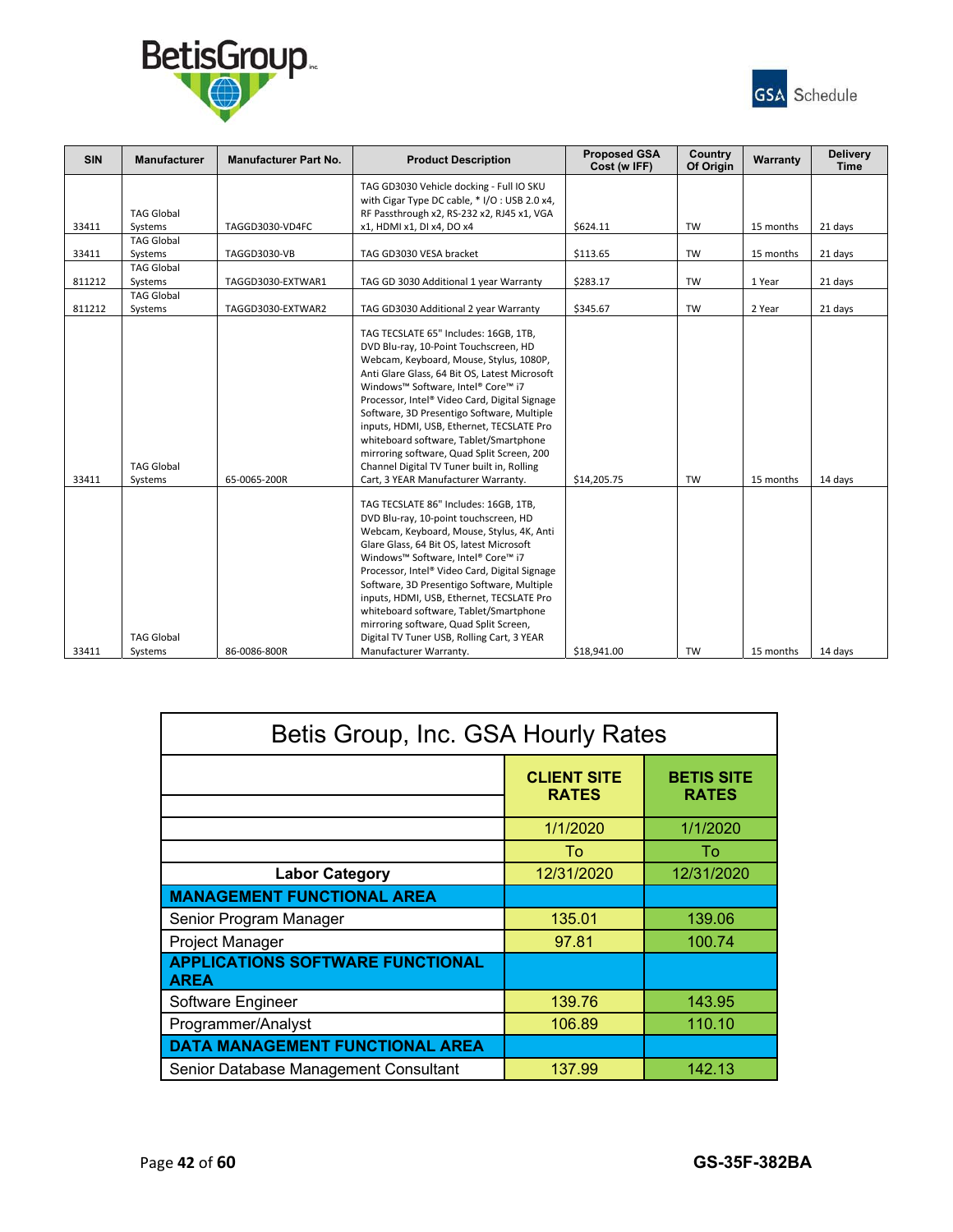



# **2. Maximum order**

OLM, Order Level Materials is subject to a NTE order of 33.33% of a single total contract value purchase request or the total of all tasks under a BPA.

SIN 33411, Purchase of New Electronic Equipment: \$500,000; reference 52.216-19 Order Limitations (All dollar amounts are exclusive of any discount for prompt payment, if applicable.)

SIN 811212, Computer and Office Machine Repair and Maintenance: \$500,000; reference 52.216-19 Order Limitations (All dollar amounts are exclusive of any discount for prompt payment, if applicable.)

SIN 54151S, Information Technology Professional Services: \$500,000; reference 52.216- 19 Order Limitations (All dollar amounts are exclusive of any discount for prompt payment, if applicable.)

### **3. Minimum order**

OLM, Order Level Materials is not subject to an order minimum and must be used only in conjunction with satisfying a Total Solution for products and/or services under the contract award

SIN 33411, Purchase of New Electronic Equipment: \$100; reference 52.216-19 Order Limitations

SIN 811212, Computer and Office Machine Repair and Maintenance: \$100; reference 52.216-19 Order Limitations

SIN 54151S, Information Technology Professional Services: \$100; reference 52.216.19 Order Limitations

### **4. Geographic coverage (delivery area)**

*Domestic delivery* is delivery within the 48 contiguous states, Alaska, Hawaii, Puerto Rico, Washington, DC, and U.S. Territories. Domestic delivery also includes a port or consolidation point, within the aforementioned areas, for orders received from overseas activities.

The Geographic Scope of Contract will be domestic delivery only.

#### **5. Points of Production**

 BOX IT Design Raabjergvej 1 - Port 11 Espergaerde, Sealand, 3060 **Denmark** 

 DataCom Systems, Inc. 9 Adler Drive East Syracuse, NY 13057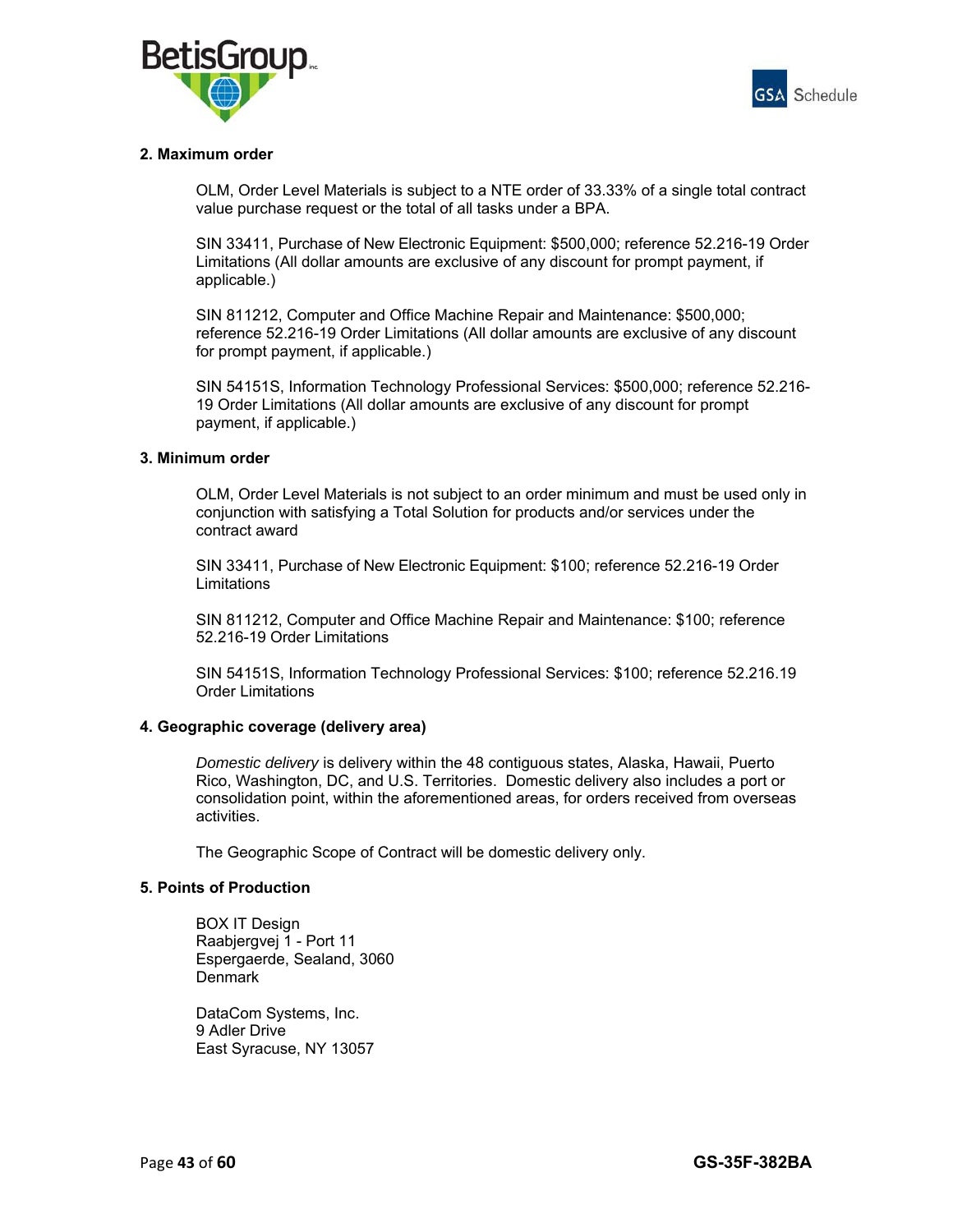



Eurocom Corporation 148 Colonnade Road Ottawa, Ontario K2E 7R4

 TAG Global Systems LLC 575 Washington St. Suite 1 Pembroke, MA 02359

For SIN 54151S, Not Applicable

# **6. Discounts**

Prices shown are NET prices. Basic discounts have been deducted.

# **7. Quantity Discounts**

None.

### **8. Prompt payment terms**

0.5% Net 10 days from receipt of invoice or date of acceptance, whichever is later.

# **9a. Government purchase cards are accepted at or below the micro-purchase threshold.**

### **9b. Government purchase cards are accepted above the micro-purchase threshold.**

In addition, bank account information for wire transfer payments will be shown on the invoice.

### **10. Foreign Items**

Not Applicable.

# **11a. Time of delivery**

The contractor shall deliver to destination within the number of calendar days after receipt of order (ARO), as set forth below:

| SPECIAL ITEMS NUMBER<br><b>OLM</b> | <b>DELIVERY TIME</b><br>As stated in the purchase order.                                                                                                                                                                                                 |
|------------------------------------|----------------------------------------------------------------------------------------------------------------------------------------------------------------------------------------------------------------------------------------------------------|
| 33411                              | See Table of Products/price list above<br>for estimated delivery time, if delivery<br>time is not listed with a product the<br>standard delivery agreement is 30 days<br>or less, as mutually agreed to by Betis<br>Group, Inc. and the ordering agency. |
| 811212                             | See Table of Products/price list above<br>for estimated delivery time, if delivery<br>time is not listed with a product the<br>standard delivery agreement is 30 days                                                                                    |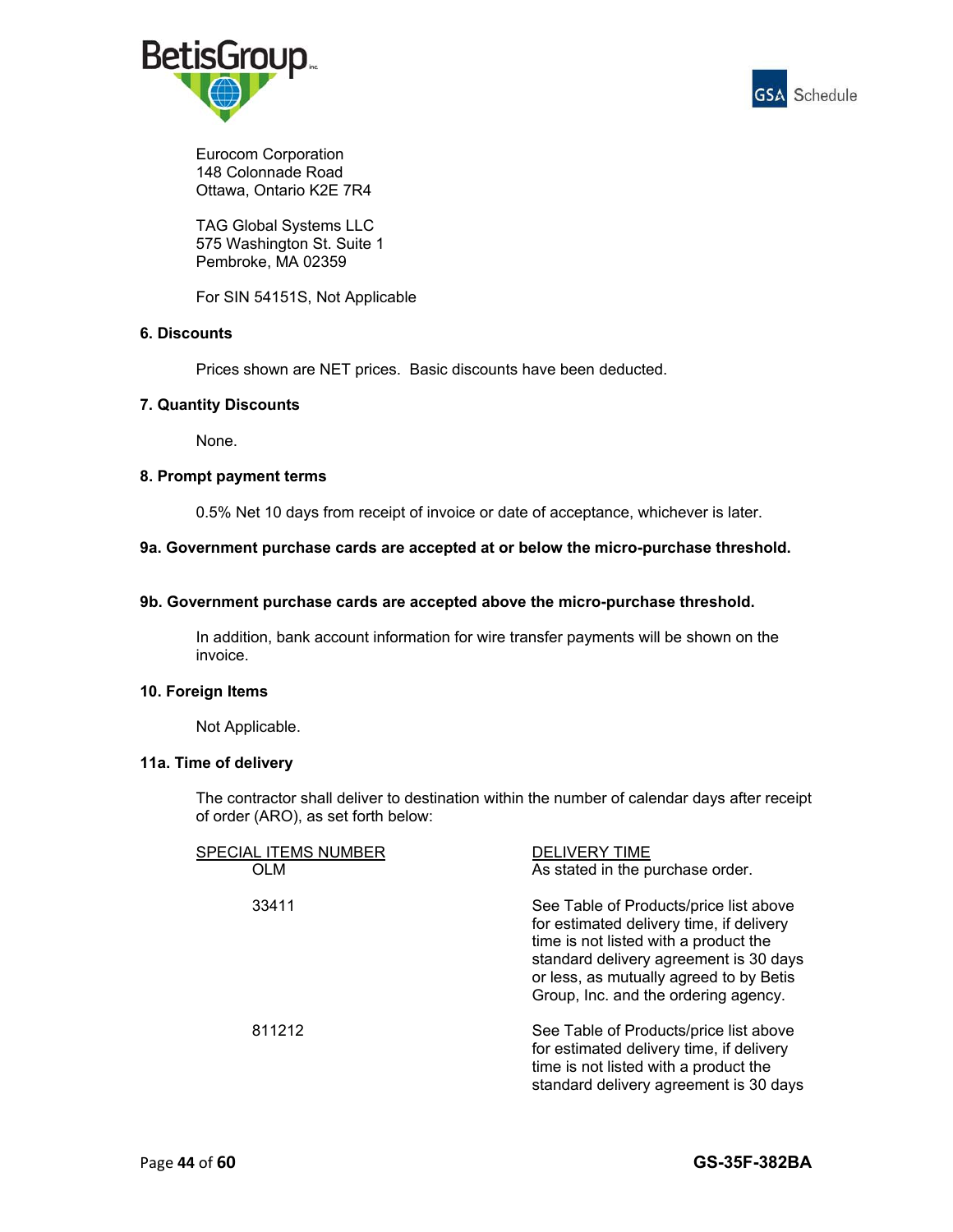



or less, as mutually agreed to by Betis Group, Inc. and the ordering agency.

 54151S 30 days or less, as mutually agreed to by Betis Group, Inc. and the ordering agency.

### **11b. Expedited Delivery**

Items available for expedited delivery are noted in the Table of Products/price list above.

### **11c. Overnight and 2-day delivery**

The schedule customer may contact the Contractor for rates for overnight and 2-day delivery.

### **11d. Urgent Requirements**

When the Federal Supply Schedule contract delivery period does not meet the bona fide urgent delivery requirements of an ordering agency, agencies are encouraged, if time permits, to contact the Contractor for the purpose of obtaining accelerated delivery. The Contractor shall reply to the inquiry within 3 workdays after receipt. (Telephonic replies shall be confirmed by the Contractor in writing.) If the Contractor offers an accelerated delivery time acceptable to the ordering agency, any order(s) placed pursuant to the agreed upon accelerated delivery time frame shall be delivered within this shorter delivery time and in accordance with all other terms and conditions of the contract.

### **12. F.O.B. point(s)**

**Destination** 

#### **13a. Ordering Address**

Betis Group, Inc. 1420 Beverly Road, Suite 330 McLean, VA 22101 (703) 532-2008

#### **13b. Ordering procedures**

Federal Acquisition Regulation (FAR) 13.201(a) defines Blanket Purchase Agreements (BPAs) as "…a simplified method of filling anticipated repetitive needs for supplies or services by establishing 'charge accounts' with qualified sources of supply." The use of Blanket Purchase Agreements under the Federal Supply Schedule Program is authorized in accordance with FAR 13.202(c)(3), which reads, in part, as follows:

"BPAs may be established with Federal Supply Schedule Contractors, if not inconsistent with the terms of the applicable schedule contract."

Federal Supply Schedule contracts contain BPA provisions to enable schedule users to maximize their administrative and purchasing savings. This feature permits schedule users to set up "accounts" with Schedule Contracts to fill recurring requirements. These accounts establish a period for the BPA and generally address issues such as the frequency of ordering and invoicing, authorized callers, discounts, delivery locations and times. Agencies may qualify for the best quantity/volume discounts available under the contract, based on the potential volume of business that may be generated through such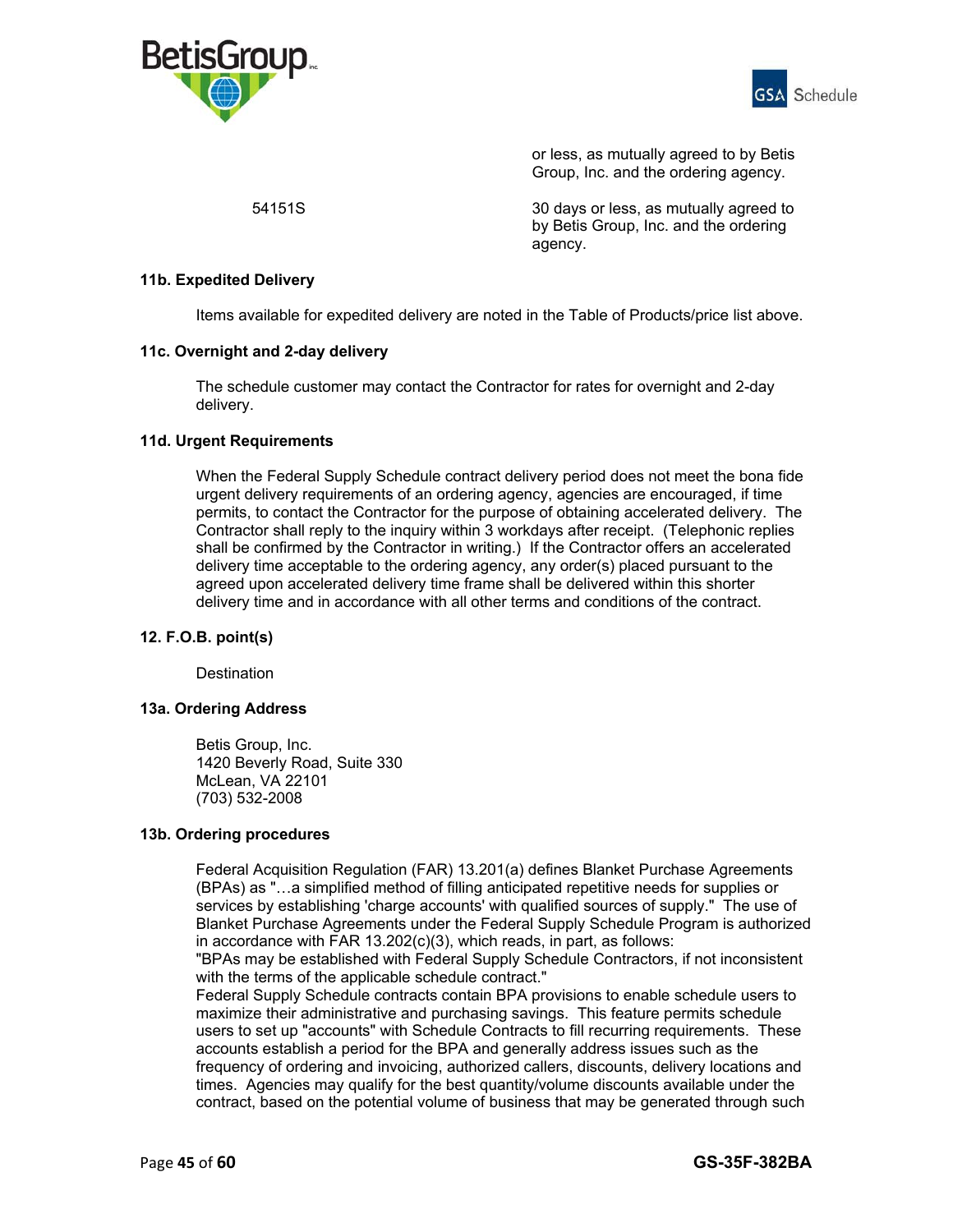



an agreement, regardless of the size of the individual orders. In addition, agencies may be able to secure a discount higher than that available in the contract based on the aggregate volume of business possible under a BPA. Finally, Contractors may be open to a progressive type of discounting where the discount would increase once the sales accumulated under the BPA reach certain prescribed levels. Use of a BPA may be particularly useful with the new Maximum Order feature.

### **14. Payment Address**

Betis Group, Inc. 1420 Beverly Road, Suite 330 McLean, VA 22101 (703) 532-2008

### **15. Warranty provision**

a. For Special Item Number OLM, Warranties for products or services provided under this SIN will be written in the purchase order by line item.

 For Special Item Numbers 33411 and 811212, Warranties for products are provided by the manufacturer with additional maintenance plans required for each purchase. Betis Group will assist in contacting the manufacturer to give notice of the need for warranty usage.

 For Special Item Number 54151S, the purpose of this contract, commitments, warranties and representations include, in addition to those agreed to for the entire schedule contract:

- (1) Time of delivery/installation quotations for individual orders;
- (2) Technical representations and/or warranties of products concerning performance, total system performance and/or configuration, physical, design and/or functional characteristics and capabilities of a product/equipment/ service/software package submitted in response to requirements which result in orders under this schedule contract.
- (3) Any representations and/or warranties concerning the products made in any literature, description, drawings and/or specifications furnished by the contractor.
- b. The above is not intended to encompass items not currently covered by the GSA Schedule contract.

#### **16. Export packing charges**

Not Applicable.

### **17. Terms and conditions of Government purchase card acceptance (any thresholds above the micro-purchase level).**

To be determined at the purchase order stage and agreed upon by both the customer and contractor.

**18. Terms and conditions of rental, maintenance, and repair.**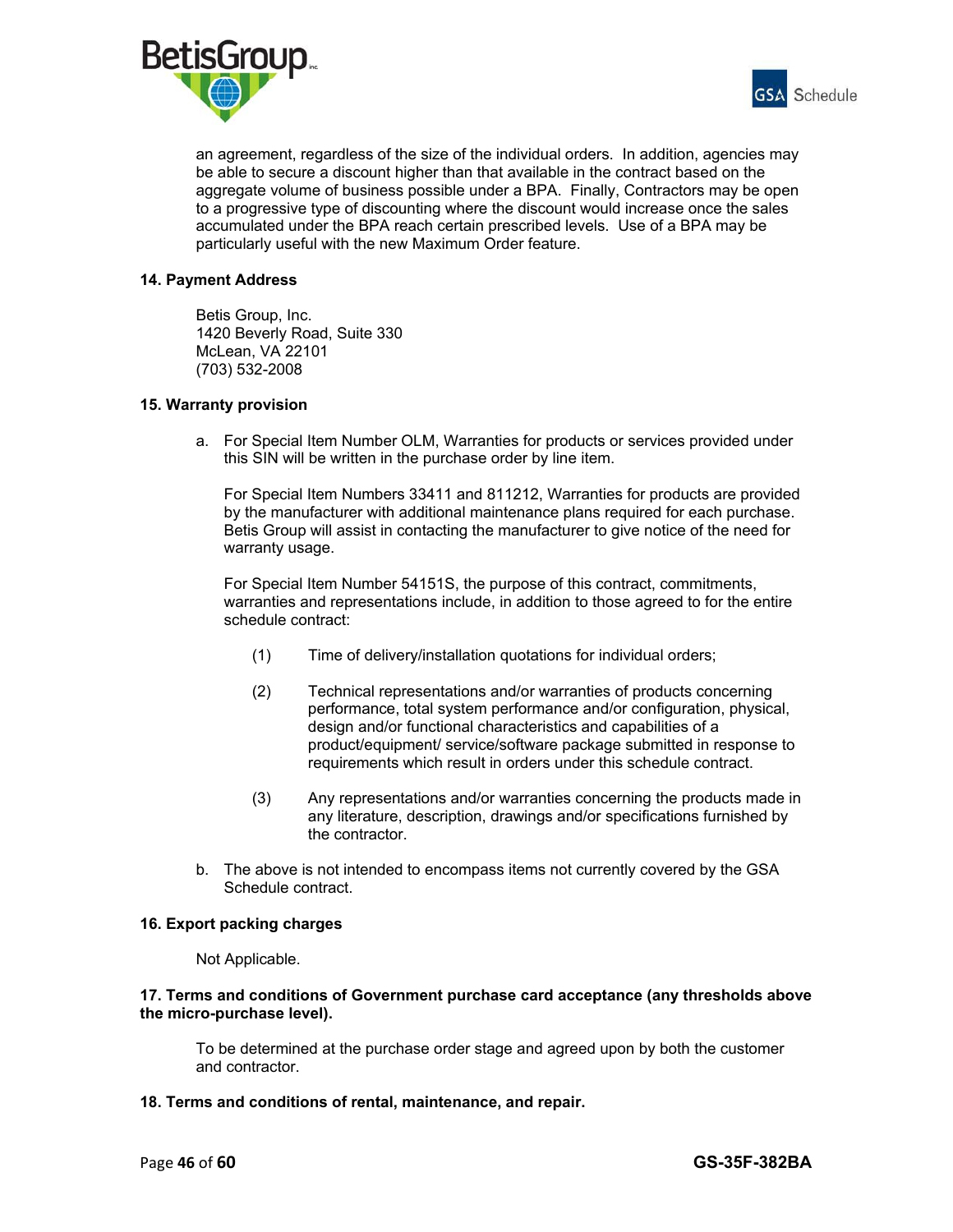



Not Applicable.

## **19. Terms and conditions of installation.**

Not Applicable.

# **20. Terms and conditions of repair parts indicating date of parts price lists and any discounts from list prices.**

Not Applicable.

# **20a. Terms and conditions for any other services.**

OLM, Order Level Materials will follow the Terms and Conditions of the Purchasing Category (or SIN) assignment as if it was listed within this contract and follow all applicable specifications of said Terms and Conditions.

# **TERMS AND CONDITIONS APPLICABLE TO PURCHASE OF GENERAL PURPOSE COMMERCIAL INFORMATION TECHNOLOGY NEW EQUIPMENT (SPECIAL ITEM NUMBER 33411)**

# **1. MATERIAL AND WORKMANSHIP**

All equipment furnished hereunder must satisfactorily perform the function for which it is intended.

### **2. ORDER**

Written orders, EDI orders (GSA Advantage! and FACNET), credit card orders, and orders placed under blanket purchase agreements (BPA) agreements shall be the basis for purchase in accordance with the provisions of this contract. If time of delivery extends beyond the expiration date of the contract, the Contractor will be obligated to meet the delivery and installation date specified in the original order. For credit card orders and BPAs, telephone orders are permissible.

### **3. TRANSPORTATION OF EQUIPMENT**

FOB DESTINATION. Prices cover equipment delivery to destination, for any location within the geographic scope of this contract.

## **4. INSTALLATION AND TECHNICAL SERVICES**

a. INSTALLATION. When the equipment provided under this contract is not normally self-installable, the Contractor's technical personnel shall be available to the ordering activity, at the ordering activity's location, to install the equipment and to train ordering activity personnel in the use and maintenance of the equipment. The charges, if any, for such services are listed in the price schedule. The equipment is selfinstallable.

b. INSTALLATION, DEINSTALLATION, REINSTALLATION. The Davis-Bacon Act (40 U.S.C. 276a-276a-7) provides that contracts in excess of \$2,000 to which the United States or the District of Columbia is a party for construction, alteration, or repair (including painting and decorating) of public buildings or public works with the United States, shall contain a clause that no laborer or mechanic employed directly upon the site of the work shall receive less than the prevailing wage rates as determined by the Secretary of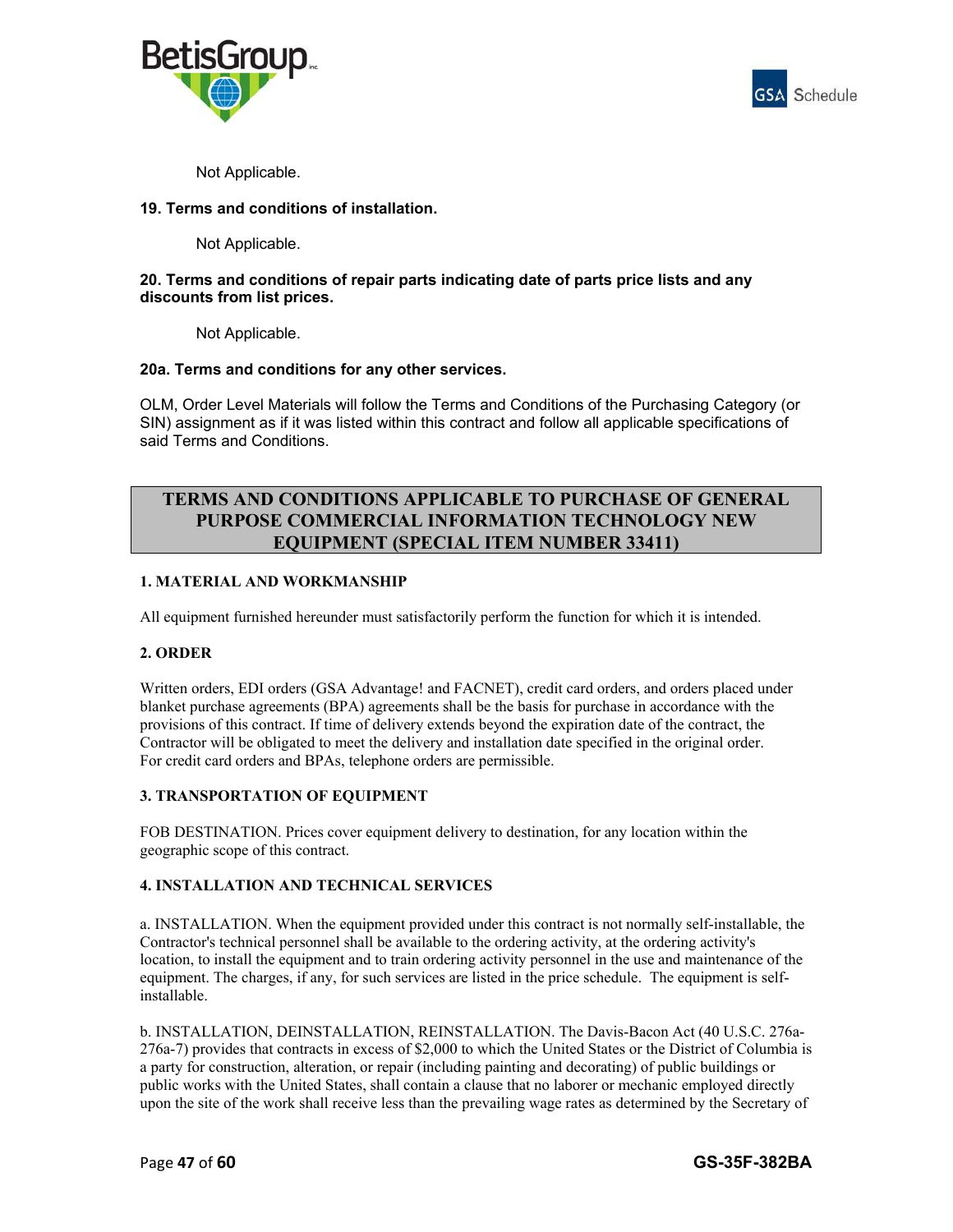



Labor. The requirements of the Davis-Bacon Act do not apply if the construction work is incidental to the furnishing of supplies, equipment, or services. For example, the requirements do not apply to simple installation or alteration of a public building or public work that is incidental to furnishing supplies or equipment under a supply contract. However, if the construction, alteration or repair is segregable and exceeds \$2,000, then the requirements of the Davis-Bacon Act applies.

The ordering activity issuing the task order against this contract will be responsible for proper administration and enforcement of the Federal labor standards covered by the Davis-Bacon Act. The proper Davis-Bacon wage determination will be issued by the ordering activity at the time a request for quotations is made for applicable construction classified installation, deinstallation, and reinstallation services under SIN 33411 or SIN 132-9.

c. OPERATING AND MAINTENANCE MANUALS. The Contractor shall furnish the ordering activity with one (1) copy of all operating and maintenance manuals which are normally provided with the equipment being purchased.

### **5. INSPECTION/ACCEPTANCE**

The Contractor shall only tender for acceptance those items that conform to the requirements of this contract. The ordering activity reserves the right to inspect or test any equipment that has been tendered for acceptance. The ordering activity may require repair or replacement of nonconforming equipment at no increase in contract price. The ordering activity must exercise its post acceptance rights (1) within a reasonable time after the defect was discovered or should have been discovered; and (2) before any substantial change occurs in the condition of the item, unless the change is due to the defect in the item.

### **6. WARRANTY**

a. Unless specified otherwise in this contract, the Contractor's standard commercial warranty as stated in the contract's commercial pricelist will apply to this contract.

b. The Contractor warrants and implies that the items delivered hereunder are merchantable and fit for use for the particular purpose described in this contract.

c. Limitation of Liability. Except as otherwise provided by an express or implied warranty, the Contractor will not be liable to the ordering activity for consequential damages resulting from any defect or deficiencies in accepted items.

d. If inspection and repair of defective equipment under this warranty will be performed at the Contractor's plant, the address is as follows: For BOXit Design ; For DataCom products: DataCom Systems, Inc., 9 Adler Drive, East Syracuse, NY 13057; For EuroCom ; For TAG Global Systems products: TAG Global Systems LLC, 575 Washington St. Suite 1, Pembroke, MA 02359. **7. PURCHASE PRICE FOR ORDERED EQUIPMENT** 

The purchase price that the ordering activity will be charged will be the ordering activity purchase price in effect at the time of order placement, or the ordering activity purchase price in effect on the installation date (or delivery date when installation is not applicable), whichever is less.

### **8. RESPONSIBILITIES OF THE CONTRACTOR**

The Contractor shall comply with all laws, ordinances, and regulations (Federal, State, City or otherwise) covering work of this character, and shall include all costs, if any, of such compliance in the prices quoted in this offer.

# **9. TRADE-IN OF INFORMATION TECHNOLOGY EQUIPMENT**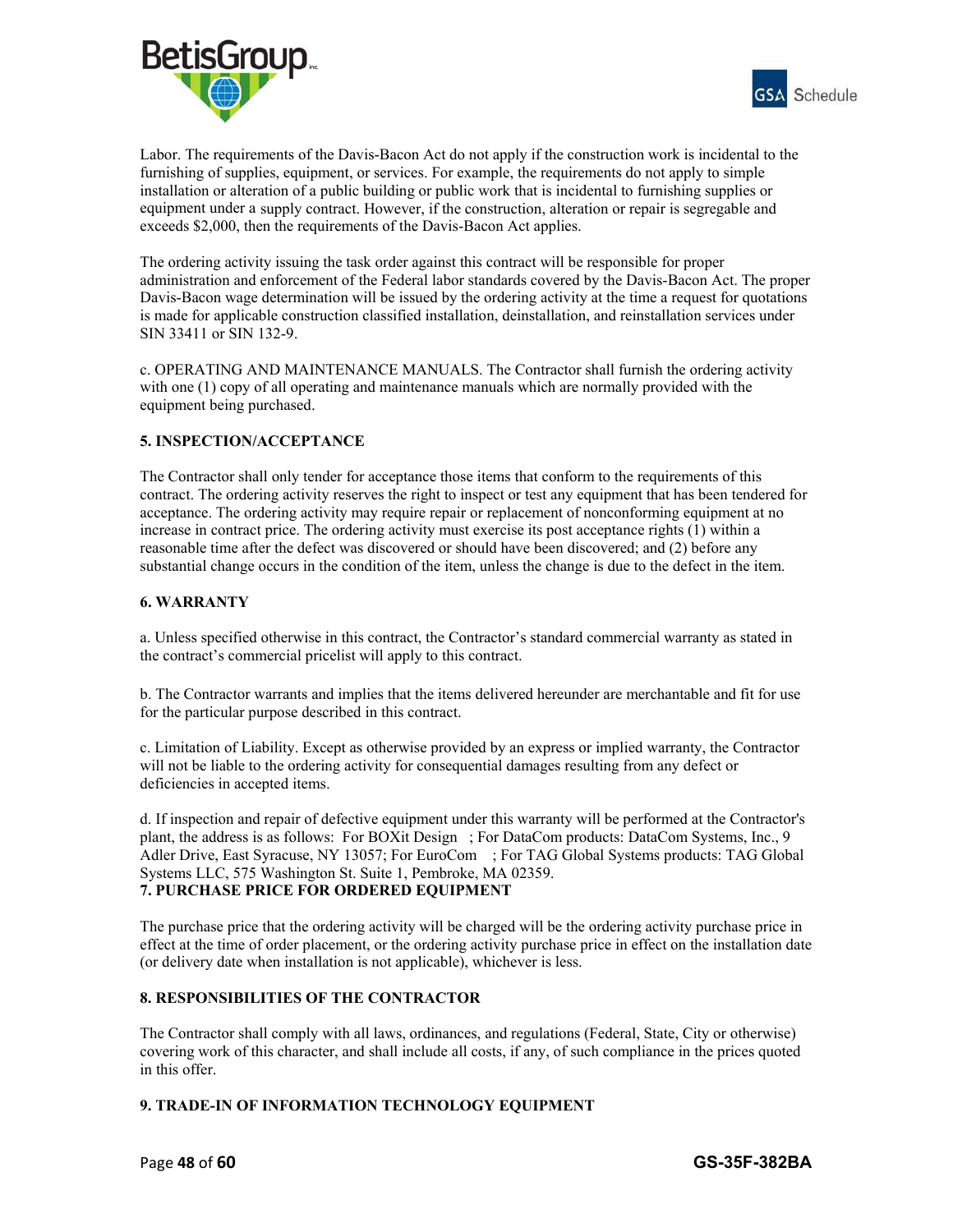



When an ordering activity determines that Information Technology equipment will be replaced, the ordering activity shall follow the contracting policies and procedures in the Federal Acquisition Regulation (FAR), the policies and procedures regarding disposition of information technology excess personal property in the Federal Property Management Regulations (FPMR) (41 CFR 101-43.6), and the policies and procedures on exchange/sale contained in the FPMR (41 CFR part 101-46).

# **TERMS AND CONDITIONS APPLICABLE TO MAINTENANCE, REPAIR SERVICE AND REPAIR PARTS/SPARE PARTS FOR GOVERNMENT-OWNED GENERAL PURPOSE COMMERCIAL INFORMATION TECHNOLOGY EQUIPMENT, RADIO/TELEPHONE EQUIPMENT, (AFTER EXPIRATION OF GUARANTEE/WARRANTY PROVISIONS AND/OR WHEN REQUIRED SERVICE IS NOT COVERED BY GUARANTEE/WARRANTY PROVISIONS) AND FOR LEASED EQUIPMENT (SPECIAL ITEM NUMBER 811212)**

### **1. SERVICE AREAS**

a. The maintenance and repair service rates listed herein are applicable to any ordering activity location within a mile radius of the Contractor's service points. If any additional charge is to apply because of the greater distance from the Contractor's service locations, the mileage rate or other distance factor shall be negotiated at the Task Order level.

b. When repair services cannot be performed at the ordering activity installation site, the repair services will be performed at the Contractor's plant(s) listed below:

Betis Group 1420 Beverly Road, Suite 330 McLean, VA 22101

#### **2. MAINTENANCE ORDER**

a. Agencies may use written orders, EDI orders, credit card orders, or BPAs, for ordering maintenance under this contract. The Contractor shall confirm orders within fifteen (15) calendar days from the date of receipt, except that confirmation of orders shall be considered automatic for renewals for maintenance (Special Item Number 811212). Automatic acceptance of order renewals for maintenance service shall apply for machines which may have been discontinued from use for temporary periods of time not longer than 120 calendar days. If the order is not confirmed by the Contractor as prescribed by this paragraph, the order shall be considered to be confirmed by the Contractor.

b. The Contractor shall honor orders for maintenance for the duration of the contract period or a lessor period of time, for the equipment shown in the pricelist. Maintenance service shall commence on a mutually agreed upon date, which will be written into the maintenance order. Maintenance orders shall not be made effective before the expiration of any applicable maintenance and parts guarantee/warranty period associated with the purchase of equipment. Orders for maintenance service shall not extend beyond the end of the contract period.

c. Maintenance may be discontinued by the ordering activity on thirty (30) calendar days' written notice, or shorter notice when agreed to by the Contractor; such notice to become effective thirty (30) calendar days from the date on the notification. However, the ordering activity may extend the original discontinuance date upon written notice to the Contractor, provided that such notice is furnished at least ten (10) calendar days prior to the original discontinuance date.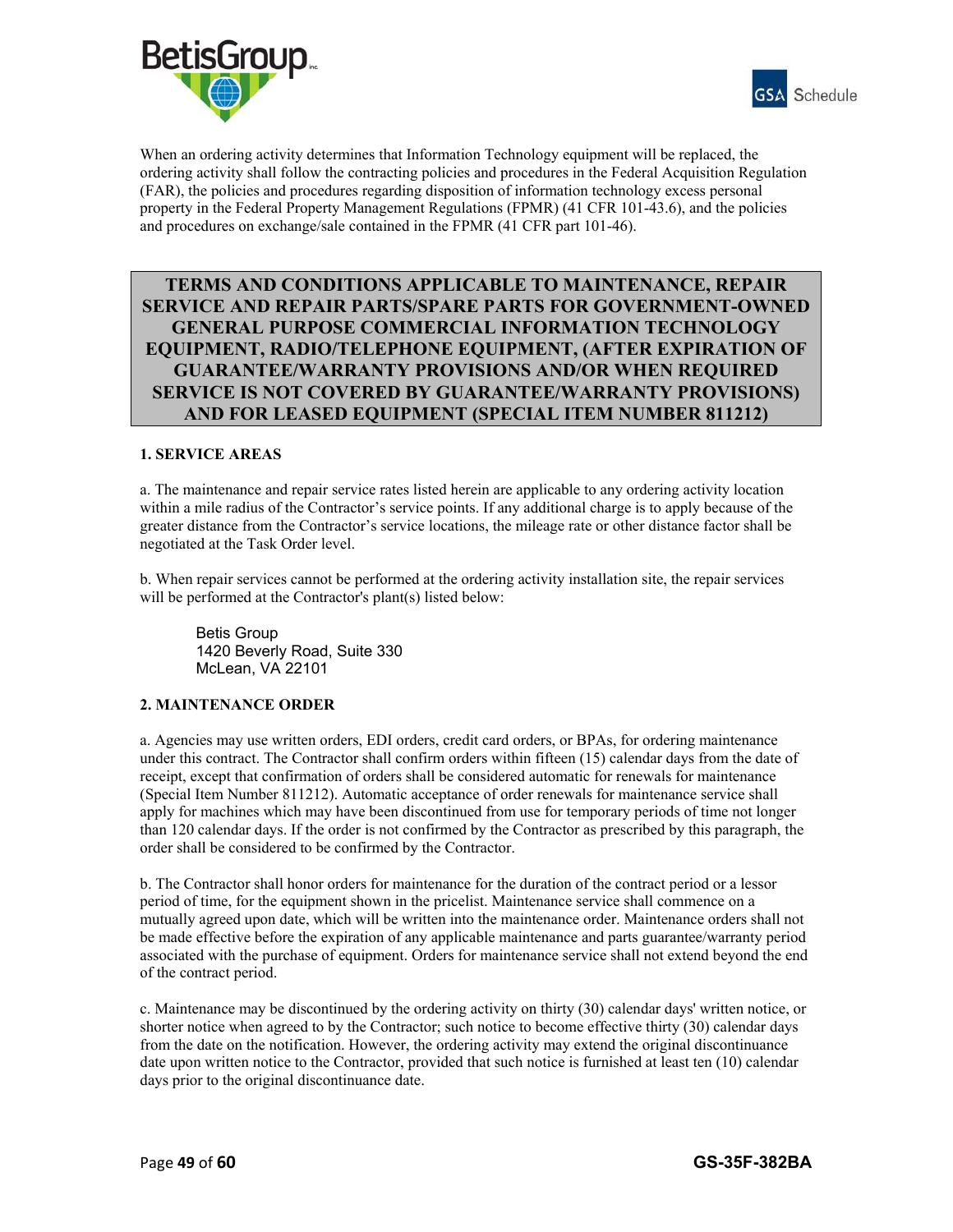



d. Annual Funding. When annually appropriated funds are cited on a maintenance order, the period of maintenance shall automatically expire on September 30th of the contract period, or at the end of the contract period, whichever occurs first. Renewal of a maintenance order citing the new appropriation shall be required, if maintenance is to continue during any remainder of the contract period.

e. Cross-year Funding Within Contract Period. Where an ordering activity's specific appropriation authority provides for funds in excess of a 12 month, fiscal year period, the ordering activity may place an order under this schedule contract for a period up to the expiration of the contract period, notwithstanding the intervening fiscal years.

f. Ordering activities should notify the Contractor in writing thirty (30) calendar days prior to the expiration of maintenance service, if maintenance is to be terminated at that time. Orders for continued maintenance will be required if maintenance is to be continued during the subsequent period.

### **3. REPAIR SERVICE AND REPAIR PARTS/SPARE PARTS ORDERS**

a. Agencies may use written orders, EDI orders, credit card orders, blanket purchase agreements (BPAs), or small order procedures for ordering repair service and/or repair parts/spare parts under this contract. Orders for repair service shall not extend beyond the end of the contract period.

b. When repair service is ordered, only one chargeable repairman shall be dispatched to perform repair service, unless the ordering activity agrees, in advance, that additional repair personnel are required to effect repairs.

### **4. LOSS OR DAMAGE**

When the Contractor removes equipment to his establishment for repairs, the Contractor shall be responsible for any damage or loss, from the time the equipment is removed from the ordering activity installation, until the equipment is returned to such installation.

### **5. SCOPE**

a. The Contractor shall provide maintenance for all equipment listed herein, as requested by the ordering activity during the contract term. Repair service and repair parts/spare parts shall apply exclusively to the equipment types/models within the scope of this Information Technology Schedule.

b. Equipment placed under maintenance service shall be in good operating condition.

(1) In order to determine that the equipment is in good operating condition, the equipment shall be subject to inspection by the Contractor, without charge to the ordering activity.

(2) Costs of any repairs performed for the purpose of placing the equipment in good operating condition shall be borne by the Contractor, if the equipment was under the Contractor's guarantee/warranty or maintenance responsibility prior to the effective date of the maintenance order.

(3) If the equipment was not under the Contractor's responsibility, the costs necessary to place the equipment in proper operating condition are to be borne by the ordering activity, in accordance with the provisions of Special Item Number 811212 (or outside the scope of this contract).

### **6. RESPONSIBILITIES OF THE ORDERING ACTIVITY**

a. Ordering activity personnel shall not perform maintenance or attempt repairs to equipment while such equipment is under the purview of a maintenance order, unless agreed to by the Contractor.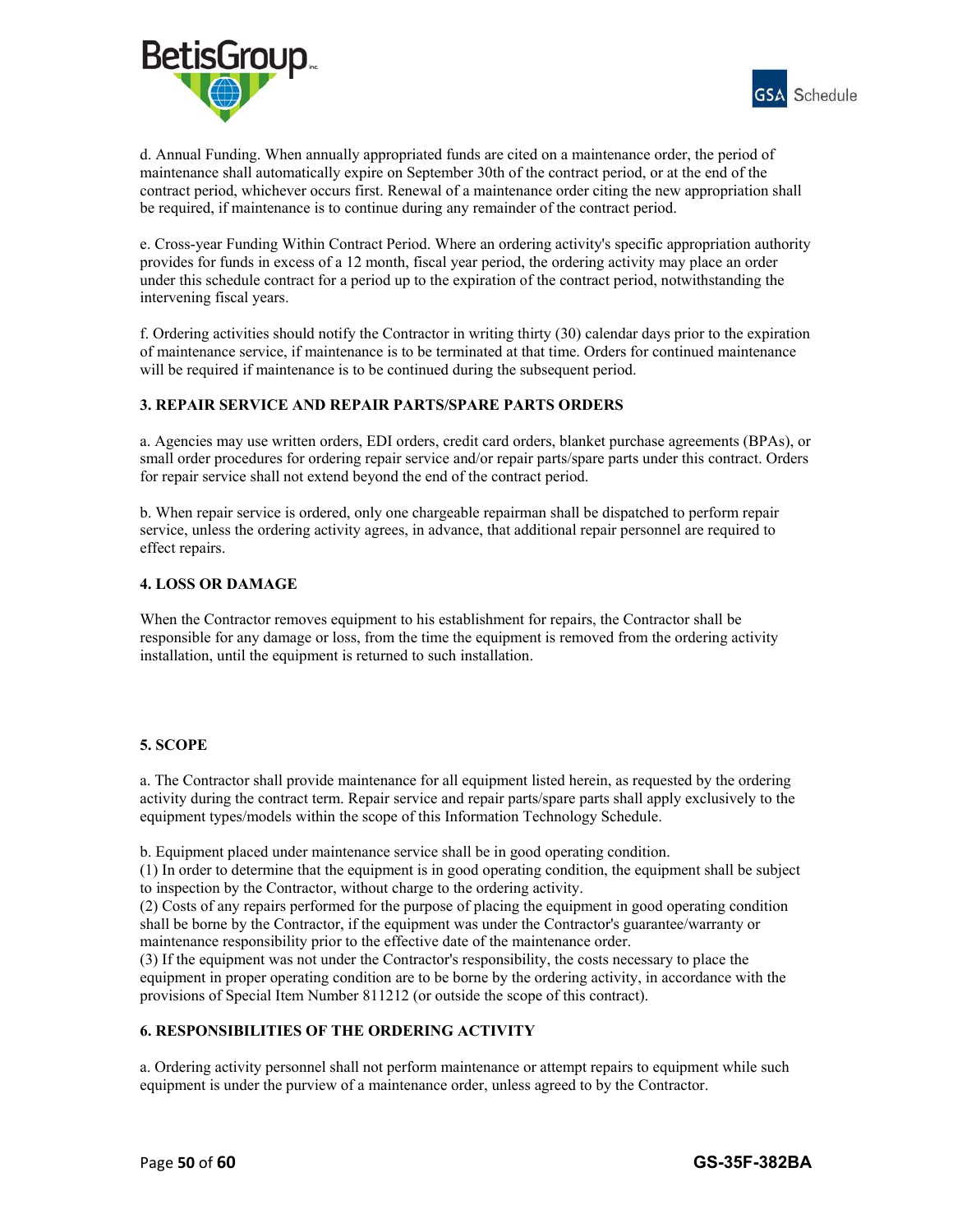



b. Subject to security regulations, the ordering activity shall permit access to the equipment which is to be maintained or repaired.

c. If the Ordering Activity desires a factory authorized/certified service personnel then this should be clearly stated in the task or delivery order.

### **7. RESPONSIBILITIES OF THE CONTRACTOR**

a. For equipment not covered by a maintenance contract or warranty, the Contractor's repair service personnel shall complete repairs as soon as possible after notification by the ordering activity that service is required. Within the service areas, this repair service should normally be done within 4 hours after notification.

b. If the Ordering Activity task or delivery order specifies a factory authorized/certified service personnel then the Contractor is obligated to provide such a factory authorized/certified service personnel for the equipment to be repaired or serviced, unless otherwise agreed to in advance between the Agency and the Contractor.

### **8. MAINTENANCE RATE PROVISIONS**

a. The Contractor shall bear all costs of maintenance, including labor, parts, and such other expenses as are necessary to keep the equipment in good operating condition, provided that the required repairs are not occasioned by fault or negligence of the ordering activity.

#### b. REGULAR HOURS

The basic monthly rate for each make and model of equipment shall entitle the ordering activity to maintenance service during a mutually agreed upon nine (9) hour principal period of maintenance, Monday through Friday, exclusive of holidays observed at the ordering activity location.

#### c. AFTER HOURS

Should the ordering activity require that maintenance be performed outside of Regular Hours, charges for such maintenance, if any, will be specified in the pricelist. Periods of less than one hour will be prorated to the nearest quarter hour.

#### d. TRAVEL AND TRANSPORTATION

If any charge is to apply, over and above the regular maintenance rates, because of the distance between the ordering activity location and the Contractor's service area, the charge will be negotiated at the Task Order level.

#### e. QUANTITY DISCOUNTS

Quantity discounts from listed maintenance service rates for multiple equipment owned and/or leased by a ordering activity are indicated below: None.

#### **9. REPAIR SERVICE RATE PROVISIONS**

a. CHARGES. Charges for repair service will include the labor charge, computed at the rates set forth below, for the time during which repairmen are actually engaged in work, and, when applicable, the charge for travel or transportation.

b. MULTIPLE MACHINES. When repairs are ordered by a ordering activity on two or more machines located in one or more buildings within walking distance of each other, the charges will be computed from the time the repairman commences work on the first machine, until the work is completed on the last machine. The time required to go from one machine to another, or from one building to another, will be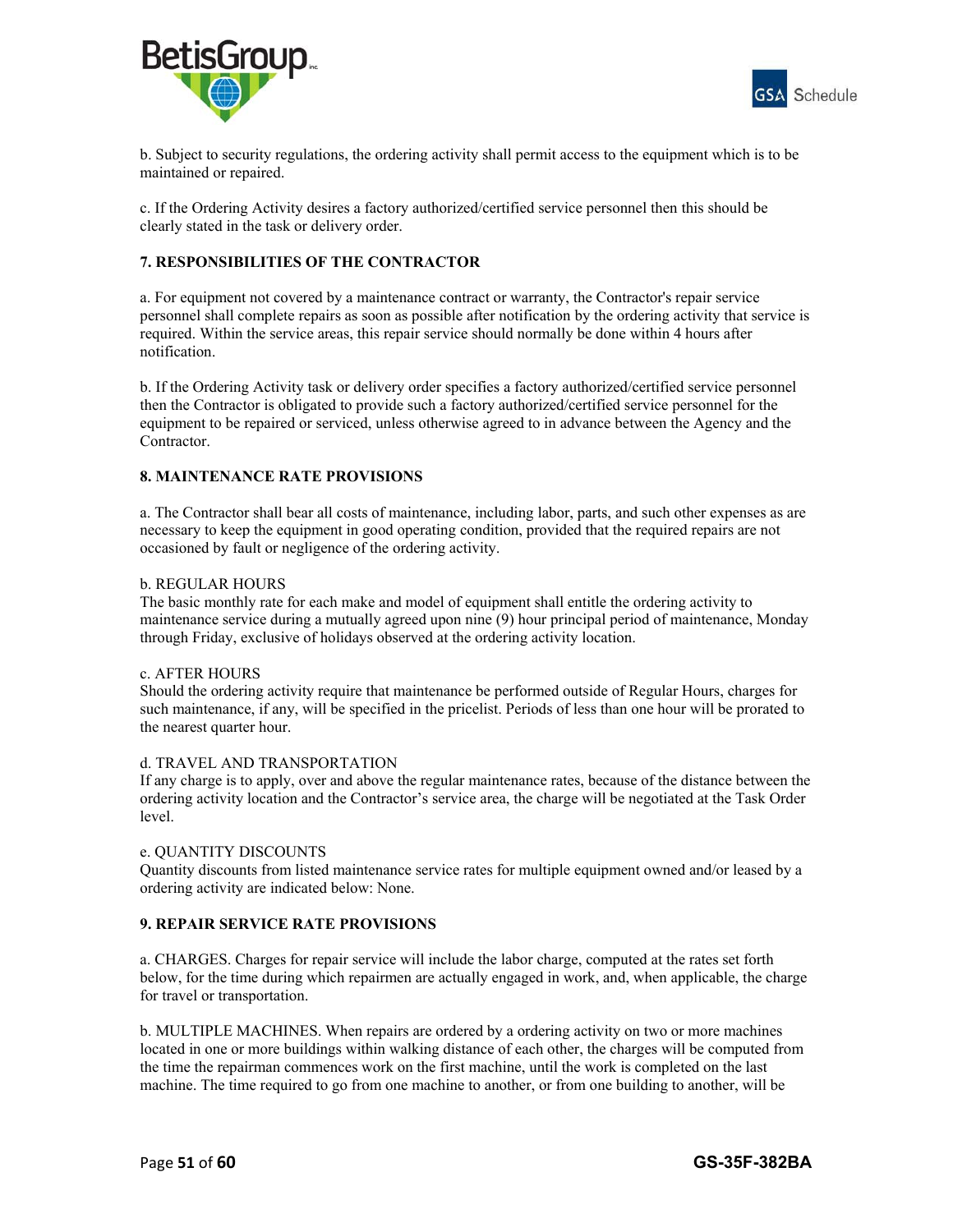



considered actual work performance, and chargeable to the ordering activity, provided the time consumed in going between machines (or buildings) is reasonable.

#### c. TRAVEL OR TRANSPORTATION

### (1) AT THE CONTRACTOR'S SHOP

(a) When equipment is returned to the Contractor's shop for adjustments or repairs which are not covered by the guarantee/warranty provision, the cost of transportation, packing, etc., from the ordering activity location to the Contractor's plant, and return to the ordering activity location, shall be borne by the ordering activity.

(b) The ordering activity should not return defective equipment to the Contractor for adjustments and repairs or replacement without his prior consultation and instruction.

#### (2) AT THE ORDERING ACTIVITY LOCATION (Within Established Service Areas)

When equipment is repaired at the ordering activity location, and repair service rates are established for service areas or zones, the listed rates are applicable to any ordering activity location within such service areas or zones. No extra charge, time, or expense will be allowed for travel or transportation of repairmen or machines to or from the ordering activity office; such overhead is included in the repair service rates listed.

#### (3) AT THE ORDERING ACTIVITY LOCATION (Outside Established Service Areas)

(a) If repairs are to be made at the ordering activity location, and the location is outside the service area as shown in paragraph 1.a, the repair service and mileage rates negotiated per subparagraphs 1.a and 8.d will apply.

(b) When the overall travel charge computed at the above mileage rate is unreasonable (considering the time required for travel, actual and necessary transportation costs, and the allowable ordering activity per diem rate for each night the repairman is required to remain overnight at the ordering activity location), the ordering activity shall have the option of reimbursing the Contractor for actual costs, provided that the actual costs are reasonable and allowable. The Contractor shall furnish the ordering activity with a report of travel performed and related expenses incurred. The report shall include departure and arrival dates, times, and the applicable mode of travel.

#### d. LABOR RATES

#### (1) REGULAR HOURS

The Regular Hours repair service rates listed herein shall entitle the ordering activity to repair service during the period 8:00 a.m. to 5:00 p.m., Monday through Friday, exclusive of holidays observed at the ordering activity location. There shall be no additional charge for repair service which was requested during Regular Hours, but performed outside the Regular Hours defined above, at the convenience of the Contractor.

#### (2) AFTER HOURS

When the ordering activity requires that repair service be performed outside the Regular Hours defined above, except Sundays and Holidays observed at the ordering activity location, the After Hours repair service rates listed herein shall apply. The Regular Hours rates defined above shall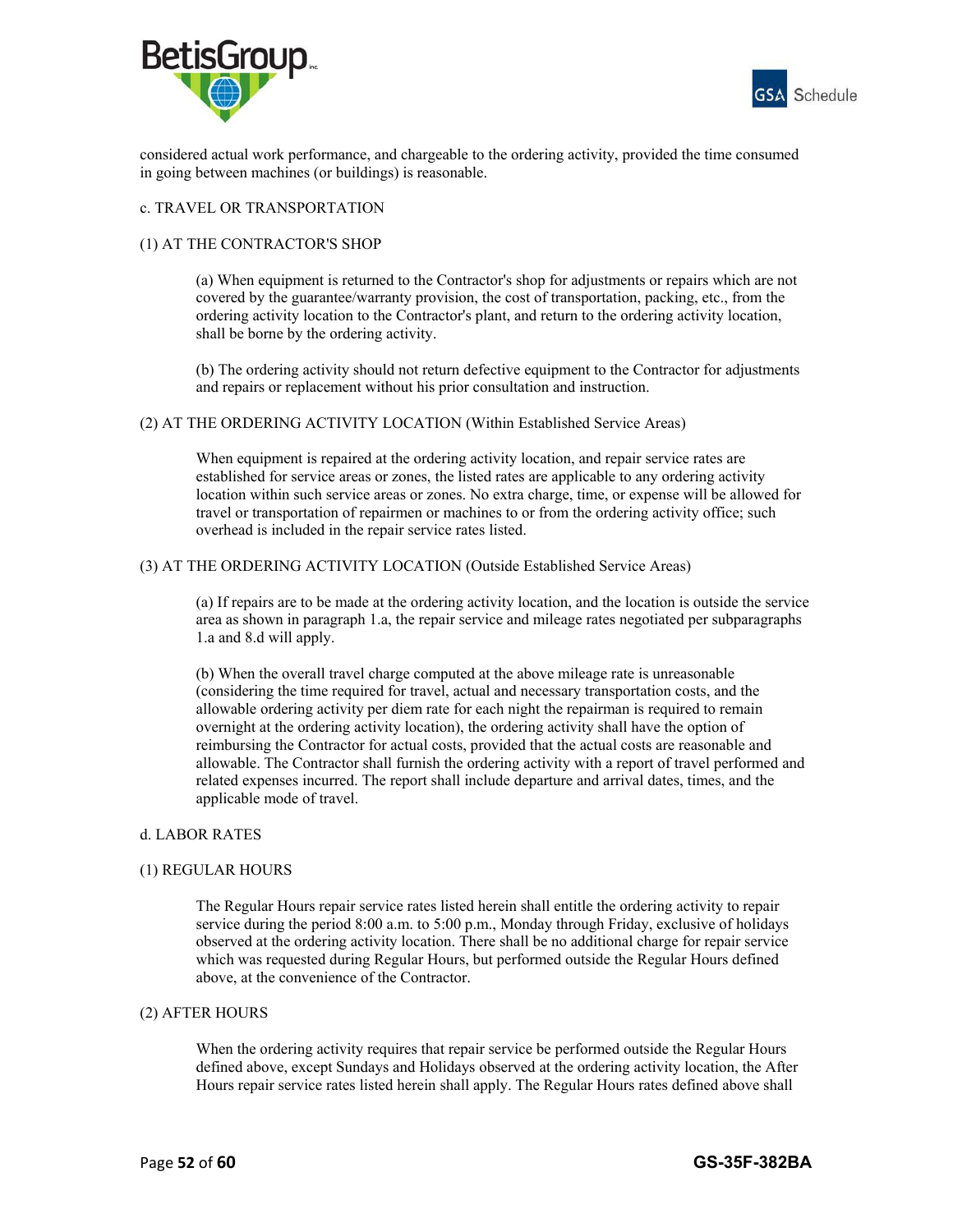



apply when repair service is requested during Regular Hours, but performed After Hours at the convenience of the Contractor.

### (3) SUNDAYS AND HOLIDAYS

When the ordering activity requires that repair service be performed on Sundays and Holidays observed at the ordering activity location, the Sundays and Holidays repair service rates listed herein shall apply. When repair service is requested to be performed during Regular Hours and/or After Hours, but is performed at the convenience of the Contractor on Sundays or Holidays observed at the ordering activity location, the Regular Hours and/or After Hours repair service rates, as applicable, shall apply.

#### REPAIR SERVICE RATES

|                                                    | <b>MINIMUM</b> | <b>REGULAR</b><br><b>HOURS</b> | <b>AFTER</b><br><b>HOURS</b> | <b>SUNDAYS AND</b><br><b>HOLIDAYS</b> |  |
|----------------------------------------------------|----------------|--------------------------------|------------------------------|---------------------------------------|--|
| <b>LOCATION</b>                                    | $CHARGE*$      | PER HOUR**                     | PER HOUR**                   | PER HOUR**                            |  |
| CONTRACTORS SHOP \$35                              |                | \$50                           | \$75                         | \$75                                  |  |
| ORDERING ACTIVITY LOCATION<br>(WITHIN ESTABLISHED  |                |                                |                              |                                       |  |
| <b>SERVICE AREAS</b> )                             | \$35           | \$50                           | \$75                         | \$75                                  |  |
| ORDERING ACTIVITY LOCATION<br>(OUTSIDE ESTABLISHED |                |                                |                              |                                       |  |
| <b>SERVICE AREAS)</b>                              | N/A            | N/A                            | N/A                          | N/A                                   |  |

 \*MINIMUM CHARGES INCLUDE \_1\_ FULL HOUR(S) ON THE JOB. \*\*FRACTIONAL HOURS, AT THE END OF THE JOB, WILL BE PRORATED TO THE NEAREST QUARTER HOUR.

### **10. REPAIR PARTS/SPARE PARTS RATE PROVISIONS**

All parts, furnished as spares or as repair parts in connection with the repair of equipment, unless otherwise indicated in this pricelist, shall be new, standard parts manufactured by the equipment manufacturer. All parts shall be furnished at prices indicated in the Contractor's commercial pricelist dated  $N/A$ , at a discount of  $N/A$  % from such listed prices.

# **11. GUARANTEE/WARRANTY—REPAIR SERVICE AND REPAIR PARTS/SPARE PARTS**

#### a. REPAIR SERVICE

All repair work will be guaranteed/warranted for a period as stated on the pricelist.

#### b. REPAIR PARTS/SPARE PARTS

All parts, furnished either as spares or repairs parts will be guaranteed/warranted for a period as stated on the pricelist.

#### **12. INVOICES AND PAYMENTS**

a. Maintenance Service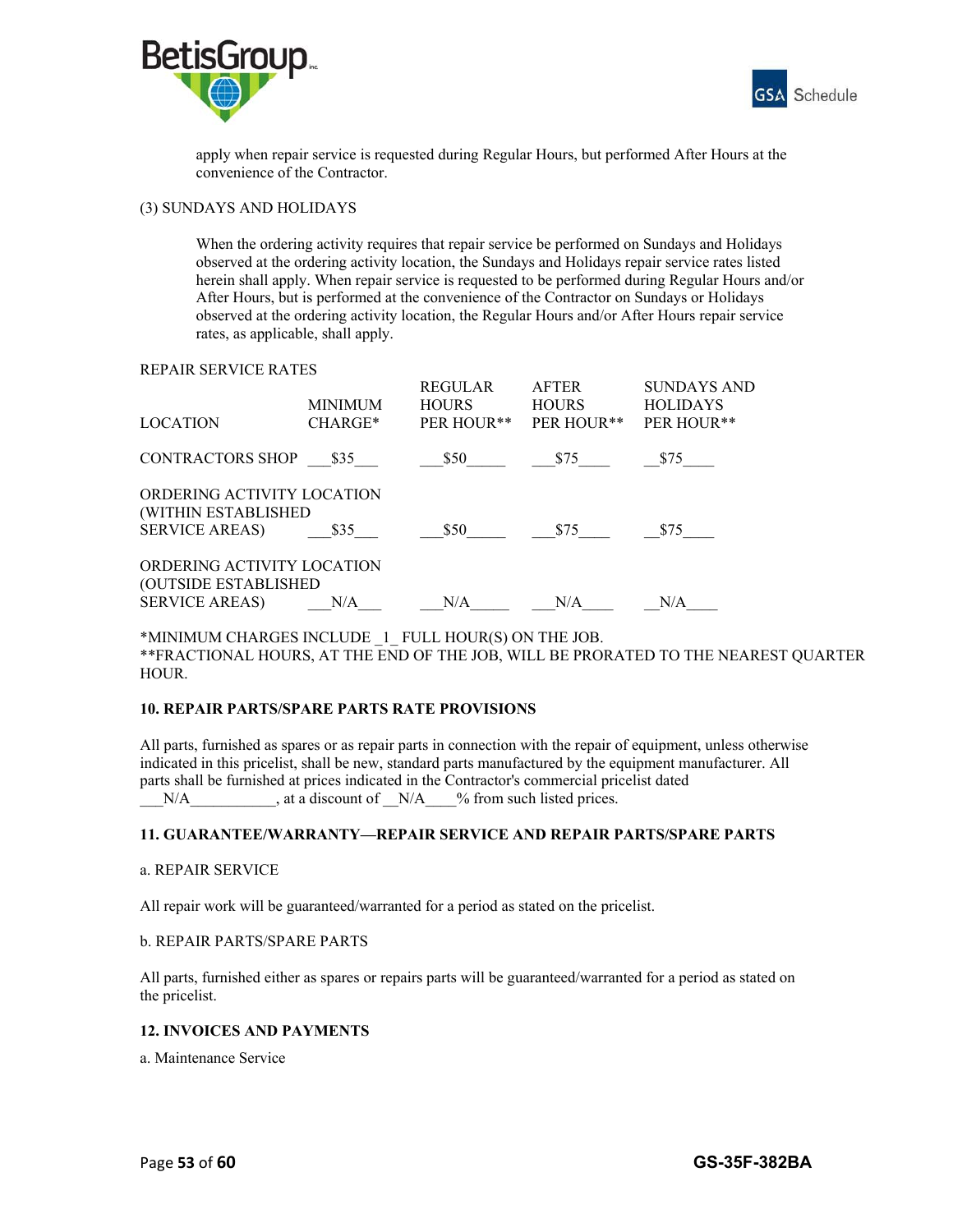



- (1) Invoices for maintenance service shall be submitted by the Contractor on a quarterly or monthly basis, after the completion of such period. Maintenance charges must be paid in arrears (31 U.S.C. 3324). PROMPT PAYMENT DISCOUNT, IF APPLICABLE, SHALL BE SHOWN ON THE INVOICE.
- (2) Payment for maintenance service of less than one month's duration shall be prorated at 1/30th of the monthly rate for each calendar day.

### b. Repair Service and Repair Parts/Spare Parts

Invoices for repair service and parts shall be submitted by the Contractor as soon as possible after completion of work. Payment under blanket purchase agreements will be made quarterly or monthly, except where cash payment procedures are used. Invoices shall be submitted separately to each ordering activity office ordering services under the contract. The cost of repair parts shall be shown as a separate item on the invoice, and shall be priced in accordance with paragraph #10, above. PROMPT PAYMENT DISCOUNT, IF APPLICABLE, SHALL BE SHOWN ON THE INVOICE.

# **TERMS AND CONDITIONS APPLICABLE TO INFORMATION TECHNOLOGY (IT) PROFESSIONAL SERVICES (SPECIAL ITEM NUMBER 54151S)**

### **1. SCOPE**

a. The prices, terms and conditions stated under Special Item Number 54151S Information Technology Professional Services apply exclusively to IT Professional Services within the scope of this Information Technology Schedule.

b. The Contractor shall provide services at the Contractor's facility as agreed to by the Contractor and the ordering activity.

#### **2. PERFORMANCE INCENTIVES I-FSS-60 Performance Incentives (April 2000)**

a. Performance incentives may be agreed upon between the Contractor and the ordering activity on individual fixed price orders or Blanket Purchase Agreements under this contract.

b. The ordering activity must establish a maximum performance incentive price for these services and/or total solutions on individual orders or Blanket Purchase Agreements.

c. Incentives should be designed to relate results achieved by the contractor to specified targets. To the maximum extent practicable, ordering activities shall consider establishing incentives where performance is critical to the ordering activity's mission and incentives are likely to motivate the contractor. Incentives shall be based on objectively measurable tasks.

### **3. ORDER**

a. Agencies may use written orders, EDI orders, blanket purchase agreements, individual purchase orders, or task orders for ordering services under this contract. Blanket Purchase Agreements shall not extend beyond the end of the contract period; all services and delivery shall be made and the contract terms and conditions shall continue in effect until the completion of the order. Orders for tasks which extend beyond the fiscal year for which funds are available shall include FAR 52.232-19 (Deviation – May 2003) Availability of Funds for the Next Fiscal Year. The purchase order shall specify the availability of funds and the period for which funds are available.

b. All task orders are subject to the terms and conditions of the contract. In the event of conflict between a task order and the contract, the contract will take precedence.

### **4. PERFORMANCE OF SERVICES**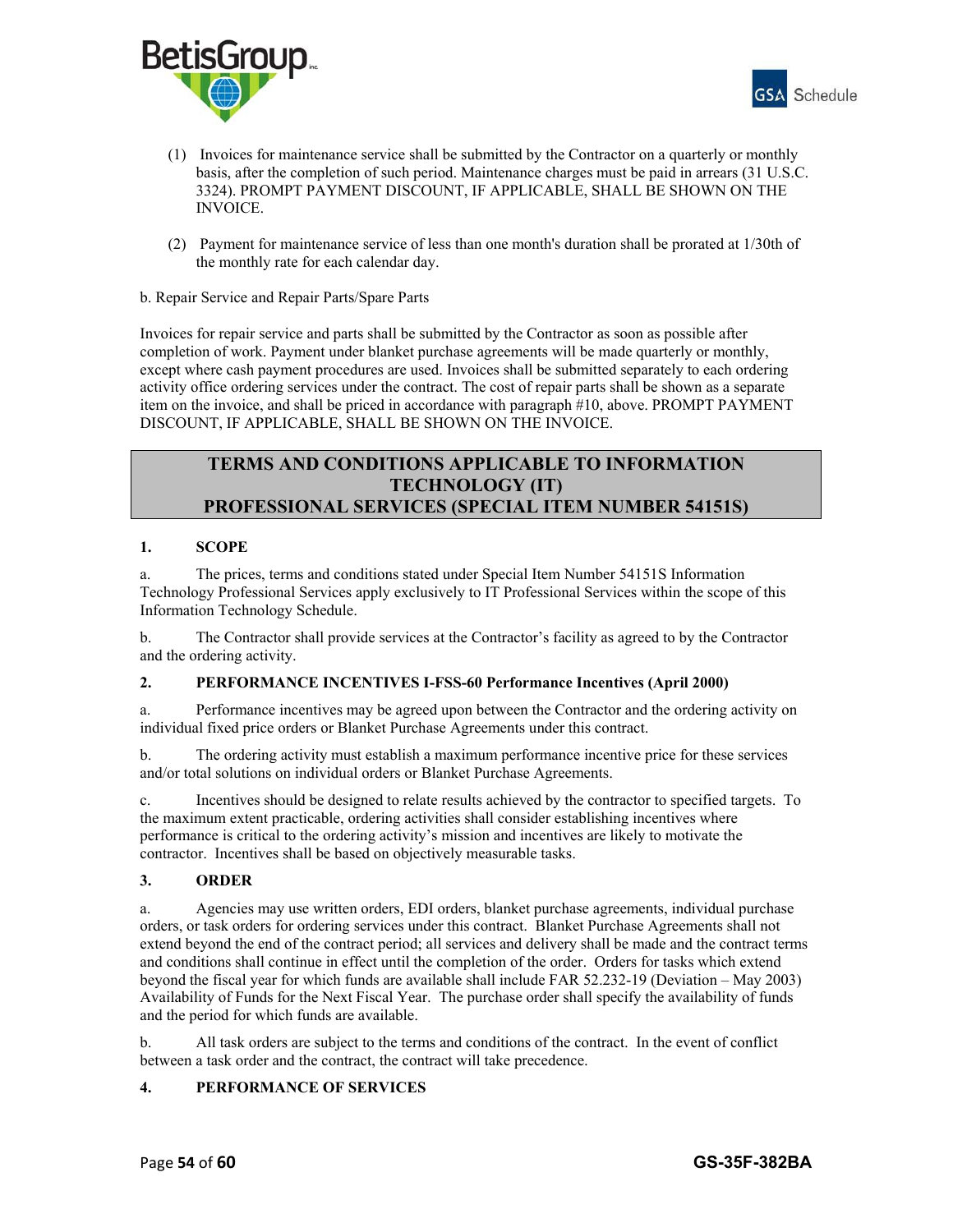



a. The Contractor shall commence performance of services on the date agreed to by the Contractor and the ordering activity.

b. The Contractor agrees to render services only during normal working hours, unless otherwise agreed to by the Contractor and the ordering activity.

c. The ordering activity should include the criteria for satisfactory completion for each task in the Statement of Work or Delivery Order. Services shall be completed in a good and workmanlike manner.

d. Any Contractor travel required in the performance of IT Services must comply with the Federal Travel Regulation or Joint Travel Regulations, as applicable, in effect on the date(s) the travel is performed. Established Federal Government per diem rates will apply to all Contractor travel. Contractors cannot use GSA city pair contracts.

# **5. STOP-WORK ORDER (FAR 52.242-15) (AUG 1989)**

(a) The Contracting Officer may, at any time, by written order to the Contractor, require the Contractor to stop all, or any part, of the work called for by this contract for a period of 90 days after the order is delivered to the Contractor, and for any further period to which the parties may agree. The order shall be specifically identified as a stop-work order issued under this clause. Upon receipt of the order, the Contractor shall immediately comply with its terms and take all reasonable steps to minimize the incurrence of costs allocable to the work covered by the order during the period of work stoppage. Within a period of 90 days after a stop-work is delivered to the Contractor, or within any extension of that period to which the parties shall have agreed, the Contracting Officer shall either-

(1) Cancel the stop-work order; or

(2) Terminate the work covered by the order as provided in the Default, or the Termination for Convenience of the Government, clause of this contract.

(b) If a stop-work order issued under this clause is canceled or the period of the order or any extension thereof expires, the Contractor shall resume work. The Contracting Officer shall make an equitable adjustment in the delivery schedule or contract price, or both, and the contract shall be modified, in writing, accordingly, if-

(1) The stop-work order results in an increase in the time required for, or in the Contractor's cost properly allocable to, the performance of any part of this contract; and

(2) The Contractor asserts its right to the adjustment within 30 days after the end of the period of work stoppage; provided, that, if the Contracting Officer decides the facts justify the action, the Contracting Officer may receive and act upon the claim submitted at any time before final payment under this contract.

(c) If a stop-work order is not canceled and the work covered by the order is terminated for the convenience of the Government, the Contracting Officer shall allow reasonable costs resulting from the stop-work order in arriving at the termination settlement.

(d) If a stop-work order is not canceled and the work covered by the order is terminated for default, the Contracting Officer shall allow, by equitable adjustment or otherwise, reasonable costs resulting from the stop-work order.

### **6. INSPECTION OF SERVICES**

In accordance with FAR 52.212-4 CONTRACT TERMS AND CONDITIONS--COMMERCIAL ITEMS (MAR 2009) (DEVIATION I - FEB 2007) for Firm-Fixed Price orders and FAR 52.212-4 CONTRACT TERMS AND CONDITIONS - COMMERCIAL ITEMS (MAR 2009) (ALTERNATE I - OCT 2008) (DEVIATION I – FEB 2007) applies to Time-and-Materials and Labor-Hour Contracts orders placed under this contract.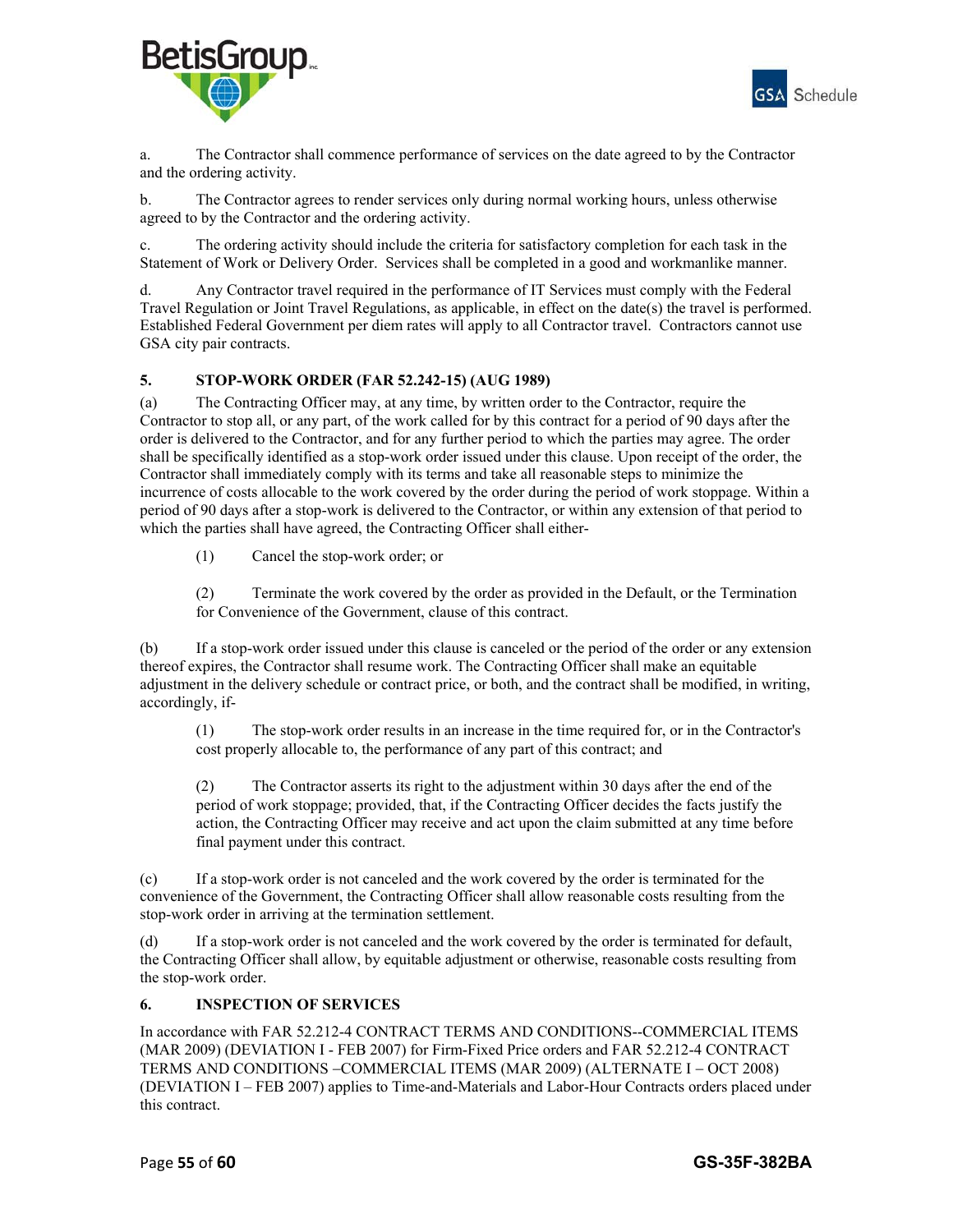



# **7. RESPONSIBILITIES OF THE CONTRACTOR**

The Contractor shall comply with all laws, ordinances, and regulations (Federal, State, City, or otherwise) covering work of this character. If the end product of a task order is software, then FAR 52.227-14 (Dec 2007) Rights in Data – General, may apply.

### **8. RESPONSIBILITIES OF THE ORDERING ACTIVITY**

Subject to security regulations, the ordering activity shall permit Contractor access to all facilities necessary to perform the requisite IT Professional Services.

### **9. INDEPENDENT CONTRACTOR**

All IT Professional Services performed by the Contractor under the terms of this contract shall be as an independent Contractor, and not as an agent or employee of the ordering activity.

### **10. ORGANIZATIONAL CONFLICTS OF INTEREST**

#### a. Definitions.

"Contractor" means the person, firm, unincorporated association, joint venture, partnership, or corporation that is a party to this contract.

"Contractor and its affiliates" and "Contractor or its affiliates" refers to the Contractor, its chief executives, directors, officers, subsidiaries, affiliates, subcontractors at any tier, and consultants and any joint venture involving the Contractor, any entity into or with which the Contractor subsequently merges or affiliates, or any other successor or assignee of the Contractor.

An "Organizational conflict of interest" exists when the nature of the work to be performed under a proposed ordering activity contract, without some restriction on ordering activities by the Contractor and its affiliates, may either (i) result in an unfair competitive advantage to the Contractor or its affiliates or (ii) impair the Contractor's or its affiliates' objectivity in performing contract work.

b. To avoid an organizational or financial conflict of interest and to avoid prejudicing the best interests of the ordering activity, ordering activities may place restrictions on the Contractors, its affiliates, chief executives, directors, subsidiaries and subcontractors at any tier when placing orders against schedule contracts. Such restrictions shall be consistent with FAR 9.505 and shall be designed to avoid, neutralize, or mitigate organizational conflicts of interest that might otherwise exist in situations related to individual orders placed against the schedule contract. Examples of situations, which may require restrictions, are provided at FAR 9.508.

### **11. INVOICES**

The Contractor, upon completion of the work ordered, shall submit invoices for IT Professional Services. Progress payments may be authorized by the ordering activity on individual orders if appropriate. Progress payments shall be based upon completion of defined milestones or interim products. Invoices shall be submitted monthly for recurring services performed during the preceding month.

### **12. PAYMENTS**

 For firm-fixed price orders the ordering activity shall pay the Contractor, upon submission of proper invoices or vouchers, the prices stipulated in this contract for service rendered and accepted. Progress payments shall be made only when authorized by the order. For time-and-materials orders, the Payments under Time-and-Materials and Labor-Hour Contracts at FAR 52.212-4 (MAR 2009) (ALTERNATE I – OCT 2008) (DEVIATION I – FEB 2007) applies to time-and-materials orders placed under this contract. For labor-hour orders, the Payment under Time-and-Materials and Labor-Hour Contracts at FAR 52.212-4 (MAR 2009) (ALTERNATE I – OCT 2008) (DEVIATION I – FEB 2007) applies to labor-hour orders placed under this contract. 52.216-31(Feb 2007) Time-and-Materials/Labor-Hour Proposal Requirement - Commercial Item Acquisition. As prescribed in  $16.601(e)(3)$ , insert the following provision: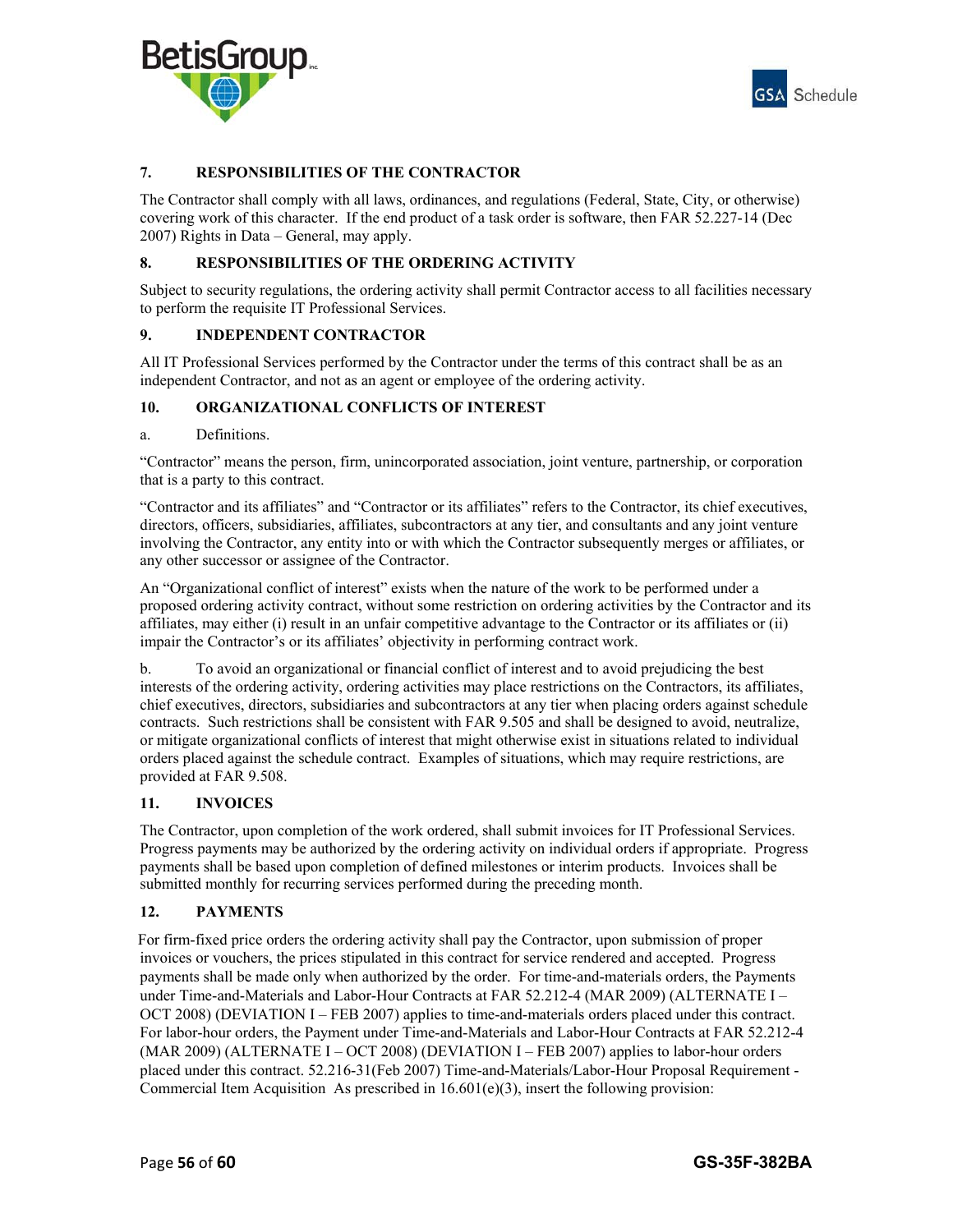



(a) The Government contemplates award of a Time-and-Materials or Labor-Hour type of contract resulting from this solicitation.

(b) The offeror must specify fixed hourly rates in its offer that include wages, overhead, general and administrative expenses, and profit. The offeror must specify whether the fixed hourly rate for each labor category applies to labor performed by—

- (1) The offeror;
- (2) Subcontractors; and/or
- (3) Divisions, subsidiaries, or affiliates of the offeror under a common control.

### **13. RESUMES**

Resumes shall be provided to the GSA Contracting Officer or the user ordering activity upon request.

### **14. INCIDENTAL SUPPORT COSTS**

Incidental support costs are available outside the scope of this contract. The costs will be negotiated separately with the ordering activity in accordance with the guidelines set forth in the FAR.

### **15. APPROVAL OF SUBCONTRACTS**

The ordering activity may require that the Contractor receive, from the ordering activity's Contracting Officer, written consent before placing any subcontract for furnishing any of the work called for in a task order.

### **16. DESCRIPTION OF IT PROFESSIONAL SERVICES AND PRICING**

a. The Contractor shall provide a description of each type of IT Service offered under Special Item Numbers 54151S IT Professional Services should be presented in the same manner as the Contractor sells to its commercial and other ordering activity customers. If the Contractor is proposing hourly rates, a description of all corresponding commercial job titles (labor categories) for those individuals who will perform the service should be provided.

b. Pricing for all IT Professional Services shall be in accordance with the Contractor's customary commercial practices; e.g., hourly rates, monthly rates, term rates, and/or fixed prices, minimum general experience and minimum education.

### *Senior Program Manager*

Education: MBA/MA/MS degree in a relevant field.

Experience: At least 5 years of senior-level experience in a relevant technical, engineering and/or management discipline, with 15 or more years managing IT staff and the design, development, and implementation of enterprise-class IT programs and projects. Proficiencies will include leading organizations through the various phases of a project life cycle from planning to closure, while insuring the program goals are consistent and support the Enterprise strategic objectives.

Functional Responsibilities: Provide broad program oversight, guidance, and leadership to ensure program results and compliance with requirements. Exercise independent judgment and analytical skill to overcome complex managerial, technical and administrative challenges and will be responsible for directing project planning, execution, and performance. Organizes, directs and coordinates the planning and production of all contract support activities to include day-to-day management of overall contract support operations, involving multiple projects and groups of personnel at separate locations. Demonstrates advanced written and oral communication skills.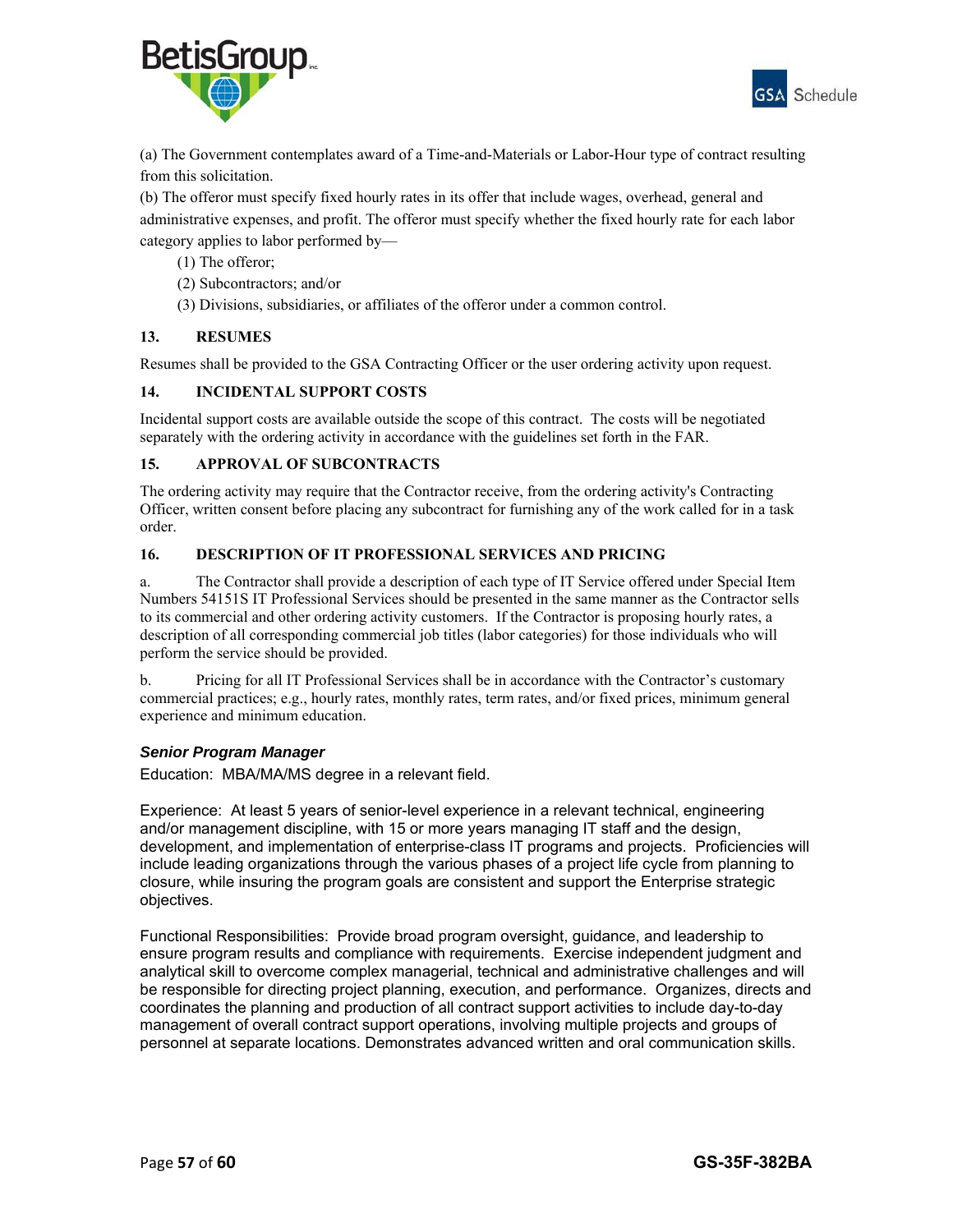



# *Project Manager*

Education: BA/BS degree in an applicable field

Experience: At least 5 years of experience in a relevant technical, engineering and/or management discipline, with 5 or more years managing IT staff and the design, development, and implementation of IT projects. Proficiencies will include leading a project team through the various phases of a project life cycle to execute a project. The Project Manager will have the experience to apply relevant government and industry specifications, guidelines, codes and regulations to the task.

Functional Responsibilities: Provide broad project oversight over multiple project activities and support activities, technical guidance, and team leadership to ensure program/project results and are in compliance with project requirements and program goals. Provide recommendations for strategies to overcome managerial, technical, and administrative challenges. Under the direction of a Program

Manager, be responsible for project planning, execution, and performance. Demonstrate exceptional written and oral communication skills.

### *Software Engineer*

Education: MS in Computer Science, Information Systems, or Engineering; relevant industry certifications and 8 years of experience may be substituted for a degree

Experience: At least 8 years of experience and 4 years of operating at a senior position developing team leadership, requirements analysis, language, and software architecture experience demonstrating successful project completion. Experience with developing and maintaining enterprise-class systems, and extensive knowledge of security-enhanced coding techniques. Experience participating as a team member on business process reengineering, Lean, and workflow analysis events where IT will play a role in process improvement. Demonstrate practical experience managing or implementing a formal Software Quality Assurance program, including focus areas such as software design, coding, source code control, code reviews, change and configuration management, formal user testing and defect analysis, and release management. He/she will have experience with commonly used languages such as ASP.net, Java, C#, Perl, PHP, and Python.

Functional Responsibilities: May work independently or provide management for a team of application developers. As required, provide general system support, system enhancements, defect analysis and correction, development of new user interfaces, automated processes, performance tuning, report development, development and execution of complex test data, scenarios, use cases, and inter-system data transfer. Provide recommendations for COTS or Open Source software development tools and solutions consistent with organizational policies and practices. Demonstrate exceptional written and oral communication skills. Oversee software quality assurance and test plan.

### *Programmer/Analyst*

Education: MS in Computer Science, Information Systems, or Engineering; relevant industry certifications and 7 years of experience may be substituted for a degree

Experience: At least 7 years of general software development experience and 3 years of developing complex applications demonstrating team skills, requirements analysis, language, and software architecture experience contributing to successful projects. He/she will have knowledge of security-enhanced coding techniques. This individual will have knowledge of a Software Quality Assurance program, including focus areas such as software design, coding, source code control, code reviews, change and configuration management, formal testing and defect analysis,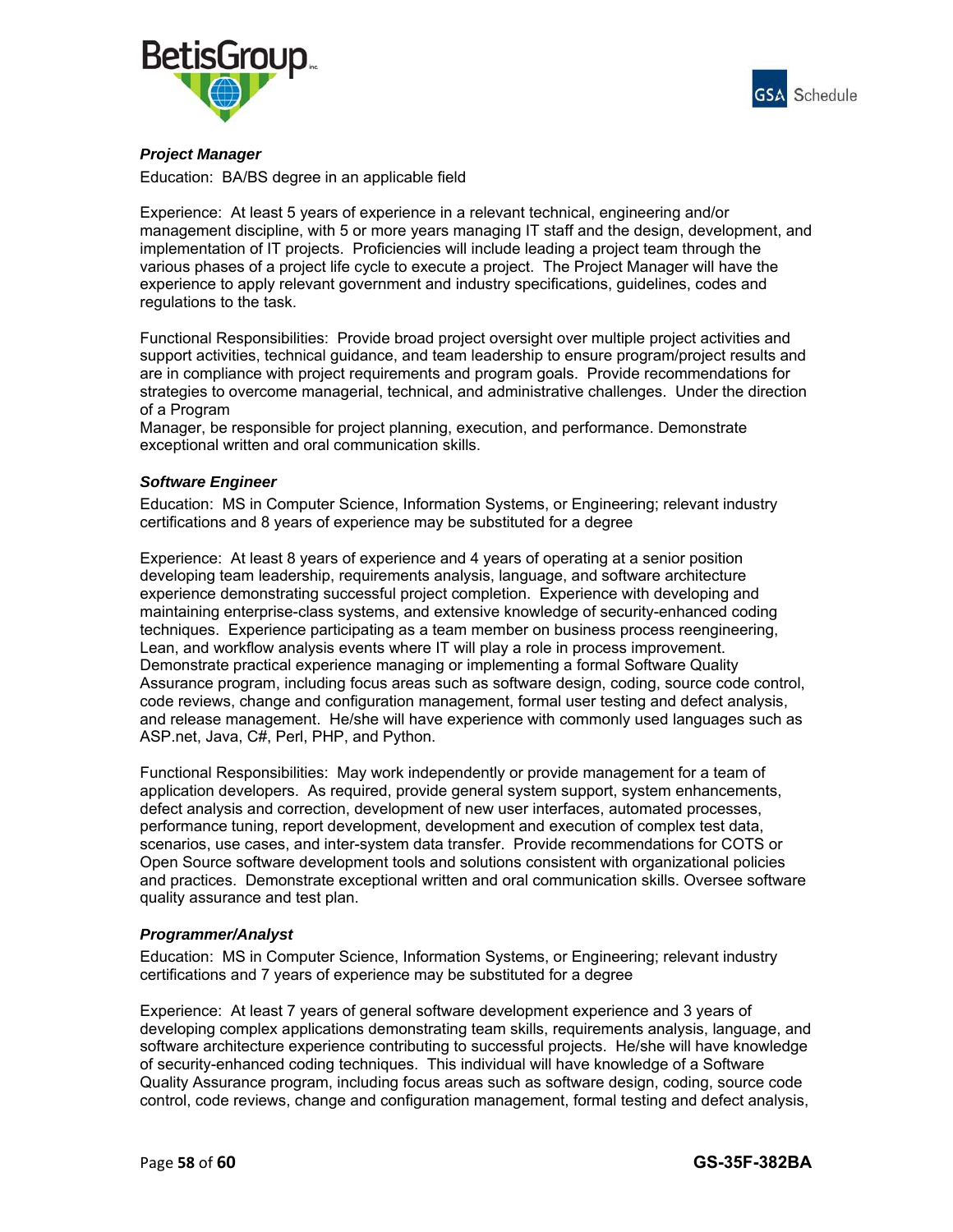



and release management. The Programmer will have the experience to participate as a team member on business process reengineering, lean production systems, and workflow analysis events where IT will play a significant role in process improvement. He/she will also have experience with commonly used languages such as ASP.net, Java, C#, Perl, PHP, and Python. As required, the Programmer will have demonstrated experience developing web-based, Windows Forms, the X Window System for UNIX and Linux, or mainframe terminal-style interfaces.

Functional Responsibilities: May work independently or as part of a team of application developers. As required, provide general system support, system enhancements, defect analysis and correction, development of new user interfaces, automated processes, performance tuning, report development, development and execution of complex test data and scenarios. Work with team members and functional users to document requirements and develop new applications or system enhancements. Provide

unbiased recommendations for COTS or Open Source software development tools and solutions consistent with organizational policies and practices. Demonstrate written and oral communication skills.

### *Senior Database Management Consultant*

Education: BS in Computer Science, Information Systems, or Engineering; certifications and 8 years of database management experience may be substituted for a degree

Experience: At least 8 years of experience, 4 years of database management-related experience using industry-leading RDBMS products such as SQL Server and Oracle. Experience supporting Open Source solutions, including MySQL and PostgreSQL. Specific capabilities include database requirements analysis, logical and physical data modeling, data validation, physical storage and capacity planning, device allocation strategies, backup and recovery planning, performance, availability, data warehousing, and security best practices. The Senior Database Management Consultant will have experience leading teams of DBAs, System Analysts, and Programmers to develop and maintain data-driven applications

and web sites. This expert will have the experience to solve complex database challenges in high-availability and high-performance environments.

Functional Responsibilities: Provide consulting and technical advisory service for the design and implementation of database applications. Develop requirements and documentation for database applications. Recommend and implement database configuration to accommodate access time, data integrity, security, and application data access requirements. Develop and maintain data dictionaries, vocabularies, ontologies, knowledge representation schemes, and other semantic documentation. Provide leadership and guidance to development and support teams. Develop policy and recommend industry-recognized best practices for database and information management at the enterprise, organization, user, and developer level. Install database software and patches. Work independently or as a member of a team. Demonstrate exceptional written and oral communication skills.

# **21. List of service and distribution points**

Betis Group, Inc. 1420 Beverly Road, Suite 330 McLean, VA 22101 (703) 532-2008

### **22. List of participating dealers**

None.